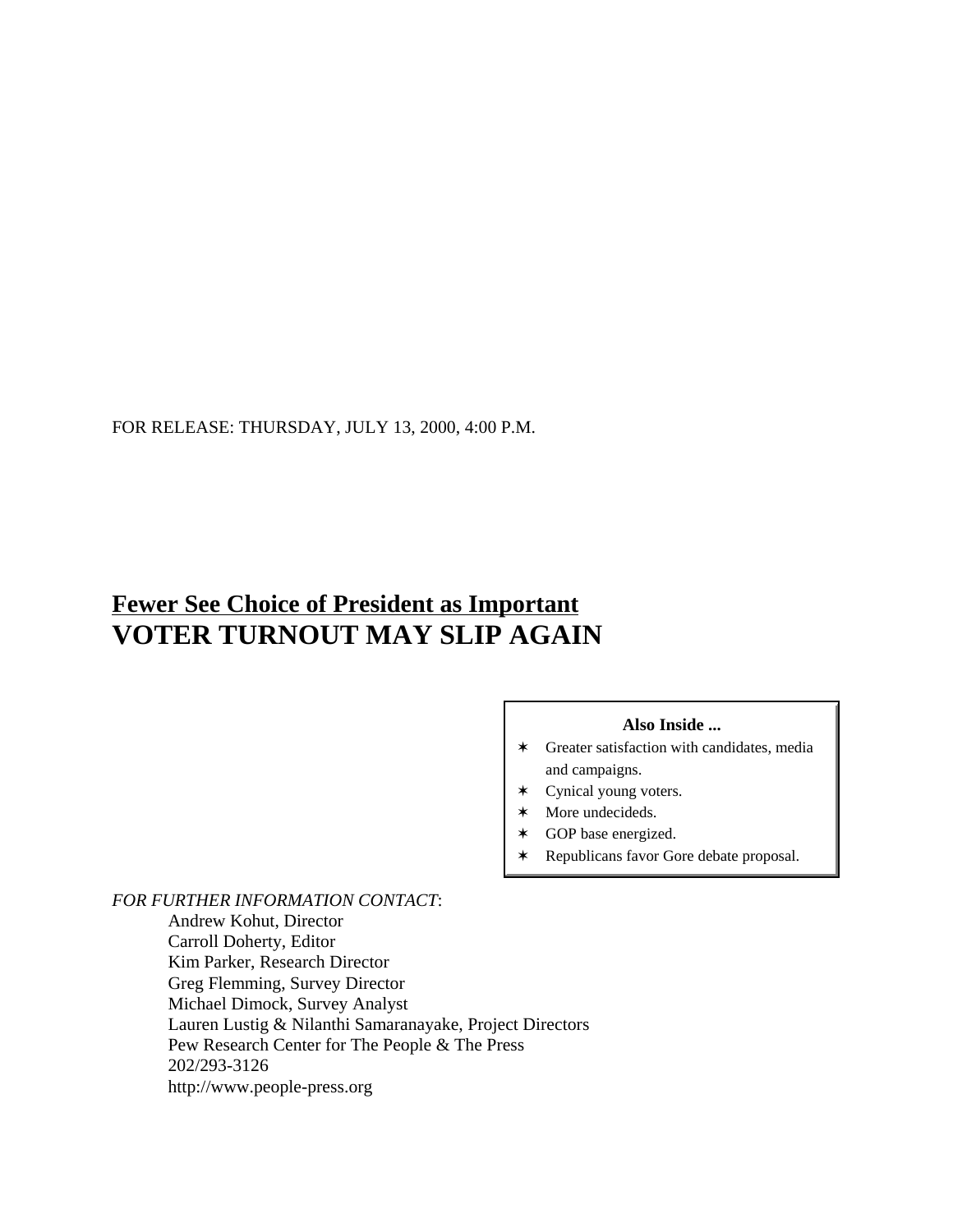# Fewer See Choice of President as Important **VOTER TURNOUT MAY SLIP AGAIN**

Americans are more satisfied with their choice of presidential candidates this year than in 1996 and 1992, and they are, if anything, less critical of the way the campaigns are being conducted and covered by the news media than they were at comparable points in those elections. Yet voters are more disengaged than they have been in the recent past, and these early indications suggest that turnout may be even lower than it was four years ago.

Two main factors appear to underlie flagging voter interest. First, many citizens say that who is elected president is not as important as it once was. Secondly, younger Americans are more cynical and disconnected from politics than even in the recent past. These are the principal findings of a nationwide survey of voter attitudes by the Pew Research Center, which is comparable to polls conducted by the Center at about this stage in the two previous presidential elections.

At this point, there is a good chance that voter turnout will be lower than in 1996, when just 49% of age-eligible citizens cast ballots. And it seems virtually certain that participation will fall below the 55% who voted in 1992. There are several signs pointing to a possible decline in voter turnout, despite the highly competitive nature of the race between Al Gore and George W. Bush.

First, fewer respondents say they have been following news about the campaign than in 1996

|                                | 1992           | 1996         | 2000           |
|--------------------------------|----------------|--------------|----------------|
| Follow election news           | %              | $\%$         | $\%$           |
| Very closely                   | 20             | 22           | 23             |
| Fairly closely                 | 45             | 40           | 32             |
| Not too/at all closely         | 35             | 37           | 44             |
| Don't know                     | $\ast$         | $\mathbf{1}$ | -1             |
|                                | 100            | 100          | 100            |
| Interest in politics this year |                |              |                |
| More                           | 55             | 42           | 38             |
| Less                           | 24             | 38           | 38             |
| Same (Vol.)                    | 19             | 19           | 22             |
| Don't know                     | $\overline{2}$ | $\mathbf{1}$ | $\overline{2}$ |
|                                | 100            | 100          | 100            |
| Thought given to election +    |                |              |                |
| Quite a lot                    | 63             | 55           | 46             |
| Some/Only a little             | 35             | 44           | 49             |
| None $(Vol.)$                  | 1              | $\mathbf{1}$ | 5              |
| Don't know                     | -1             | $\ast$       | *              |
|                                | 100            | 100          | 100            |
| Registered to vote             |                |              |                |
| Yes                            | 73             | 75           | 75             |
| No                             | 26             | 25           | 25             |
| Don't know                     | -1             | $\ast$       | *              |
|                                | 100            | 100          | 100            |
|                                |                |              |                |
| + Based on registered voters.  |                |              |                |

**Dwindling Voter Interest**

and 1992, and an increasing number say they are less interested in politics this year. While the poll finds no decline in the percentage of Americans registered to vote, not as many potential voters say they are focused on the campaign as in the past.

At the same time, there are strong indications Americans do not place as much importance as they once did on who is elected president. One-in-five flatly agree with the statement that who is elected is not as important as it was in the 1970s and 1980s. Perhaps more tellingly, 30% said it does not make much difference who is elected, up from 18% in surveys conducted in 1992 and 1976.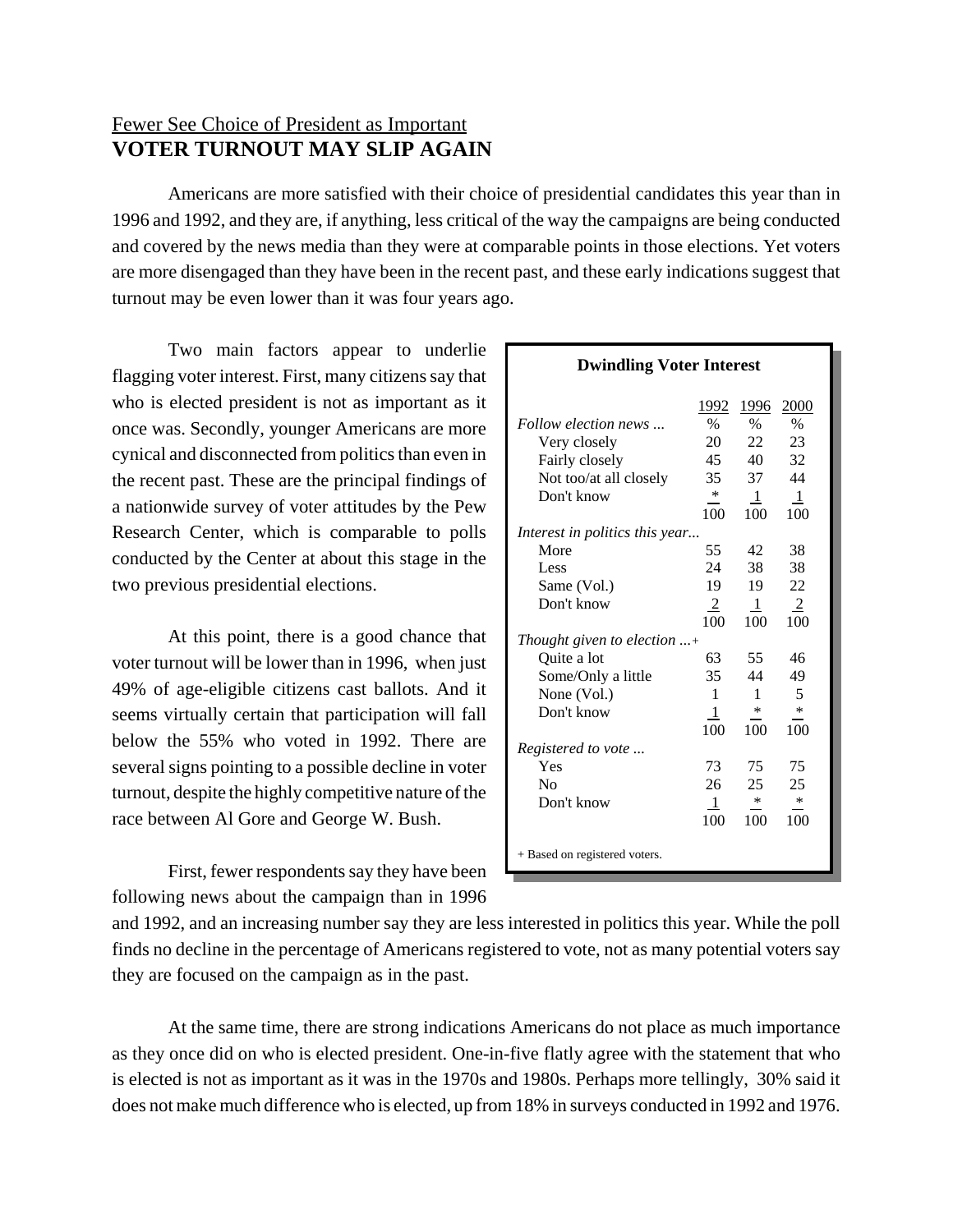Cynicism over what the next president can achieve is running at the same level as it was in August 1976, when the country was still recovering from Watergate and the oil shortages of the mid-1970s. Then, as now, nearly half agreed that "things will pretty much be the same" no matter who is elected.

In this vein, while 37% say they are having trouble choosing between Gore and Bush because they believe *neither* is qualified, almost as many say they are having trouble because *either* would be qualified. A bare majority of voters think Gore and Bush have different positions on issues. In fact, the percentage saying the two men take similar positions is somewhat higher than it was before the campaigns began in earnest a year ago (33% vs. 24%).

Generational factors are evident in both the declining voter interest and the diminishing view of the presidency. While Americans in all age groups are less engaged by the current presidential campaign, the falloff is sharper among voters under 50 years of age. Only about half of those in that age group are paying close attention to news about this year's presidential campaign, compared to nearly two-thirds of those age 50 and older. This generation gap in attentiveness was not as apparent four years ago at this time. In addition, increasing numbers of younger people say they don't vote because of their distaste for politics and dislike of candidates.

| <b>A Less Important Choice?</b> |                         |                |                |               |  |  |
|---------------------------------|-------------------------|----------------|----------------|---------------|--|--|
|                                 |                         |                |                |               |  |  |
|                                 | $18-29$ 30-49 50-64 65+ |                |                |               |  |  |
| Presidential election           | $\%$                    | $\%$           | $\frac{0}{0}$  | $\frac{0}{0}$ |  |  |
| is not as important as          |                         |                |                |               |  |  |
| the 70's and 80's               |                         |                |                |               |  |  |
| Yes                             | 26                      | 26             | 17             | 12            |  |  |
| N <sub>0</sub>                  | 70                      | 69             | 80             | 80            |  |  |
| Don't know                      | $\overline{4}$          | $\overline{2}$ | $\frac{3}{2}$  | 8             |  |  |
|                                 | 100                     | 100            | 100            | 100           |  |  |
| 2000 presidential election      |                         |                |                |               |  |  |
| Really matters who wins         | 38                      | 45             | 49             | 50            |  |  |
| Things will be the same         |                         |                |                |               |  |  |
| regardless                      | 59                      | 50             | 44             | 40            |  |  |
| Don't know                      | $\overline{3}$          | $\overline{2}$ | $\overline{1}$ | <u>10</u>     |  |  |
|                                 | 100                     | 100            | 100            | 100           |  |  |
| It does NOT matter who          |                         |                |                |               |  |  |
| is elected president            |                         |                |                |               |  |  |
| 1992                            | 19                      | 18             | 19             | 18            |  |  |
| 2000                            | 39                      | 29             | 27             | 23            |  |  |
|                                 |                         |                |                |               |  |  |

Younger Americans are also much more likely to express doubts about the power and prestige of the presidency. Those under age 50 are much more likely than older Americans to say that it is less important who is elected; more younger people also believe the next president won't change things. Since 1992, a growing number of people in every age group say it does not matter who is elected president. But the increase among those under age 50 holding this view is more than *double* the increase among older people.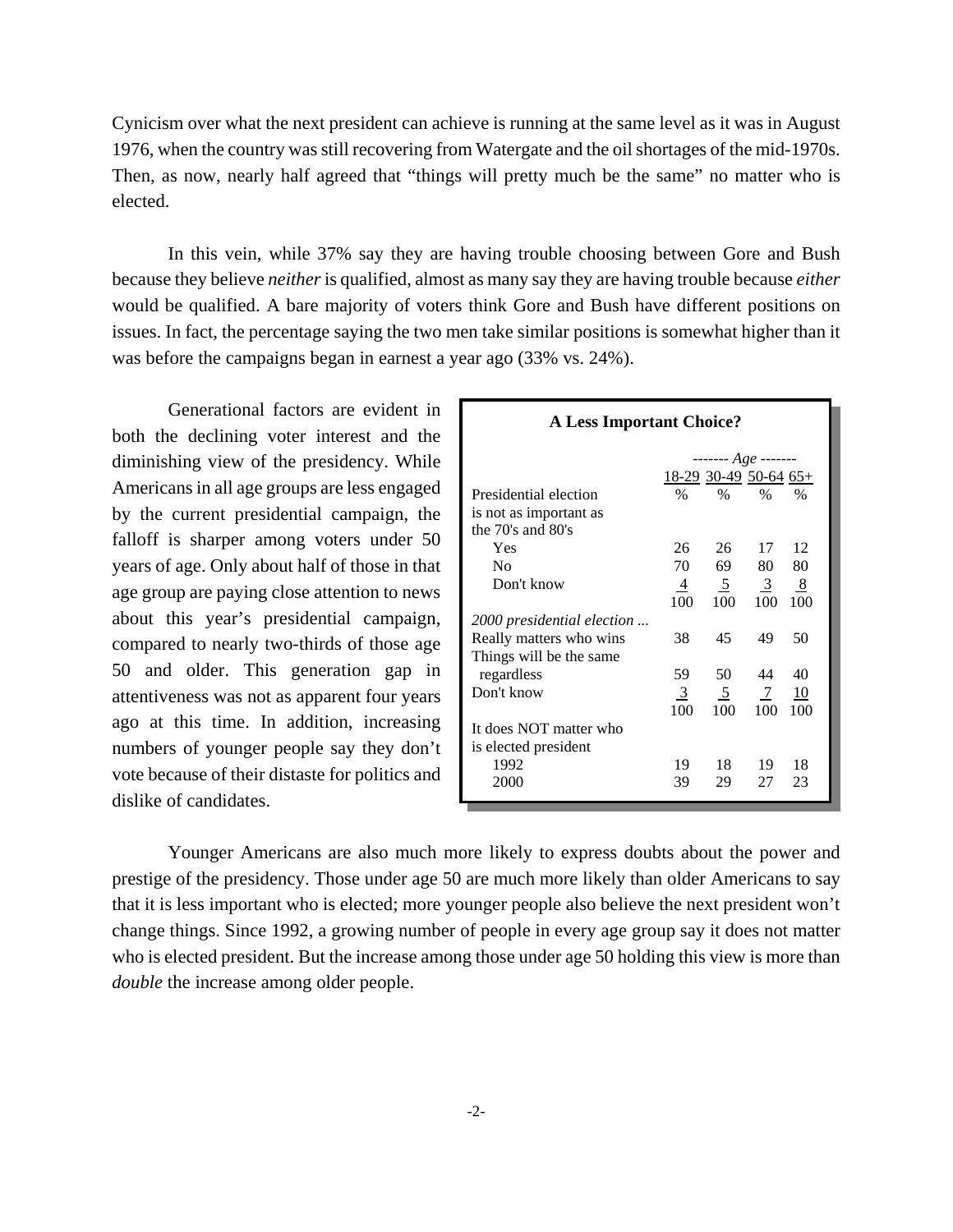In part, these trends reflect uncertainty and divisions over how much change the country actually wants. A slim plurality supports making major policy changes to solve problems rather than staying the course. While there is an obvious partisan undertone in the debate over change vs. continuity, nearly one-third of Republicans support staying the course and independents are fairly evenly split on the desire for change.

Paradoxically, the signs of the public's political listlessness are surfacing at a time when many more Americans express satisfaction with their choice of candidates than did so four years ago. Satisfaction with the presidential field has risen dramatically among Republicans; nearly threequarters (73%) express satisfaction with the candidates compared to 49% in 1996. Independents and Democrats are also more pleased with the field than they were in 1996. Similarly, the Bush campaign is getting better grades from voters than did GOP standard-bearer Bob Dole's campaign of four years ago. Gore's effort is less highly-rated, but is judged about the same as Clinton's campaign was during the summer of 1996.

Many indicators in the survey suggest that the presidential race is still wide open, especially when compared to the relatively unchanging tenor of voter opinions four years ago. The Pew Center's surveys have fluctuated since the primary season ended in the spring. In mid-March, after the primaries, Gore moved out to a six-point lead among registered voters. In contrast, surveys in May and early June found the race dead even. The most recent survey, conducted from June 23-30 — after the renewed controversy over Gore's possible fund-raising improprieties — found a small

lead for Bush (42%-35%). Four years ago, Clinton held a consistent lead over Dole in all Pew Research Center postprimary surveys.

The poll also finds voters expressing less conclusive attitudes toward the candidates this time. Four years ago, 74% of registered voters had firmly decided *not* to cast a ballot for either Clinton or Dole. This year fewer (66%) have made that judgment regarding Gore and Bush. Independents are especially non-committal — only 56% have ruled out one of the candidates, compared to 64% four years ago. The current polling also finds slightly more undecided voters (9%) than in June 1996 (5%), but fewer than in June 1992 (14%).

# **Less Voter Commitment**  July June 1996 2000 *Definitely decided* %% *not to vote for ...* Clinton/Gore 36 34 Dole/Bush 40 33 Total\* 74% 66% *Undecided Voters* 5% 9% *Strong supporter of ...* Clinton/Gore 22 18 Dole/Bush 13 20 Total 35% 38% \* Represents net percentage who have decided not to vote for one or both of the candidates.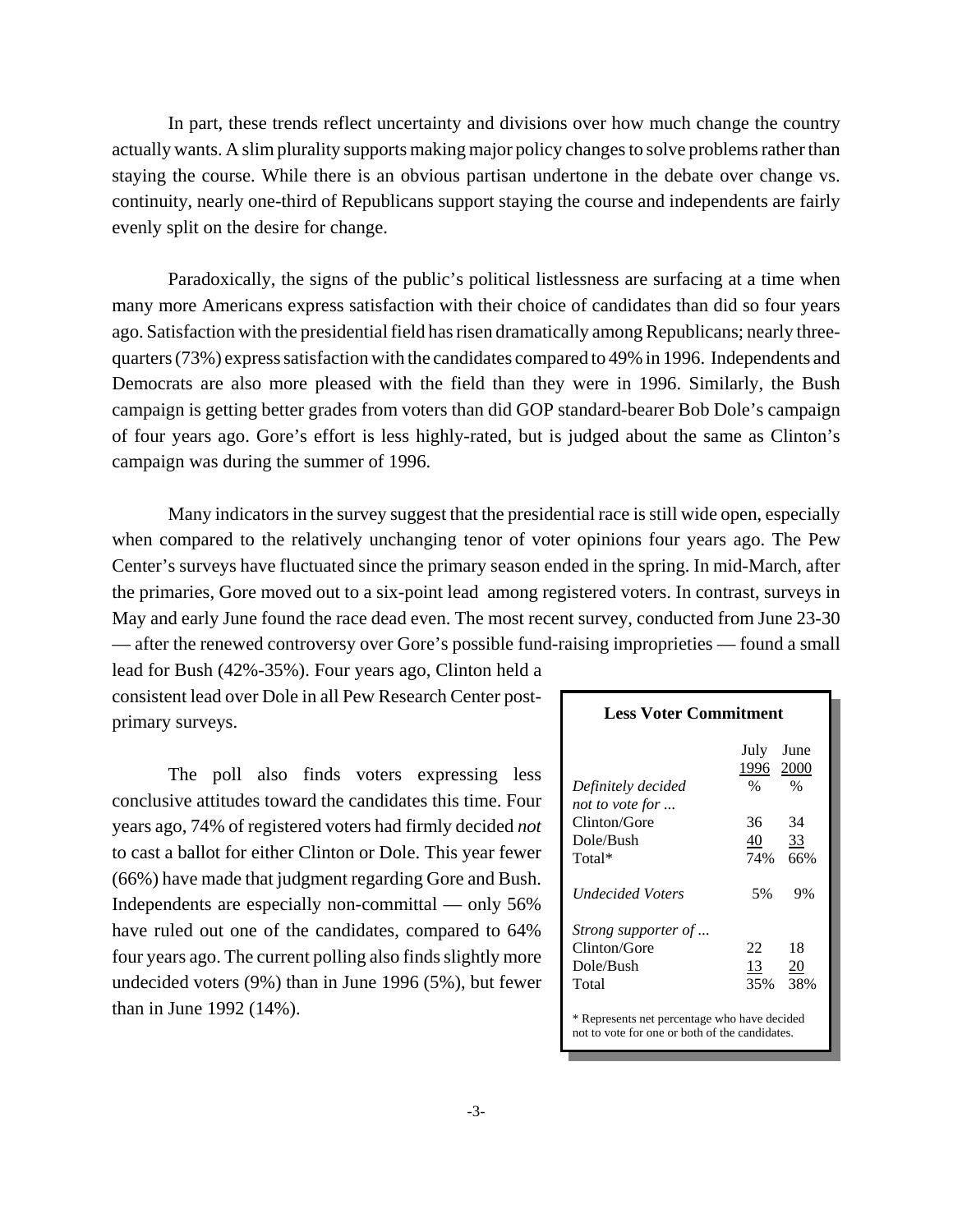But Bush's campaign can point to promising signs. Currently, the Texas governor has an enthusiasm edge over Gore; his support is firmer than the vice president's, particularly from within his own party base. In addition, core Republicans, especially conservatives, are more likely to say who gets elected matters and they are paying closer attention to the race than liberal Democrats.

Gender continues to be one of the most important prisms for understanding the presidential race. Men have more consistently favored Bush, while women have vacillated in their support for Gore. Younger women, who decisively favored Clinton over Dole four years ago, are especially torn between Bush and Gore. Suburbanites, white Catholics, mainline Protestants, and middle-income voters have also been consistently on the fence in recent months.

While the majority of Americans regard the presidential race as dull, fewer feel that way than did four years ago (65% vs. 73%). And they are not inclined to blame the news media for their lack of interest in the campaign. Nearly half of Americans (48%) rate the media's coverage of the campaign as good or excellent, compared to 42% in 1996. But while the public is moderately satisfied with how the press is reporting on the campaign, relatively few Americans are actively seeking out election news. In yet another indication of the public's inattentiveness to this election, just 15% say they actually seek news about the campaign while 83% come across it by chance.

Although the public overwhelmingly wants the news media to focus on *issues* in covering this election, as opposed to stories about the candidates' backgrounds and personal experiences, Americans rate a candidate's reputation for *honesty* as the most important thing to learn before the election. No single issue dominates the voters' concerns, but recent signs that the economy is cooling appear to have attracted increasing public interest. Relegated to the second-tier of issues a year ago, the economy is now one of a quartet of subjects — along with education, health care and Social Security — that voters want candidates to discuss.

# *Other Findings*

- A narrow majority of Americans believe that Bush will win the presidential election. At this point, Republicans are much more confident in their party's chances in November than Democrats are in theirs.
- The public is receptive to the idea of replacing paid TV ads with more frequent candidate debates. Republicans are slightly more enthused by that proposal — which Gore has promoted — than are Democrats.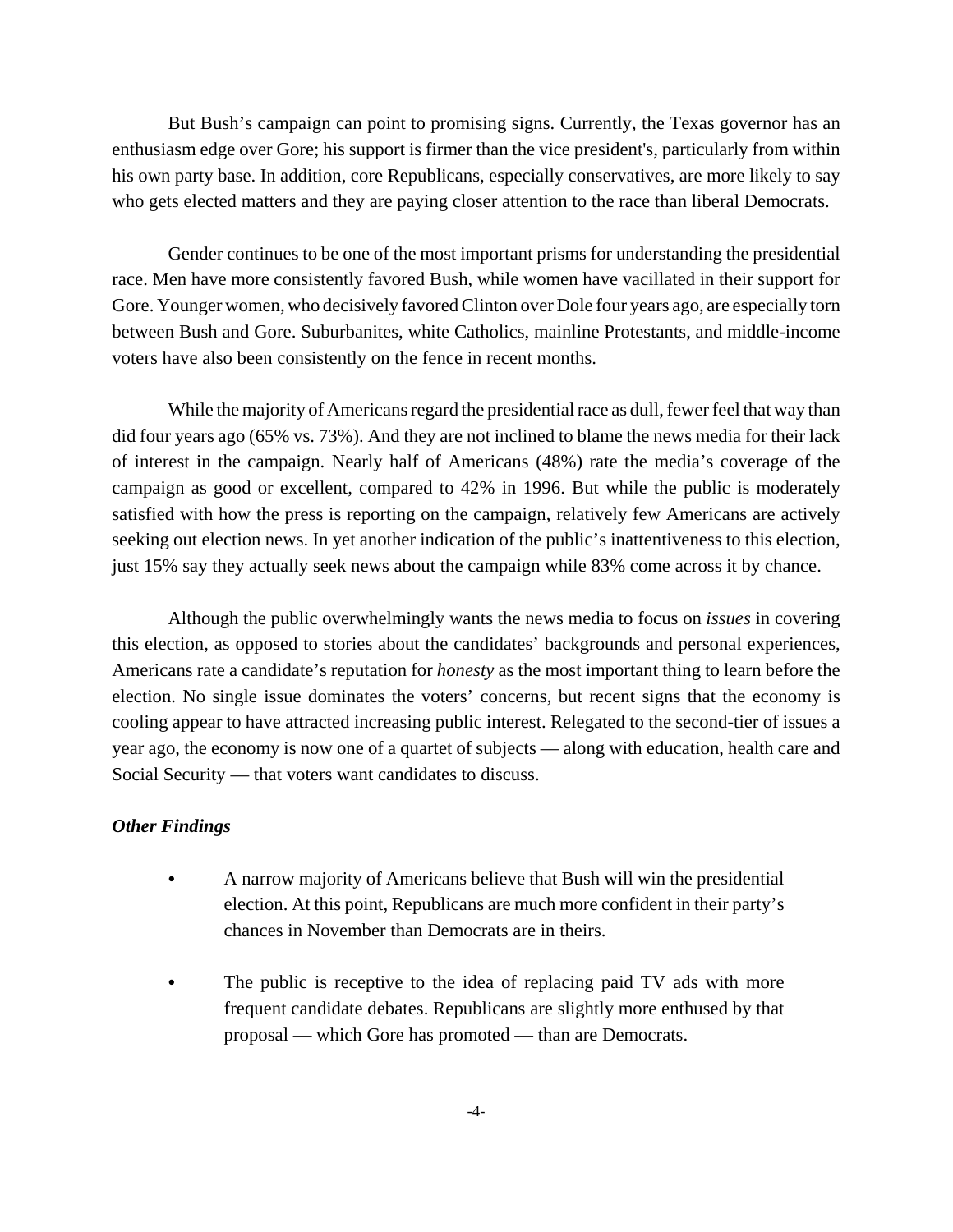- Americans are divided over whether major new policy changes are needed, but just 40% want the next president to continue the programs and policies of the Clinton Administration.
- Fewer people are getting news about the campaign from traditional media sources, including broadcast and cable television, radio and newspapers compared to four years ago. But among the minority of Americans who actively look for campaign news, nearly two-thirds turn to newspapers and cable.
- While white evangelical Protestants overwhelmingly favor Bush over Gore, seculars are divided. Gore holds a slight lead over Bush among members of this group in a two-way race. But Green Party candidate Ralph Nader draws some of the vice president's secular supporters, and in a four-way race (including Nader and Pat Buchanan) Gore and Bush run even.

*This survey was conducted June 14-28, 2000 among a nationwide sample of 2,174 adults. The margin of error for the main survey is plus or minus 2.5 percentage points. Information on additional survey components can be found in the Methodology on page 43.*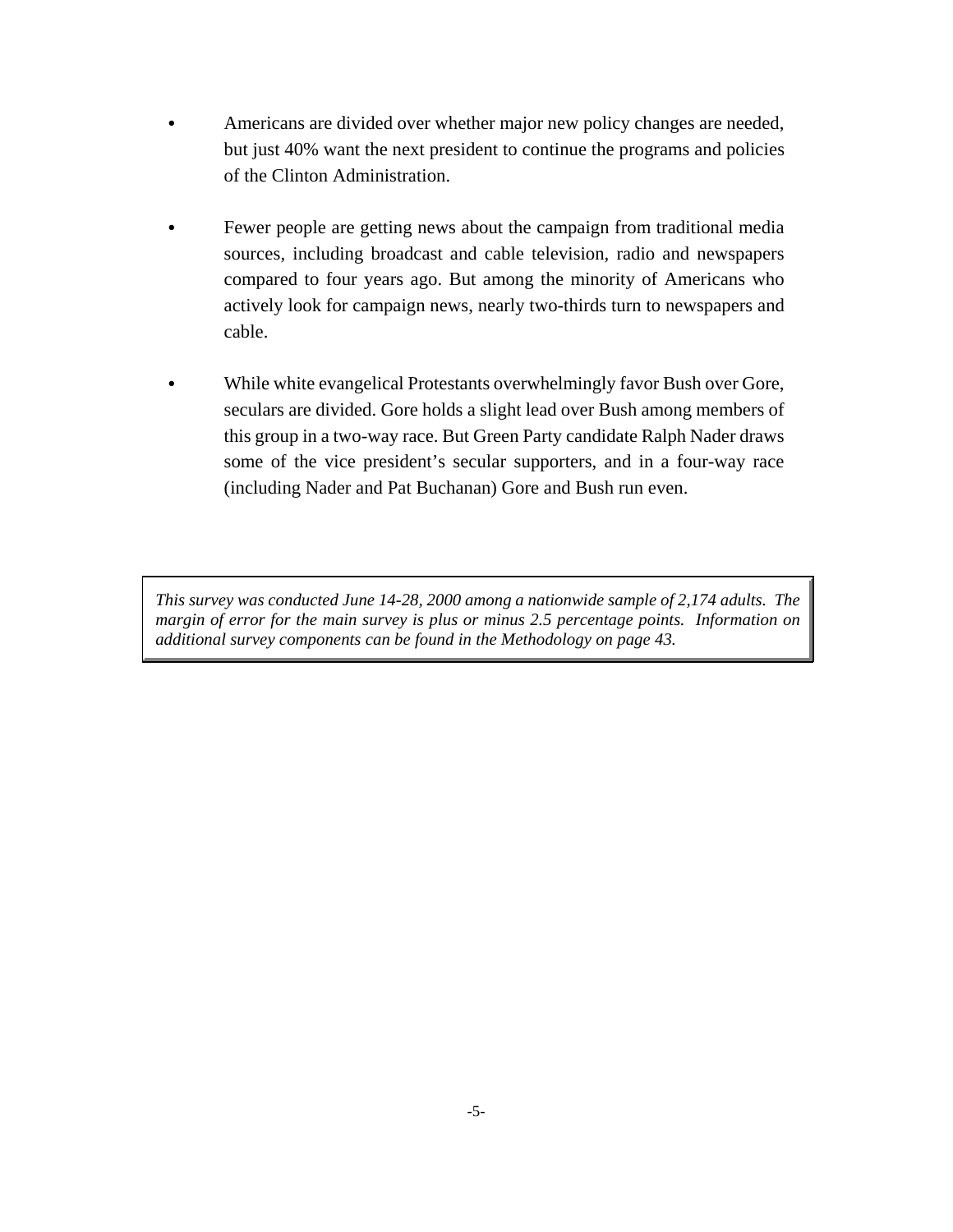### **I. THE CAMPAIGN: A WIDE-OPEN RACE**

### *The Public's Mood Mellows*

Satisfaction with the state of the nation is down slightly over the past 12 months, though still high relative to the early 1990s. In the current survey, 47% of citizens say they are satisfied with the way things are going in the country, down from recent highs of 56% in August 1999 and 59% in February of 1998. Dissatisfaction is at 45%, the highest level since January 1998.



This recent falloff in satisfaction has occurred in nearly all segments of society, but has been particularly pronounced among Hispanics and African-Americans. Only 39% of blacks say they are satisfied with the state of the nation, and 50% say they are dissatisfied; in August 1999, fully 56% of African-Americans were satisfied and 39% dissatisfied. A similar decline has occurred among Hispanics. Just 52% of Hispanics say they are satisfied today, compared to 67% last summer.

Politically, Democrats remain more satisfied with the nation's direction than Republicans, by a 56% to 39% margin. But the partisan divide has narrowed since last August — when it stood at 70%-47% — because of a 14-percentage point drop in satisfaction among those identifying themselves as Democrats. Dissatisfaction also remains high among self-described conservatives, 55% of whom are unhappy compared to 39% of moderates and 40% of liberals.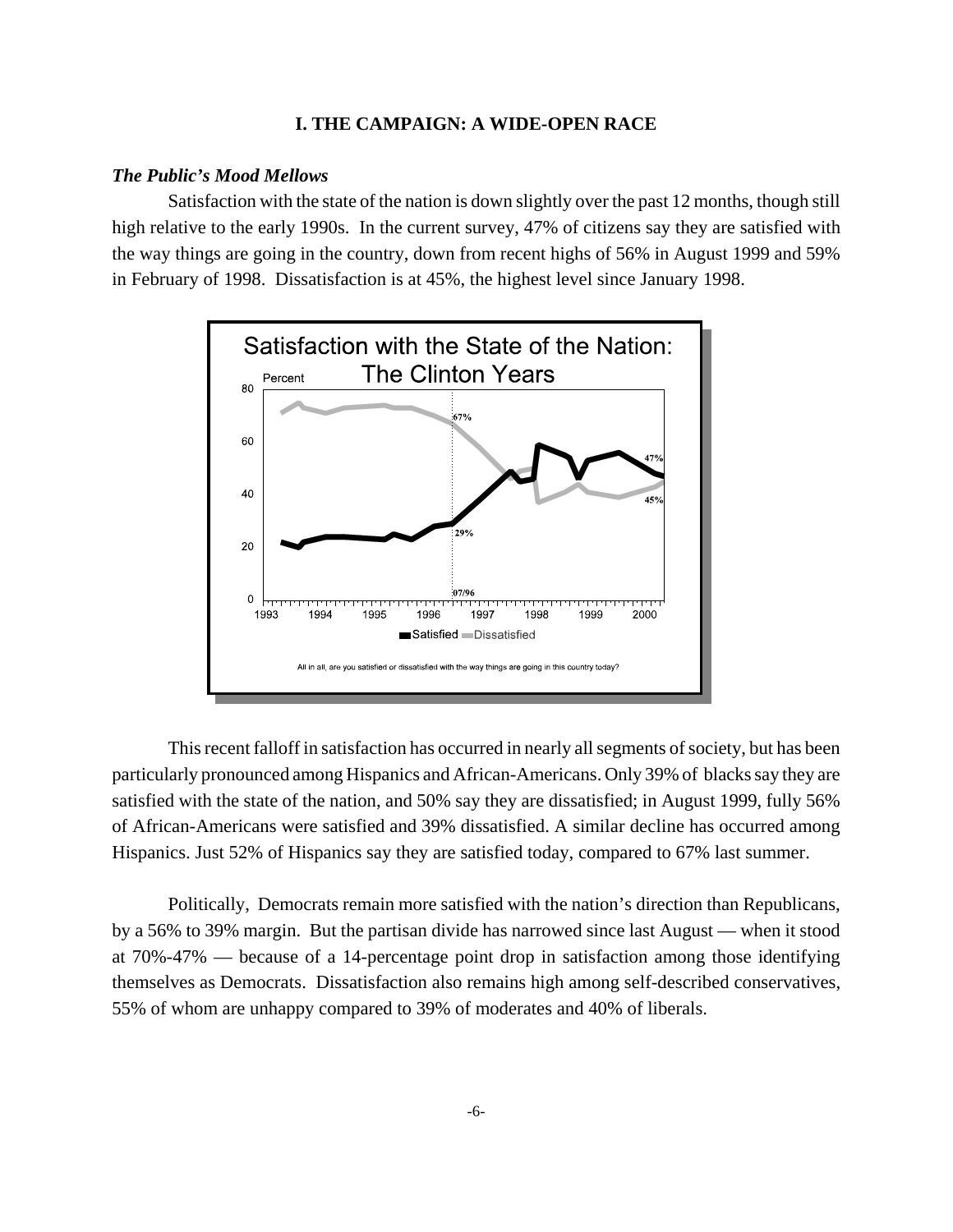This rising public dissatisfaction appears to be rooted, in part, in moral, social, and political concerns. Dissatisfied citizens are more likely to say that they want to hear the presidential candidates talk about moral and social issues — such as abortion, crime and drugs, child care, and poverty — than those who are satisfied with the state of the nation.

Whether this shift in the public mood will negatively affect Gore's electoral prospects is unclear. On the one hand, satisfaction is clearly related to candidate preferences. Among those who say they are satisfied with the state of the nation, Gore leads Bush by a solid margin, 57% to 36%. Among those dissatisfied, Gore trails 34% to 55%. Yet Clinton was able to win reelection four years ago although public satisfaction was much *lower* than it is now.

Accompanying this latest shift in mood is a modest increase in concern over the economy. More Americans (24%) expect economic conditions to be worse a year from now than expect to see the economy improve (15%). By contrast, in the fall of 1998 only 17% thought the economy would get worse in the next year and 18% were optimistic. But this rising anxiety may reflect a perception that

## **Have Different Concerns**\* Satisfied Dissatisfied *Presidential candidates* % % *should address...* Economic Issues 26 24  *economy, taxes gas prices, unemployment* Elderly/Health 23 20 *Social Security, Medicare health care, elderly* Social Issues 15 18  *gun control, environment child care, poverty* Education Issues 14 10  *education quality/reforms* Moral Issues 8 14  *abortion, crime, drugs* Foreign Policy 5 8  *defense, involvement* Government/Politics 2 4  *less government, reform* Other Issues 5 8 Don't Know/No answer 18 13 \* Italicized examples reflect the top responses in each category.

**Dissatisfied Americans**

the economy is already so strong that it is unlikely to improve even more, rather than a deepening

pessimism.

In fact, the dominant view among the public is that the economy will probably not change one way or the other over the next year. Most Americans (55%) believe economic conditions in the country will remain the same. Moreover, 52% of respondents say their personal financial situation is either excellent or good, a percentage which has remained steady since the mid-1990s.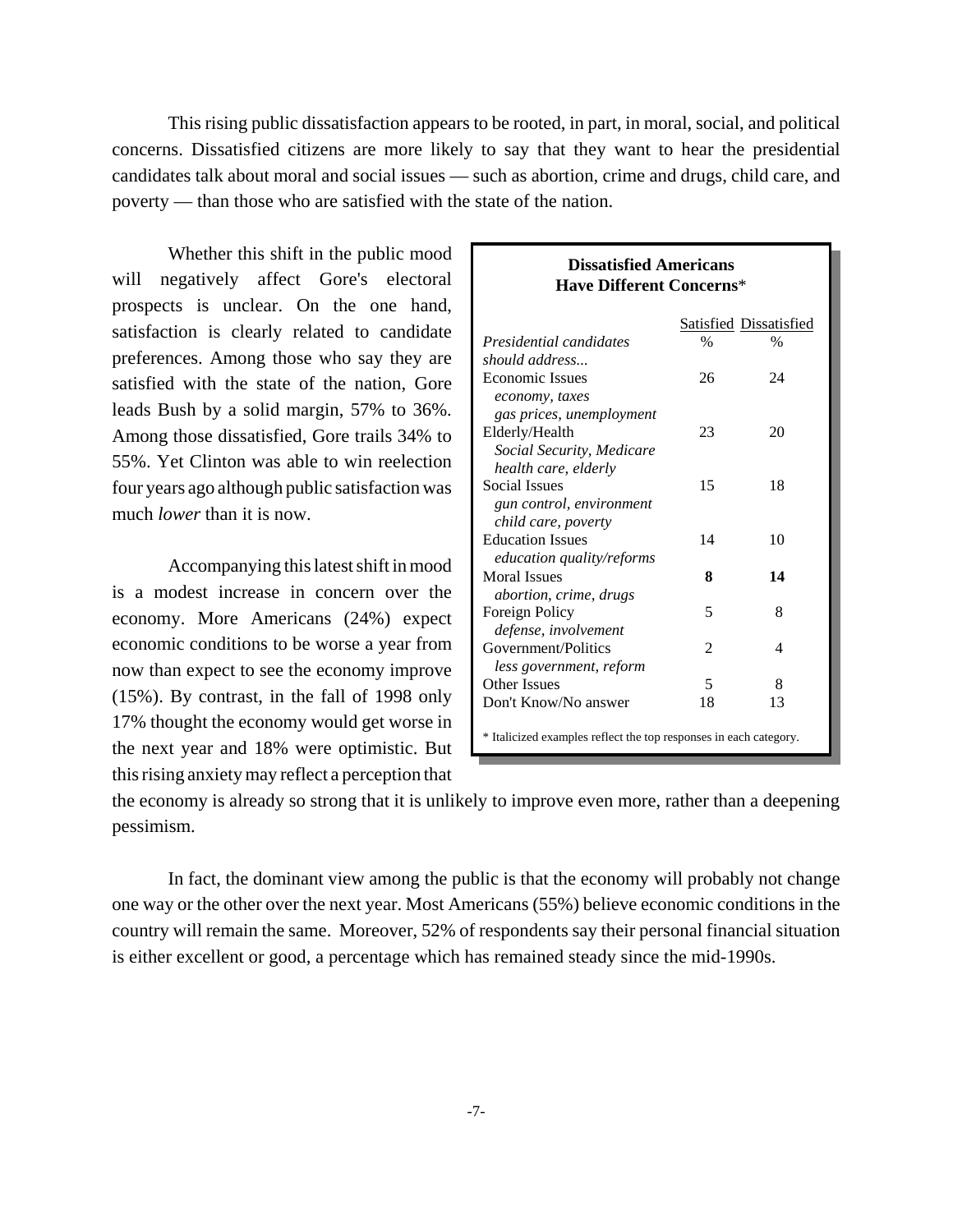# *Fund-raising Flap Boosts Bush*

While the presidential race has remained close over the past several months, the renewed focus on Gore's role in the Democrats' 1996 fund-raising efforts appears to have boosted Bush's standing. The Pew Research Center poll was conducted in two waves, with the first set of interviews ending June 21, the day before newspapers reported there had been a new recommendation for an Independent Counsel to look into Gore's 1996 activities.

| Gore Slips*                                        |                             |                             |  |  |  |  |
|----------------------------------------------------|-----------------------------|-----------------------------|--|--|--|--|
| Gore                                               | June<br>14-21<br>$\%$<br>42 | June<br>23-30<br>$\%$<br>35 |  |  |  |  |
| Bush<br>Buchanan                                   | 41<br>3                     | 42<br>$\mathcal{L}$         |  |  |  |  |
| Nader                                              | 4                           | $\mathfrak{D}$              |  |  |  |  |
| Undecided                                          | 10<br>100                   | 19<br>100                   |  |  |  |  |
| * Based on registered voters; includes<br>leaners. |                             |                             |  |  |  |  |

At that point, the vote in a two-way match-up was evenly divided: Gore 46%, Bush 45%. The race was equally tight with third-party candidates Pat Buchanan and Ralph Nader on the

hypothetical ballot: Gore 42%, Bush 41%, Buchanan 3% and Nader 4%. But in polling conducted June 23-30, after the fund-raising story broke, Bush had a slight edge over the vice president, 42%- 35%.

### *Many Democrats Ambivalent*

Voters are surprisingly ambivalent about the outcome of this election, perhaps because of the competitiveness of the race and the lack of defining issues. Significant minorities say it is difficult to choose between Gore and Bush because *either* would make a good president, or alternatively, because *neither* could do the job.

As with many issues, there is a clear generational  $\Box$ pattern in responses to these questions, with those under age 50 more likely to have a hard time choosing between Gore and Bush. Among this younger group, 36% say either candidate would make a good president, compared to 27% of those over age 50. Similarly, 41% of those under age 50 say neither would make a good president, compared to 29% of those 50 and older.

There are also significant partisan differences, which point to Gore's potential weakness within his own party base. Democrats are more likely than Republicans to say either candidate would make a good president. And fully 37% of Democratic Party loyalists say it's difficult to choose between Gore and Bush, because neither would

| <b>Wavering Democrats?*</b>                            |                |                 |               |  |  |
|--------------------------------------------------------|----------------|-----------------|---------------|--|--|
|                                                        |                | Rep Dem         | Ind           |  |  |
| <b>Either</b> would make                               | $\frac{0}{0}$  | $\%$            | $\frac{0}{0}$ |  |  |
| a good president                                       |                |                 |               |  |  |
| Agree                                                  | 25             | 36              | 36            |  |  |
| Disagree                                               | 71             | 58              | 56            |  |  |
| Don't know                                             | 4              | 6               | 8             |  |  |
|                                                        | 100            | 100             | 100           |  |  |
| <b>Neither</b> would make                              |                |                 |               |  |  |
| a good president                                       |                |                 |               |  |  |
| Agree                                                  | 23             | 37              | 49            |  |  |
| Disagree                                               | 72             | 56              | 44            |  |  |
| Don't know                                             | 5 <sup>5</sup> | $7\phantom{.0}$ | 7             |  |  |
|                                                        | 100            | 100             | 100           |  |  |
| * Note: Each question was asked of half the<br>sample. |                |                 |               |  |  |

make a good president — hardly a vote of confidence for the vice president. This compares with only 23% of Republicans who say neither man is capable of performing as president. Independents are more likely than either major party group to share this negative sentiment: fully 49% think neither candidate is up to the job.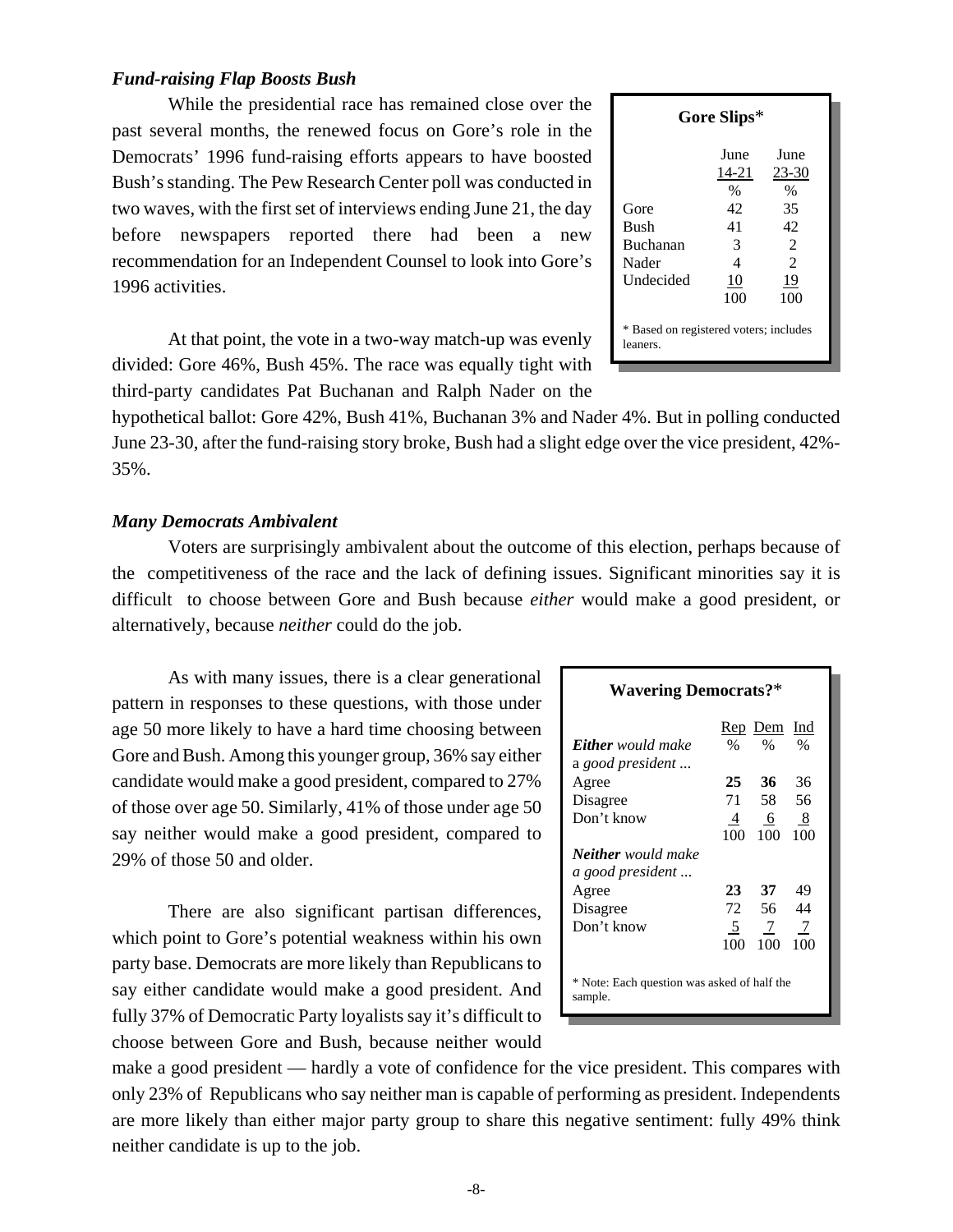This lack of enthusiasm on the part of Democrats is again demonstrated in the intensity of each candidate's support. Respondents were asked whether they support their candidate of choice strongly or only moderately. Overall, Bush has slightly more strong supporters than does Gore: 44% vs. 40%, respectively.

But Bush receives strong support from a solid majority of the Republicans who support him (56%), while fewer than half (47%) of the Democrats who support Gore characterize themselves as strong supporters. At this point, independents are not firmly in either candidate's camp. However, Bush's independent voters are slightly more likely than Gore's to identify themselves as strong supporters.

| Gore's Weakness with Democrats           |                      |       |       |       |       |       |
|------------------------------------------|----------------------|-------|-------|-------|-------|-------|
| -- Gore Voters --      -- Bush Voters -- |                      |       |       |       |       |       |
|                                          | Ind/lean<br>Ind/lean |       |       |       |       |       |
|                                          | Dem                  | Ind   | Dem   | Rep   | Ind   | Rep   |
| Support candidate                        | $\%$                 | $\%$  | $\%$  | $\%$  | $\%$  | $\%$  |
| Strongly                                 | 47                   | 22    | 24    | 56    | 28    | 30    |
| Moderately                               | 51                   | 76    | 72    | 43    | 71    | 69    |
| Don't know                               |                      | 2     | 4     |       |       |       |
|                                          | 100                  | 100   | 100   | 100   | 100   | 100   |
| (Number of Interviews)                   | (454)                | (152) | (115) | (409) | (184) | (138) |

# *Majority Says Bush Will Win*

All of this means that the race is extremely fluid. At this point, for instance, there doesn't seem to be a significant gap between likely and unlikely voters in terms of their candidate preferences. Likely voters divide evenly between Bush and Gore — 47% for each, with 6% undecided.<sup>1</sup> Those who are less likely to vote are also evenly divided, though more are undecided (13%).

But in spite of the inability of many people to make up their minds, a thin majority of the public thinks Bush will prevail in November. When asked who they think the likely victor will be, regardless of who they themselves support, 51% of Americans point to Bush, only 34% think Gore will win, and 15% aren't sure how it will turn out.

Republicans have much more confidence in

| Who Will Win in November?                                                                             |                       |                       |                       |                       |  |
|-------------------------------------------------------------------------------------------------------|-----------------------|-----------------------|-----------------------|-----------------------|--|
| Rep Dem Ind<br>Total<br>$\%$<br>$\%$<br>$\%$<br>$\%$<br>Regardless of who you<br>support, who'll win? |                       |                       |                       |                       |  |
| Gore<br>Bush<br>Don't know                                                                            | 34<br>51<br>15<br>100 | 18<br>71<br>11<br>100 | 53<br>33<br>14<br>100 | 29<br>58<br>13<br>100 |  |

their nominee than Democrats have in theirs. Fully 71% of Republicans think Bush will win the election, compared to only 53% of Democrats who say the same about Gore. By a two-to-one margin, independents expect Bush to triumph. The public's predictions were quite accurate in the summer of 1996, when 71% said Clinton would likely win the election and only 19% said the same about Dole.

<sup>1</sup> Likely voters are identified by their answers to five questions concerning interest in the election and past voting behavior.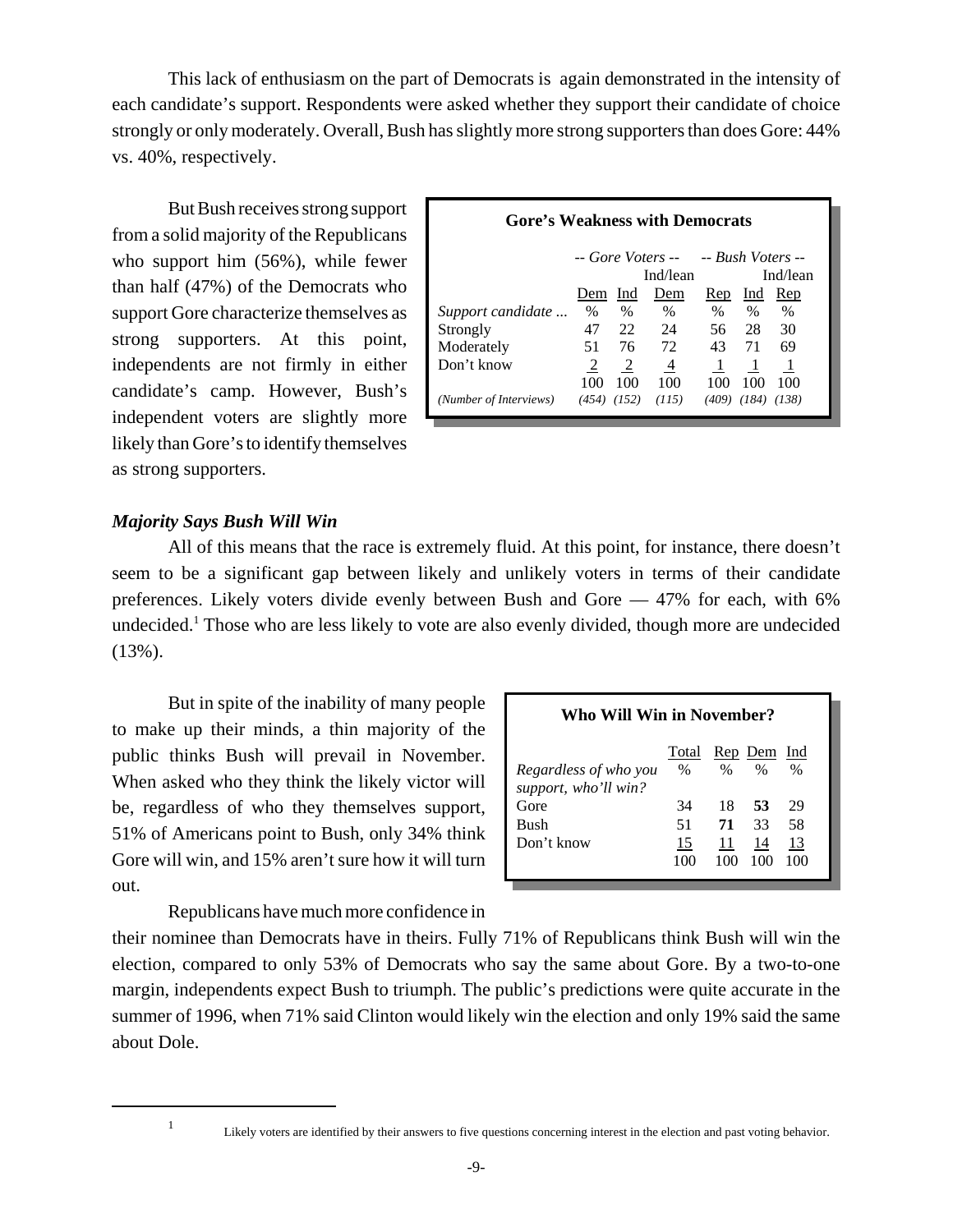### *Bush's Edge on Personal Traits*

Gore supporters continue to point to his stand on the issues as his strongest selling point, and voters give him little credit for his more personal qualities. When asked what they like *most* about the vice president, 42% of Gore voters say it's his stand on the issues, 29% point to his experience, and only 20% choose his personality (7%) or leadership ability (13%).These numbers have changed very little since the fall, suggesting that voters are no more attracted to Gore on a personal level today than they were at the outset of the campaign.

Bush supporters are also drawn primarily to the governor's policy positions. Fully 50% of them say Bush's stand on the issues is what they like most. But Bush receives slightly higher marks than Gore on the more personal dimensions: 29% cite his personality (10%) and leadership ability (19%) as his strongest selling points. Not surprisingly, experience is less of a plus for Bush. Only 11% say this is what they like most about the candidate. Again, these numbers are largely unchanged from recent months.

| The Candidates' Strengths and Weaknesses |      |                          |                  |      |  |  |
|------------------------------------------|------|--------------------------|------------------|------|--|--|
|                                          |      | Like MOST about $\ldots$ | Like LEAST about |      |  |  |
|                                          | Gore | Bush                     | Gore             | Bush |  |  |
|                                          | $\%$ | $\%$                     | $\frac{0}{0}$    | $\%$ |  |  |
| Issues positions                         | 42   | 50                       | 43               | 34   |  |  |
| Experience                               | 29   | 11                       | 6                | 10   |  |  |
| Leadership                               | 13   | 19                       | 19               | 13   |  |  |
| Personality                              |      | 10                       | 17               | 26   |  |  |
| Don't know                               | 9    | 10                       | 15               | 17   |  |  |
|                                          | 100  | 100                      | 100              | 100  |  |  |

When asked what they like *least* about each of the candidates, a plurality of Bush supporters point to his issue positions as his biggest liability. More than four-in-ten (43%) of Gore's detractors say his stand on the issues is what they like least about the vice president. Roughly one-third (36%) point to personal qualities (17% personality and 19% leadership). A mere 6% take issue with Gore's experience.

Among Bush detractors, personal qualities are more of a turnoff than the governor's issue positions. Roughly four-in-ten Gore supporters (39%) say what they don't like about Bush is his personality (26%) or leadership ability (13%). Slightly fewer (34%) point to his policy positions.

Bush's stand on the issues is more of a problem for young voters than older ones. Fully 54% of Gore supporters under 30 say Bush's position on the issues is what they like least about him, compared to only 19% of those 65 or older.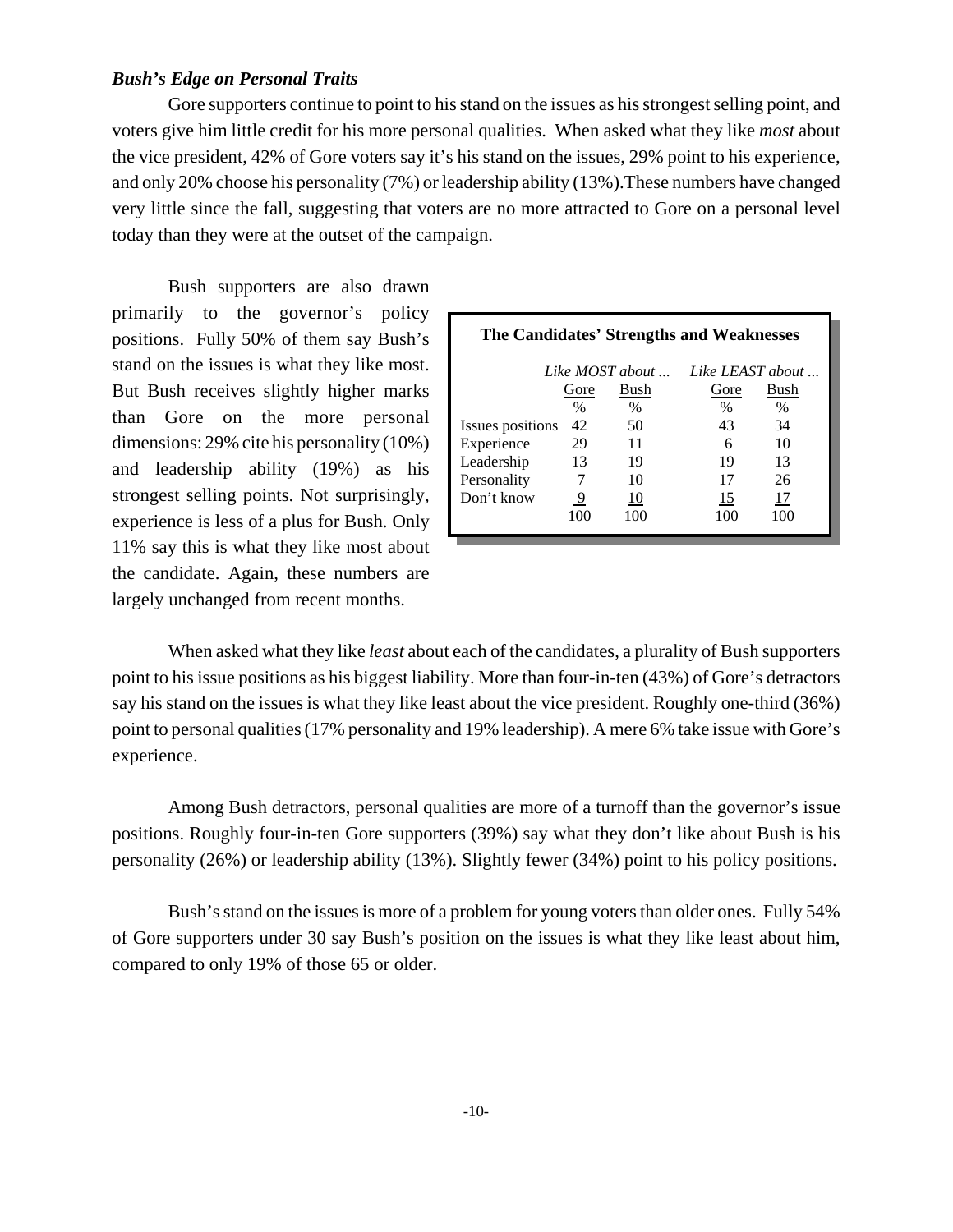## *Gore Leads on Key Issues*

On the issues citizens most want to hear about from the candidates — education, health care, Social Security and the economy — Gore is generally seen as the superior candidate. When asked which candidate would do the better job improving the health care system, 43% choose Gore, while just 29% opt for Bush. Gore also leads Bush by nine points on education (43% to 34%) and six points on keeping Social Security and Medicare sound (41% to 35%). Gore's advantage on education represents a significant change from the spring. In March, Bush was seen as the candidate better able to improve education, by a 44% to 41% margin.

| The Candidates and the Issues |               |      |                |              |  |
|-------------------------------|---------------|------|----------------|--------------|--|
|                               |               |      |                | Don't        |  |
|                               | Gore          | Bush |                | Neither Know |  |
|                               | $\frac{0}{0}$ | $\%$ | $\%$           | $\%$         |  |
| Health care                   | 43            | 29   | 7              | $21 = 100$   |  |
| Education                     | 43            | 34   | 6              | $17=100$     |  |
| Social Sec./Medicare          | 41            | 35   | 6              | $18=100$     |  |
| Economy                       | 39            | 38   | 6.             | $17=100$     |  |
| Gun control                   | 35            | 35   | 5 <sup>1</sup> | $25=100$     |  |
| <b>Strengthen Families</b>    | 37            | 38   | 8.             | $17=100$     |  |
| Reduce Partisanship           | 28            | 30   | 18             | $24 = 100$   |  |
| Gas prices                    | 26            | 29   | 18             | $27=100$     |  |
| <b>Taxes</b>                  | 34            | 38   | 8              | $20=100$     |  |
| Death penalty                 | 29            | 37   | 4              | $30=100$     |  |
| Defense policy                | 33            | 43   | 6              | $18=100$     |  |

Bush has the edge when it comes to who is better able to make wise defense policy decisions (43% Bush, 33% Gore) and representing people's views on the death penalty (37% Bush, 29% Gore). But a sizable minority (30%) is unsure of which candidate best represents their views on that controversial issue.

Neither candidate has a clear advantage in being viewed as better able to control the price of gasoline. While 29% choose Bush and 26% say Gore would do better, 18% volunteer that neither would do a good job and 27% are undecided. Bush held a formidable advantage on this issue in March. At that time, he out-polled Gore on being better able to control gas prices, 41% to 25%.

Education, Social Security, Medicare and health care are seen as Gore's strongest issues by those who support him for his policy positions. Roughly eight-in-ten of these voters say Gore would do a better job than Bush of dealing with each of these issues. On the other hand, Bush voters who say they like the governor's policy positions view foreign policy, family values and taxes as his biggest strengths. More than three-quarters say Bush could best Gore on each of these issues.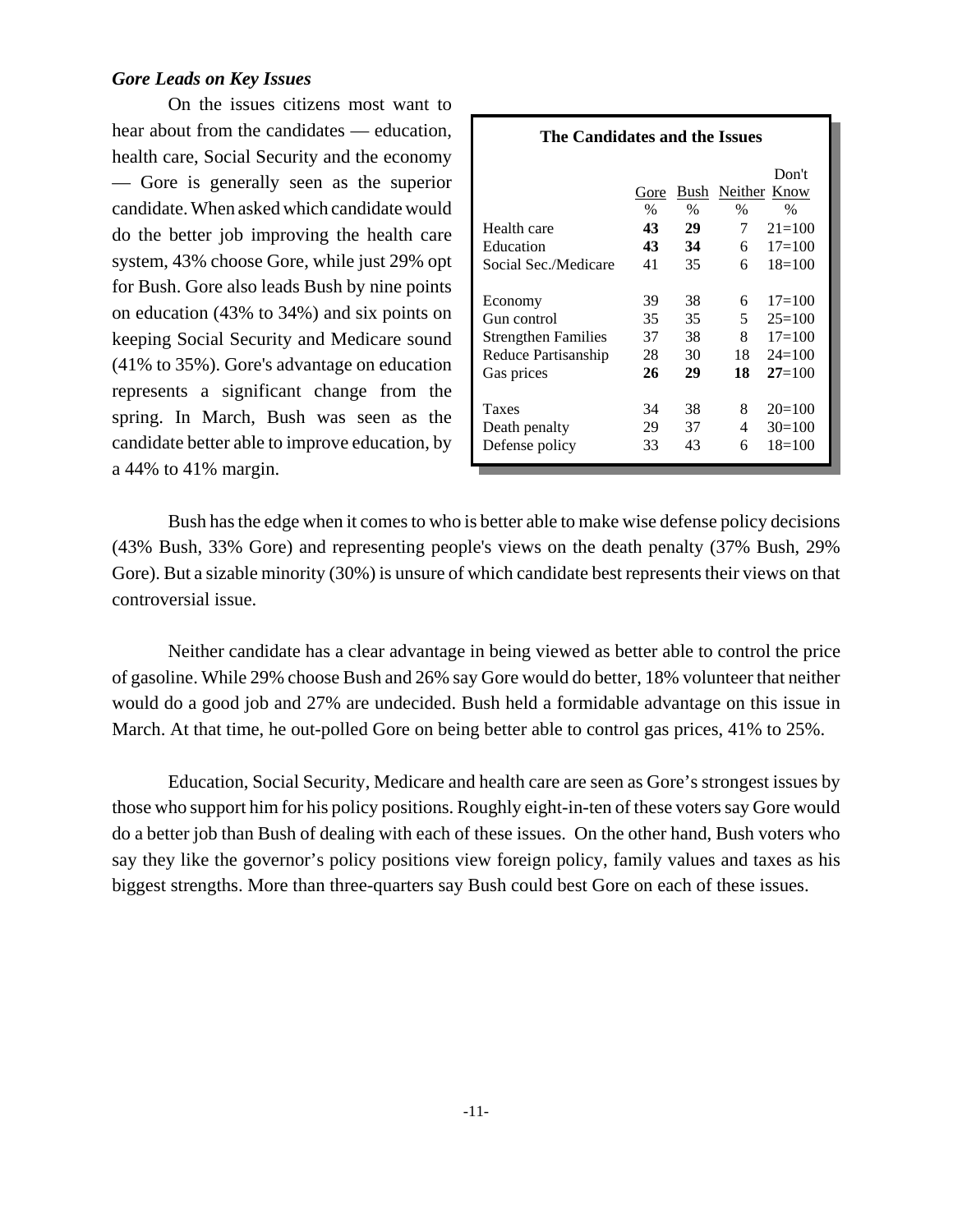## *Character Crucial for Bush*

Though Bush trails Gore on a number of issues, he receives far better marks when it comes to character evaluations — particularly those relating to the candidates' leadership abilities. Fully 44% think Bush is more "willing to take a stand, even if it's unpopular," and 43% see Bush as the candidate who "can get things done." Gore gets the nod on these traits from only 32% and 30% of the public, respectively.

Bush also leads Gore in being perceived as using good judgment in a

| <b>Gore's Character Gap</b> |               |      |      |               |                        |
|-----------------------------|---------------|------|------|---------------|------------------------|
|                             |               |      |      |               | Don't                  |
|                             | Gore          |      |      |               | Bush Neither Both Know |
|                             | $\frac{0}{6}$ | $\%$ | $\%$ | $\frac{0}{6}$ | $\%$                   |
| Can get things done         | 30            | 43   | 8    | 7             | $12=100$               |
| Takes unpopular stands      | 32            | 44   | 10   | 5.            | $9=100$                |
| Good judgment in crisis     | 36            | 41   | 6    | 6             | $11 = 100$             |
| Has new ideas               | 31            | 36   | 13   | 8             | $12=100$               |
| Personally likeable         | 36            | 40   | 7    | 9             | $8=100$                |
| Shares my values            | 35            | 38   | 12   | 5             | $10=100$               |
| Honest and truthful         | 30            | 33   | 20   | 7             | $10=100$               |
| Connects well w/people      | 38            | 39   | 7    | 7             | $9=100$                |
| A typical politician        | 36            | 34   | 1    | 21            | $8=100$                |
| Personally qualified        | 37            | 36   | 10   | 10            | $7=100$                |
|                             |               |      |      |               |                        |
|                             |               |      |      |               |                        |

crisis (41% Bush, 36% Gore), having new ideas (36% Bush, 31% Gore), and being personally likeable (40% Bush, 36% Gore), though by smaller margins. When it comes to other traits such as honesty, qualifications and the ability to connect well with ordinary Americans, neither candidate has a clear edge. However, a certain amount of voter cynicism can be seen in the fact that 21% of respondents volunteered that the phrase "a typical politician" described both candidates well, and 20% offered that neither candidate was "honest and truthful."

# *Younger Women, Older Men Divided*

The dynamics of the presidential race continue to be influenced in part by the fluctuating preferences of women. While men have consistently preferred Bush to Gore over the past 18 months, women have frequently changed course. Most recently, women favored Gore over Bush by an eight-point margin in the first wave of interviewing for this survey. In the second wave, however, they divided equally between Gore and Bush. In 1996, Clinton's advantage in the women's vote never faltered. Throughout the year, he

| <b>Changing Gender Preferences</b> |                |      |                |      |  |  |
|------------------------------------|----------------|------|----------------|------|--|--|
| June 14-21<br>June 23-30           |                |      |                |      |  |  |
|                                    | Women          | Men  | Women          | Men  |  |  |
|                                    | $\%$           | $\%$ | $\%$           | $\%$ |  |  |
| Gore                               | 46             | 37   | 38             | 31   |  |  |
| Bush                               | 38             | 45   | 38             | 47   |  |  |
| <b>Buchanan</b>                    | 3              | 3    | $\mathfrak{D}$ | 3    |  |  |
| Nader                              | $\mathfrak{D}$ | 6    | 3              |      |  |  |
| <b>Undecided</b>                   | 11             | 9    | 19             | 18   |  |  |
|                                    | 100            | 100  | 100            | 100  |  |  |

sustained a double-digit lead over Dole among women.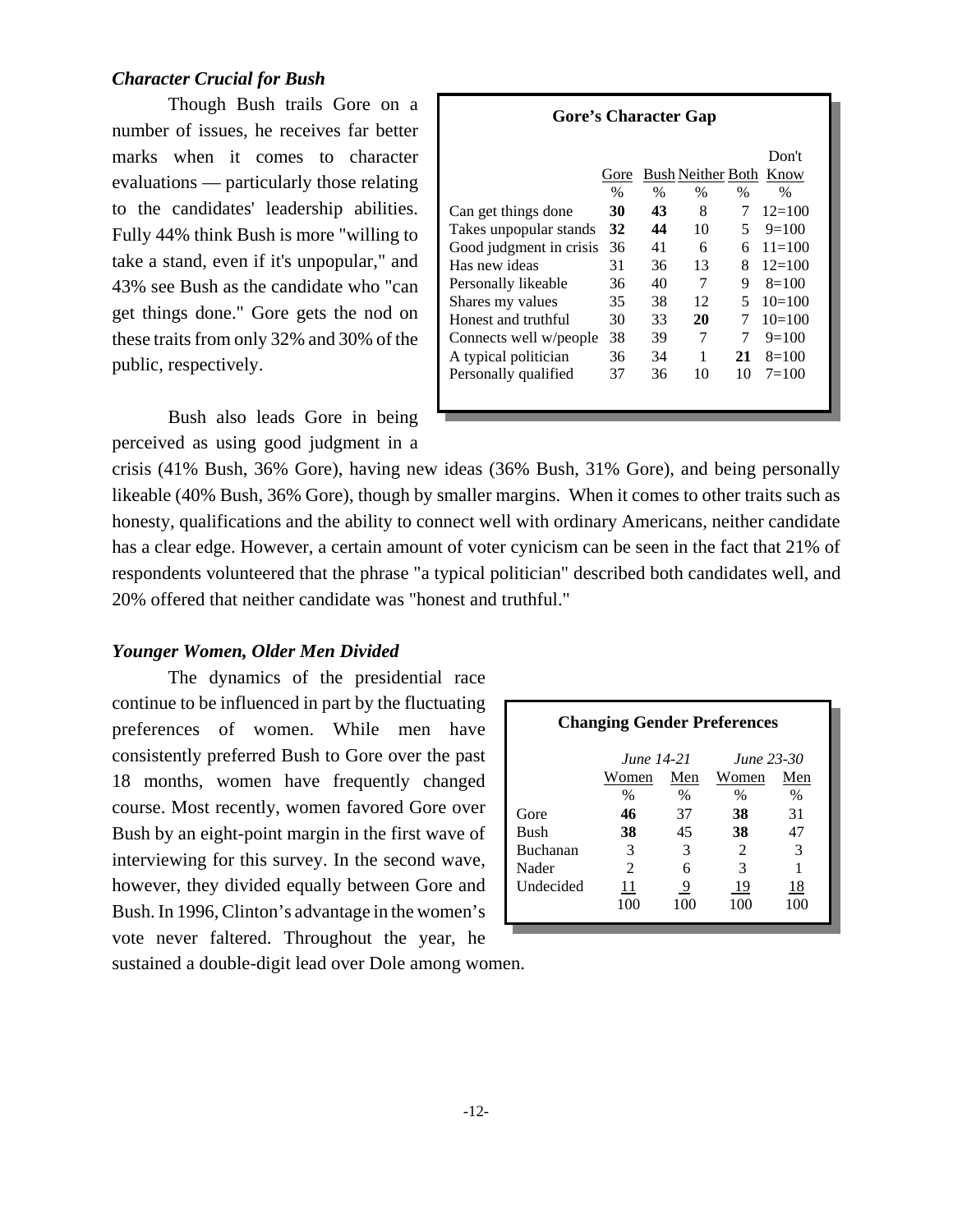But not all women are having doubts about Gore. Women age 50 and older have generally supported the vice president, but Gore's support tends to be weaker among women under age 50. For Bush, older men pose a challenge. Men age 50 and older have gone from favoring Gore by 10 points in March, to preferring Bush over Gore by an equal margin in May, and now opting narrowly for Bush. Until these swing groups settle into one camp or the other, the race may continue to fluctuate.

In addition to the gender gap, there is a particularly large "marriage gap" in voting preferences this year. Overall, Gore trails Bush by 13 percentage points among married people (39% to 52%) but leads Bush by 18 points among those who are unmarried (55% to 37%). In June 1996, Clinton led in both groups, though by a smaller margin among the married (50%-46%) than the unmarried (62%-33%).

The differences between 1996 and 2000 are even more striking when both marital status and gender are considered at the same time. While Clinton led Dole among married women 53% to 43%, Gore trails Bush 42% to 50%. In June 1996, married men were evenly split between Clinton and Dole. This year Bush holds a commanding 54% to 36% lead in this group.

Clinton's 20-point lead over Dole among single men has shrunk to a mere 4-point Democratic edge this year (48% Gore, 44% Bush). Gore's strongest support comes from single women, who prefer him nearly two-to-one over Bush (60% to 31%). However, even this 29-point lead among single women still falls short of Clinton's commanding 37-point advantage over Dole among single women in 1996.

### *Bush Leads Among Parents*

Gore has failed to attract strong support among parents with children under 18 in the home, who make up 33% of the registered voters sampled. In particular, while Clinton was able to win the support of 54% of mothers, Gore currently trails Bush among mothers 45% to 48%. Bush holds a 17-point lead of 53% to 36% among fathers, who were evenly split between Clinton and Dole at this time in 1996.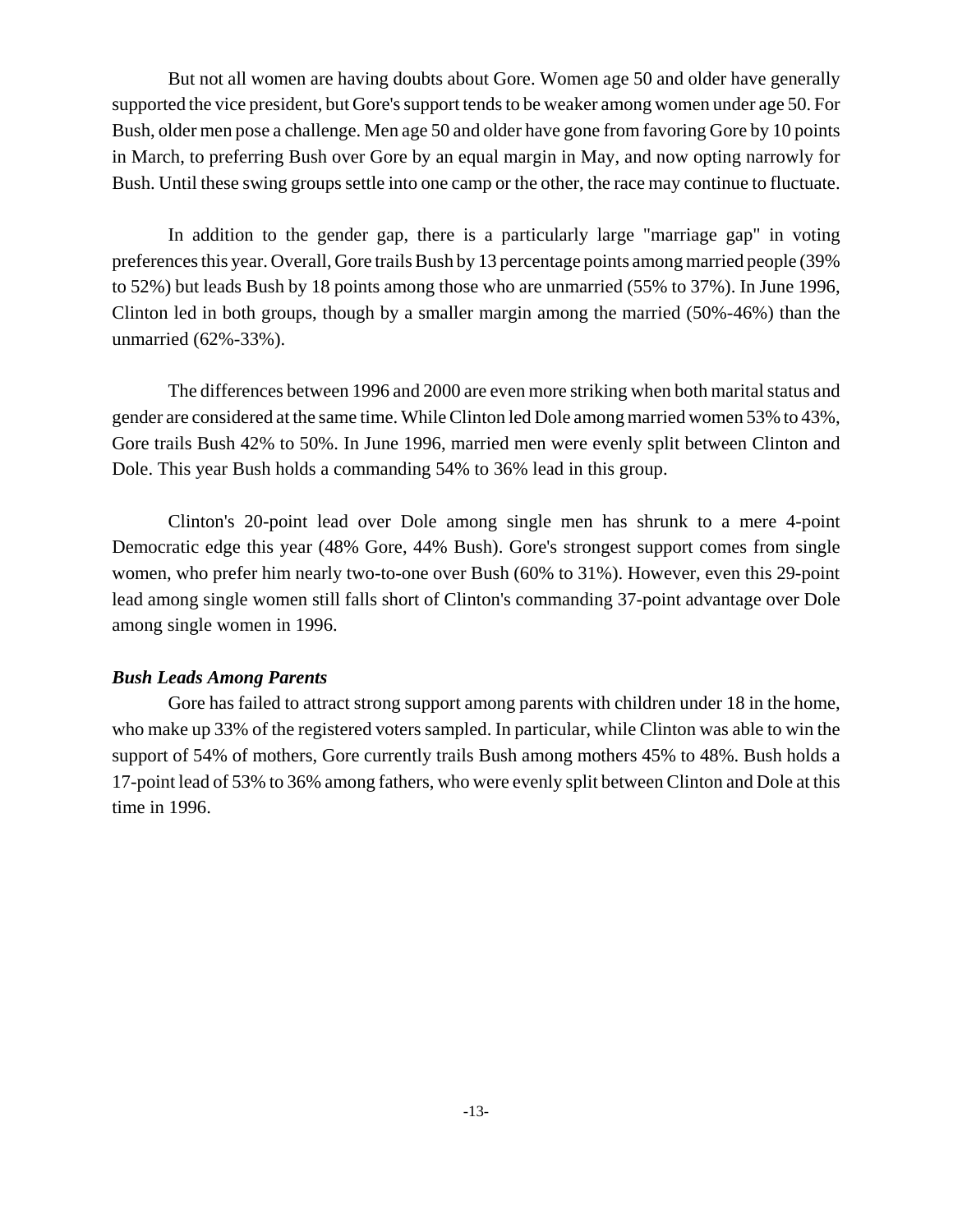Gore's difficulties among men extend to those who do not have children as well. Clinton led Dole 53% to 42% among male nonparents in 1996, while Gore trails Bush 44% to 48% this year. And though Gore does lead among women who are not parents, 53% to 37%, this still falls short of Clinton's 62% to 35% advantage among these women in 1996.

### *Catholics Narrowly Favor Bush*

Members of major religious groups are also expressing different preferences in this election cycle compared to 1996. Not surprisingly, Bush leads Gore among white evangelical Protestants (65%-28%).

However, the candidates are running even among mainline Protestants and white

| The Parent Gap*                                 |                       |                       |                |            |  |  |
|-------------------------------------------------|-----------------------|-----------------------|----------------|------------|--|--|
|                                                 | ------June 1996------ |                       |                |            |  |  |
|                                                 |                       | Parent                | Non-Parent     |            |  |  |
|                                                 |                       | Father Mother         | Men            | Women      |  |  |
|                                                 | $\%$                  | $\%$                  | $\%$           | $\%$       |  |  |
| Clinton                                         | 49                    | - 54                  | 53             | 62         |  |  |
| Dole                                            | 48                    | 40                    | 42             | 35         |  |  |
| Don't know                                      | 3                     | - 6                   | 5 <sup>5</sup> | 3          |  |  |
|                                                 | 100                   | 100                   | 100            | 100        |  |  |
| Dem Advantage $+1$                              |                       | $+14$                 | $+11$          | $+27$      |  |  |
|                                                 |                       |                       |                |            |  |  |
|                                                 |                       | ------June 2000------ |                |            |  |  |
|                                                 |                       | Parent                |                | Non-Parent |  |  |
|                                                 |                       | Father Mother         | Men            | Women      |  |  |
|                                                 | $\%$                  | $\%$                  | $\%$           | $\%$       |  |  |
| Gore                                            | 36                    | 45                    | 44             | 53         |  |  |
| <b>Bush</b>                                     | 53                    | 48                    | 48             | 37         |  |  |
| Don't know                                      | 11                    | 7                     | - 8            | 10         |  |  |
|                                                 | 100                   | 100                   | 100            | 100        |  |  |
| Dem Advantage -17                               |                       | $-3$                  | $-4$           | $+16$      |  |  |
| * Based on registered voters; includes leaners. |                       |                       |                |            |  |  |

Catholics. In 1996, Clinton enjoyed an 11-point lead over Dole among non-evangelicals, and Catholics preferred him by nearly a two-to-one margin (62%-34%).

Gore leads Bush among secular voters in the two-way match-up (46%-40%). However, in a four-way contest (with Nader and Buchanan included), some of these voters abandon the vice president in favor of Nader. Seculars are three times more likely than the general public to support Nader (13% vs. 4% of the general public). In 1996, Clinton held a commanding 67%-30% lead among seculars.

Ultimately, however, the race will hinge on the preferences of political moderates. Fully 91% of conservative Republicans and liberal Democrats are solidly behind their respective candidates. However, among moderate-to-liberal Republicans and moderate-to-conservative Democrats, roughly 20% currently support the other party's candidate.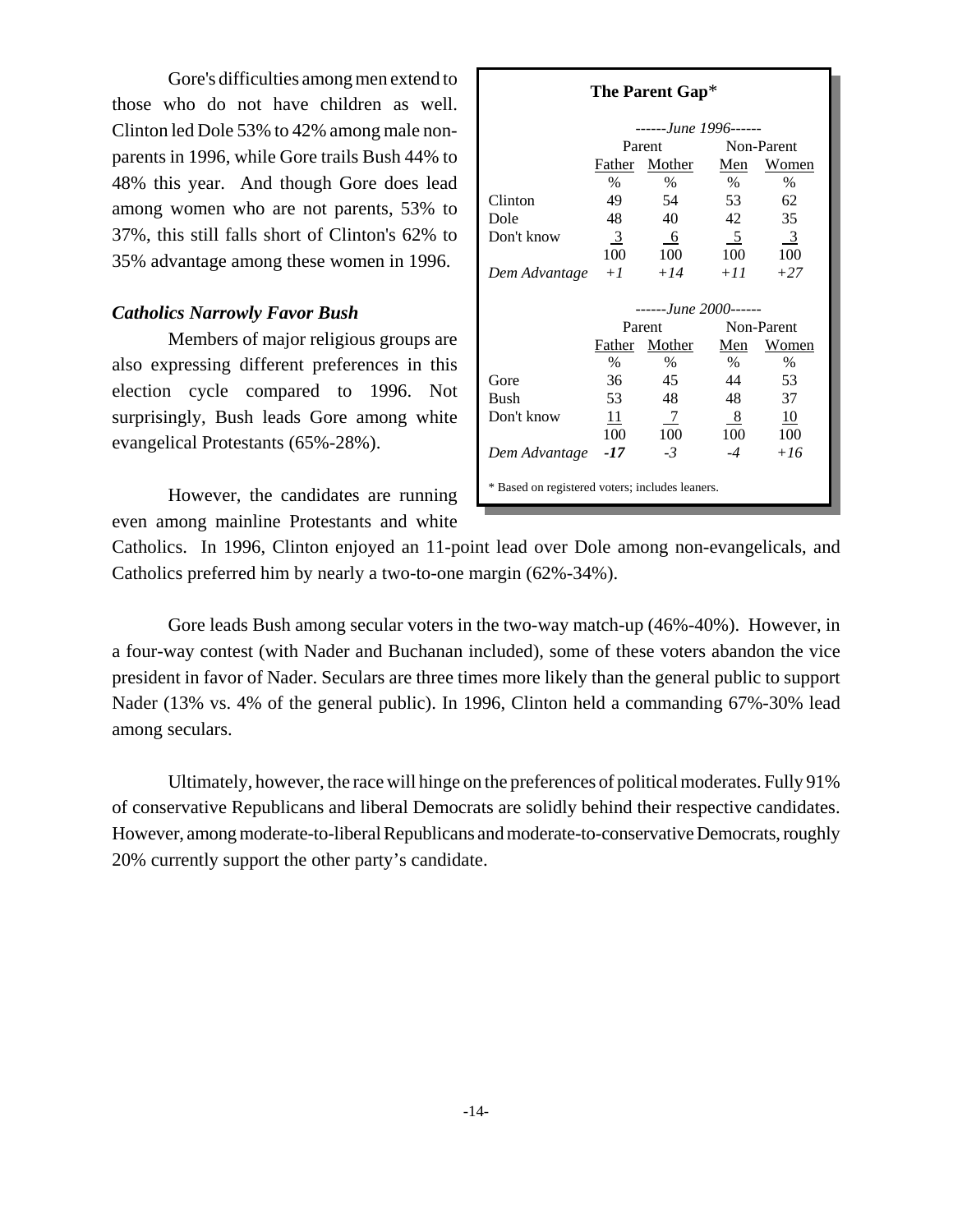## *Nader, Buchanan Have Little Effect*

The overall impact of adding Nader and Buchanan to the race is, at this point, negligible. Combined, the two pull in a mere 7% of the vote. Buchanan's strongest support comes from men under age 30, 7% of whom say they would vote for the former TV talk show host. Nader's strongest supporters are middle-aged men and political independents. Nonetheless, neither of the third party hopefuls are able to draw in even 10% of any major demographic group.

| <b>More Candidates, Same Result*</b> |                 |                                             |     |  |  |
|--------------------------------------|-----------------|---------------------------------------------|-----|--|--|
| Two-way                              | $\frac{\%}{\ }$ | Four-way                                    | %   |  |  |
| Gore                                 | 46              | Gore                                        | 41  |  |  |
| <b>Bush</b>                          | 45              | <b>Bush</b>                                 | 42  |  |  |
| Undecided                            | 9               | Buchanan                                    | 3   |  |  |
|                                      | 100             | Nader                                       |     |  |  |
|                                      |                 | Undecided                                   | 10  |  |  |
|                                      |                 |                                             | 100 |  |  |
| registered voters; includes leaners. |                 | * Interviews collected June 14-21. Based on |     |  |  |

The supporters of these alternative candidates have distinctive views about the campaign and the candidates. Overall, they are much less satisfied with the state of the nation than are most Americans. By a margin of 57%-38% they say they are dissatisfied with the way things are going in the country today. This compares with 45% dissatisfied vs. 47% satisfied among the general public. They are also less approving of the job Clinton is doing (49% approve vs. 56% of all Americans). Even so, they prefer Gore over Bush, when forced to choose between the two (48%- 38%).

These voters are extremely dissatisfied with their choices for president this year. Fully 70% say they're not satisfied with the likely presidential candidates, compared to only 34% of the public. In addition, nearly half (46%) see Bush and Gore as pretty similar in their positions on issues; just 33% of the public takes that view. And fully four-in-ten say, if given the chance, they would cast a vote of no confidence in all the candidates running for office this year. Only 19% of the public expresses this view.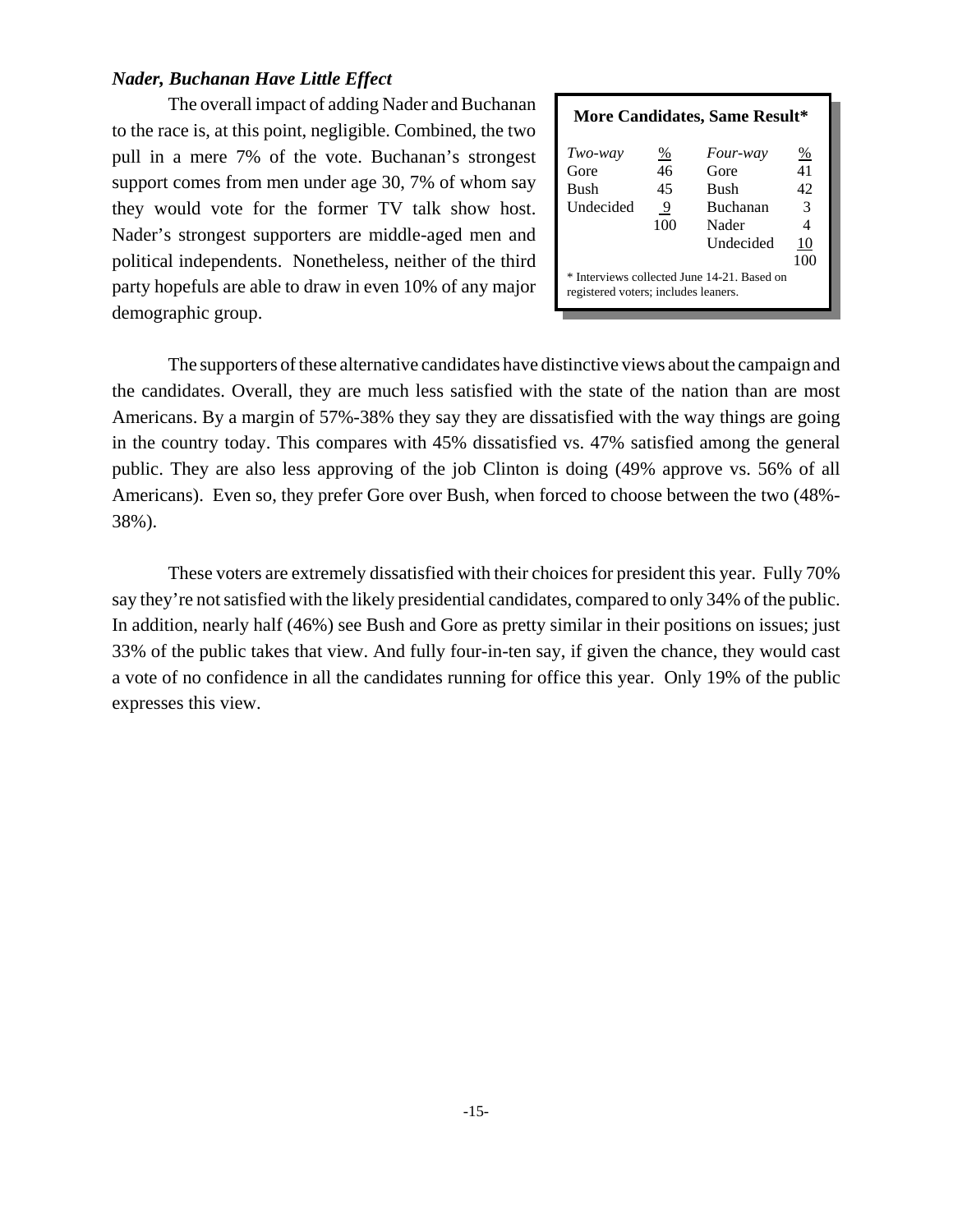### **II. VOTER ENGAGEMENT**

# *Tuned Out*

The presidential campaign is not on the minds of most Americans. Fewer than half of registered voters (46%) say they have thought a lot about the election. That represents a modest decline from a similar point in the campaign four years ago (when 50% said they gave the campaign a lot of thought) and a substantial decrease from June 1992, when 63% were fully engaged.

Interest in the campaign is down among nearly all demographic groups, but particularly among younger voters. The percentage saying they are giving a lot of thought to the election has declined by more than 20 percentage points among those under age 50 since 1992. The decline in interest among young people has been most pronounced among the well-educated: In June 1992, 68% of 18-34 year-old college graduates said they had given a lot of thought to that year's election. Today, just 39% agree.

|                               | <b>Less Thought Given to Election*</b> |      |  |  |  |
|-------------------------------|----------------------------------------|------|--|--|--|
|                               | Given "Quite a Lot"                    |      |  |  |  |
| Of Thought                    |                                        |      |  |  |  |
|                               | 1992                                   | 2000 |  |  |  |
|                               | $\%$                                   | $\%$ |  |  |  |
| Total                         | 63                                     | 46   |  |  |  |
|                               |                                        |      |  |  |  |
| 18-34                         | 56                                     | 36   |  |  |  |
| 35-49                         | 67                                     | 42   |  |  |  |
| 50-64                         | 68                                     | 54   |  |  |  |
| $65+$                         | 63                                     | 55   |  |  |  |
| * Based on registered voters. |                                        |      |  |  |  |

By comparison, there has been a smaller decrease in interest among older Americans. Today, 55% of

registered voters age 65 and older have given a lot of thought to the election, down only eight percentage points from 63% in 1992.

Interest in politics has changed slightly along partisan lines compared to 1992, when the GOP was the incumbent party and the Democrats were challenging. In 1992, just 17% of Republicans were following election news very closely, compared to 23% of Democrats. Today, 28% of Republicans and 24% of Democrats are paying close attention.

## *Few Familiar with Positions*

Lack of interest in the campaign is also reflected in limited public awareness of candidate positions. When asked which candidate has proposed building a missile defense system and reducing the number of U.S. nuclear weapons, even if Russia refuses to do the same, only 18% correctly identified Bush, while 20% incorrectly guessed Gore.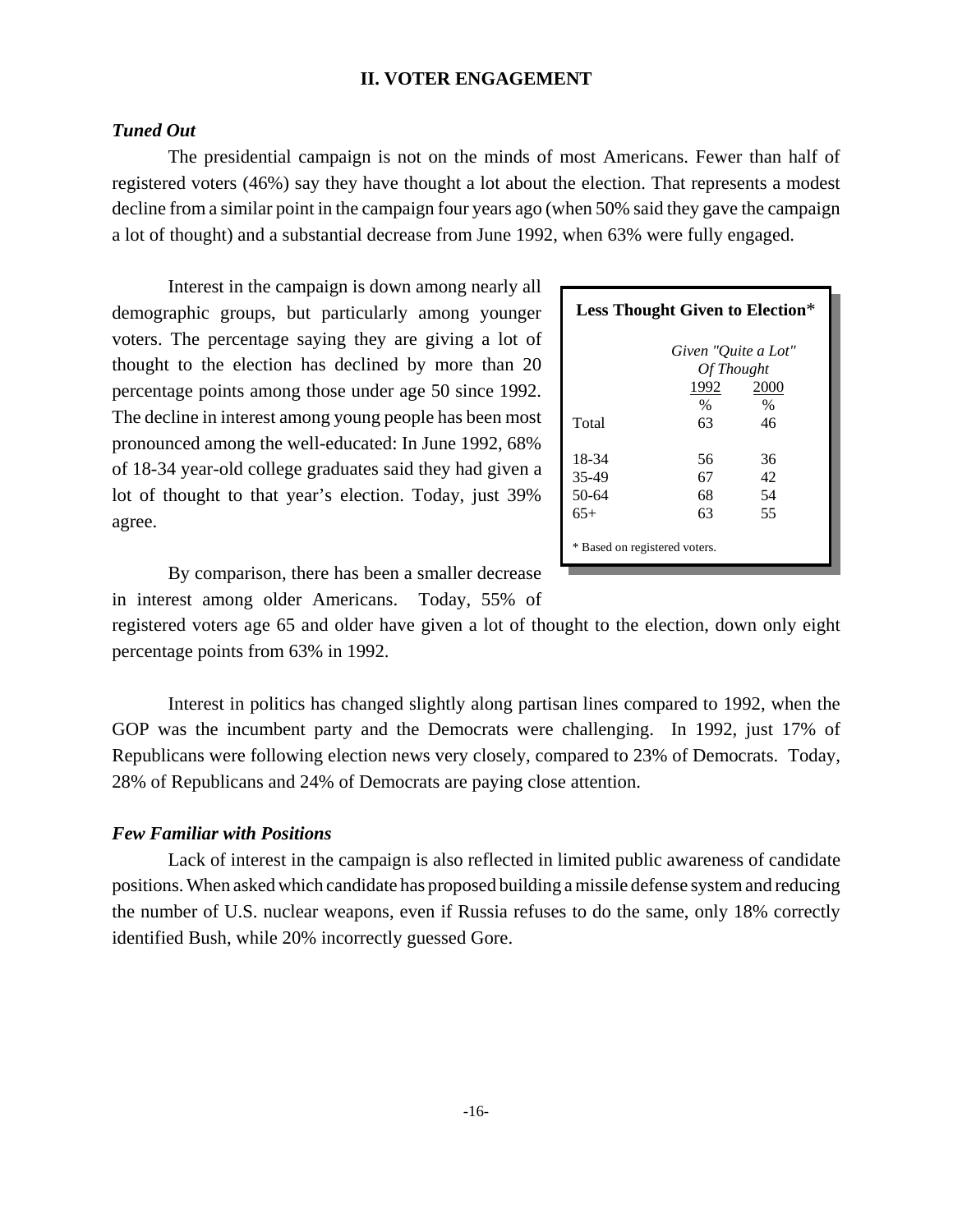Slightly more people correctly identified Gore as the candidate who has proposed using surplus Medicare funds to protect the program's future and Bush as the candidate who has proposed allowing workers to invest some of their Social Security contributions in stocks and bonds. But the vast majority were in the dark on these questions.

Unfamiliarity with specific policy positions taken by the candidates does not signify a complete lack of attention to the campaign, however. Fully 40% of respondents correctly identified Tipper Gore as the candidate's wife who has spoken out

| <b>Knowledge of Candidate Positions</b>             |         |              |            |  |  |
|-----------------------------------------------------|---------|--------------|------------|--|--|
|                                                     | Correct | Incorrect DK |            |  |  |
| Which candidate proposed                            | $\%$    | $\%$         | $\%$       |  |  |
| A missile defense system<br>and disarmament? (Bush) | 18      | 22           | $60=100$   |  |  |
|                                                     |         |              |            |  |  |
| Using surplus Medicare<br>funds to protect the      |         |              |            |  |  |
| program's future? (Gore)                            | 27      | 15           | $58=100$   |  |  |
| Some privatization of                               |         |              |            |  |  |
| Social Security? (Bush)                             | 29      | 10           | $61 = 100$ |  |  |
| Which candidate's wife                              |         |              |            |  |  |
| Has spoken out about                                |         |              |            |  |  |
| mental health issues? ( <i>Gore's</i> )             | 40      | 8            | $52=100$   |  |  |
| Correct answers in italics.                         |         |              |            |  |  |

about the need to help Americans with mental illness.

Men typically are more familiar with candidate policy positions than women. But as many women as men are aware of Tipper Gore's activities (42% of women, 39% of men). Moreover, older voters consistently do better than younger ones at identifying candidate positions and campaign events.

### *Do Elections Still Matter?*

Not only are many Americans turned off by the current campaign, a significant number say it doesn't much matter who is eventually elected. Nearly half of Americans (49%) believe things will pretty much stay the same regardless of who is elected; less than half (45%) say that, as far as making progress on the important issues facing the country is concerned, it really matters who wins the 2000 presidential election.

While there is a clear generational divide on these questions, with younger people more skeptical that the election matters, education and income are also important factors. For example, 57% of those whose education ended with high school say conditions in the country will be the same regardless of who is elected in November. That compares to only 38% of college graduates.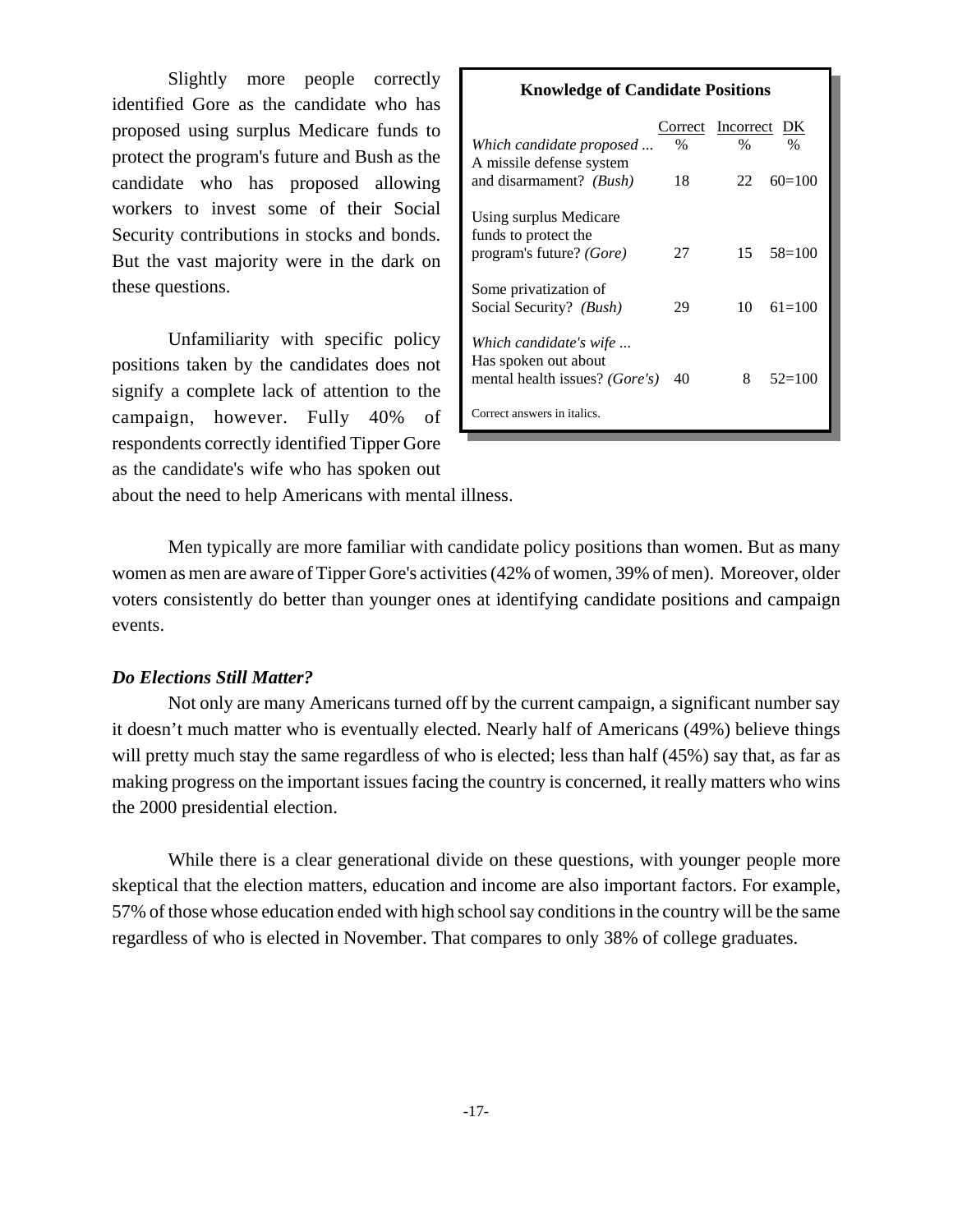Independents are more likely than party loyalists to express doubt about the election's significance. Fully 37% of independents say it doesn't make much difference who's elected president, compared to 28% of Democrats and 23% of Republicans. Similarly, 58% of independents say things will be the same regardless of who is elected in 2000, vs. 45% of Democrats and 41% of Republicans.

Beyond that, fully one-third of the public believe that Gore and Bush do not have welldefined policy differences. This perception is strongly linked to feelings about the importance of the upcoming election. Among those who say the candidates have similar issue positions, 62% say things will remain the same, regardless of who wins in November. Among those who perceive the candidates as having different positions, only 38% hold this view.

# *Attitudes Associated with Voting*

The diminished relevance of the election in many citizens' minds is one factor contributing to the possibility of low voter turnout in this year's election. Fully 81% of likely voters feel that it makes a difference whether Bush or Gore is elected, while only 56% of unlikely voters agree.

A more exciting campaign over the coming months still might serve to drive up voter participation in November, as voting is strongly connected to interest in the campaign. More than a third (37%) of likely voters say

| Attitudes Associated with voling                                                                                                                              |               |                 |  |  |  |  |
|---------------------------------------------------------------------------------------------------------------------------------------------------------------|---------------|-----------------|--|--|--|--|
|                                                                                                                                                               |               | Likely Unlikely |  |  |  |  |
|                                                                                                                                                               | Voters        | Voters          |  |  |  |  |
| <i>Percent who say</i>                                                                                                                                        | $\frac{0}{0}$ | $\frac{0}{0}$   |  |  |  |  |
| It makes a difference who is elected                                                                                                                          | 81            | 56              |  |  |  |  |
| Campaign is interesting so far                                                                                                                                | 37            | 19              |  |  |  |  |
| Satisfied with candidates                                                                                                                                     | 66            | 59              |  |  |  |  |
| Frustrated with federal government                                                                                                                            | 56            | 50              |  |  |  |  |
| Press has done excellent/good job                                                                                                                             | 49            | 47              |  |  |  |  |
| Average grade of B or higher                                                                                                                                  |               |                 |  |  |  |  |
| given to the campaigns                                                                                                                                        | 16            | 19              |  |  |  |  |
| Note: Likely voters and unlikely voters are identified by their<br>answers to five questions concerning interest in the election and<br>past voting behavior. |               |                 |  |  |  |  |

**Attitudes Associated with Voting**

the campaign has been interesting so far, compared to only 19% among those less likely to vote. By comparison, evaluations of the quality of the campaigns and press coverage have little effect on the likelihood of voting.

# *For Non-voters: It's the Candidates*

Taking a longer view, Americans generally blame the poor quality of candidates and an aversion to getting involved in politics as reasons they don't always vote. Fully 72% of those who do not always vote say it is because they sometimes don't like any of the candidates, up from 65% in 1992. This increase has been most dramatic among non-voters age 50 or older, who now express nearly as much dissatisfaction as younger voters. In 1992, just 55% said dissatisfaction with candidates was a reason for not voting, compared to 68% today. Among those under age 50, 73% list dissatisfaction with candidates, compared to 68% in 1992.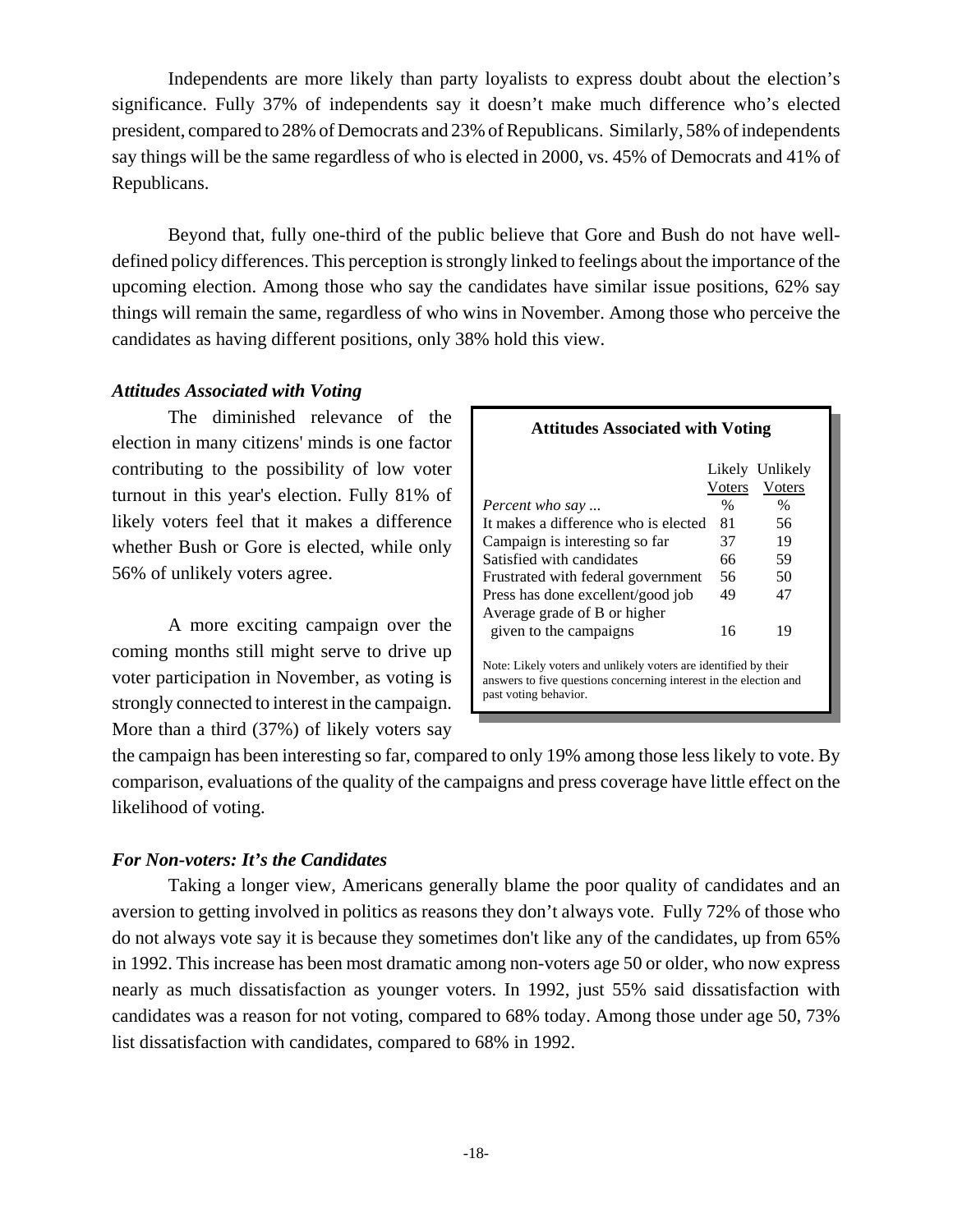Indeed, those who are least likely to vote in *this* election are slightly less satisfied with the Gore-Bush match-up (59% satisfied) than those who are likely to vote (66% satisfied).

In addition to dissatisfaction with the candidates, a growing proportion of non-voters express a distaste for politics as a reason for sitting out elections. Today, 36% say

| <b>Reasons For Not Voting*</b>                  |               |                         |               |               |    |  |
|-------------------------------------------------|---------------|-------------------------|---------------|---------------|----|--|
|                                                 | Total         | $18-29$ 30-49 50-64 65+ |               |               |    |  |
| <i>Percent who agree</i>                        | $\frac{0}{0}$ | $\frac{0}{0}$           | $\frac{0}{0}$ | $\frac{0}{0}$ |    |  |
| Don't like candidates                           | 72            | 70                      | 75            | 72            | 60 |  |
| Unfamiliar with candidates                      | 64            | 69                      | 65            | 58            | 60 |  |
| Can make greater impact<br>in community affairs | 47            | 49                      | 48            | 41            | 40 |  |
| Don't want to get involved                      |               |                         |               |               |    |  |
| in politics                                     | 36            | 37                      | 34            | 34            | 47 |  |
| Difficult to get to polls                       | 26            | 30                      | 25            | 16            | 32 |  |
| Complicated to register                         | 13            | 14                      | 14            | 8             | 20 |  |
| * Based on those who don't always vote.         |               |                         |               |               |    |  |

not wanting to involve themselves with politics is a reason for not always voting, up from only 24% in June of 1992. Independents, in particular, are finding politics a turnoff. Today, 40% give this as a reason for not voting, compared to only 23% in 1992.

Among other factors cited for not voting, fully 47% of those who don't always vote say they could make more of a difference by getting involved in the community than by participating in elections. This view is more prevalent among younger people and liberals than older Americans and conservatives. Almost half (49%) of those age 18-29 who don't always vote say they can make more of a difference getting involved in the community than by voting in elections; 40% of those age 65 and older agree. More than half (53%) of those who don't always vote and identify themselves as liberals feel this way, compared to 43% of non-voting conservatives.

However, people who give this reason for failing to vote are *not* necessarily more likely to involve themselves in community activities. Only 49% of respondents agreeing with this reason for not voting report actually doing volunteer work for a church, charity or community group, compared to 52% of the general public.

Relatively few cite difficulty getting to the polls (26%) or the complications of registering (13%) as reasons for non-voting. By comparison, 64% of people who don't always vote say not knowing enough about the candidates is one reason for their non-participation.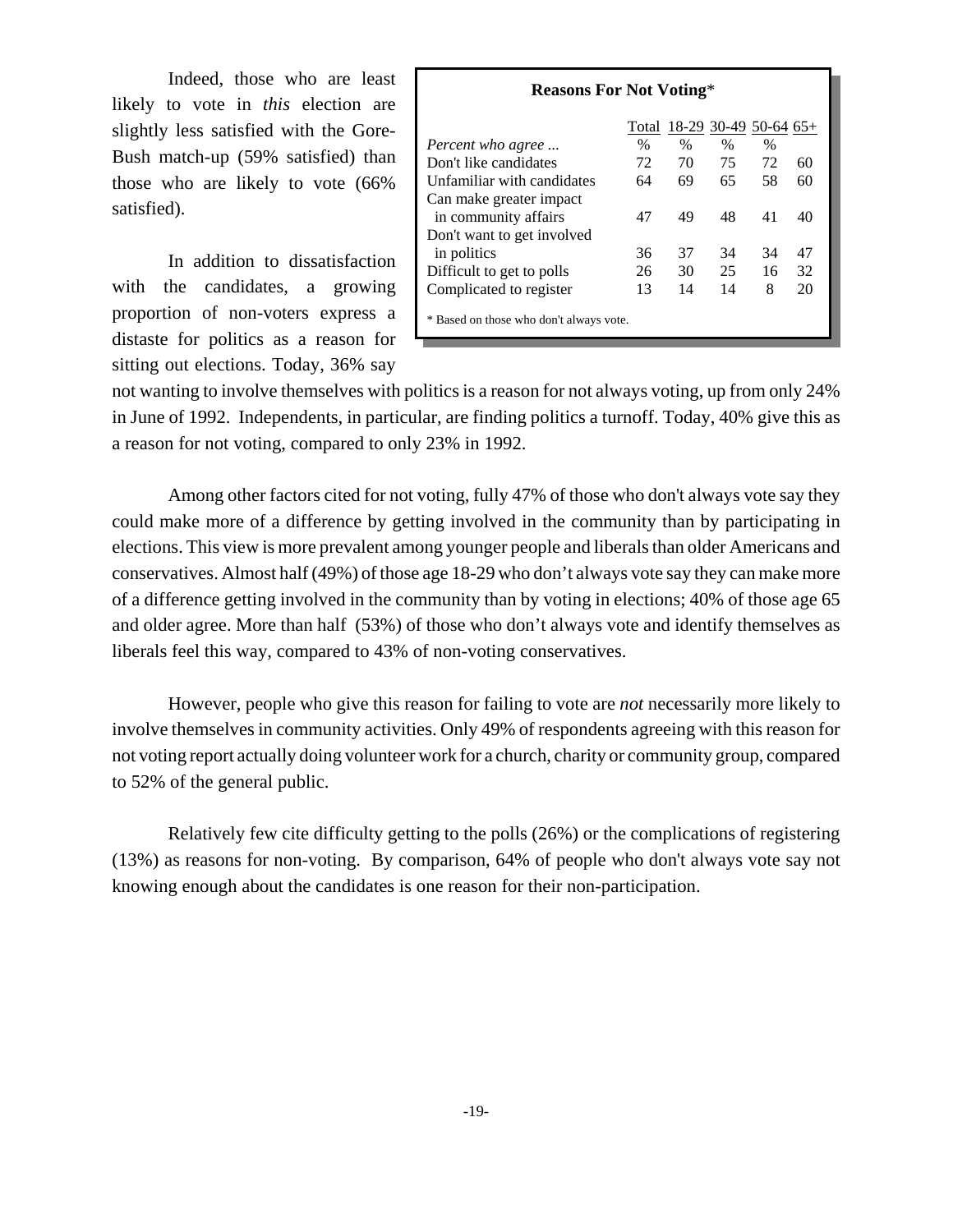# *Many Young People Unregistered*

Despite the declining interest in this campaign, more general measures of voter involvement — such as registration and propensity to vote — have changed little over the past few elections. Currently, three-quarters of Americans report being "absolutely certain" they are registered, compared to 73% in June 1992. When asked specifically about this year's race, more than eight-inten (84%) of those registered to vote are "absolutely certain" they will vote in November's election, compared to 88% in 1992 .

 Age, more than income, education and party identification, continues to be the most critical factor in registration and voting patterns. Only 55% of those age 18-29 are registered, compared to 87% of those age 50 and older. Barely half (54%) of those age 18-29 say they plan to vote this fall, compared to 80% of those age 50 and older.

Well-educated and high-income Americans also register and vote at higher rates than those

| <b>Voting Patterns By Age</b> |                         |          |          |          |  |  |
|-------------------------------|-------------------------|----------|----------|----------|--|--|
|                               | $18-29$ 30-49 50-64 65+ |          |          |          |  |  |
| Percent who                   | $\frac{0}{0}$           | $\%$     | $\%$     | $\%$     |  |  |
| Are registered                | 55                      | 73       | 87       | 88       |  |  |
| Are not registered            |                         |          |          |          |  |  |
| Were in past                  | 17                      | 17       | 9        |          |  |  |
| Never have been               | 27                      | 9        | 3        | 5        |  |  |
| Always vote<br>Plan to vote   | 24<br>54                | 41<br>68 | 58<br>80 | 72<br>78 |  |  |

who are less educated and have lower incomes. More than eight-in-ten college graduates (82%) say they are "absolutely certain" they will vote in November's election, compared to only 66% of high school graduates and 52% of those with less than a high school education. Similarly, three-fourths of those with household incomes over \$50,000 say they are sure to vote in the fall, compared to only 61% of those making under \$30,000.

Registration rates and voting intentions are highest among Republicans, with 85% registered and 82% planning to vote. By comparison, 79% of those who identify themselves as Democrats are registered, and only three-fourths say they are certain to vote this fall. Independents lag even further behind, with only 64% registered and 55% planning to vote. Women are just slightly more likely to be registered than men (76% to 73%) and to be certain about voting in this year's election (71% to 68%).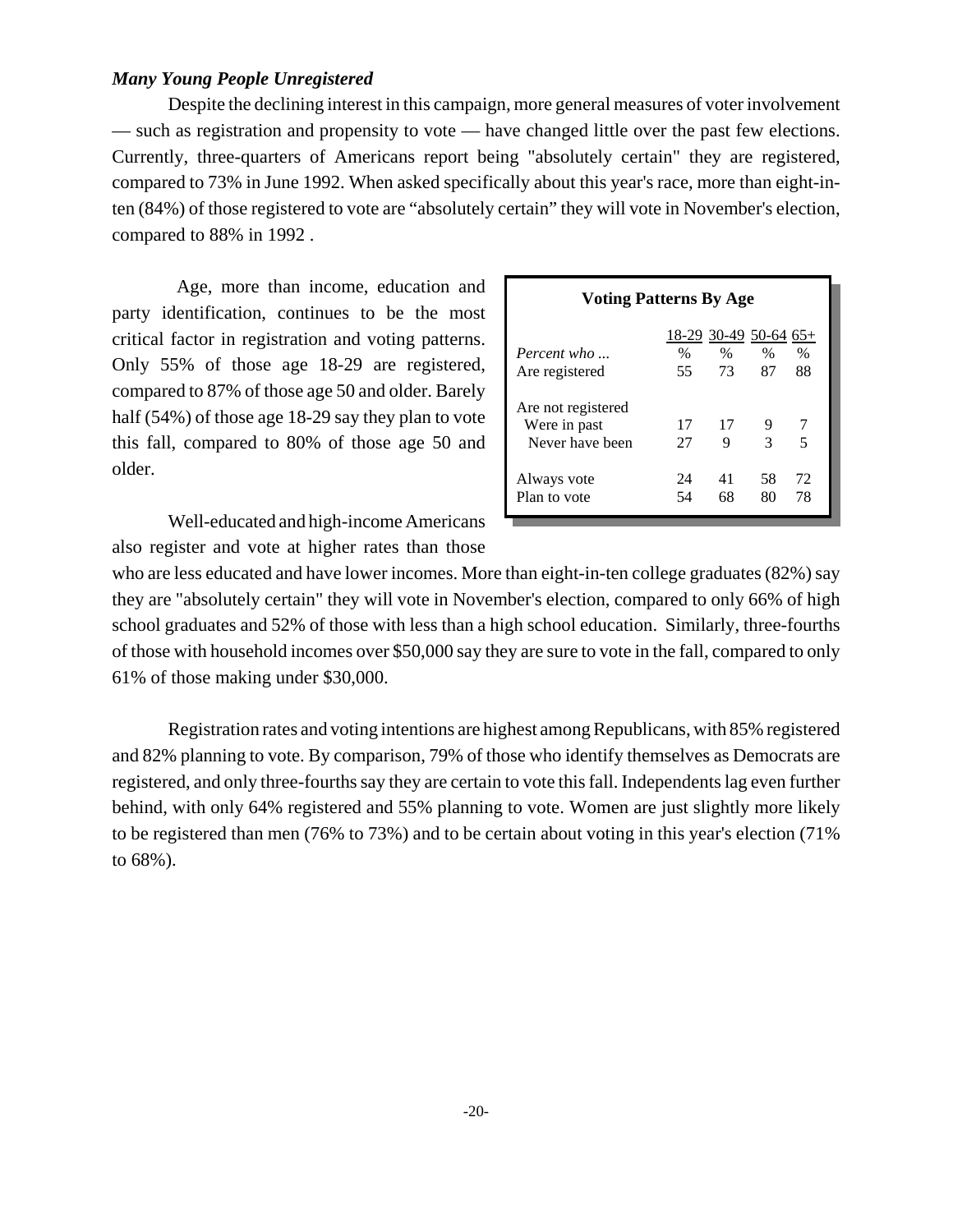# *Voting Via Internet*

Almost half of the public (47%) would choose voting over the Internet or voting by mail over a voting booth if they had a choice. Almost one-quarter (24%) specifically would prefer the Internet. Young people would much rather use the Internet as a voting tool. Some 46% of men age 18-29, and 41% women age 18- 29 would prefer to vote over the Internet. More independents (31%) would like to vote over the Internet than Democrats (19%) or Republicans (24%).

### **Rising Interest in E-Voting**

|                 | Polling<br>Booth | Internet Mail None/<br>Voting Voting DK |      |         |
|-----------------|------------------|-----------------------------------------|------|---------|
| Among           | $\%$             | $\%$                                    | $\%$ | $\%$    |
| 18-29           | 32               | 43                                      | 22   | $3=100$ |
| $30-49$         | 45               | 29                                      | 24   | $2=100$ |
| 50-64           | 61               | 12                                      | 23.  | $4=100$ |
| $65+$           | 76               | 1                                       | 18   | $5=100$ |
|                 |                  |                                         |      |         |
| Democrats       | 56               | 19                                      | 22   | $3=100$ |
| Republicans     | 55               | 24                                      | 19   | $2=100$ |
| Independents 41 |                  | 31                                      | 25   | $3=100$ |
|                 |                  |                                         |      |         |

### *Disabled Voters*

For the most part, voter registration and

intentions to vote are as high among people with disabilities as in the rest of the population. There is one important exception: Those who identify themselves as having physical, mental or emotional conditions that increase the difficulty of learning, remembering or concentrating report lower rates of registration and regular voting than the general public.

However, Americans with vision or hearing loss and conditions which limit physical activities are just as likely to be registered to vote as the general population and as likely to say they always vote in elections. The survey explored the possibility that the older age profile of people with disabilities masked a turnout problem among them, as older people turnout at higher rates than younger people.

| <b>Disabilities and Participation</b> |                                 |           |                                   |           |  |  |
|---------------------------------------|---------------------------------|-----------|-----------------------------------|-----------|--|--|
|                                       |                                 |           | ------- <i>Impairment</i> ------- |           |  |  |
|                                       | Vision/ Physical Mental/        |           |                                   |           |  |  |
|                                       | Hearing Limits Emotional<br>All |           |                                   |           |  |  |
| Percent who                           | $\frac{0}{0}$                   | $\%$      | $\%$                              | $\%$      |  |  |
| Are registered to vote                | 75                              | 72        | 76                                | 55        |  |  |
| Always vote                           | 46                              | 51        | 54                                | 37        |  |  |
| Plan to vote this year $*$            | 84                              | 74        | 82                                | 82        |  |  |
|                                       |                                 | $(n=143)$ | $(n=285)$                         | $(n=103)$ |  |  |
| *Among registered voters.             |                                 |           |                                   |           |  |  |

But even when age was taken into account, only minor differences in registration and intention to vote were observed between disabled and non-disabled Americans.

While disabled people vote at relatively high rates, they more often cite getting to the polls as a barrier to voting compared to the general public. Among those who do not always vote, 44% of people with conditions that impair physical activity mention this as a reason for not voting. By contrast, only 26% of the public cites this as a reason for not voting.

Disabilities are measured on the survey using definitions from the U.S. Census. Overall, 21% of respondents identified themselves as having at least one of the three types of conditions listed, with 7% citing vision or hearing impairment, 14% citing conditions that limit physical activities, and 6% citing mental or emotional conditions.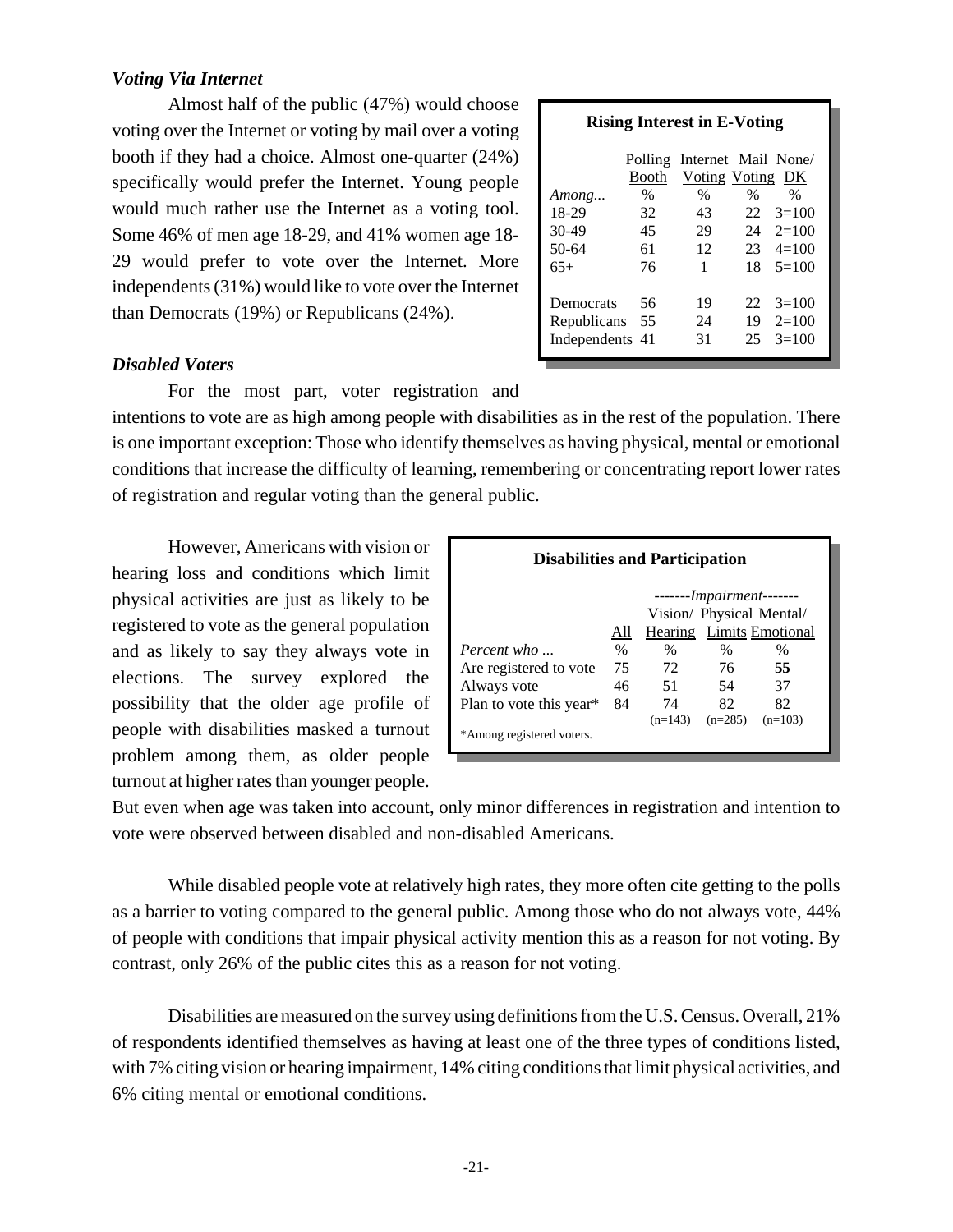### **III. VOTERS JUDGE THE CANDIDATES, THE CAMPAIGN AND THE MEDIA**

## *Far More Republicans Satisfied Than in '96*

While Americans are more indifferent to the presidential election than at this stage in the campaigns of 1992 or 1996, they also are more satisfied with their choice of candidates. Indeed, more than six-in-ten (62%) express satisfaction with the candidates, far more than at a comparable point in the Clinton-Dole campaign of four years ago (46%), or the 1992 race between Clinton and Bush (37%).

The biggest jump in satisfaction comes among Republicans, many of whom were turned off by the Clinton-Dole match-up. Nearly three-quarters of Republicans (73%) are content with this year's candidate slate, a 24% increase from 1996. The change in GOP attitudes is striking; in 1996, nearly as many Republicans were dissatisfied by their choices as satisfied (48%-49%). It also represents a major shift from 1992, when just 47% of Republicans were satisfied with the candidates.

| <b>Contended with Candidates, Bored by Campaign</b> |                |                                           |            |                                 |  |  |
|-----------------------------------------------------|----------------|-------------------------------------------|------------|---------------------------------|--|--|
|                                                     |                | ----1996 ----                             |            | ---- 2000 ----                  |  |  |
|                                                     |                | Dem Rep                                   | Ind        | Dem Rep Ind                     |  |  |
| Opinion of candidates                               | $\%$           | $\%$                                      | $\%$       | $\%$<br>$\%$<br>$\%$            |  |  |
| Satisfied                                           | 56             | 49 36                                     |            | 66 73 52                        |  |  |
| Not satisfied                                       | 40             | 48 61                                     |            | 30 25 45                        |  |  |
| Don't Know                                          |                | $\frac{4}{5}$ $\frac{3}{5}$ $\frac{3}{5}$ |            | $\frac{4}{2}$ $\frac{2}{3}$     |  |  |
|                                                     | 100            | 100                                       | 100        | 100<br>100 100                  |  |  |
| Campaign so far                                     |                |                                           |            |                                 |  |  |
| Interesting                                         | 27             | 22                                        | 14         | 31<br>31 24                     |  |  |
| Dull                                                | 68             | 73                                        | 81         | 63<br>62.70                     |  |  |
| Neither                                             | 1              | 3                                         | 3          | 5<br>$\mathfrak{Z}$<br>3        |  |  |
| Don't Know                                          | $\overline{4}$ | $\overline{2}$                            | $\sqrt{2}$ | $\frac{2}{3}$<br>$\overline{3}$ |  |  |
|                                                     | 100            | 100                                       | 100        | 100<br>100-100                  |  |  |

Democrats and independents are also more pleased with their choices this election. Twothirds of Democrats (66%) express satisfaction with the Gore-Bush contest, up 10 percentage points from four years ago and 30 points from eight years ago. A majority of independents are satisfied with the match-up (52%), compared to 36% who were content at this stage in 1996 and 30% in 1992.

This rise in satisfaction with the candidates has been accompanied by a more modest increase in the number of people who find the current campaign interesting. Still, fewer than three-in-ten (28%) rate the campaign to date as interesting, while 65% label it dull. Among Republicans, there has been a nine-percentage point gain since 1996 in the number who find the campaign interesting (from 22% to 31%) along with a 10-point gain among independents (from 14% to 24%).

There is no consensus among those turned off by the campaign as to *why* they find it boring: Approximately equal numbers point the finger at the quality of the candidates (17%), their campaign styles (18%), and press coverage of the election (17%).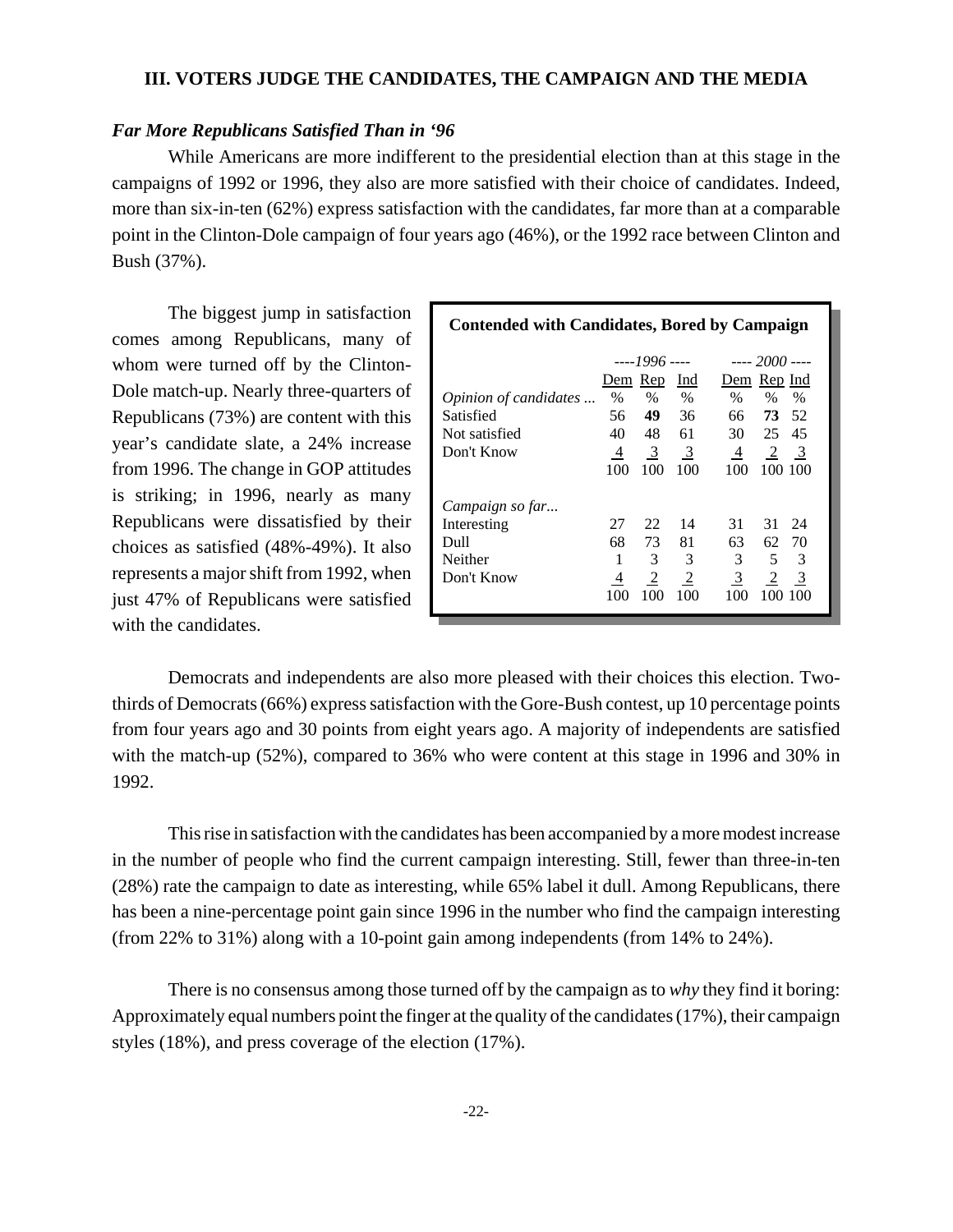While satisfaction with the candidates has increased, nearly half of Americans (46%) say it is at least possible that they would cast a vote of no confidence in all of the candidates if they had the chance. The number of people who are open to voting for "none of the above" is down from 1992, when a 54% majority expressed at least some interest in casting votes of no confidence.

Reflecting their lower rates of satisfaction with the candidates, far more independents than Democrats or Republicans prefer the none-of-the-above option. Fully six-in-ten independents say it as at least possible they would cast a vote of no confidence with the candidates, compared to 41% of Democrats and 35% of Republicans.

### *Bush Gets Better Grades*

Rating the candidates on their persuasive abilities, the public gives Bush slightly higher grades than Gore. Equally important, Bush's campaign is much more highly regarded than Dole's was at a comparable stage in the campaign four years ago.

Four-in-ten registered voters award Bush letter grades of "A" or "B" for making a convincing case for his election; just over half that number (22%) gave the same grades to Dole in July 1996. Bush has made significant gains among GOP partisans. While 64% of Republican voters give Bush an A or a B, just 41% awarded those grades to Dole.

Bush's narrow edge over Gore probably reflects his lead in the presidential horse race. While 40% give Bush the highest grades, slightly more than one-third (35%) give Gore an A or B. Bush also gets higher marks from Democrats (24% award him an A or B) than Gore earns among Republicans (15%). And more independents give Bush the top letter grades (35%) than Gore (29%).

### *Few Seek Campaign News*

The public's declining interest in politics is shown in the shrinking audiences for campaign coverage provided by newspapers, television news and other traditional media. And these smaller audiences, by and large, are not comprised of political junkies. Only a small minority (15%) actually goes through the effort of *looking* for campaign news; the vast majority (83%) typically comes across such information by happenstance.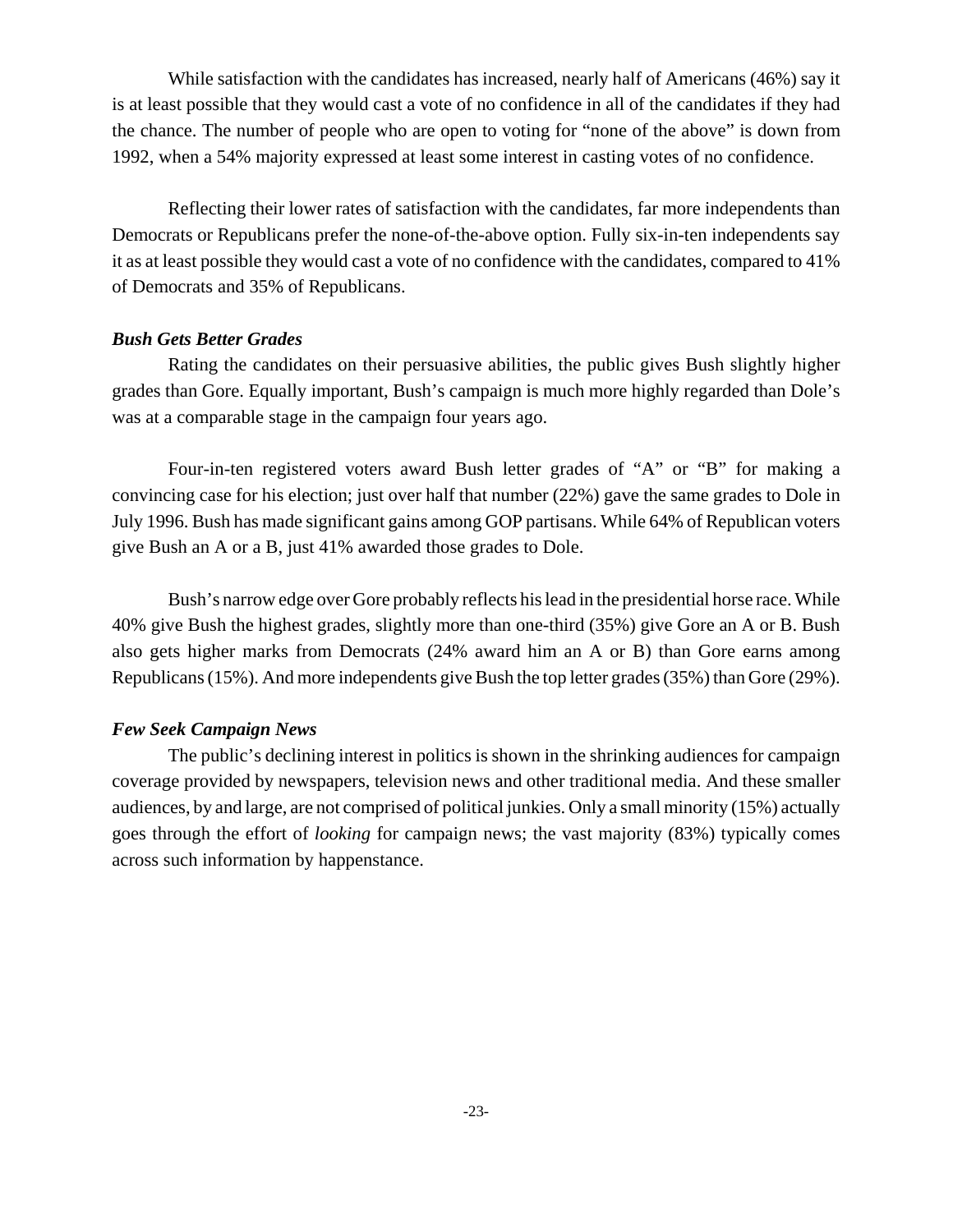Most Americans (65%) cite television as their primary source for campaign news, but that figure is down sharply from the last presidential campaign, when about eight-in-ten cited television as their top election news source. The television audience has also slipped since the beginning of this year, when 75% named TV news as the main source of campaign information. Network news, which as recently as 1992 was named as a top source by half of Americans, now is mentioned by fewer than one-infive (17%).

| <b>Primary Sources for</b><br><b>Election News</b> |                      |                       |      |      |  |  |  |  |
|----------------------------------------------------|----------------------|-----------------------|------|------|--|--|--|--|
| June<br>April<br>Sept<br>Jan                       |                      |                       |      |      |  |  |  |  |
|                                                    | 1996                 | 1996                  | 2000 | 2000 |  |  |  |  |
| $\%$<br>%<br>%<br>$\%$                             |                      |                       |      |      |  |  |  |  |
| Television                                         | 81                   | 75                    | 75   | 65   |  |  |  |  |
| Network                                            | 29<br>39<br>24<br>17 |                       |      |      |  |  |  |  |
| Local                                              | 34                   | 31                    | 25   | 24   |  |  |  |  |
| Cable                                              | 23                   | 25                    | 31   | 25   |  |  |  |  |
| Newspapers                                         | 48                   | 44                    | 31   | 27   |  |  |  |  |
| Radio                                              | 14<br>12<br>21<br>11 |                       |      |      |  |  |  |  |
| Magazines                                          | 6                    | 5                     | 3    | 2    |  |  |  |  |
| Internet                                           | $\mathfrak{D}$       | $\mathcal{D}_{\cdot}$ | 6    | 5    |  |  |  |  |

One-quarter mention cable news as their primary

source for election news, about the same as in 1996 and down from 31% in January of this year, a period when both parties were waging primaries battles.

Newspapers are cited as a primary source by one-quarter of Americans, down significantly from four years ago when more than four-in-ten named newspapers as the top source. Newspapers are far more popular as an election news source among college graduates (36%) than either network news (18%) or cable news (22%). Older, affluent Americans are also more reliant on newspapers than other news outlets to keep up with the campaign.

Not even the rise of the Internet as a news source has been able to stem the overall decline in the audience for campaign news. Just 5% of the public — and 8% of those who go online — cite the Internet as their main election news source. While young people are more likely than those in other age groups to cite the Internet, less than one-in-ten of those age 18-29 (9%) name the Internet as their primary source for campaign news.

### *Active Consumers Prefer Newspapers, Cable*

Older Americans are more likely than younger people to actively seek campaign news. Still, only 21% of those age 50 and over — who tend to be heavier consumers of most types of news say they go looking for election news while 77% say they do not. Less than one-in-ten of those age 18-29 (9%) and 12% of those 30-49 search for campaign news.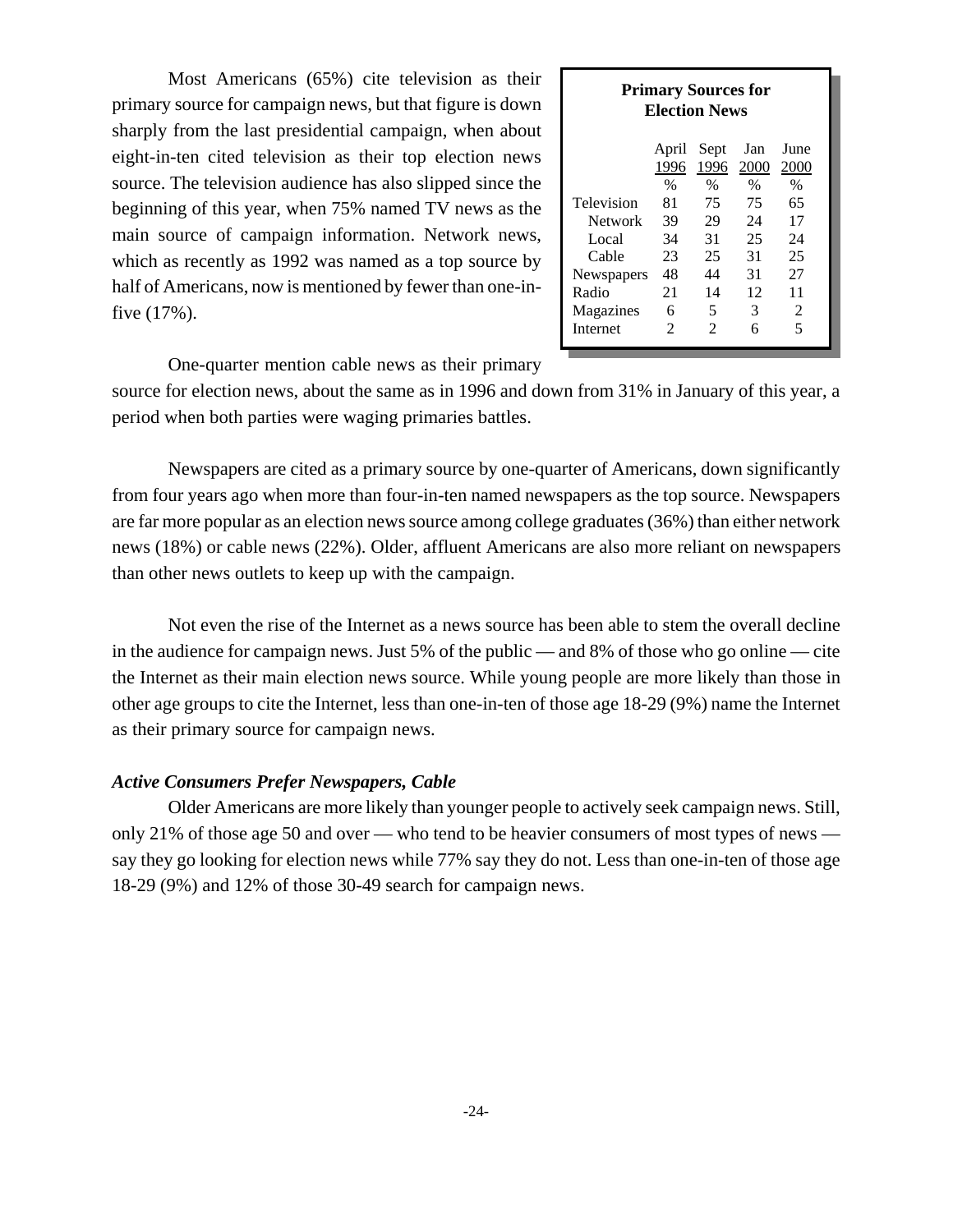Those who go looking for campaign news turn to different outlets than the much larger group that does not intentionally seek such information. Fewer active consumers of political news turn to television (58%) than those who do not search for such news (66%). Active consumers are slightly more likely to use newspapers (32%) and cable (31%) to learn about the campaign than passive consumers of political news (26% and 24%, respectively).

|                       |                  | <b>Where Political Junkies Turn</b>               |
|-----------------------|------------------|---------------------------------------------------|
|                       |                  | -- Campaign News --<br>Look for it Come across it |
| Television<br>Network | $\%$<br>58<br>15 | $\%$<br>66<br>18                                  |
| Local.                | 12               | 26                                                |
| Cable<br>Newspapers   | 31<br>32         | 24<br>26                                          |
| Radio                 | 8                | 12                                                |
| Magazines             | 2                | $\mathfrak{D}$                                    |
| <b>Internet</b>       | 6                | 5                                                 |

Local television news is named as the primary source for political information by fully one-quarter (26%)

of the passive political news audience, compared to only 12% of the active consumers of such news. Both groups are about as likely, or unlikely, to turn to the Internet for political news, with 6% of the active group and 5% of passive consumers of political news going online to learn more about the campaign.

# *Fair Ratings for Press Coverage*

A solid majority of Americans (60%) are satisfied with the amount of coverage the media is devoting to the presidential campaign. Fewer (48%) rate that coverage good or excellent. But that 48% represents an increase of six percentage points from July 1996.

For the most part, Americans who say they are less interested in the current election than the 1996 campaign do not blame the media. Indeed, those who are less interested give the media almost the same high marks as the general public, with 46% of this group rating coverage good or excellent. Slightly more than half (51%) of those who are *more* interested in the current campaign grade coverage as good or excellent.

Republicans, who are far more satisfied with the candidates this time around, are also more content with the way the press is covering the campaign. During the last campaign, just over one-third of Republicans (34%) rated coverage good or excellent; 44% consider coverage of the current campaign good or excellent. Democrats and independents are slightly more satisfied with press coverage this time around.

| <b>More Rate Press Coverage Positively</b> |      |             |      |      |             |               |  |
|--------------------------------------------|------|-------------|------|------|-------------|---------------|--|
|                                            |      | $-1996 -$   |      |      | $-2000$ $-$ |               |  |
|                                            |      | Rep Dem Ind |      |      | Rep Dem Ind |               |  |
|                                            | $\%$ | $\%$        | $\%$ | $\%$ | $\%$        | $\frac{0}{0}$ |  |
| Excellent/Good                             | 34   | 50          | 43   | 44   | 55          | 47            |  |
| Only Fair/Poor                             | 63   | 49          | 56   | 53   | 42          | 50            |  |
| Don't Know                                 | 3    |             | 1    | 3    | 4           | 3             |  |
|                                            |      | 100         | 100  | 100  | 100         | 100           |  |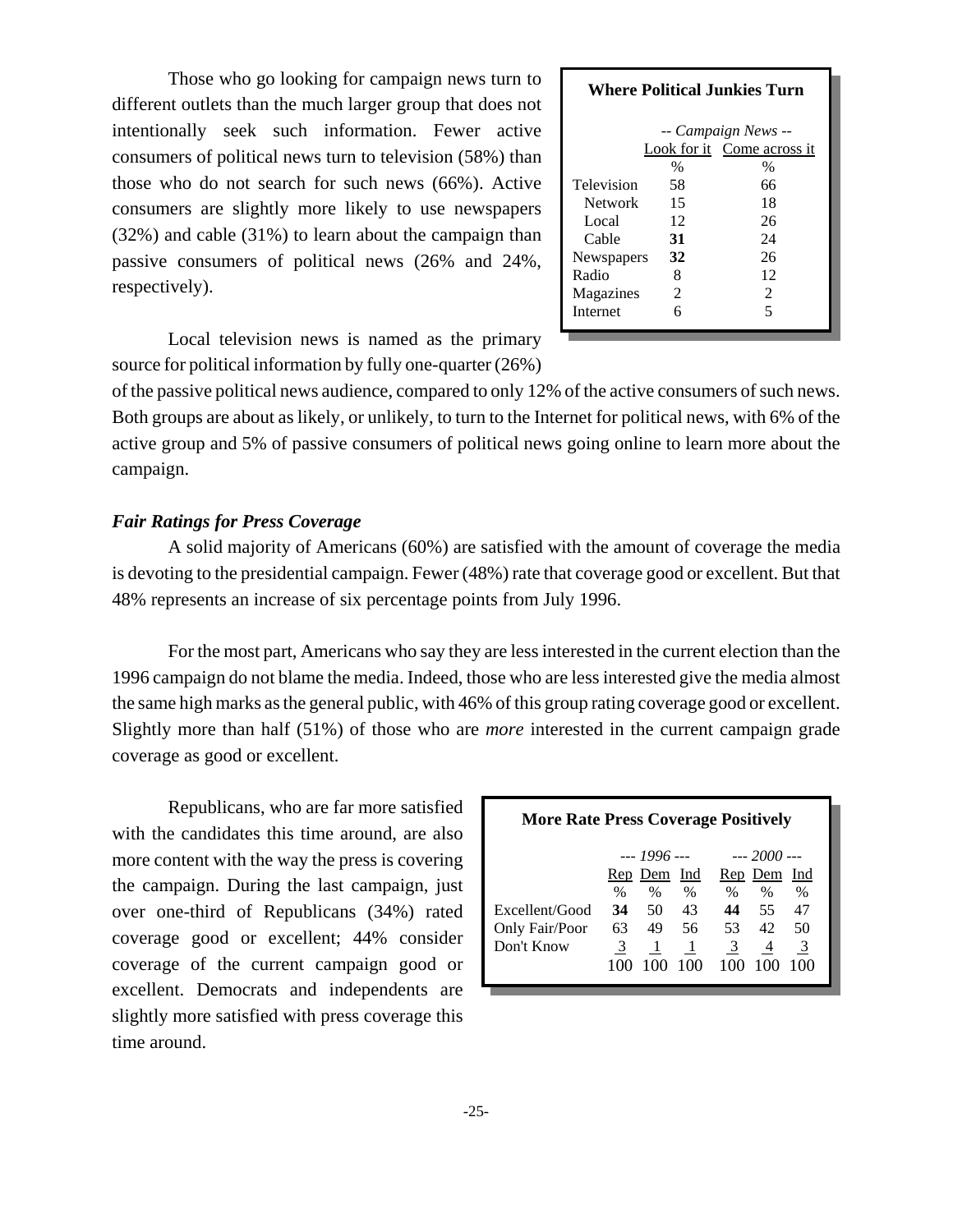Most Americans are satisfied with the amount of campaign coverage, regardless of their partisan leanings. Solid majorities of all age groups also say news organizations are providing the right amount of coverage. But young people, who are tuning into campaign 2000 at lower rates than their elders, are somewhat more likely to say that the media is devoting too *little* coverage to the campaign. A sizable minority of those age 18-29 (24%) say news organizations are giving too little coverage to the campaign; 19% of those age 30-49 and 10% of those age 50 and older agree that the amount of coverage has been inadequate.

## *Republicans Like Gore Plan*

Nearly seven-in-ten Americans (69%) say they plan to watch this year's presidential debates. That figure is likely to grow as the debates approach. In October 1992, for instance, fully eight-inten (83%) said they planned to watch that fall's debates.

Young people and those who have not registered to vote are less interested in viewing the debates. About six-in-ten of those age 18-29 (61%) say they plan to watch the debates, compared to 69% of those 30-49 and 73% of those 50 and older. More registered voters intend to watch the debates (73%) than those who are not registered (58%).

Americans are favorably disposed to the notion of replacing campaign political advertising with a series of weekly debates by the candidates. A majority (54%) say they would prefer a campaign in which the candidates faced off in weekly debates, while 36% opt for the current system of political ads with only a few debates.

Interestingly, slightly more Republicans than Democrats are enthused about the weekly debate proposal — although the idea has been promoted by Gore, the Democratic standard-bearer. While 58% of Republicans prefer more debates and no paid ads, 53% of Democrats agree. Independents also opt for the weekly debates, by a 55%-38% margin.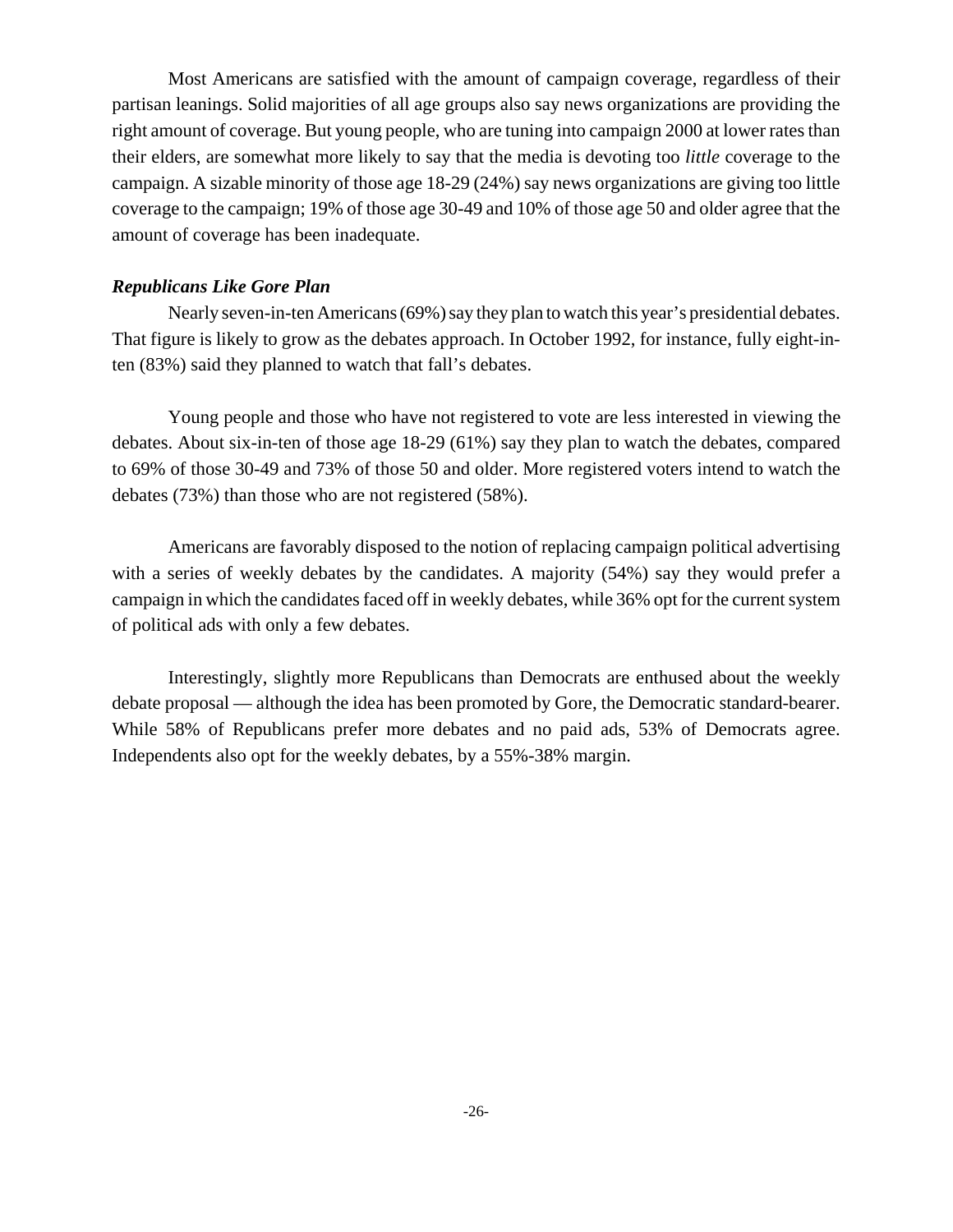### **IV. WHAT THE VOTERS WANT**

### *Coverage of Issues, Debates Popular ...*

Most Americans say they want news organizations to tell them what the candidates stand for — not what they are like personally. Fully 85% say they want more news coverage of the candidates discussing their positions on issues, while 64% want more coverage of the candidates debating each other.

At the same time, half of Americans say they want *less* news coverage of the candidates discussing their personal backgrounds and experiences. This level of dissatisfaction with coverage of candidates' backgrounds and experiences reflects a significant jump from the 41% who wanted less of this type of coverage in the fall of 1991.

### **Public's Appetite for Campaign News**

|                             | This year, would like to see  |                               |      |         |  |  |  |  |
|-----------------------------|-------------------------------|-------------------------------|------|---------|--|--|--|--|
|                             | More<br>Same<br>Less<br>Don't |                               |      |         |  |  |  |  |
|                             |                               | Coverage Coverage Amount Know |      |         |  |  |  |  |
| News about $\ldots$         | %                             | $\%$                          | $\%$ | $\%$    |  |  |  |  |
| Candidates' issue positions | 85                            | 9                             | 3    | $3=100$ |  |  |  |  |
| Candidates debating         | 64                            | 28                            | 5    | $3=100$ |  |  |  |  |
| Sources of campaign funds   | 49                            | 44                            | 2    | $5=100$ |  |  |  |  |
| Which candidate is leading  | 44                            | 42                            | 6    | $8=100$ |  |  |  |  |
| Candidates' backgrounds     | 42                            | 50                            | 4    | $4=100$ |  |  |  |  |
| Candidate strategies        | 41                            | 47                            |      | $7=100$ |  |  |  |  |

The public is more evenly divided over news coverage of campaign finances — 49% would like more coverage about the sources of candidates' campaign money, while 44% would like to see less coverage. Similarly, 44% would like more coverage about which candidate is leading in the polls and just 41% would like more news about the strategies candidates are using in their campaigns.

Men are slightly more interested than women in news coverage about the debates and candidate fund-raising. Fully 69% of men say they want more coverage of the candidates debating, for example, compared to 58% of women. Similarly, more than half of men (52%) would like more coverage about the sources of candidates' campaign money, compared to just 45% of women.

There are few real differences between those who want to see more coverage of these topics and those who want to see *less* coverage when it comes to rating press coverage of the campaign, with one exception. Among those who would like to see more news coverage of which candidate is leading in the polls, 55% give press coverage of the campaign a rating of excellent or good. In contrast, just 46% of those who would like *less* coverage about which candidate is ahead give the press as favorable a rating.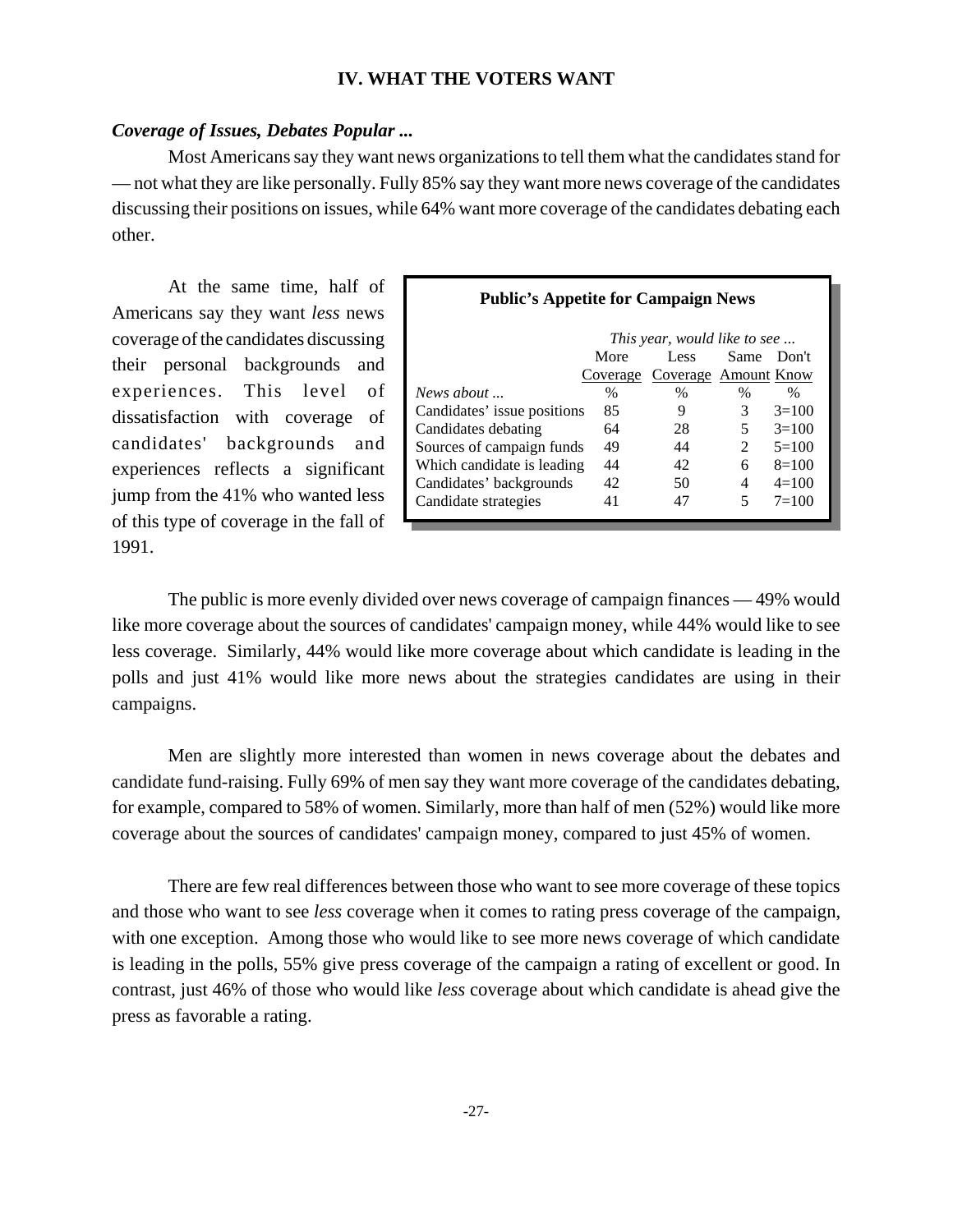## *... But Character Still Most Important*

Even as Americans look for more coverage of campaign issues and less coverage of candidates' backgrounds and experiences, several key *personal* characteristics nonetheless remain at the top of the list of things voters want to learn before Election Day. Fully 84% of Americans say it is very important for them to learn about a candidate's reputation for honesty, and 67% say it's very important to learn how well a candidate connects with average people.

Notably, each of these factors are seen as important by more people than say the same about a candidate's voting record or policy positions, which is rated as very important by 60% of Americans. Just 42% say learning about a candidate's major campaign contributors is very important, while one-in-four want to learn about a candidate's experiences growing up.

| <b>Honesty Outranks Issue Positions</b> |      |                      |      |                    |  |  |  |  |  |  |
|-----------------------------------------|------|----------------------|------|--------------------|--|--|--|--|--|--|
| How Important?                          |      |                      |      |                    |  |  |  |  |  |  |
|                                         |      | <u>Very Somewhat</u> | Not  | DK                 |  |  |  |  |  |  |
| To learn about a candidate's            | $\%$ | $\%$                 | $\%$ | $\frac{0}{0}$      |  |  |  |  |  |  |
| Reputation for honesty                  | 84   | 11                   | 4    | $1 = 100$          |  |  |  |  |  |  |
| Ability to connect                      | 67   | 24                   |      | $2=100$            |  |  |  |  |  |  |
| Voting record and positions             | 60   | 27                   |      | $11 \quad 2 = 100$ |  |  |  |  |  |  |
| Major contributors                      | 42   | 29                   | 26   | $3=100$            |  |  |  |  |  |  |
| Experiences growing up                  | 25   | 33                   | 40   | $2=100$            |  |  |  |  |  |  |
| Spouse                                  | 21   | 27                   | 51   | $1 = 100$          |  |  |  |  |  |  |
| Personal finances                       | 14   | 23                   |      | $1 = 100$          |  |  |  |  |  |  |

For some of these characteristics, the things voters want most to learn about the candidates varies across party lines. Republicans are nearly unanimous in rating a candidate's reputation for honesty as very important (92%), while 84% of independents and just 78% of Democrats say the same. In contrast, Democrats care more about whether candidates can connect with average people. Fully 71% of Democrats say this is a very important quality to learn about, compared to 62% of Republicans.

## *Economy, Gas Prices Emerging Issues*

Education, health care, and Social Security top the list of issues people want the candidates to talk about this year. But the economy may be emerging as a more important campaign issue for voters, as well.

Roughly one-in-ten Americans (11%) mentioned economic issues when asked what *one* issue they would most like to hear the candidates talk about. This puts the economy on a par with education (12%), health care (11%), and Social Security (10%), and is a substantial increase from

| <b>Economic Concerns Increase</b> |      |      |                            |  |  |  |  |  |  |
|-----------------------------------|------|------|----------------------------|--|--|--|--|--|--|
|                                   | Sept | July | June                       |  |  |  |  |  |  |
| What one issue should             | 1996 | 1999 | 2000                       |  |  |  |  |  |  |
| candidates talk about?            | $\%$ | $\%$ | $\%$                       |  |  |  |  |  |  |
| Education                         | 11   | 9    | 12                         |  |  |  |  |  |  |
| Economy                           | 13   |      | $\boldsymbol{\mathit{11}}$ |  |  |  |  |  |  |
| Health care                       | 14   | 18   | 11                         |  |  |  |  |  |  |
| Social Security                   |      | 14   | 10                         |  |  |  |  |  |  |
| Taxes                             | 16   | 9    |                            |  |  |  |  |  |  |
| Foreign policy                    | 4    |      |                            |  |  |  |  |  |  |
| Crime/drugs                       | 6    |      |                            |  |  |  |  |  |  |
| Gun control                       |      |      | 5                          |  |  |  |  |  |  |
| Gas prices                        |      |      |                            |  |  |  |  |  |  |
|                                   |      |      |                            |  |  |  |  |  |  |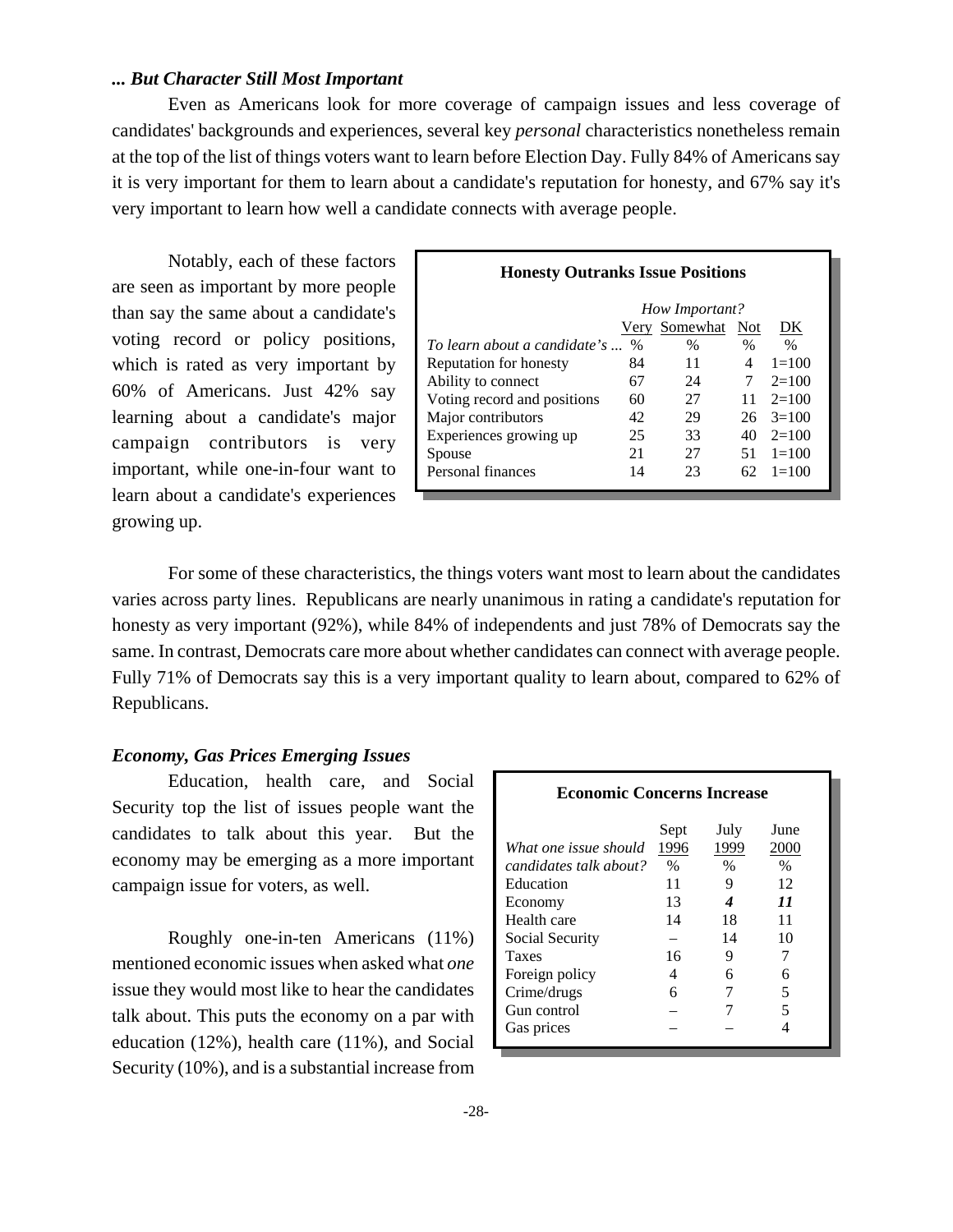the 4% who volunteered issues having to do with the economy a year ago. Another 4% of Americans mentioned gas prices as the one issue they want the candidates to focus on.

Talk about the government's budget surplus over the past several years seems to have eased much of the public concern about federal spending and the national debt. Just 2% mentioned the federal budget and debt as the issue they most want candidates to talk about, down from as many as 14% in 1995.

# *Many See Need for Change*

If this election is a debate over change versus continuity, Americans are narrowly divided on the question— though slightly more see a need for major change. Nearly half (47%) say it is more important for the next president to make major changes in national policy to solve problems that are not getting any better, while 41% say the next president should continue policies that are now leading to improved conditions around the country.

Not surprisingly, most Republicans  $-61\%$  — say the country needs major changes, while on balance Democrats favor continuity (49% say continue current policies, 40% say make major changes). Independents are evenly divided, with 42% favoring current policies and 45% favoring major change.

Americans are not as narrowly divided on the question of continuing the policies of the *Clinton* presidency, however. Just 40% say they would like the next president to offer programs similar to those of the Clinton administration, while 52%

| <b>Partisan Views on Change vs. Continuity</b> |                |              |                |                |  |  |  |  |  |
|------------------------------------------------|----------------|--------------|----------------|----------------|--|--|--|--|--|
|                                                |                | --- Party ID |                |                |  |  |  |  |  |
|                                                | All            | Rep          | Dem            | Ind            |  |  |  |  |  |
| Which is more important                        | $\frac{0}{0}$  | $\%$         | $\%$           | $\frac{0}{0}$  |  |  |  |  |  |
| for next president to do                       |                |              |                |                |  |  |  |  |  |
| Continue current policies                      | 41             | 31           | 49             | 42             |  |  |  |  |  |
| Make major changes                             | 47             | 61           | 40             | 45             |  |  |  |  |  |
| Both (Vol.)                                    | 7              | 4            | 6              | 8              |  |  |  |  |  |
| Don't know                                     | $\overline{5}$ | 4            | $\overline{5}$ | $\overline{5}$ |  |  |  |  |  |
|                                                | 100            | 100          | 100            | 100            |  |  |  |  |  |
| Should the next president                      |                |              |                |                |  |  |  |  |  |
| offer programs and policies                    |                |              |                |                |  |  |  |  |  |
| Similar to Clinton                             | 40             | 13           | 63             | 42             |  |  |  |  |  |
| Different from Clinton                         | 52             | 81           | 29             | 50             |  |  |  |  |  |
| Don't know                                     | 8              | 6            | 8              | 8              |  |  |  |  |  |
|                                                | 100            | 100          | 100            | 100            |  |  |  |  |  |
|                                                |                |              |                |                |  |  |  |  |  |

want a president who offers different policies and programs. While opinion on this question falls sharply along party lines, fully half of independents say they want the next president to pursue different programs and policies.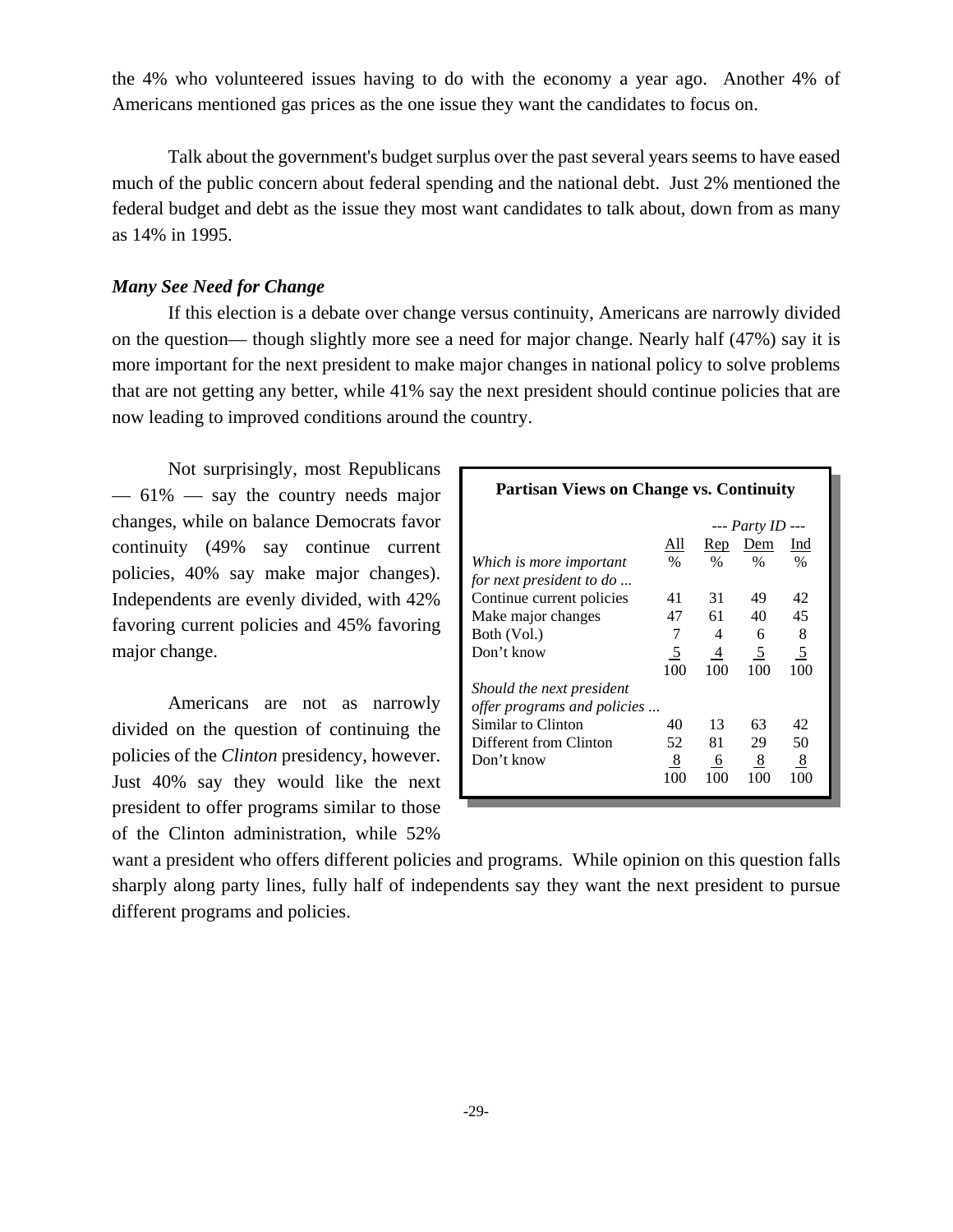But regardless of party, Americans across the board believe the country needs strong leadership that tries to solve problems "without worrying how Congress and the Supreme Court might feel." Nearly two-thirds (63%) favor strong leadership, while just 27% take the opposite view, saying strong leadership might be dangerous. Support for a strong presidency is unchanged from eight years ago, but substantially greater than in the post-Watergate period of 1976.

## *News Interest Index: Gas Prices Top News Story*

The escalating price of gasoline was the month's top news story. Interest was particularly strong in the Midwest, where gas prices have been highest. Overall, 61% of the public followed this story very closely, but nearly seven-in-ten (69%) of those living in the Midwest tracked it very closely. Interest in gas prices has not been this high since the Persian Gulf crisis in October 1990.

Interest in the presidential campaign has increased slightly, with 23% following it very closely in June compared to 18% in April. More Republicans are paying close attention to the campaign (28%) than either Democrats (24%) or independents (19%). Americans under age 30 continue to show less interest than older people in the election; only 16% are following it very closely, compared to 31% of those age 50 and older.

A federal judge's ruling that Microsoft should be broken up was followed very closely by 28% of the public. Internet users have taken a particularly strong interest in this story. Nearly onethird (32%) of those who go online followed the ruling very closely compared to 22% of non-Internet users. Men have paid much more attention to this story than women (34% vs. 21%).

One-quarter of the public paid close attention to the reports about missing files from the Los Alamos nuclear laboratory. Republicans have been more in interested in this story than Democrats or independents (35% compared to 21% and 22%, respectively).

The recent summit between President Clinton and Russian President Putin was followed very closely by only 9% of the public. That is about the same percentage that paid close attention to Clinton's 1997 summit with former Russian President Boris Yeltsin. There has been a steep decline in attention to these meetings since the end of the Cold War; fully one-third of the public closely followed President George Bush's summit with Soviet leader Mikhail Gorbachev a decade ago.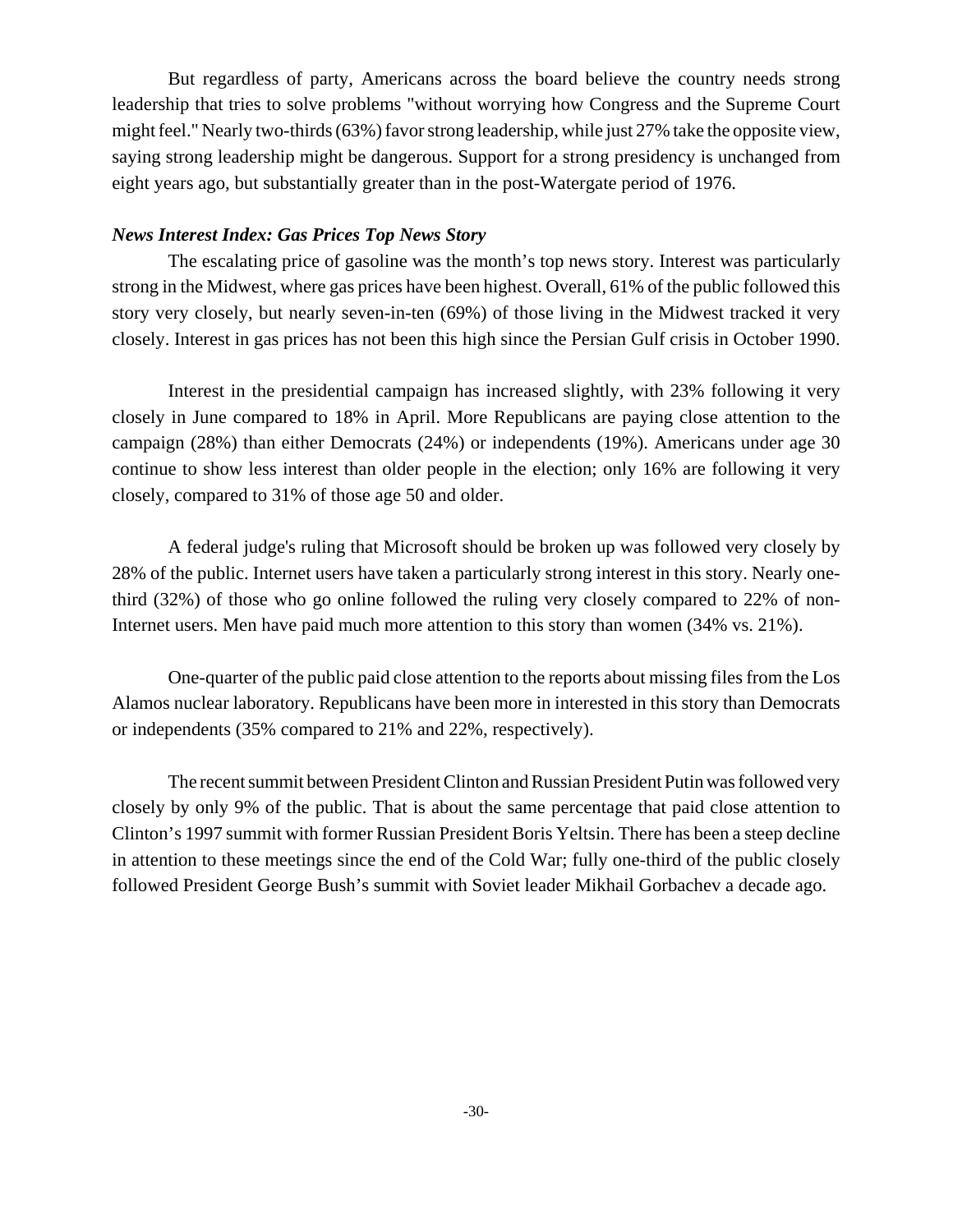# **SATISFACTION WITH THE STATE OF THE NATION**

|                                                                                                                         |      | --- August 1999 ---           |                  |      | --- June 2000 ---             |                  | Change in   |  |
|-------------------------------------------------------------------------------------------------------------------------|------|-------------------------------|------------------|------|-------------------------------|------------------|-------------|--|
|                                                                                                                         |      | Satisfied Dissatisfied DK/Ref |                  |      | Satisfied Dissatisfied DK/Ref |                  | Satisfied   |  |
|                                                                                                                         | $\%$ | $\%$                          | $\%$             | $\%$ | $\%$                          | $\%$             |             |  |
| <b>Total</b>                                                                                                            | 56   | 39                            | $5=100$          | 47   | 45                            | $8=100$          | $-10$       |  |
| <b>Sex</b>                                                                                                              |      |                               |                  |      |                               |                  |             |  |
| Male                                                                                                                    | 61   | 34                            | $\mathfrak{S}$   | 51   | 42                            | $\tau$           | $-10$       |  |
| Female                                                                                                                  | 53   | 43                            | $\overline{4}$   | 44   | 48                            | $8\,$            | $-9$        |  |
| Race                                                                                                                    |      |                               |                  |      |                               |                  |             |  |
| White                                                                                                                   | 57   | 39                            | $\overline{4}$   | 48   | 45                            | $\boldsymbol{7}$ | $-9$        |  |
| Non-white                                                                                                               | 57   | 39                            | $\overline{4}$   | 45   | 46                            | 9                | $-12$       |  |
| <b>Black</b>                                                                                                            | 56   | 39                            | 5                | 39   | 50                            | 11               | $-17$       |  |
| Hispanic*                                                                                                               | 67   | 29                            | $\overline{4}$   | 52   | 43                            | 5                | $-15$       |  |
| Race and Sex                                                                                                            |      |                               |                  |      |                               |                  |             |  |
| White Men                                                                                                               | 60   | 35                            | $\mathfrak{S}$   | 51   | 43                            | 6                | $-9$        |  |
| White Women                                                                                                             | 53   | 43                            | $\overline{4}$   | 45   | 47                            | $\,8\,$          | $-8$        |  |
| Age                                                                                                                     |      |                               |                  |      |                               |                  |             |  |
| Under 30                                                                                                                | 60   | 38                            | $\mathfrak{2}$   | 54   | 39                            | $\tau$           | $-6$        |  |
| 30-49                                                                                                                   | 59   | 38                            | $\mathfrak{Z}$   | 48   | 45                            | $\boldsymbol{7}$ | $-11$       |  |
| 50-64                                                                                                                   | 55   | 40                            | 5                | 44   | 49                            | $\boldsymbol{7}$ | $-11$       |  |
| $65+$                                                                                                                   | 48   | 42                            | 10               | 42   | 50                            | $8\,$            | $-6$        |  |
| Sex and Age                                                                                                             |      |                               |                  |      |                               |                  |             |  |
| Men                                                                                                                     |      |                               |                  |      |                               |                  |             |  |
| 18-29                                                                                                                   | 63   | 35                            | $\boldsymbol{2}$ | 59   | 34                            | $\tau$           | $-4$        |  |
| 30-49                                                                                                                   | 65   | 31                            | $\overline{4}$   | 50   | 44                            | $\epsilon$       | $-15$       |  |
| $50+$                                                                                                                   | 55   | 37                            | 8                | 46   | 47                            | $\overline{7}$   | $-9$        |  |
| Women                                                                                                                   |      |                               |                  |      |                               |                  |             |  |
| 18-29                                                                                                                   | 57   | 40                            | $\mathfrak{Z}$   | 50   | 43                            | $\boldsymbol{7}$ | $-7$        |  |
| 30-49                                                                                                                   | 53   | 45                            | $\sqrt{2}$       | 45   | 47                            | $\,8\,$          | $\mbox{-}8$ |  |
| $50+$                                                                                                                   | 49   | 44                            | $\overline{7}$   | 41   | 51                            | $\,8\,$          | $-8$        |  |
| <b>Education</b>                                                                                                        |      |                               |                  |      |                               |                  |             |  |
| College Grad.                                                                                                           | 65   | 31                            | $\overline{4}$   | 59   | 35                            | $\epsilon$       | $-6$        |  |
| Some College                                                                                                            | 59   | 38                            | $\mathfrak{Z}$   | 47   | 46                            | $\boldsymbol{7}$ | $-12$       |  |
| High School Grad.                                                                                                       | 56   | 41                            | 3                | 44   | 49                            | $\boldsymbol{7}$ | $-12$       |  |
| <h.s. grad.<="" td=""><td>45</td><td>45</td><td>10</td><td>37</td><td>50</td><td>13</td><td><math>-8</math></td></h.s.> | 45   | 45                            | 10               | 37   | 50                            | 13               | $-8$        |  |

\* The designation Hispanic is unrelated to the white-black categorization.

Question: Now I'd like your views of the state of the nation...All in all, are you satisfied or dissatisfied with the way things are going in this country today?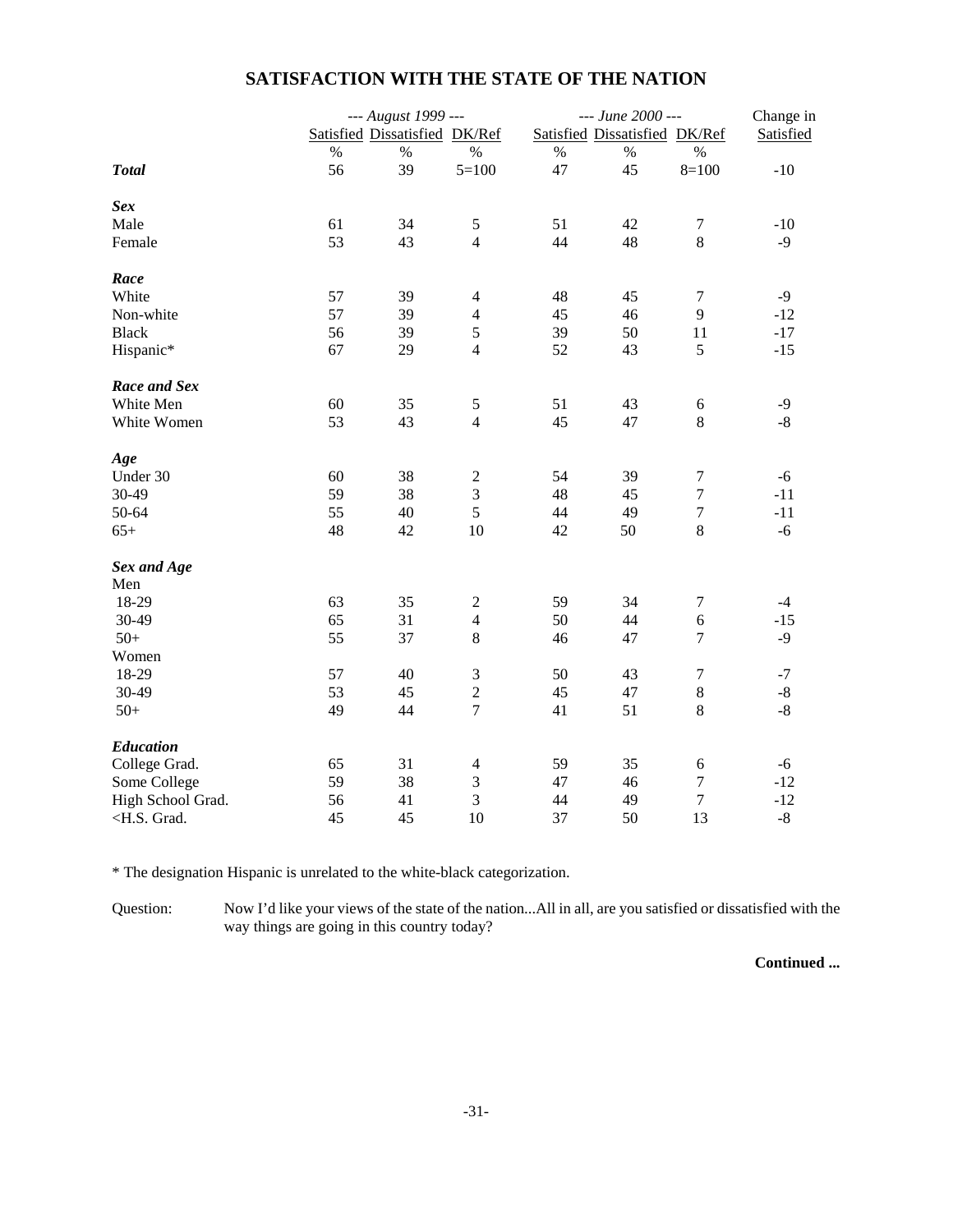|                               |    | --- August 1999 ---           |                |        | --- June 2000 --- |                               | Change in   |  |
|-------------------------------|----|-------------------------------|----------------|--------|-------------------|-------------------------------|-------------|--|
|                               |    | Satisfied Dissatisfied DK/Ref |                |        |                   | Satisfied Dissatisfied DK/Ref | Satisfied   |  |
|                               | %  | $\%$                          | $\%$           | %      | %                 | $\%$                          |             |  |
| <b>Total</b>                  | 56 | 39                            | $5 = 100$      | 47     | 45                | $8=100$                       | $-10$       |  |
| <b>Family Income</b>          |    |                               |                |        |                   |                               |             |  |
| $$75,000+$                    | 67 | 30                            | 3              | 59     | 36                | 4                             | $-8$        |  |
| \$50,000-\$74,999             | 61 | 36                            | 3              | 53     | 42                | 5                             | $-8$        |  |
| \$30,000-\$49,999             | 59 | 37                            | $\overline{4}$ | 43     | 49                | $8\,$                         | $-16$       |  |
| \$20,000-\$29,999             | 50 | 46                            | $\overline{4}$ | 52     | 41                | $\boldsymbol{7}$              | $+2$        |  |
| $<$ \$20,000                  | 47 | 47                            | 6              | 40     | 51                | 9                             | $-7$        |  |
| <b>Region</b>                 |    |                               |                |        |                   |                               |             |  |
| East                          | 63 | 32                            | $\mathfrak s$  | 48     | 44                | $8\,$                         | $-15$       |  |
| Midwest                       | 55 | 40                            | 5              | 49     | 44                | $\boldsymbol{7}$              | $-6$        |  |
| South                         | 52 | 45                            | 3              | 43     | 49                | $8\,$                         | $-9$        |  |
| West                          | 61 | 34                            | 5              | 51     | 42                | $\tau$                        | $-10$       |  |
| <b>Religious Affiliation</b>  |    |                               |                |        |                   |                               |             |  |
| <b>Total White Protestant</b> | 52 | 45                            | 3              | 45     | 49                | 6                             | $-7$        |  |
| White Protestant Evangelical  | 40 | 56                            | $\overline{4}$ | 34     | 59                | 6                             | $-6$        |  |
| White Prot. Non-Evangelical   | 63 | 34                            | 3              | 55     | 39                | $\sqrt{6}$                    | $-8$        |  |
| White Catholic                | 67 | 29                            | $\overline{4}$ | 52     | 40                | 8                             | $-15$       |  |
| <b>Community Size</b>         |    |                               |                |        |                   |                               |             |  |
| Large City                    | 64 | 33                            | $\mathfrak{Z}$ | 48     | 45                | $\boldsymbol{7}$              | $-16$       |  |
| Suburb                        | 58 | 39                            | 3              | 54     | 39                | $\boldsymbol{7}$              | $-4$        |  |
| Small City/Town               | 58 | 37                            | 5              | 48     | 44                | $\,8\,$                       | $-10$       |  |
| Rural Area                    | 44 | 50                            | 6              | 37     | 55                | 8                             | $-7$        |  |
| <b>Party ID</b>               |    |                               |                |        |                   |                               |             |  |
| Republican                    | 47 | 49                            | $\overline{4}$ | 39     | 55                | 6                             | $-8$        |  |
| Democrat                      | 70 | 27                            | $\mathfrak{Z}$ | 56     | 37                | $\boldsymbol{7}$              | $-14$       |  |
| Independent                   | 53 | 41                            | 5              | 47     | 45                | $8\,$                         | $-6$        |  |
| <b>Party and Ideology</b>     |    |                               |                |        |                   |                               |             |  |
| Conservative Republican       |    | n/a                           |                | 35     | 60                | 5                             | n/a         |  |
| Moderate/Liberal Republican   |    | n/a                           |                | 46     | 48                | $\sqrt{6}$                    | n/a         |  |
| Conservative/Moderate Dem.    |    | n/a                           |                | 54     | 40                | 6                             | n/a         |  |
| Liberal Democrat              |    | n/a                           |                | 62     | 30                | $8\,$                         | n/a         |  |
| <b>Clinton Approval</b>       |    |                               |                |        |                   |                               |             |  |
| Approve                       | 69 | $26\,$                        | $\mathfrak s$  | 61     | 32                | $\tau$                        | $-8$        |  |
| Disapprove                    | 34 | 63                            | 3              | $27\,$ | 65                | 6                             | $-7$        |  |
| 1996 Presidential Vote        |    |                               |                |        |                   |                               |             |  |
| Clinton                       | 69 | 27                            | $\overline{4}$ | 58     | 36                | 6                             | $-11$       |  |
| Dole                          | 40 | 57                            | 3              | 31     | 64                | 5                             | $-9$        |  |
| 2000 Vote Preference          |    |                               |                |        |                   |                               |             |  |
| Gore/Lean Gore                | 68 | 27                            | 5              | 56     | 36                | 8                             | $-12$       |  |
| Bush/Lean Bush                | 49 | 47                            | $\overline{4}$ | 41     | 53                | 6                             | $\mbox{-}8$ |  |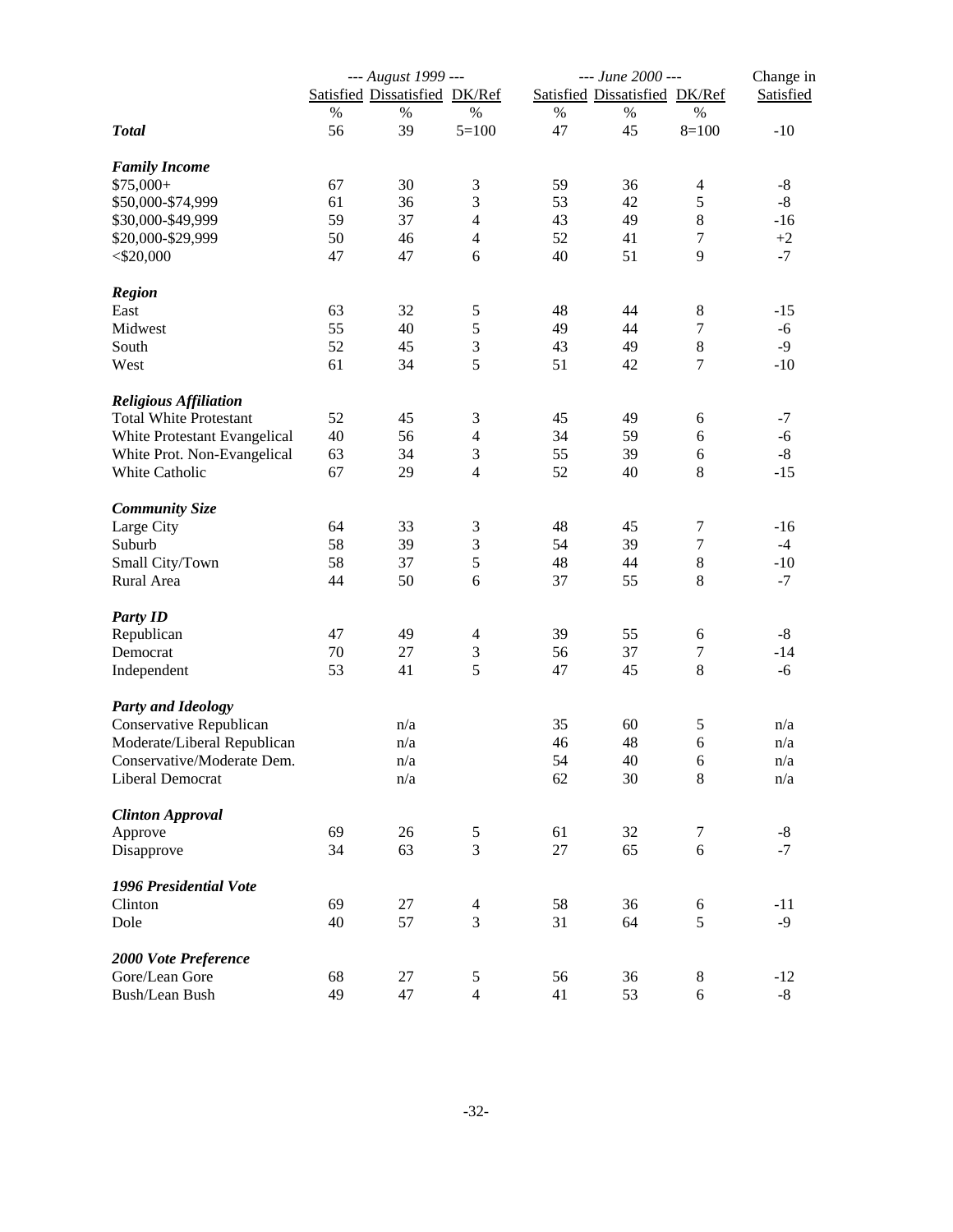### **TREND IN PRESIDENTIAL TRIAL HEAT**\*

(Based on Registered Voters)

|                    |      |        |                    |      |      | May-June         |                   |       |             |                |                   |
|--------------------|------|--------|--------------------|------|------|------------------|-------------------|-------|-------------|----------------|-------------------|
|                    |      |        | --- March 2000 --- |      |      | --- May 2000 --- | --- June 2000 --- |       |             |                |                   |
|                    | Gore |        | Bush Undec.        |      |      | Gore Bush Undec. | Gore              |       | Bush Undec. | in Gore        | $(\underline{N})$ |
|                    | $\%$ | $\%$   | $\%$               | $\%$ | $\%$ | $\%$             | $\%$              | $\%$  | $\%$        |                |                   |
| <b>T</b> otal      | 49   | 43     | $8=100$            | 45   | 46   | $9=100$          | 46                | 45    | $9=100$     | $+1$           | (1509)            |
| Sex                |      |        |                    |      |      |                  |                   |       |             |                |                   |
| Male               | 46   | 47     | 7                  | 43   | 50   | 7                | 41                | 50    | 9           | $-2$           | (675)             |
| Female             | 52   | 39     | 9                  | 48   | 43   | 9                | 50                | 41    | 9           | $+2$           | (834)             |
| Race               |      |        |                    |      |      |                  |                   |       |             |                |                   |
| White              | 45   | 47     | 8                  | 41   | 51   | 8                | 41                | 50    | 9           | $\overline{0}$ | (1253)            |
| Non-white          | 78   | 17     | 5                  | 69   | 23   | 8                | 73                | 19    | $\,8\,$     | $+4$           | (234)             |
| <b>Black</b>       | 82   | 14     | $\overline{4}$     | 76   | 16   | 8                | 85                | $\,8$ | $\tau$      | $+9$           | (162)             |
| Hispanict          | 53   | 41     | 6                  | 54   | 41   | 5                | 56                | 34    | 10          | $+2$           | (70)              |
| Race and Sex       |      |        |                    |      |      |                  |                   |       |             |                |                   |
| White Men          | 40   | 53     | 7                  | 39   | 54   | $\boldsymbol{7}$ | 36                | 55    | 9           | $-3$           | (562)             |
| White Women        | 48   | 42     | 9                  | 43   | 47   | 10               | 45                | 46    | 9           | $+2$           | (691)             |
| Age                |      |        |                    |      |      |                  |                   |       |             |                |                   |
| Under 30           | 44   | 49     | $\tau$             | 48   | 48   | $\overline{4}$   | 44                | 49    | 7           | $-4$           | (264)             |
| 30-49              | 46   | 47     | $\tau$             | 45   | 47   | 8                | 45                | 46    | 9           | $\overline{0}$ | (565)             |
| 50-64              | 49   | 41     | 10                 | 40   | 51   | 9                | 50                | 44    | 6           | $+10$          | (377)             |
| $65+$              | 62   | 30     | 8                  | 49   | 40   | 11               | 45                | 42    | 13          | $-4$           | (282)             |
| <b>Sex and Age</b> |      |        |                    |      |      |                  |                   |       |             |                |                   |
| Men under 50       | 43   | 50     | 8                  | 43   | 50   | 7                | 40                | 51    | 9           | $-3$           | (397)             |
| Women under 50 48  | 45   | $\tau$ | 48                 | 44   | 8    | 49               | 44                | 7     | $+1$        | (432)          |                   |
| Men $50+$          | 52   | 42     | 6                  | 41   | 51   | 8                | 44                | 47    | 9           | $+3$           | (274)             |
| Women $50+$        | 58   | 30     | 12                 | 47   | 41   | 12               | 52                | 39    | 9           | $+5$           | (385)             |
| Education          |      |        |                    |      |      |                  |                   |       |             |                |                   |
| College Grad.      | 48   | 47     | 5                  | 46   | 48   | 6                | 47                | 45    | 8           | $+1$           | (532)             |
| Some College       | 48   | 43     | 9                  | 42   | 48   | 10               | 41                | 52    | 7           | $-1$           | (349)             |
| H.S. Grad & Less   | 51   | 40     | 9                  | 46   | 45   | 9                | 48                | 42    | 10          | $+2$           | (618)             |

\* Figures for June 2000 collected June 14-21, 2000; Includes leaners.

^ The designation Hispanic is unrelated to the white-black categorization. Note small sample size.

Question: Suppose there were only two major candidates for president and you had to choose between Al Gore, the Democrat; and George W. Bush, the Republican. Who would you vote for? As of TODAY, do you LEAN more to Gore, the Democrat; or Bush, the Republican?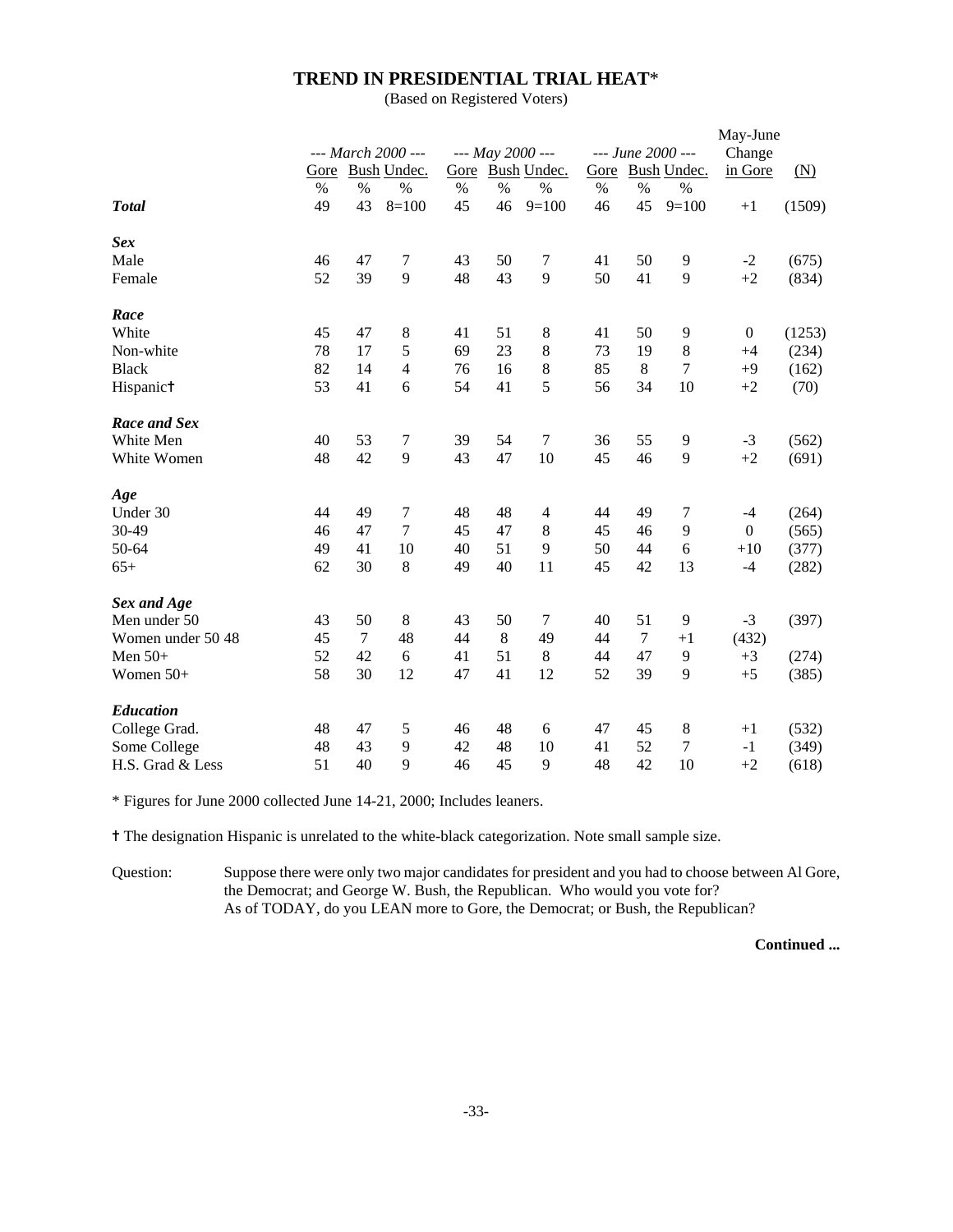|                               |    |     | --- March 2000 --- |        |                         | --- May 2000 --- |                  |    | --- June 2000 --- | May-June<br>Change |                   |
|-------------------------------|----|-----|--------------------|--------|-------------------------|------------------|------------------|----|-------------------|--------------------|-------------------|
|                               |    |     | Gore Bush Undec.   | Gore   |                         | Bush Undec.      |                  |    | Gore Bush Undec.  | in Gore            | $(\underline{N})$ |
|                               | %  | %   | $\%$               | $\%$   | %                       | %                | $\%$             | %  | %                 |                    |                   |
| <b>Total</b>                  | 49 | 43  | $8=100$            | 45     | 46                      | $9=100$          | 46               | 45 | $9=100$           | $+1$               | (1509)            |
| <b>Family Income</b>          |    |     |                    |        |                         |                  |                  |    |                   |                    |                   |
| $$75,000+$                    | 43 | 52  | 5                  | 43     | 49                      | $\,8$            | 42               | 55 | 3                 | $-1$               | (252)             |
| \$50,000-\$74,999             | 38 | 54  | $8\,$              | 43     | 50                      | 7                | 45               | 49 | 6                 | $+2$               | (242)             |
| \$30,000-\$49,999             | 50 | 45  | 5                  | 45     | 48                      | 7                | 47               | 46 | 7                 | $+2$               | (366)             |
| \$20,000-\$29,999             | 52 | 37  | 11                 | 53     | 41                      | 6                | 53               | 38 | 9                 | $\mathbf{0}$       | (190)             |
| $<$ \$20,000                  | 64 | 29  | 7                  | 50     | 42                      | 8                | 53               | 36 | 11                | $+3$               | (209)             |
| <b>Region</b>                 |    |     |                    |        |                         |                  |                  |    |                   |                    |                   |
| East                          | 61 | 30  | 9                  | 51     | 37                      | 12               | 48               | 41 | 11                | $-3$               | (276)             |
| Midwest                       | 46 | 46  | 8                  | 47     | 44                      | 9                | 44               | 48 | 8                 | $-3$               | (367)             |
| South                         | 48 | 45  | 7                  | 39     | 54                      | 7                | 45               | 46 | 9                 | $+6$               | (579)             |
| West                          | 44 | 46  | 10                 | 49     | 45                      | 6                | 47               | 45 | 8                 | $-2$               | (287)             |
| <b>Religious Affiliation</b>  |    |     |                    |        |                         |                  |                  |    |                   |                    |                   |
| <b>Total White Protestant</b> | 36 | 54  | 10                 | 34     | 58                      | $\,8\,$          | 37               | 56 | 7                 | $+3$               | (734)             |
| White Protestant Evangelical  | 31 | 61  | 8                  | 27     | 66                      | $\tau$           | 28               | 65 | $\tau$            | $+1$               | (363)             |
| White Prot. Non-Evangelical   | 43 | 46  | 11                 | 41     | 50                      | 9                | 46               | 46 | $\,8\,$           | $+5$               | (371)             |
| White Catholic                | 50 | 45  | 5                  | 43     | 44                      | 13               | 45               | 48 | 7                 | $+2$               | (259)             |
| <b>Community Size</b>         |    |     |                    |        |                         |                  |                  |    |                   |                    |                   |
| Large City                    | 61 | 32  | 7                  | 55     | 37                      | 8                | 55               | 34 | 11                | $\boldsymbol{0}$   | (311)             |
| Suburb                        | 50 | 46  | $\overline{4}$     | 42     | 50                      | 8                | 50               | 43 | 7                 | $+8$               | (341)             |
| Small City/Town               | 44 | 45  | 11                 | 44     | 48                      | $\,8\,$          | 42               | 50 | 8                 | $-2$               | (530)             |
| Rural Area                    | 45 | 45  | 10                 | 43     | 49                      | $8\,$            | 41               | 50 | 9                 | $-2$               | (318)             |
| <b>Party ID</b>               |    |     |                    |        |                         |                  |                  |    |                   |                    |                   |
| Republican                    | 8  | 88  | 4                  | $\tau$ | 87                      | 6                | 11               | 84 | 5                 | $+4$               | (476)             |
| Democrat                      | 85 | 10  | 5                  | 86     | 10                      | $\overline{4}$   | 81               | 13 | 6                 | $-5$               | (566)             |
| Independent                   | 47 | 39  | 14                 | 41     | 46                      | 13               | 40               | 49 | 11                | $-1$               | (376)             |
| <b>Party and Ideology</b>     |    |     |                    |        |                         |                  |                  |    |                   |                    |                   |
| Conservative Republican       |    | n/a |                    |        | n/a                     |                  | $\boldsymbol{6}$ | 91 | 3                 | n/a                | (312)             |
| Moderate/Liberal Republican   |    | n/a |                    |        | $\mathrm{n}/\mathrm{a}$ |                  | $20\,$           | 74 | $\sqrt{6}$        | n/a                | (156)             |
| Conservative/Moderate Dem.    |    | n/a |                    |        | n/a                     |                  | 77               | 17 | 6                 | n/a                | (387)             |
| Liberal Democrat              |    | n/a |                    |        | n/a                     |                  | 91               | 5  | $\overline{4}$    | n/a                | (162)             |
| <b>Clinton Approval</b>       |    |     |                    |        |                         |                  |                  |    |                   |                    |                   |
| Approve                       | 74 | 20  | 6                  | 68     | 25                      | 7                | 69               | 23 | 8                 | $+1$               | (837)             |
| Disapprove                    | 13 | 79  | 8                  | 12     | 82                      | 6                | 11               | 81 | $\,8\,$           | $-1$               | (562)             |
| <b>Labor Union</b>            |    |     |                    |        |                         |                  |                  |    |                   |                    |                   |
| <b>Union Household</b>        | 59 | 36  | 5                  | 55     | 37                      | 8                | 56               | 37 | 7                 | $+1$               | (232)             |
| Non-Union Household           | 48 | 44  | $8\,$              | 43     | 49                      | $8\,$            | 44               | 47 | 9                 | $+1$               | (1249)            |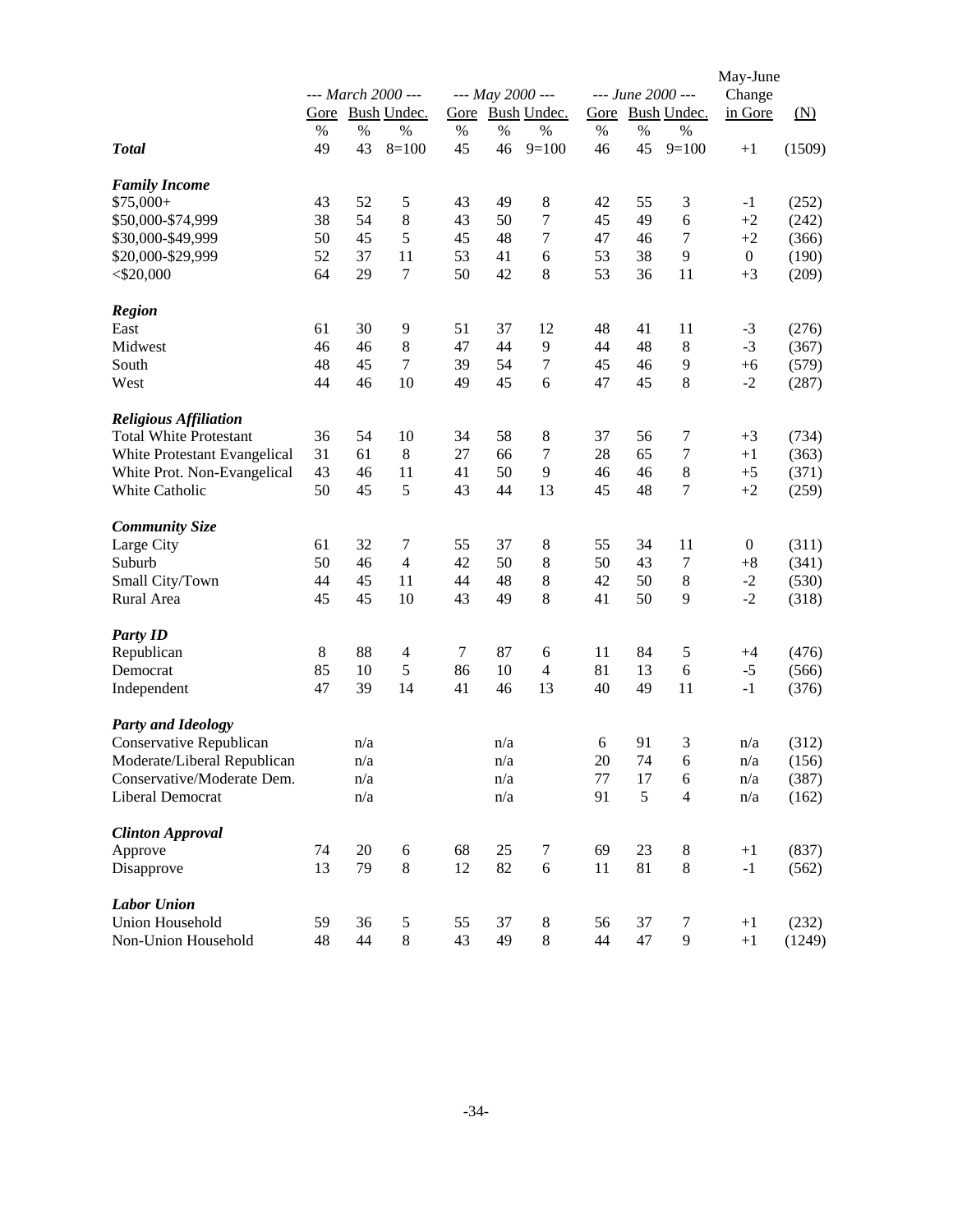# **THOUGHT GIVEN TO THE ELECTION**

(Based on Registered Voters)

|                                                                                                                                                                       | --- June 1996 -- |                    |                  | --- June 2000 --- |                    |                  |                  |
|-----------------------------------------------------------------------------------------------------------------------------------------------------------------------|------------------|--------------------|------------------|-------------------|--------------------|------------------|------------------|
|                                                                                                                                                                       | Quite            | Some/A             |                  | Quite             | Some/A             |                  | Change in        |
|                                                                                                                                                                       | A Lot            | Little/None DK/Ref |                  | A Lot             | Little/None DK/Ref |                  | Quite A Lot      |
|                                                                                                                                                                       | $\%$             | $\%$               | $\%$             | $\%$              | $\%$               | $\%$             |                  |
| <b>Total</b>                                                                                                                                                          | 50               | 49                 | $1 = 100$        | 46                | 54                 | $* = 100$        | $-4$             |
| <b>Sex</b>                                                                                                                                                            |                  |                    |                  |                   |                    |                  |                  |
| Male                                                                                                                                                                  | 51               | 47                 | $\sqrt{2}$       | 46                | 53                 | $\mathbf{1}$     | $-5$             |
| Female                                                                                                                                                                | 49               | 50                 | $\mathbf{1}$     | 46                | 54                 | $\ast$           | $-3$             |
| Race                                                                                                                                                                  |                  |                    |                  |                   |                    |                  |                  |
| White                                                                                                                                                                 | 51               | 48                 | $\mathbf{1}$     | 47                | 53                 | $\ast$           | $-4$             |
| Non-white                                                                                                                                                             | 45               | 55                 | $\ast$           | 40                | 59                 | $\mathbf{1}$     | $-5$             |
| <b>Black</b>                                                                                                                                                          | 44               | 56                 | $\boldsymbol{0}$ | 36                | 63                 | $\mathbf{1}$     | $\mbox{-}8$      |
| Hispanic*                                                                                                                                                             | 42               | 56                 | $\overline{2}$   | 43                | 57                 | $\boldsymbol{0}$ | $+1$             |
| Race and Sex                                                                                                                                                          |                  |                    |                  |                   |                    |                  |                  |
| White Men                                                                                                                                                             | 51               | 47                 | $\sqrt{2}$       | 48                | 52                 | $\ast$           | $-3$             |
| White Women                                                                                                                                                           | 50               | 49                 | $\mathbf{1}$     | 46                | 53                 | $\mathbf{1}$     | $-4$             |
| Age                                                                                                                                                                   |                  |                    |                  |                   |                    |                  |                  |
| Under 30                                                                                                                                                              | 35               | 65                 | $\boldsymbol{0}$ | 35                | 65                 | $\boldsymbol{0}$ | $\boldsymbol{0}$ |
| 30-49                                                                                                                                                                 | 49               | 50                 | $\mathbf{1}$     | 41                | 59                 | $\ast$           | $-8$             |
| 50-64                                                                                                                                                                 | 56               | 43                 | $\,1$            | 54                | 45                 | $\,1$            | $-2$             |
| $65+$                                                                                                                                                                 | 56               | 40                 | $\overline{4}$   | 55                | 43                 | $\overline{2}$   | $-1$             |
| Sex and Age                                                                                                                                                           |                  |                    |                  |                   |                    |                  |                  |
| Men                                                                                                                                                                   |                  |                    |                  |                   |                    |                  |                  |
| 18-29                                                                                                                                                                 | 39               | 61                 | $\boldsymbol{0}$ | 38                | 62                 | $\boldsymbol{0}$ | $-1$             |
| 30-49                                                                                                                                                                 | 53               | 46                 | $\mathbf 1$      | 43                | 57                 | $\ast$           | $-10$            |
| $50+$                                                                                                                                                                 | 55               | 42                 | 3                | 54                | 45                 | $\mathbf{1}$     | $-1$             |
| Women                                                                                                                                                                 |                  |                    |                  |                   |                    |                  |                  |
| 18-29                                                                                                                                                                 | 30               | $70\,$             | $\boldsymbol{0}$ | 33                | 67                 | $\mathbf{0}$     | $+3$             |
| 30-49                                                                                                                                                                 | 46               | 54                 | $\ast$           | 39                | 61                 | $\boldsymbol{0}$ | $-7$             |
| $50+$                                                                                                                                                                 | 57               | 42                 | $\mathbf{1}$     | 55                | 44                 | $\mathbf{1}$     | $-2$             |
| <b>Education</b>                                                                                                                                                      |                  |                    |                  |                   |                    |                  |                  |
| College Grad.                                                                                                                                                         | 64               | 35                 | $\mathbf{1}$     | 53                | 47                 | $\ast$           | $-11$            |
| Some College                                                                                                                                                          | 51               | 48                 | $\mathbf{1}$     | 50                | 50                 | $\ast$           | $-1$             |
| High School Grad.                                                                                                                                                     | 45               | 54                 | $\,1$            | 43                | 56                 | $\mathbf{1}$     | $-2$             |
| <h.s. grad.<="" td=""><td>32</td><td>66</td><td><math>\overline{2}</math></td><td>34</td><td>64</td><td><math>\overline{c}</math></td><td><math>+2</math></td></h.s.> | 32               | 66                 | $\overline{2}$   | 34                | 64                 | $\overline{c}$   | $+2$             |

\* The designation Hispanic is unrelated to the white-black categorization.

Question: How much thought have you given to the upcoming Presidential election — quite a lot or only a little?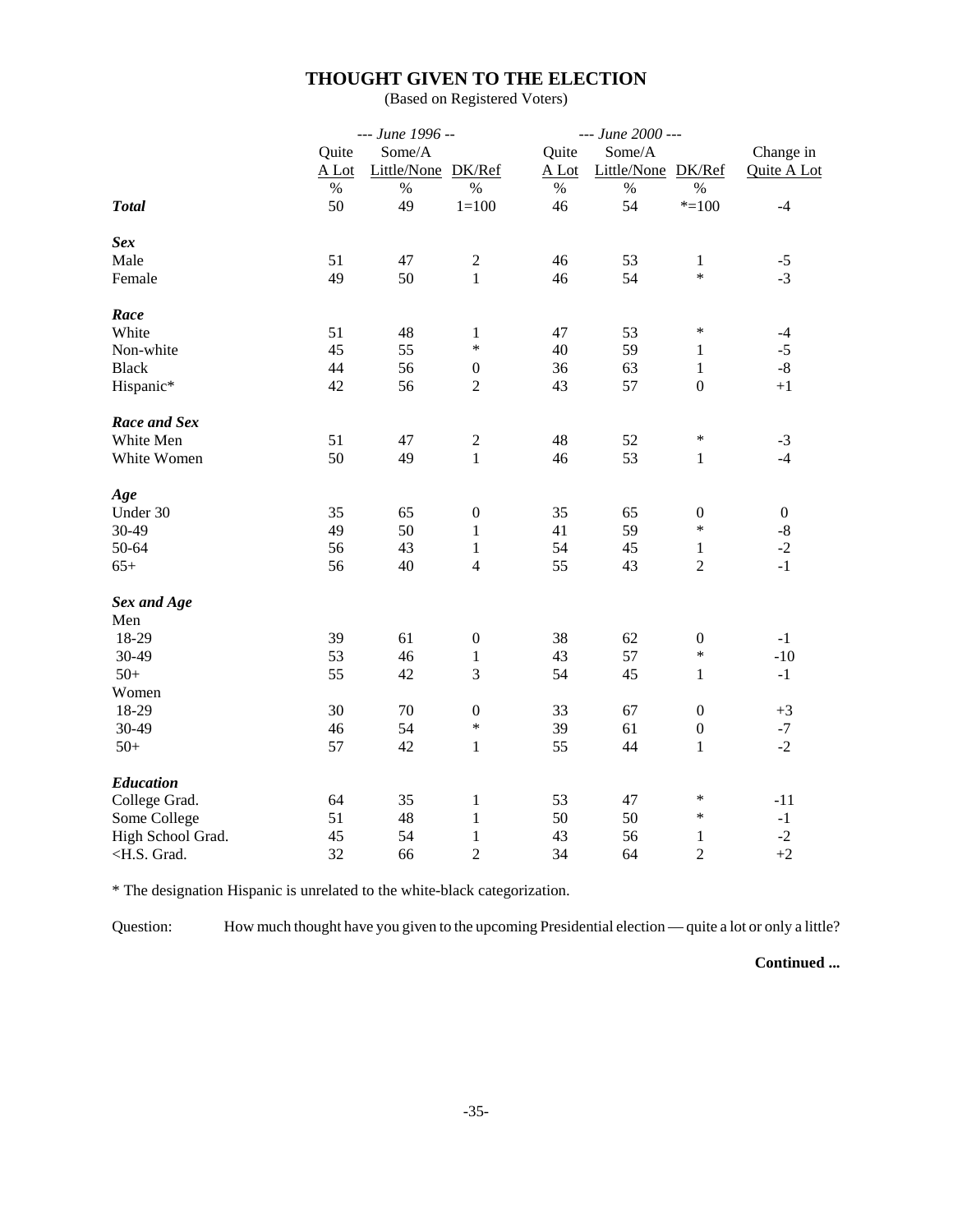|                               |         | --- June 1996 --   |                |         | --- June 2000 ---  |                  |                  |  |
|-------------------------------|---------|--------------------|----------------|---------|--------------------|------------------|------------------|--|
|                               | Quite   | Some/A             |                | Quite   | Some/A             |                  | Change in        |  |
|                               | $A$ Lot | Little/None DK/Ref |                | $A$ Lot | Little/None DK/Ref |                  | Quite A Lot      |  |
|                               | $\%$    | $\%$               | $\%$           | $\%$    | $\%$               | $\%$             |                  |  |
| <b>Total</b>                  | 50      | 49                 | $1 = 100$      | 46      | 54                 | $* = 100$        | $-4$             |  |
|                               |         |                    |                |         |                    |                  |                  |  |
| <b>Family Income</b>          |         |                    |                |         |                    |                  |                  |  |
| $$75,000+$                    | 58      | 41                 | 1              | 54      | 46                 | $\boldsymbol{0}$ | $-4$             |  |
| \$50,000-\$74,999             | 63      | 36                 | $\mathbf{1}$   | 47      | 53                 | $\boldsymbol{0}$ | $-16$            |  |
| \$30,000-\$49,999             | 51      | 49                 | $\ast$         | 47      | 53                 | $\ast$           | $-4$             |  |
| \$20,000-\$29,999             | 49      | 51                 | $\ast$         | 37      | 62                 | $\mathbf{1}$     | $-12$            |  |
| $<$ \$20,000                  | 36      | 61                 | 3              | 44      | 55                 | $\mathbf{1}$     | $+8$             |  |
|                               |         |                    |                |         |                    |                  |                  |  |
| <b>Region</b>                 |         |                    |                |         |                    | ∗                |                  |  |
| East                          | 45      | 54                 | 1              | 46      | 54                 |                  | $+1$             |  |
| Midwest                       | 49      | 49                 | $\mathbf{2}$   | 43      | 57                 | ∗                | $-6$             |  |
| South                         | 51      | 47                 | $\sqrt{2}$     | 47      | 52                 | 1                | $-4$             |  |
| West                          | 52      | 47                 | $\mathbf{1}$   | 48      | 52                 | $\boldsymbol{0}$ | $-4$             |  |
| <b>Religious Affiliation</b>  |         |                    |                |         |                    |                  |                  |  |
| <b>Total White Protestant</b> | 55      | 44                 |                | 49      | 50                 | 1                | -6               |  |
| White Protestant Evangelical  | 52      | 46                 | $\sqrt{2}$     | 55      | 45                 | $\ast$           | $+3$             |  |
| White Prot. Non-Evangelical   | 56      | 44                 | $\ast$         | 44      | 55                 | 1                | $-12$            |  |
|                               |         |                    |                |         |                    | $\ast$           |                  |  |
| White Catholic                | 47      | 52                 | $\mathbf{1}$   | 45      | 55                 |                  | $-2$             |  |
| <b>Community Size</b>         |         |                    |                |         |                    |                  |                  |  |
| Large City                    | 49      | 50                 | $\mathbf{1}$   | 46      | 54                 | ∗                | $-3$             |  |
| Suburb                        | 51      | 48                 | $\mathbf{1}$   | 49      | 50                 | 1                | $-2$             |  |
| Small City/Town               | 50      | 49                 | 1              | 45      | 54                 | $\mathbf{1}$     | $-5$             |  |
| Rural Area                    | 48      | 50                 | $\overline{2}$ | 45      | 55                 | $\ast$           | $-3$             |  |
|                               |         |                    |                |         |                    |                  |                  |  |
| <b>Party ID</b>               |         |                    |                |         |                    |                  |                  |  |
| Republican                    | 55      | 44                 | 1              | 56      | 43                 | 1                | $+1$             |  |
| Democrat                      | 50      | 50                 | $\ast$         | 45      | 54                 | 1                | $-5$             |  |
| Independent                   | 44      | 54                 | $\mathfrak{2}$ | 38      | 62                 | $\ast$           | $-6$             |  |
| <b>Party and Ideology</b>     |         |                    |                |         |                    |                  |                  |  |
| Conservative Republican       | 58      | 40                 | $\sqrt{2}$     | 60      | 39                 | 1                | $+2$             |  |
| Moderate/Liberal Republican   | 49      | 50                 | $\mathbf{1}$   | 48      | 51                 | $\mathbf{1}$     | $-1$             |  |
| Conservative/Moderate Dem.    | 46      | 53                 | $\mathbf{1}$   | 46      | 53                 | $\mathbf{1}$     | $\boldsymbol{0}$ |  |
| Liberal Democrat              | 59      | 41                 | *              | 49      | 51                 | $\boldsymbol{0}$ | $-10$            |  |
|                               |         |                    |                |         |                    |                  |                  |  |
| <b>Clinton Approval</b>       |         |                    |                |         |                    |                  |                  |  |
| Approve                       | 45      | 54                 | $\mathbf{1}$   | 40      | 60                 | $\ast$           | $-5$             |  |
| Disapprove                    | 59      | 39                 | $\overline{2}$ | 59      | 40                 | 1                | $\boldsymbol{0}$ |  |
| 1992/1996 Presidential Vote   |         |                    |                |         |                    |                  |                  |  |
| Clinton                       | 52      | 47                 | $\mathbf{1}$   | 44      | 56                 | ∗                | $-8$             |  |
| Bush/Dole                     | 60      | 38                 | $\overline{2}$ | 67      | 33                 | $\ast$           | $+7$             |  |
| 2000 Vote Preference          |         |                    |                |         |                    |                  |                  |  |
| Gore/Lean Gore                |         | n/a                |                | 43      | 57                 | $\ast$           | n/a              |  |
| <b>Bush/Lean Bush</b>         |         | n/a                |                | 52      | 47                 |                  | n/a              |  |
|                               |         |                    |                |         |                    | $\mathbf{1}$     |                  |  |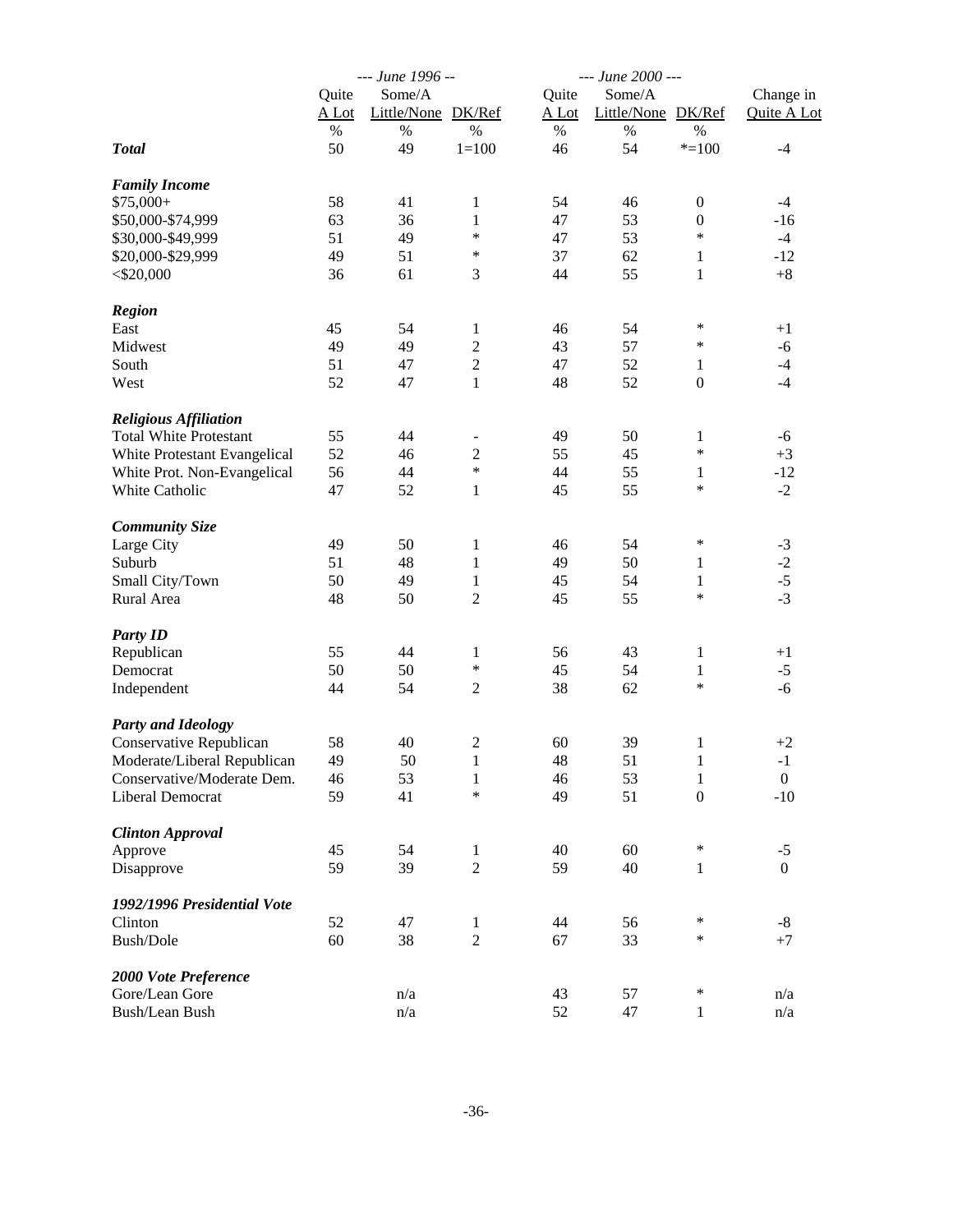### **REASONS FOR NOT VOTING**

(Based on Those Who Don't Always Vote)

|                                                                           |            |            | Can make more |              |
|---------------------------------------------------------------------------|------------|------------|---------------|--------------|
|                                                                           | Don't Like | Don't Know | Difference in | Not Involved |
|                                                                           | Candidates | Enough     | Other Ways    | in Politics  |
|                                                                           | $\%$       | $\%$       | $\%$          | $\%$         |
| <b>Total</b>                                                              | 72         | 64         | 47            | 36           |
| <b>Sex</b>                                                                |            |            |               |              |
| Male                                                                      | 74         | 60         | 51            | 34           |
| Female                                                                    | 70         | 69         | 42            | 38           |
| Race                                                                      |            |            |               |              |
| White                                                                     | 72         | 65         | 46            | 36           |
| Non-white                                                                 | 70         | 64         | 49            | 38           |
| <b>Black</b>                                                              | 71         | 66         | 50            | 36           |
| Hispanic*                                                                 | 65         | 71         | 50            | 35           |
| <b>Race and Sex</b>                                                       |            |            |               |              |
| White Men                                                                 | 74         | 60         | 50            | 34           |
| White Women                                                               | 70         | 69         | 42            | 39           |
| Age                                                                       |            |            |               |              |
| Under 30                                                                  | 70         | 69         | 49            | 37           |
| 30-49                                                                     | 75         | 65         | 48            | 34           |
| 50-64                                                                     | 72         | 58         | 41            | 34           |
| $65+$                                                                     | 60         | 60         | 40            | 47           |
| Sex and Age                                                               |            |            |               |              |
| Men                                                                       |            |            |               |              |
| 18-29                                                                     | 74         | 62         | 54            | 37           |
| 30-49                                                                     | 76         | 61         | 51            | 32           |
| $50+$                                                                     | 69         | 56         | 46            | 34           |
| Women                                                                     |            |            |               |              |
| 18-29                                                                     | 66         | 75         | 45            | 37           |
| 30-49                                                                     | 74         | 68         | 45            | 37           |
| $50+$                                                                     | 67         | 62         | 35            | 43           |
| Education                                                                 |            |            |               |              |
| College Grad.                                                             | 74         | 60         | 41            | 24           |
| Some College                                                              | 72         | 63         | 48            | 28           |
| High School Grad.                                                         | 73         | 66         | 47            | 40           |
| <h.s. grad.<="" td=""><td>67</td><td>70</td><td>50</td><td>52</td></h.s.> | 67         | 70         | 50            | 52           |

\* The designation Hispanic is unrelated to the white-black categorization.

Question: I am going to read some reasons why some people have told us they don't always vote. For each statement, please tell me whether you completely agree with it, mostly agree with it, mostly disagree with it or completely disagree with it. The first one is... (I sometimes don't like any of the candidates; I sometimes feel I don't know enough about the candidates to vote; I can make more of a difference by getting involved in my community than by voting in elections; I don't want to involve myself with politics)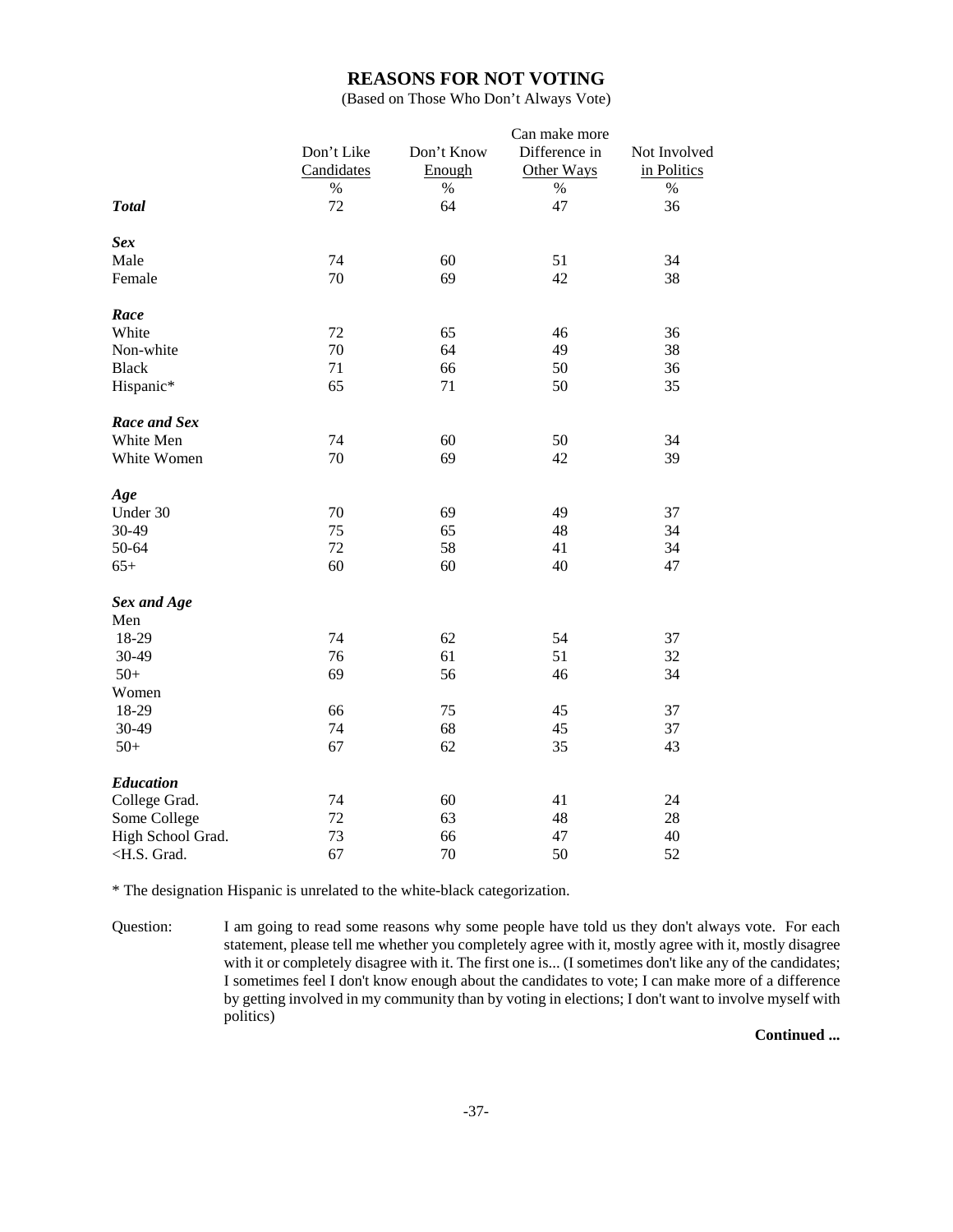|                               | Don't Like<br>Candidates<br>% | Don't Know<br>Enough<br>$\%$ | Can make more<br>Difference in<br>Other Ways<br>% | Not Involved<br>in Politics<br>$\%$ |
|-------------------------------|-------------------------------|------------------------------|---------------------------------------------------|-------------------------------------|
| <b>Total</b>                  | 72                            | 64                           | 47                                                | 36                                  |
| <b>Family Income</b>          |                               |                              |                                                   |                                     |
| $$75,000+$                    | 75                            | 59                           | 41                                                | 33                                  |
| \$50,000-\$74,999             | 71                            | 58                           | 44                                                | 26                                  |
| \$30,000-\$49,999             | 74                            | 66                           | 40                                                | 32                                  |
| \$20,000-\$29,999             | 76                            | 70                           | 53                                                | 40                                  |
| $<$ \$20,000                  | 63                            | 67                           | 53                                                | 45                                  |
| <b>Region</b>                 |                               |                              |                                                   |                                     |
| East                          | 71                            | 63                           | 46                                                | 37                                  |
| Midwest                       | 70                            | 63                           | 49                                                | 32                                  |
| South                         | 72                            | 64                           | 47                                                | 38                                  |
| West                          | 74                            | 67                           | 44                                                | 38                                  |
| <b>Religious Affiliation</b>  |                               |                              |                                                   |                                     |
| <b>Total White Protestant</b> | 72                            | 67                           | 44                                                | 36                                  |
| White Protestant Evangelical  | 71                            | 67                           | 44                                                | 40                                  |
| White Prot. Non-Evangelical   | 72                            | 67                           | 44                                                | 33                                  |
| White Catholic                | 72                            | 60                           | 43                                                | 30                                  |
| <b>Community Size</b>         |                               |                              |                                                   |                                     |
| Large City                    | 70                            | 63                           | 49                                                | 33                                  |
| Suburb                        | 74                            | 62                           | 44                                                | 32                                  |
| Small City/Town               | 68                            | 65                           | 46                                                | 38                                  |
| Rural Area                    | 78                            | 67                           | 47                                                | 40                                  |
| <b>Party ID</b>               |                               |                              |                                                   |                                     |
| Republican                    | 71                            | 63                           | 47                                                | 30                                  |
| Democrat                      | 69                            | 69                           | 42                                                | 36                                  |
| Independent                   | $77 \,$                       | 63                           | 50                                                | 40                                  |
| <b>Party and Ideology</b>     |                               |                              |                                                   |                                     |
| Conservative Republican       | 70                            | 60                           | 49                                                | 28                                  |
| Moderate/Liberal Republican   | 74                            | 65                           | 46                                                | 31                                  |
| Conservative/Moderate Dem.    | 71                            | 69                           | 38                                                | 36                                  |
| Liberal Democrat              | 68                            | 71                           | 55                                                | 37                                  |
| <b>Clinton Approval</b>       |                               |                              |                                                   |                                     |
| Approve                       | 71                            | 65                           | 45                                                | 34                                  |
| Disapprove                    | 75                            | 62                           | 46                                                | 37                                  |
| 2000 Vote Preference          |                               |                              |                                                   |                                     |
| Gore/Lean Gore                | 69                            | 67                           | 46                                                | 35                                  |
| Bush/Lean Bush                | 74                            | 65                           | 47                                                | 34                                  |
| <b>Registered To Vote</b>     |                               |                              |                                                   |                                     |
| Yes                           | 73                            | 64                           | 41                                                | 30                                  |
| No                            | 71                            | 65                           | 54                                                | 45                                  |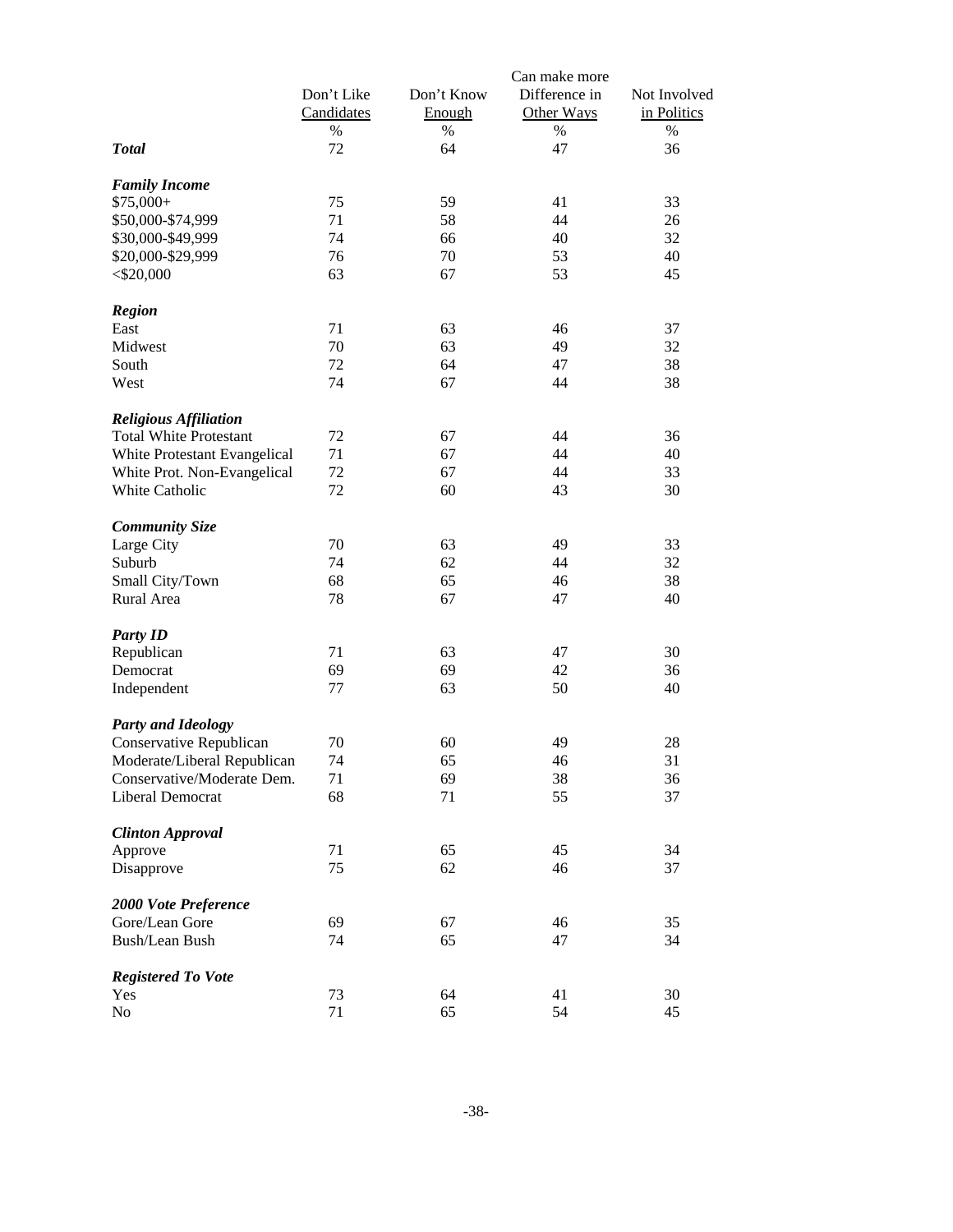# **PROFILE OF THE ELECTORATE**

|                                                                                     | <b>Total Voting</b>   | Registered     | <b>NOT Registered</b> | Likely        | <b>NOT Likely</b> |
|-------------------------------------------------------------------------------------|-----------------------|----------------|-----------------------|---------------|-------------------|
|                                                                                     | <b>Age Population</b> | <b>Voters</b>  | <b>Voters</b>         | <b>Voters</b> | <b>Voters</b>     |
|                                                                                     | $\%$                  | $\%$           | $\%$                  | $\%$          | $\%$              |
| <b>Sex</b>                                                                          |                       |                |                       |               |                   |
| Male                                                                                | 48                    | 47             | 51                    | 48            | 48                |
| Female                                                                              | 52                    | 53             | $\underline{49}$      | 52            | 52                |
|                                                                                     | 100                   | 100            | 100                   | 100           | 100               |
| Race                                                                                |                       |                |                       |               |                   |
| White                                                                               | 81                    | 82             | 79                    | 83            | 78                |
| Non-white                                                                           | 18                    | 17             | 20                    | 15            | $20\,$            |
| <b>Black</b>                                                                        | 11                    | 12             | $10\,$                | $10\,$        | 12                |
| Hispanic*                                                                           | 9                     | $\overline{7}$ | 14                    | 6             | 12                |
| Race and Sex                                                                        |                       |                |                       |               |                   |
| White Men                                                                           | 39                    | 39             | 40                    | 40            | 37                |
| White Women                                                                         | 42                    | 43             | 39                    | 43            | 41                |
| Age                                                                                 |                       |                |                       |               |                   |
| Under 30                                                                            | 22                    | 16             | 39                    | 11            | 33                |
| 30-49                                                                               | 40                    | 40             | 42                    | 38            | 43                |
| 50-64                                                                               | 21                    | 24             | 11                    | 29            | 13                |
| $65+$                                                                               | 17                    | 20             | $8\,$                 | 22            | $11\,$            |
| Sex and Age                                                                         |                       |                |                       |               |                   |
| Men                                                                                 |                       |                |                       |               |                   |
| 18-29                                                                               | 11                    | $\,8\,$        | 19                    | $6\,$         | 15                |
| 30-49                                                                               | 20                    | 19             | 24                    | 18            | 23                |
| $50+$                                                                               | 17                    | $20\,$         | $\tau$                | 24            | 9                 |
| Women                                                                               |                       |                |                       |               |                   |
| 18-29                                                                               | 11                    | $\,8\,$        | $20\,$                | 5             | 18                |
| 30-49                                                                               | 20                    | 21             | 18                    | $20\,$        | 20                |
| $50+$                                                                               | 20                    | 23             | 11                    | 27            | 14                |
| <b>Education</b>                                                                    |                       |                |                       |               |                   |
| College Grad.                                                                       | 24                    | 26             | 17                    | 31            | 16                |
| Some College                                                                        | 23                    | 25             | 20                    | 26            | 22                |
| High School Grad.                                                                   | 37                    | 37             | 38                    | 34            | 40                |
| <h.s. grad.<="" td=""><td>16</td><td>12</td><td>25</td><td>9</td><td>22</td></h.s.> | 16                    | 12             | 25                    | 9             | 22                |
|                                                                                     | $(N=2174)$            | $(N=1673)$     | $(N=501)$             | $(N=1170)$    | $(N=1004)$        |

\* The designation Hispanic is unrelated to the white-black categorization.

**Reading this Table**: This table shows the percentage of each of these groups — *Total Voting Age Population, Registered Voters, Not Registered Voters, Likely Voters, and Not Likely Voters* — that are Men, Women, etc. For example, the first column shows that approximately 48% of the Total Voting Age Population are men, while the second column shows that 47% of Registered Voters are men, the third column shows that 51% of non-Registered Voters are men, the fourth column shows that 48% of Likely Voters are men, and the fifth column shows that 48% of non-Likely Voters are men. **Continued ...**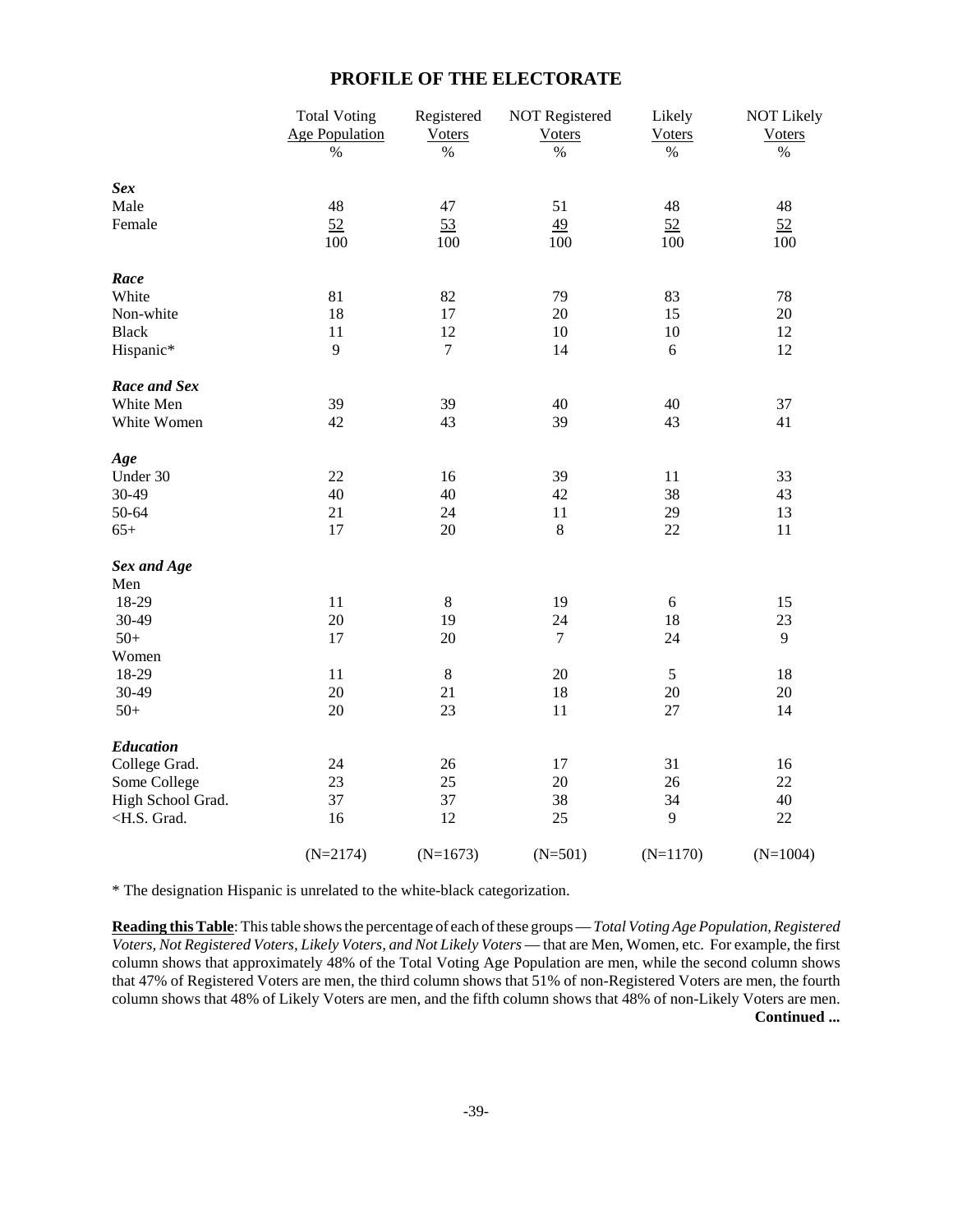|                               | <b>Total Voting</b>   | Registered    | <b>NOT Registered</b> | Likely        | <b>NOT Likely</b> |
|-------------------------------|-----------------------|---------------|-----------------------|---------------|-------------------|
|                               | <b>Age Population</b> | <b>Voters</b> | <b>Voters</b>         | <b>Voters</b> | <b>Voters</b>     |
|                               | $\%$                  | $\%$          | $\%$                  | $\%$          | $\%$              |
| <b>Family Income</b>          |                       |               |                       |               |                   |
| $$75,000+$                    | 14                    | 15            | 10                    | 18            | 10                |
| \$50,000-\$74,999             | 14                    | 15            | 11                    | 16            | 12                |
| \$30,000-\$49,999             | 23                    | 25            | 20                    | 26            | 21                |
| \$20,000-\$29,999             | 14                    | 13            | 16                    | 12            | 15                |
| $<$ \$20,000                  | 18                    | 15            | 26                    | 13            | 23                |
| <b>Region</b>                 |                       |               |                       |               |                   |
| East                          | 20                    | 19            | 22                    | 19            | 20                |
| Midwest                       | 24                    | 25            | 22                    | 25            | 23                |
| South                         | 35                    | 36            | 33                    | 35            | 36                |
| West                          | 21                    | 20            | 23                    | 21            | 21                |
| <b>Religious Affiliation</b>  |                       |               |                       |               |                   |
| <b>Total White Protestant</b> | 44                    | 47            | 36                    | 49            | 39                |
| White Protestant Evangelical  | 22                    | 24            | 18                    | 25            | 19                |
| White Prot. Non-Evangelical   | 22                    | 23            | 18                    | 24            | 20                |
| White Catholic                | 16                    | 16            | 15                    | 17            | 15                |
| <b>Community Size</b>         |                       |               |                       |               |                   |
| Large City                    | 21                    | 21            | $22\,$                | 20            | 22                |
| Suburb                        | 21                    | 21            | $22\,$                | 23            | 20                |
| Small City/Town               | 37                    | 36            | 39                    | 36            | 37                |
| Rural Area                    | 21                    | 22            | 17                    | 21            | 21                |
| <b>Party ID</b>               |                       |               |                       |               |                   |
| Republican                    | 27                    | 31            | 17                    | 34            | 20                |
| Democrat                      | 36                    | 38            | 29                    | 39            | 31                |
| Independent                   | 29                    | 25            | 41                    | 22            | 37                |
| <b>Party and Ideology</b>     |                       |               |                       |               |                   |
| Conservative Republican       | 17                    | 20            | 8                     | 23            | 10                |
| Moderate/Liberal Republican   | 10                    | 11            | $\,8\,$               | 10            | 10                |
| Conservative/Moderate Dem.    | 24                    | 26            | 20                    | 28            | 21                |
| Liberal Democrat              | 10                    | 10            | 7                     | 11            | 8                 |
| <b>Clinton Approval</b>       |                       |               |                       |               |                   |
| Approve                       | 56                    | 56            | 58                    | 54            | 59                |
| Disapprove                    | 35                    | 37            | 29                    | 41            | 29                |
| 2000 Vote Preference          |                       |               |                       |               |                   |
| Gore/Lean Gore                | 45                    | 45            | 44                    | 47            | 43                |
| <b>Bush/Lean Bush</b>         | 45                    | 46            | 42                    | 47            | 43                |
|                               | $(N=2176)$            | $(N=1673)$    | $(N=501)$             | $(N=1170)$    | $(N=1004)$        |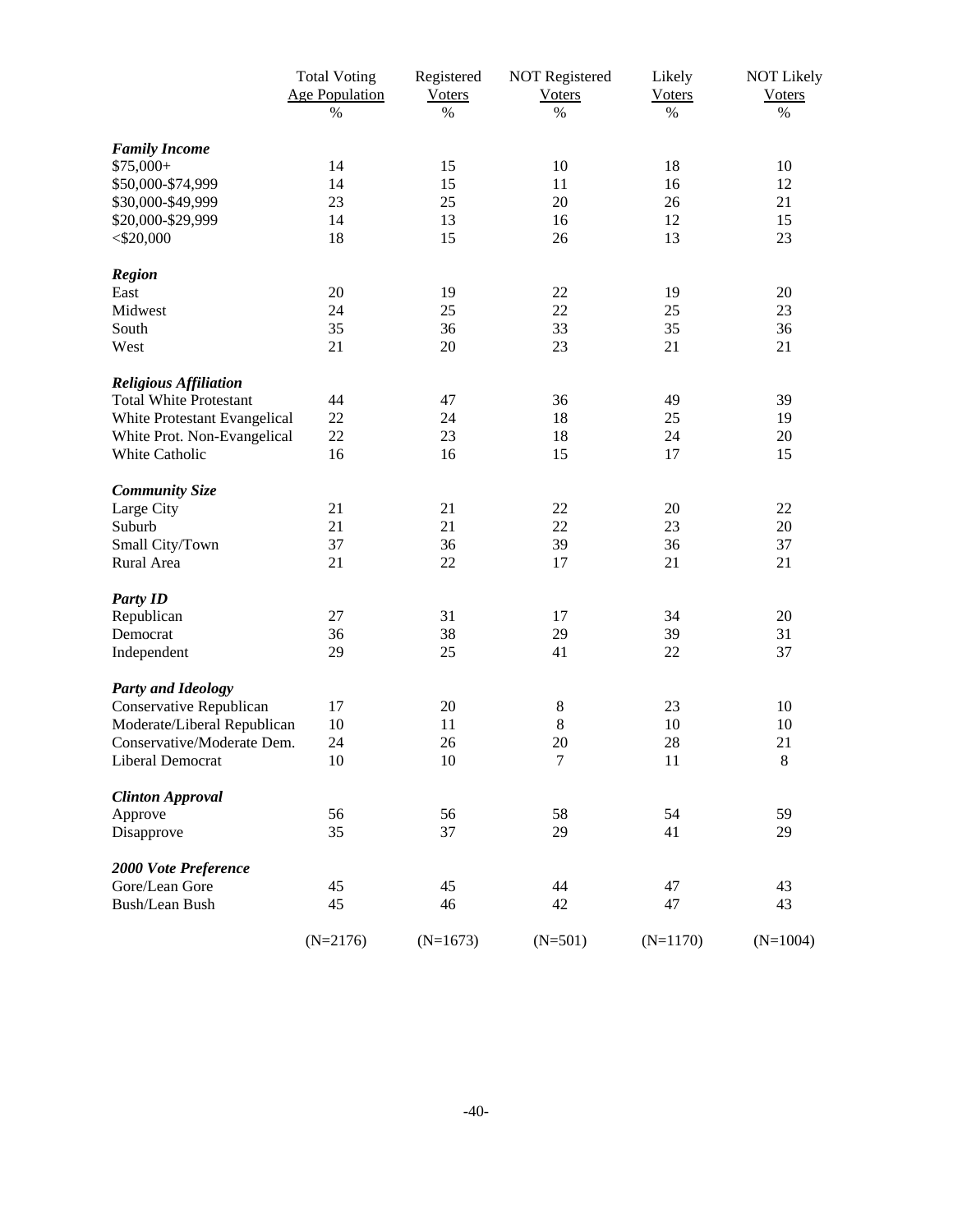# **THE NEWS MEDIA'S COVERAGE OF THE PRESIDENTIAL CAMPAIGN?**

|                                                                                                                                                                              | Excellent        | Good | <b>Only Fair</b> | Poor           | Don't know                  |
|------------------------------------------------------------------------------------------------------------------------------------------------------------------------------|------------------|------|------------------|----------------|-----------------------------|
|                                                                                                                                                                              | $\%$             | $\%$ | $\%$             | $\%$           | $\%$                        |
| <b>Total</b>                                                                                                                                                                 | 7                | 41   | 38               | $10\,$         | $4 = 100$                   |
| <b>Sex</b>                                                                                                                                                                   |                  |      |                  |                |                             |
| Male                                                                                                                                                                         | $\,8\,$          | 38   | 39               | 12             | $\mathfrak{Z}$              |
| Female                                                                                                                                                                       | $8\,$            | 43   | 36               | $8\,$          | 5                           |
| Race                                                                                                                                                                         |                  |      |                  |                |                             |
| White                                                                                                                                                                        | $\,8\,$          | 42   | 37               | 9              | $\overline{4}$              |
| Non-white                                                                                                                                                                    | $\,8\,$          | 35   | 42               | 11             | $\overline{4}$              |
| <b>Black</b>                                                                                                                                                                 | 10               | 33   | 42               | 11             | $\overline{4}$              |
| Hispanic*                                                                                                                                                                    | 15               | 34   | 39               | 10             | $\sqrt{2}$                  |
| Race and Sex                                                                                                                                                                 |                  |      |                  |                |                             |
| White Men                                                                                                                                                                    | $\,8\,$          | 39   | 39               | 11             | $\mathfrak{Z}$              |
| White Women                                                                                                                                                                  | $\boldsymbol{7}$ | 45   | 35               | $\,8\,$        | 5                           |
| Age                                                                                                                                                                          |                  |      |                  |                |                             |
| Under 30                                                                                                                                                                     | $\,8\,$          | 43   | 39               | $\tau$         | 3                           |
| 30-49                                                                                                                                                                        | $\sqrt{6}$       | 41   | 40               | 10             | $\ensuremath{\mathfrak{Z}}$ |
| 50-64                                                                                                                                                                        | $\boldsymbol{7}$ | 44   | 33               | 13             | $\mathfrak{Z}$              |
| $65+$                                                                                                                                                                        | 12               | 34   | 40               | 9              | 5                           |
| Sex and Age                                                                                                                                                                  |                  |      |                  |                |                             |
| Men                                                                                                                                                                          |                  |      |                  |                |                             |
| 18-29                                                                                                                                                                        | $\,8\,$          | 43   | 39               | $\,8\,$        | $\overline{c}$              |
| 30-49                                                                                                                                                                        | 5                | 39   | 41               | 12             | $\sqrt{3}$                  |
| $50+$                                                                                                                                                                        | 11               | 35   | 38               | 14             | $\sqrt{2}$                  |
| Women                                                                                                                                                                        |                  |      |                  |                |                             |
| 18-29                                                                                                                                                                        | $\,8\,$          | 42   | 39               | $\sqrt{6}$     | $\sqrt{5}$                  |
| 30-49                                                                                                                                                                        | $\boldsymbol{7}$ | 44   | 38               | $\,8\,$        | 3                           |
| $50+$                                                                                                                                                                        | $8\,$            | 43   | 34               | 9              | 6                           |
| <b>Education</b>                                                                                                                                                             |                  |      |                  |                |                             |
| College Grad.                                                                                                                                                                | $\sqrt{5}$       | 42   | 39               | 12             | $\overline{c}$              |
| Some College                                                                                                                                                                 | $\sqrt{ }$       | 40   | 40               | 10             | 3                           |
| High School Grad.                                                                                                                                                            | $\overline{7}$   | 45   | 34               | 10             | $\overline{4}$              |
| <h.s. grad.<="" td=""><td>14</td><td>30</td><td>41</td><td><math display="inline">\,</math> 8 <math display="inline">\,</math></td><td><math>\overline{7}</math></td></h.s.> | 14               | 30   | 41               | $\,$ 8 $\,$    | $\overline{7}$              |
| <b>Family Income</b>                                                                                                                                                         |                  |      |                  |                |                             |
| $$75,000+$                                                                                                                                                                   | $8\,$            | 42   | 39               | $10\,$         | $\mathbf{1}$                |
| \$50,000-\$74,999                                                                                                                                                            | 5                | 45   | 37               | $10\,$         | $\mathfrak{Z}$              |
| \$30,000-\$49,999                                                                                                                                                            | $\sqrt{ }$       | 43   | 39               | $8\,$          | 3                           |
| \$20,000-\$29,999                                                                                                                                                            | $\,8\,$          | 37   | 38               | 12             | $\sqrt{5}$                  |
| $<$ \$20,000                                                                                                                                                                 | 9                | 42   | 38               | $\overline{7}$ | $\overline{4}$              |

\* The designation Hispanic is unrelated to the white-black categorization.

Question: All in all, how would you rate the job the press has done in covering the presidential campaign so far — excellent, good, only fair, or poor?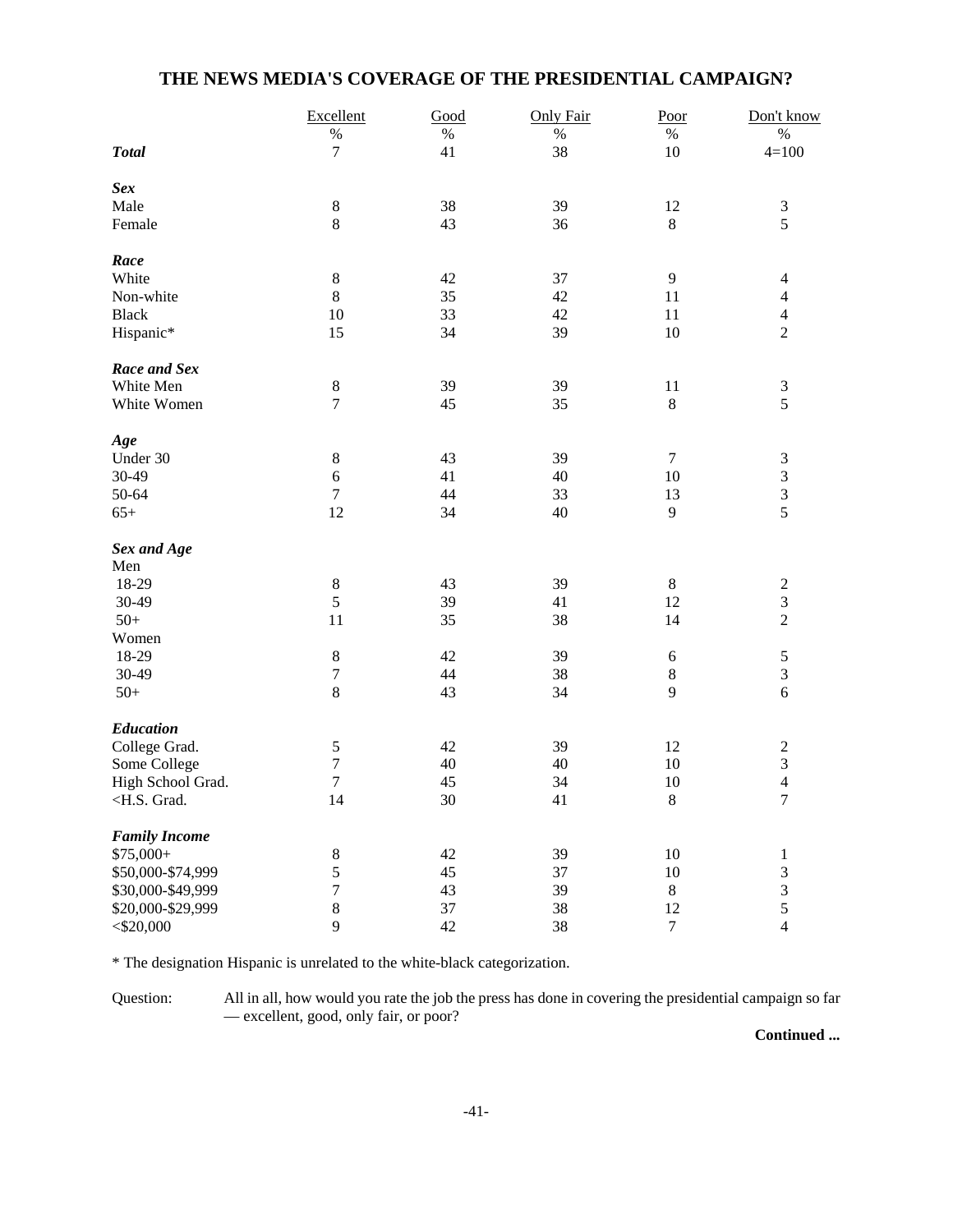|                               | Excellent      | Good | <b>Only Fair</b> | Poor             | Don't know       |
|-------------------------------|----------------|------|------------------|------------------|------------------|
|                               | $\%$           | $\%$ | $\%$             | $\%$             | $\%$             |
| <b>Total</b>                  | 7              | 41   | 38               | 10               | $4 = 100$        |
|                               |                |      |                  |                  |                  |
| <b>Region</b>                 |                |      |                  |                  |                  |
| East                          | $\tau$         | 43   | 36               | 11               | 3                |
| Midwest                       | 6              | 42   | 38               | 9                | 5                |
| South                         | 10             | 41   | 38               | 8                | 3                |
| West                          | 6              | 37   | 40               | 13               | $\overline{4}$   |
| <b>Religious Affiliation</b>  |                |      |                  |                  |                  |
| <b>Total White Protestant</b> | $\,$ 8 $\,$    | 41   | 39               | 9                | 3                |
| White Protestant Evangelical  | 8              | 40   | 39               | $\overline{9}$   | $\overline{4}$   |
| White Prot. Non-Evangelical   | 7              | 43   | 38               | 9                | 3                |
| White Catholic                | 5              | 48   | 34               | 9                | $\overline{4}$   |
|                               |                |      |                  |                  |                  |
| <b>Community Size</b>         |                |      |                  |                  |                  |
| Large City                    | 7              | 40   | 37               | 12               | 4                |
| Suburb                        | 7              | 43   | 37               | 9                | $\overline{4}$   |
| Small City/Town               | 8              | 40   | 40               | 9                | $\sqrt{3}$       |
| Rural Area                    | 8              | 40   | 36               | 11               | 5                |
| <b>Party ID</b>               |                |      |                  |                  |                  |
| Republican                    | $\overline{4}$ | 40   | 41               | 12               | 3                |
| Democrat                      | 10             | 44   | 34               | $\,8\,$          | $\overline{4}$   |
| Independent                   | $8\,$          | 39   | 39               | 11               | 3                |
|                               |                |      |                  |                  |                  |
| <b>Party and Ideology</b>     |                |      |                  |                  |                  |
| Conservative Republican       | 5              | 39   | 40               | 13               | $\mathfrak{Z}$   |
| Moderate/Liberal Republican   | 3              | 41   | 44               | 10               | $\overline{c}$   |
| Conservative/Moderate Dem.    | 10             | 46   | 34               | $\boldsymbol{7}$ | 3                |
| Liberal Democrat              | 11             | 42   | 36               | 9                | $\overline{c}$   |
| <b>Clinton Approval</b>       |                |      |                  |                  |                  |
| Approve                       | 10             | 44   | 37               | $\boldsymbol{6}$ | 3                |
| Disapprove                    | 3              | 38   | 41               | 15               | 3                |
| 2000 Vote Preference          |                |      |                  |                  |                  |
| Gore/Lean Gore                | 10             | 42   | 37               | 8                | 3                |
| <b>Bush/Lean Bush</b>         | 6              | 41   | 40               | 11               | $\boldsymbol{2}$ |
|                               |                |      |                  |                  |                  |
| <b>Primary News Source</b>    |                |      |                  |                  |                  |
| Newspapers                    | 6              | 41   | 39               | 9                | 5                |
| Radio                         | 7              | 27   | 41               | 16               | 9                |
| Television                    | 8              | 40   | 41               | $8\,$            | 3                |
| Network                       | 9              | 37   | 40               | 11               | 3                |
| Local                         | 5              | 42   | 41               | $\tau$           | 5                |
| Cable                         | 8              | 41   | 42               | $\tau$           | $\overline{2}$   |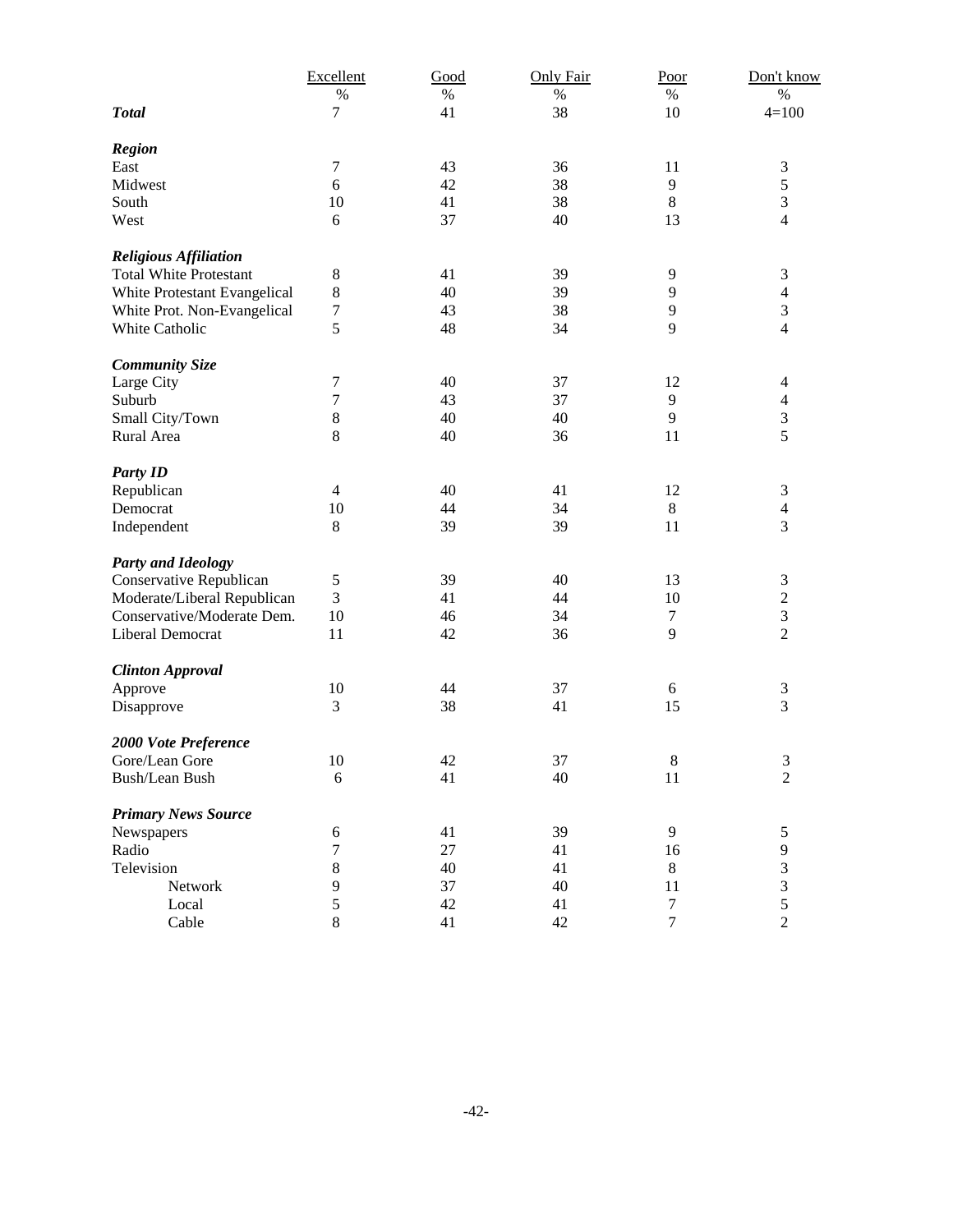# **ABOUT THE SURVEYS**

Results for the main survey are based on telephone interviews conducted under the direction of Princeton Survey Research Associates among a nationwide sample of 2,174 adults, 18 years of age or older, during the period June 14-28, 2000. For results based on the total sample, one can say with 95% confidence that the error attributable to sampling and other random effects is plus or minus 2.5 percentage points. For results based on either Form 1 ( $N=1,089$ ) or Form B ( $N=1,085$ ), the sampling error is plus or minus 3.5 percentage points. For results based on Registered Voters(N=1,673), the sampling error is plus or minus 3 percentage points.

Results for Q.9/Q.9a through Q.14 concerning candidate preferences are based on interviews conducted June 14-21, 2000 (N=1,509 Registered Voters), the sampling error is plus or minus 3 percentage points. In addition Q.9/Q.9a was asked of a separate sample during the period June 23- 30, 2000 (N=463 Registered Voters), with a sampling error of plus or minus 5 percentage points.

In addition to sampling error, one should bear in mind that question wording and practical difficulties in conducting surveys can introduce error or bias into the findings of opinion polls.

# **SURVEY METHODOLOGY IN DETAIL**

The sample for this survey is a random digit sample of telephone numbers selected from telephone exchanges in the continental United States. The random digit aspect of the sample is used to avoid "listing" bias and provides representation of both listed and unlisted numbers (including not-yet-listed). The design of the sample ensures this representation by random generation of the last two digits of telephone numbers selected on the basis of their area code, telephone exchange, and bank number.

The telephone exchanges were selected with probabilities proportional to their size. The first eight digits of the sampled telephone numbers (area code, telephone exchange, bank number) were selected to be proportionally stratified by county and by telephone exchange within county. That is, the number of telephone numbers randomly sampled from within a given county is proportional to that county's share of telephone numbers in the U.S. Only working banks of telephone numbers are selected. A working bank is defined as 100 contiguous telephone numbers containing three or more residential listings.

The sample was released for interviewing in replicates. Using replicates to control the release of sample to the field ensures that the complete call procedures are followed for the entire sample. The use of replicates also insures that the regional distribution of numbers called is appropriate. Again, this works to increase the representativeness of the sample.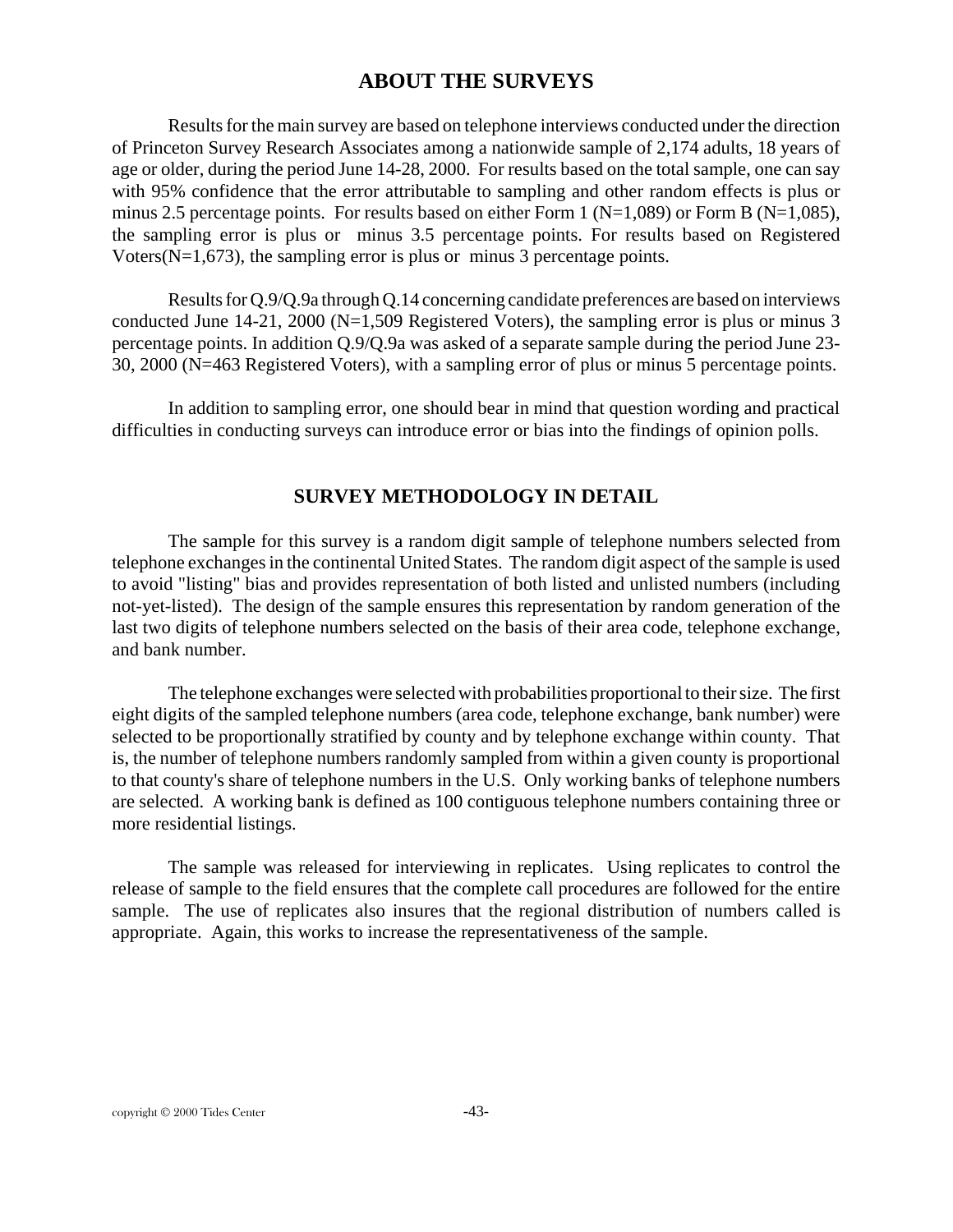At least five attempts were made to complete an interview at every sampled telephone number. The calls were staggered over times of day and days of the week to maximize the chances of making a contact with a potential respondent. All interview breakoffs and refusals were recontacted at least once in order to attempt to convert them to completed interviews. In each contacted household, interviewers asked to speak with the "youngest male 18 or older who is at home." If there is no eligible man at home, interviewers asked to speak with "the oldest woman 18" or older who is at home." This systematic respondent selection technique has been shown empirically to produce samples that closely mirror the population in terms of age and gender.

Non-response in telephone interview surveys produces some known biases in survey-derived estimates because participation tends to vary for different subgroups of the population, and these subgroups are likely to vary also on questions of substantive interest. In order to compensate for these known biases, the sample data are weighted in analysis.

The demographic weighting parameters are derived from a special analysis of the most recently available Census Bureau's Current Population Survey (March 1999). This analysis produced population parameters for the demographic characteristics of households with adults 18 or older, which are then compared with the sample characteristics to construct sample weights. The analysis only included households in the continental United States that contain a telephone.

The weights are derived using an iterative technique that simultaneously balances the distributions of all weighting parameters.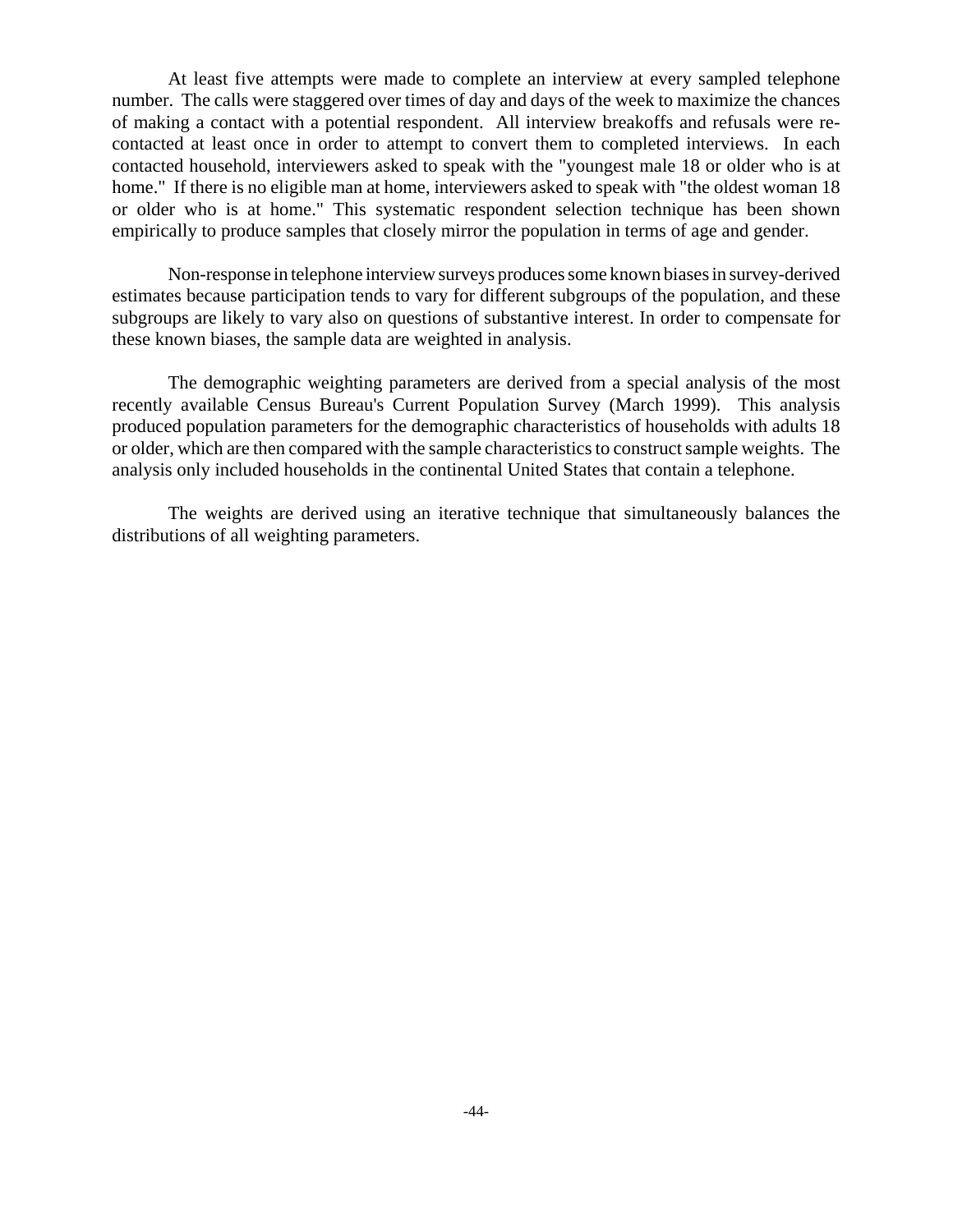### **PEW RESEARCH CENTER FOR THE PEOPLE & THE PRESS JUNE 2000 VOTER ATTITUDES SURVEY — 21ST CENTURY VOTER — FINAL TOPLINE — June 14 - 28, 2000 N=2,174**

### **FORM 1, ASK Q.1 THEN Q.2; FORM 2, ASK Q.2, THEN Q.1**

# **My first question is...**<br>Q.1 Do you appro-

Do you approve or disapprove of the way Bill Clinton is handling his job as President? **[IF DK ENTER AS** DK. IF DEPENDS PROBE ONCE WITH: Overall do you approve or disapprove of the way Bill Clinton is handling his job as President? **IF STILL DEPENDS ENTER AS DK]**

|                       | <u>Approve</u> | Disapprove | Don't Know |
|-----------------------|----------------|------------|------------|
| June, 2000            | 56             | 35         | $9=100$    |
| May, 2000             | 57             | 33         | $10=100$   |
| April, 2000           | 57             | 31         | $12=100$   |
| <b>March</b> , 2000   | 57             | 35         | $8=100$    |
| February, 2000        | 58             | 33         | $9=100$    |
| January, 2000         | 56             | 35         | $9=100$    |
| December, 1999        | 55             | 35         | $10=100$   |
| October, 1999         | 59             | 34         | $7=100$    |
| Late September, 1999  | 59             | 33         | $8=100$    |
| September, 1999       | 56             | 36         | $8=100$    |
| August, 1999          | 60             | 32         | $8=100$    |
| July, 1999            | 58             | 31         | $11=100$   |
| June, 1999            | 55             | 35         | $10=100$   |
| May, 1999             | 56             | 34         | $10=100$   |
| April, 1999           | 56             | 38         | $6=100$    |
| March, 1999           | 62             | 31         | $7 = 100$  |
| February, 1999        | 64             | 30         | $6=100$    |
| Mid-January, 1999     | 66             | 29         | $5=100$    |
| January, 1999         | 63             | 30         | $7=100$    |
| Late December, 1998   | 71             | 27         | $2=100$    |
| Early December, 1998  | 61             | 32         | $7 = 100$  |
| November, 1998        | 65             | 29         | $6=100$    |
| September 21-22, 1998 | 62             | 33         | $5 = 100$  |
| September 19-20, 1998 | 55             | 36         | $9=100$    |
| Early September, 1998 | 61             | 33         | $6=100$    |
| Late August, 1998     | 62             | 32         | $6=100$    |
| Early August, 1998    | 63             | 28         | $9=100$    |
| June, 1998            | 59             | 32         | $9=100$    |
| May, 1998             | 62             | 28         | $10=100$   |
| April, 1998           | 62             | 28         | $10=100$   |
| March, 1998           | 65             | 26         | $9=100$    |
| Early February, 1998  | 71             | 26         | $3=100$    |
| January, 1998         | 61             | 30         | $9=100$    |
| November, 1997        | 58             | 31         | $11 = 100$ |
| September, 1997       | 58             | 29         | $13=100$   |
| August, 1997          | 59             | 32         | $9=100$    |
| June, 1997            | 54             | 34         | $12=100$   |
| May, 1997             | 57             | 34         | $9=100$    |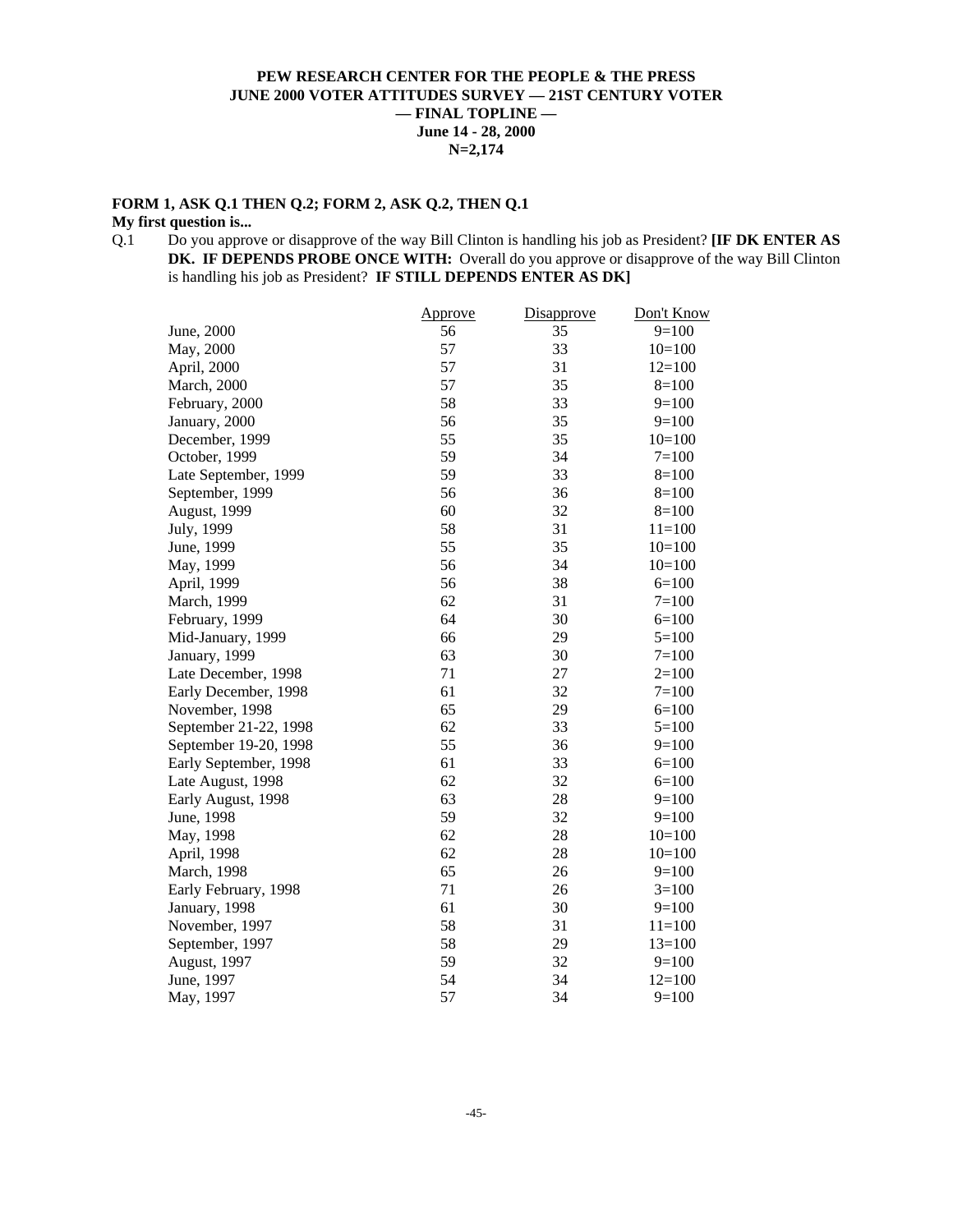### **Q.1 CONTINUED ...**

|                       | Approve | Disapprove | Don't Know |
|-----------------------|---------|------------|------------|
| April, 1997           | 55      | 34         | $11=100$   |
| February, 1997        | 60      | 32         | $8=100$    |
| Early February, 1997  | 57      | 30         | $13=100$   |
| January, 1997         | 59      | 31         | $10=100$   |
| November, 1996        | 57      | 34         | $9=100$    |
| July, 1996            | 54      | 38         | $8=100$    |
| June, 1996            | 54      | 38         | $8=100$    |
| April, 1996           | 53      | 39         | $8=100$    |
| March, 1996           | 55      | 38         | $7=100$    |
| February, 1996        | 51      | 39         | $10=100$   |
| January, 1996         | 50      | 43         | $7 = 100$  |
| October, 1995         | 48      | 42         | $10=100$   |
| September, 1995       | 45      | 42         | $13=100$   |
| August, 1995          | 44      | 44         | $12=100$   |
| June, 1995            | 50      | 40         | $10=100$   |
| April, 1995           | 47      | 43         | $10=100$   |
| March, 1995           | 44      | 44         | $12=100$   |
| February, 1995        | 44      | 44         | $12=100$   |
| December, 1994        | 41      | 47         | $12=100$   |
| November, 1994        | 48      | 40         | $12=100$   |
| October, 1994         | 41      | 47         | $12=100$   |
| Early October, 1994   | 38      | 47         | $15=100$   |
| September, 1994       | 41      | 52         | $7 = 100$  |
| July, 1994            | 45      | 46         | $9=100$    |
| June, 1994            | 42      | 44         | $14=100$   |
| May, 1994             | 46      | 42         | $12=100$   |
| March, 1994           | 45      | 42         | $13=100$   |
| January, 1994         | 51      | 35         | $14=100$   |
| Early January, 1994   | 48      | 35         | $17=100$   |
| December, 1993        | 48      | 36         | $16=100$   |
| October, 1993         | 44      | 42         | $14=100$   |
| September, 1993       | 49      | 35         | $16=100$   |
| Early September, 1993 | 43      | 43         | $14=100$   |
| August, 1993          | 39      | 46         | $15=100$   |
| May, 1993             | 39      | 43         | $18=100$   |
| Early May, 1993       | 45      | 37         | $18=100$   |
| April, 1993           | 49      | 29         | $22=100$   |
| February, 1993        | 56      | 25         | $19=100$   |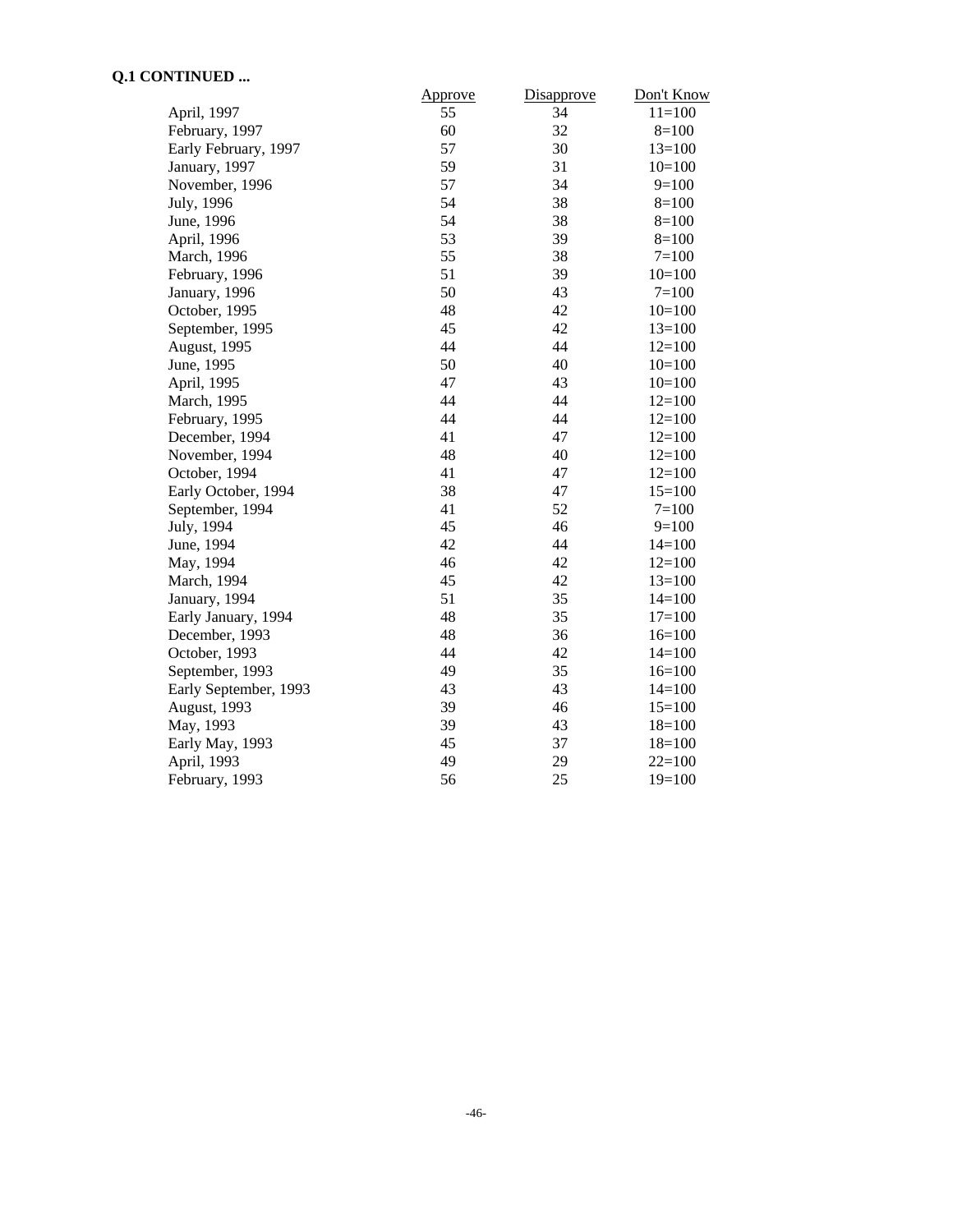On another subject...

Q.2 Now I'd like your views on the state of the nation...

All in all, are you satisfied or dissatisfied with the way things are going in this country today?

|                              | <b>Satisfied</b> | <b>Dissatisfied</b> | No Opinion |
|------------------------------|------------------|---------------------|------------|
| June, 2000                   | 47               | 45                  | $8=100$    |
| April, 2000                  | 48               | 43                  | $9=100$    |
| August, 1999                 | 56               | 39                  | $5=100$    |
| January, 1999                | 53               | 41                  | $6=100$    |
| November, 1998               | 46               | 44                  | $10=100$   |
| Early September, 1998        | 54               | 42                  | $4 = 100$  |
| Late August, 1998            | 55               | 41                  | $4=100$    |
| Early August, 1998           | 50               | 44                  | $6=100$    |
| February, 1998               | 59               | 37                  | $4=100$    |
| January, 1998                | 46               | 50                  | $4=100$    |
| September, 1997              | 45               | 49                  | $6=100$    |
| August, 1997                 | 49               | 46                  | $5=100$    |
| January, 1997                | 38               | 58                  | $4=100$    |
| July, 1996                   | 29               | 67                  | $4=100$    |
| March, 1996                  | 28               | 70                  | $2=100$    |
| October, 1995                | 23               | 73                  | $4 = 100$  |
| June, 1995                   | 25               | 73                  | $2=100$    |
| April, 1995                  | 23               | 74                  | $3=100$    |
| July, 1994                   | 24               | 73                  | $3=100$    |
| March, 1994                  | 24               | 71                  | $5=100$    |
| October, 1993                | 22               | 73                  | $5=100$    |
| September, 1993              | 20               | 75                  | $4=100$    |
| May, 1993                    | 22               | 71                  | $7 = 100$  |
| January, 1993                | 39               | 50                  | $11=100$   |
| January, 1992                | 28               | 68                  | $4=100$    |
| November, 1991               | 34               | 61                  | $5=100$    |
| Late February, 1991 (Gallup) | 66               | 31                  | $3 = 100$  |
| August, 1990                 | 47               | 48                  | $5=100$    |
| May, 1990                    | 41               | 54                  | $5=100$    |
| January, 1989                | 45               | 50                  | $5=100$    |
| September, 1988              | 50               | 45                  | $5=100$    |
| May, 1988                    | 41               | 54                  | $5=100$    |
| January, 1988                | 39               | 55                  | $6=100$    |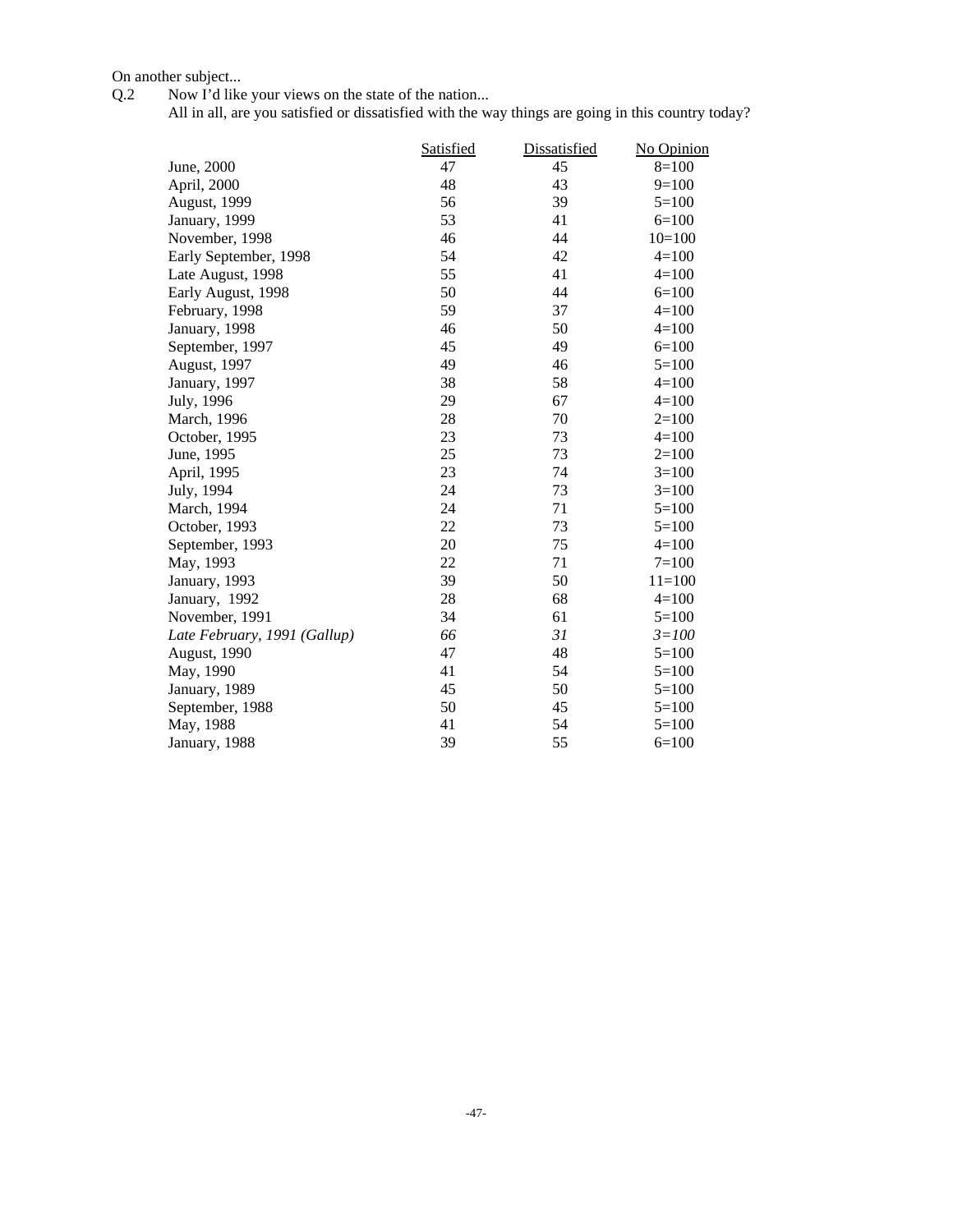Q.3 Now I will read a list of some stories covered by news organizations this past month. As I read each item, tell me if you happened to follow this news story very closely, fairly closely, not too closely, or not at all closely? **[INSERT ITEM; ROTATE ITEMS]**

|    |                                                                                                                                        | Very    |    |                 | Fairly Not too Not at all (VOL.) |           |
|----|----------------------------------------------------------------------------------------------------------------------------------------|---------|----|-----------------|----------------------------------|-----------|
|    |                                                                                                                                        | closely |    | closely closely | closely                          | DK/Ref.   |
| a. | News about candidates for the 2000                                                                                                     |         |    |                 |                                  |           |
|    | presidential election                                                                                                                  | 23      | 32 | 23              | 21                               | $1 = 100$ |
|    | April, 2000                                                                                                                            | 18      | 33 | 26              | 23                               | $* = 100$ |
|    | Early April, 2000                                                                                                                      | 18      | 39 | 22              | 20                               | $1 = 100$ |
|    | <b>March</b> , 2000                                                                                                                    | 26      | 41 | 19              | 13                               | $1 = 100$ |
|    | February, 2000                                                                                                                         | 26      | 36 | 21              | 17                               | $* = 100$ |
|    | January, 2000                                                                                                                          | 19      | 34 | 28              | 18                               | $1 = 100$ |
|    | December, 1999                                                                                                                         | 16      | 36 | 24              | 23                               | $1 = 100$ |
|    | October, 1999                                                                                                                          | 17      | 32 | 28              | 22                               | $1 = 100$ |
|    | September, 1999                                                                                                                        | 15      | 31 | 33              | 20                               | $1 = 100$ |
|    | July, 1999                                                                                                                             | 15      | 38 | 24              | 22                               | $1 = 100$ |
|    | June, 1999                                                                                                                             | 11      | 25 | 29              | 34                               | $1 = 100$ |
|    | July, 1996                                                                                                                             | 22      | 40 | 23              | 14                               | $1 = 100$ |
|    | July, 1992                                                                                                                             | 20      | 45 | 26              | 9                                | $* = 100$ |
|    | May, 1988                                                                                                                              | 22      | 46 | 23              | 6                                | $3=100$   |
| b. | A federal judge's ruling that the computer<br>company Microsoft should be broken up into<br>two separate companies, because it engaged |         |    |                 |                                  |           |
|    | in unfair business practices                                                                                                           | 28      | 37 | 17              | 17                               | $1 = 100$ |
|    | May, 2000 <sup>2</sup>                                                                                                                 | 16      | 33 | 26              | 25                               | $* = 100$ |
| c. | Recent increases in the price of gasoline                                                                                              | 61      | 25 | 9               | 5                                | $* = 100$ |
|    | <b>March</b> , 2000                                                                                                                    | 58      | 28 | 10              | $\overline{4}$                   | $* = 100$ |
|    | October, 1990                                                                                                                          | 62      | 26 | 8               | $\overline{4}$                   | $* = 100$ |
|    | September, 1990                                                                                                                        | 56      | 28 | 11              | 5                                | $* = 100$ |
|    | August, 1990                                                                                                                           | 57      | 27 | 10              | 5                                | $1 = 100$ |
| d. | The recent summit in Moscow between President                                                                                          |         |    |                 |                                  |           |
|    | Clinton and Russian President Putin                                                                                                    | 9       | 20 | 28              | 42                               | $1 = 100$ |
|    | April, 1997 <sup>3</sup>                                                                                                               | 6       | 20 | 33              | 40                               | $1 = 100$ |
| e. | Reports that computer files containing nuclear<br>secrets are missing from Los Alamos national                                         |         |    |                 |                                  |           |
|    | laboratory                                                                                                                             | 25      | 27 | 19              | 28                               | $1 = 100$ |
|    |                                                                                                                                        |         |    |                 |                                  |           |

<sup>2</sup> In May 2000, the story was listed as "The government's recommendation that the computer software company Microsoft should be broken up into two separate companies, because it engaged in unfair business practices."

<sup>3</sup> In April 1997, the story was listed as "The recent summit in Helsinki between President Clinton and Russian President Boris Yeltsin."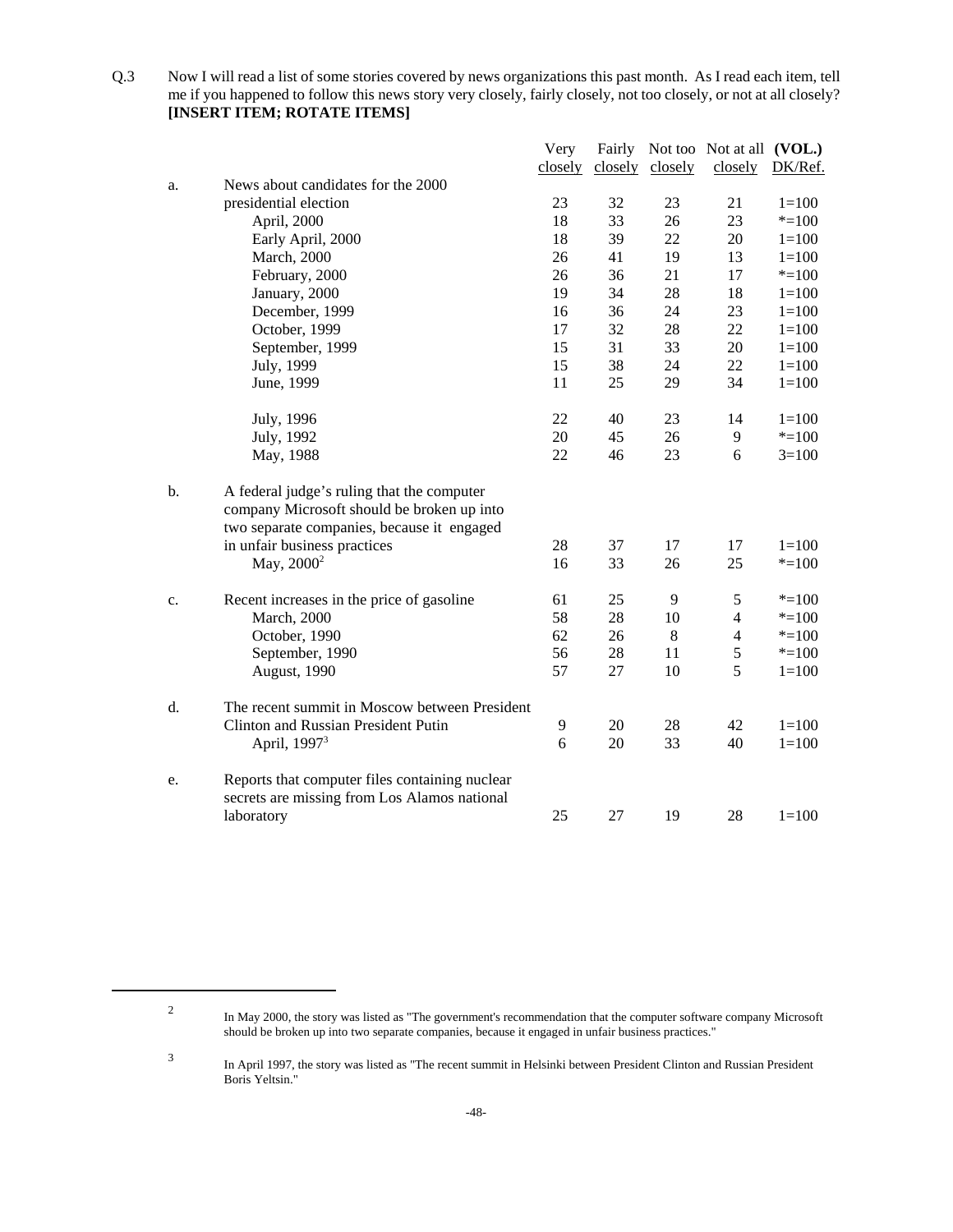Q.4 How much thought have you given to the coming Presidential election — quite a lot or only a little?

|     | <b>BASED ON REGISTERED VOTERS [N=1,673]:</b> |     |    |    |    |                |        |     |      |     |     |     |     |     |                                                                    |     |
|-----|----------------------------------------------|-----|----|----|----|----------------|--------|-----|------|-----|-----|-----|-----|-----|--------------------------------------------------------------------|-----|
|     |                                              |     |    |    |    | Late Early     |        |     |      |     |     |     |     |     | $----$ Gallup -------                                              |     |
|     |                                              |     |    |    |    |                |        |     |      |     |     |     |     |     | May Nov Oct Sept Sept July June Oct Sept Aug June Nov Oct Aug Sept |     |
|     |                                              |     |    |    |    |                |        |     |      |     |     |     |     |     |                                                                    |     |
| 46  | Ouite a lot                                  | 48  | 67 | 65 | 61 | 56             | 55     | 50  | 77   | 69  | 72  | 63  | 73  | 69  | 61                                                                 |     |
| 6   | Some (VOL.)                                  |     | 8  |    |    | 3              | 3      | 5   | 5    |     |     | 6   | 8   | 9   | 10                                                                 |     |
| 43  | Only a little                                | 42  | 22 | 26 | 29 | 36 41          |        | 41  | - 16 | 26  | 23  | 29  |     | 20  |                                                                    |     |
| 5   | None $(VOL.)$                                |     |    |    | 2  | $\overline{4}$ |        | 3   |      |     |     |     |     |     |                                                                    |     |
| ∗   | DK/Refused                                   |     | ∗  |    |    |                | $\ast$ |     |      |     | ∗   |     | 0   | 0   |                                                                    |     |
| 100 |                                              | 100 | 00 |    |    |                | 100    | 100 | 100  | 100 | 100 | 100 | 100 | 100 |                                                                    | 100 |

Q.5 Are you more interested or less interested in politics this year than you were in 1996 — the last presidential election year?4

|     |                    | July | June | June | March |
|-----|--------------------|------|------|------|-------|
|     |                    | 1996 | 1996 | 1992 | 992   |
| 38  | More               | 42   | 41   | 55   | 57    |
| 38  | Less               | 38   | 35   | 24   | 27    |
| 22  | Same (VOL.)        | 19   | 22   | 19   | 14    |
|     | Don't know/Refused |      |      |      |       |
| 100 |                    |      | 100  | 100  | (0)   |

Q.6 How have you been getting most of your news about the Presidential election campaign? From television, from newspapers, from radio, from magazines, or from the Internet? **(ACCEPT TWO ANSWERS; IF ONLY ONE RESPONSE IS GIVEN, PROBE FOR ONE ADDITIONAL RESPONSE)** Any others?5

|    |                    | Feb  | Jan  | Sept          | April |    | Feb Sept  | Jun  |      | May March Feb |      |
|----|--------------------|------|------|---------------|-------|----|-----------|------|------|---------------|------|
|    |                    | 2000 | 2000 | 1996          | 1996  |    | 1996 1992 | 1992 | 1992 | 1992          | 1992 |
| 65 | Television         | 73   | 75   | 75            | 81    | 85 | 83        | 84   | 86   | 83            | 80   |
| 27 | Newspapers         | 33   | 31   | 44            | 48    | 56 | 49        | 55   | 51   | 48            | 49   |
| 11 | Radio              | 15   | 12   | 14            | 21    | 21 | 13        | 18   |      | 14            | 18   |
| 2  | Magazines          |      | 3    | $\mathcal{L}$ | 6     |    |           |      | 6    | 4             | 4    |
|    | Internet           |      | 6    |               |       |    | n/a       | n/a  | n/a  | n/a           | n/a  |
|    | Other              |      | 3    |               | 3     |    | 4         | 4    |      | 3             |      |
|    | Don't know/Refused |      |      |               |       |    |           | ∗    |      | ∗             |      |

<sup>4</sup> In 1996 the question referenced politics in 1992; in 1992 it referenced politics in 1988.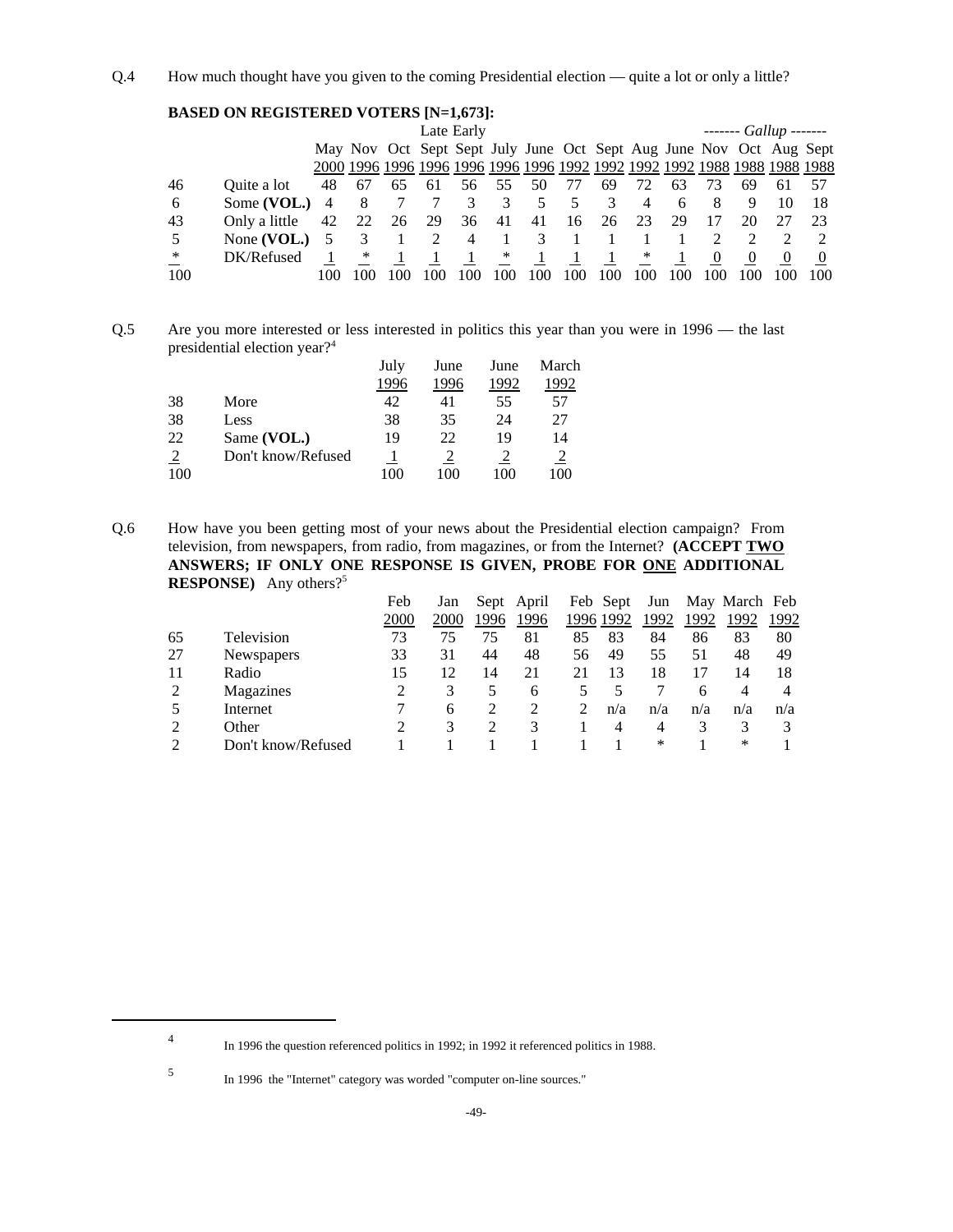### **IF RESPONDENT ANSWERED '1' TELEVISION IN Q.6 ASK:**

Q.7 Do you get most of your news about the presidential campaign from network TV news, from local TV news, or from cable news networks such as CNN and MSNBC?6 **(ACCEPT TWO ANSWERS; DO NOT PROBE)**

### **QUESTION ASKED JUNE 19-28, 2000 [N=797]:**

|    |                    | Feb  | Jan  | Sept | April |
|----|--------------------|------|------|------|-------|
|    |                    | 2000 | 2000 | 1996 | 1996  |
| 17 | <b>Network</b>     | 20   | 24   | 29   | 39    |
| 24 | Local              | 28   | 25   | 31   | 34    |
| 25 | Cable              | 30   | 31   | 25   | 23    |
|    | Other (VOL.)       |      |      |      |       |
| ∗  | Don't know/Refused |      |      |      |       |

- Q.8 Ordinarily, do you find that you go looking for the latest news about the presidential campaign, OR do you typically happen to come across campaign news without looking for it?
	- 15 Go looking for campaign news
	- 83 Come across campaign news without looking<br>2 Don't know/Refused
	- Don't know/Refused
	- $\overline{100}$
- Q.9 Now, suppose the 2000 presidential election were being held TODAY. If you had to choose between Al Gore, the Democrat; George W. Bush, the Republican; Pat Buchanan, of the Reform Party; and Ralph Nader, of the Green Party — who would you vote for?

### **IF RESPONDENT ANSWERED '5' OTHER OR '9' DON'T KNOW IN Q.9, ASK:**

Q.9a As of TODAY, do you LEAN more to Gore, the Democrat; Bush, the Republican; Buchanan, of the Reform Party; or Nader, of the Green Party?

### **BASED ON REGISTERED VOTERS:**

| June                        | June          |                        |
|-----------------------------|---------------|------------------------|
| $23 - 30$                   | 14-21         |                        |
| 35                          | 42            | Gore/Lean Gore         |
| 42                          | 41            | Bush/Lean Bush         |
| $\mathcal{L}$               | $\mathcal{R}$ | Buchanan/Lean Buchanan |
| $\mathcal{D}_{\mathcal{L}}$ | 4             | Nader/Lean Nader       |
| 19                          | 10            | Undecided/Other/DK     |
|                             |               |                        |

**(N=463) (N=1,509)**

<sup>6</sup> In 1996, the question was worded: "Do you get most of your news about the presidential campaign from network TV news, from local TV news, or from CNN?"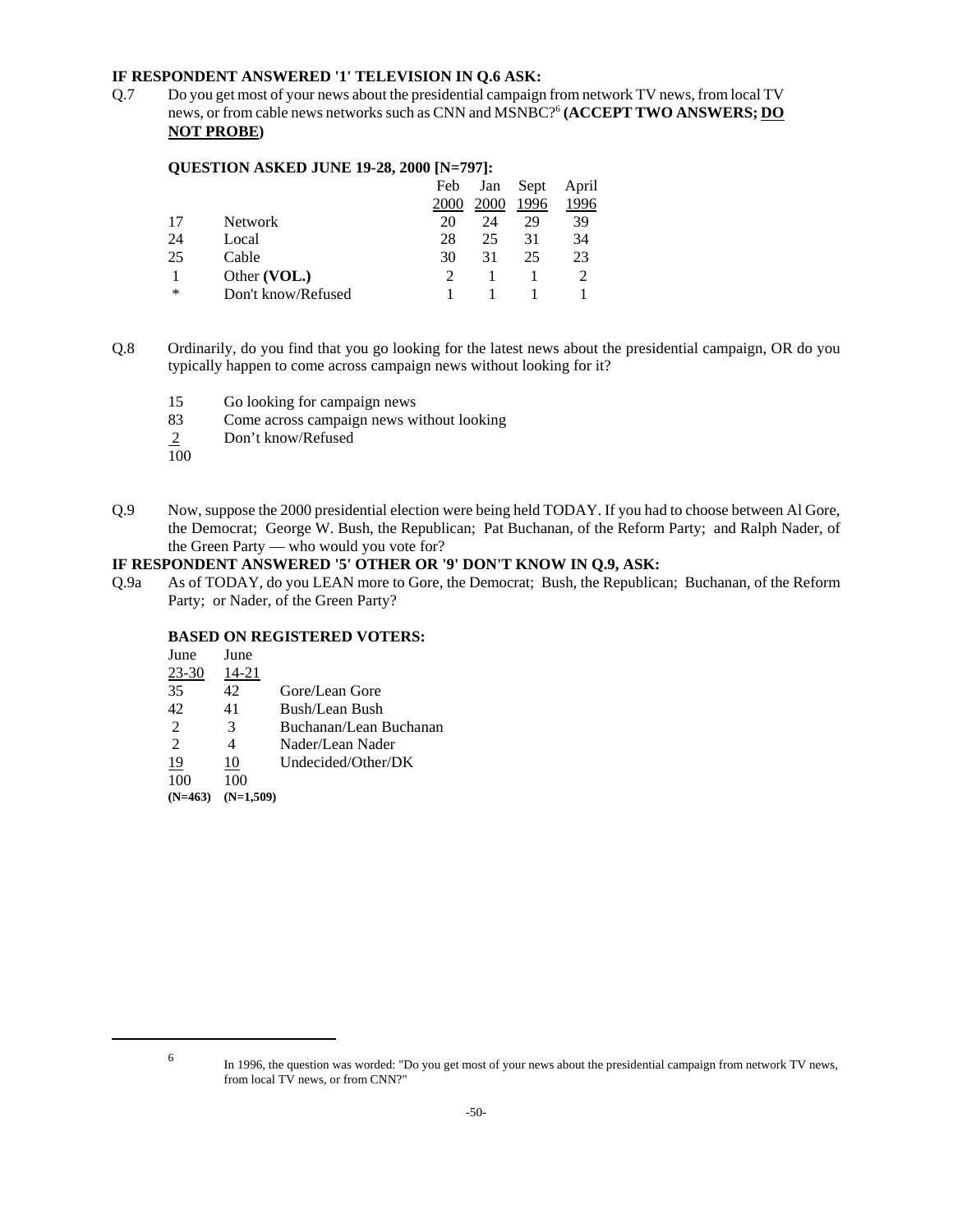### **NOTE: Q.10-Q.14 BASED ON RESPONDENTS INTERVIEWED JUNE 14-21,2000 [N=1,958]**

### **ASK ALL:**

Q.10 Suppose there were only two major candidates for president and you had to choose between Al Gore, the Democrat; and George W. Bush, the Republican. Who would you vote for?

**IF RESPONDENT ANSWERED '1' GORE OR '2' BUSH IN Q.10, ASK:**

Q.10a Do you support **(INSERT CHOICE FROM Q.10)** strongly, or only moderately?

**IF RESPONDENT ANSWERED '3' OTHER OR '9' DON'T KNOW IN Q.10, ASK:**

Q.10b As of TODAY, do you LEAN more to Gore, the Democrat; or Bush, the Republican?

|       | <b>BASED ON REGISTERED VOTERS [N=1,509]:</b> |      |                   |           |                          |                   |      |      |      |                         |      | Early |
|-------|----------------------------------------------|------|-------------------|-----------|--------------------------|-------------------|------|------|------|-------------------------|------|-------|
| June  |                                              |      | May March Feb Dec |           |                          | Oct               |      |      |      | Sept Aug July March Jan |      | Sept  |
| 14-21 |                                              | 2000 | 2000              | 2000 1999 |                          | 1999 <sup>7</sup> | 1999 | 1999 | 1999 | 1999 <sup>8</sup>       | 1999 | 1998  |
| 46    | Gore/Lean Gore                               | 45   | 49                | 45        | 40                       | 39                | 39   | 41   | 42   | 41                      | 44   | 40    |
|       | 18<br>Strongly                               |      |                   | 18        | $\overline{\phantom{0}}$ |                   |      |      |      |                         |      |       |
|       | Moderately<br>27                             |      |                   | 26        |                          |                   |      |      |      |                         |      |       |
|       | Don't Know                                   |      |                   |           |                          |                   |      |      |      |                         |      |       |
| 45    | Bush/Lean Bush                               | 46   | 43                | 46        | 55                       | 54                | 54   | 53   | 53   | 54                      | 50   | 53    |
|       | Strongly<br>20                               |      |                   | 19        |                          |                   |      |      |      |                         |      |       |
|       | Moderately<br>25                             |      |                   | 27        |                          |                   |      |      |      |                         |      |       |
|       | Don't Know<br>∗                              |      |                   | ∗         |                          |                   |      |      |      |                         |      |       |
| 9     | Undecided/Other/DK                           | 9    | <u>8</u>          | 9         |                          |                   |      | 6    |      |                         | 6    |       |
| 100   |                                              | 100  | 100               | 100       | 100                      | 100               | 100  | 100  | 100  | 100                     | 100  | 100   |

|                                  | June 1996 | June 1992 |
|----------------------------------|-----------|-----------|
| Clinton/Lean Clinton             | 55        | 41        |
| Strongly                         | 22        | g         |
| Moderately                       | 32        | 32        |
| Don't Know                       |           |           |
| Dole/Lean Dole or Bush/Lean Bush | 40        | 45        |
| Strongly                         | 13        | 14        |
| Moderately                       | 26        | 31        |
| Don't Know                       |           |           |
| Undecided/Other/Don't know       | 5         | 14        |
|                                  |           |           |

### **IF DID NOT CHOOSE GORE IN Q.10 OR Q.10b ASK [N=832]:**

Q.11 Do you think there is a chance that you might vote for Al Gore in November, or have you definitely decided not to vote for him?

#### **BASED ON REGISTERED VOTERS:**

| June  |                             | $-$ Clinton $-$ |
|-------|-----------------------------|-----------------|
| 14-21 |                             | July 1996       |
| 14    | Chance might vote for him   |                 |
| 34    | Decided not to vote for him | 36              |
| 6     | Don't know/Refused          | 4               |
| 54%   |                             | 48%             |

<sup>7</sup> October 1999 results taken from the Typology re-interview survey.

<sup>8</sup> In previous months, the question asked: "Suppose the 2000 presidential election were being held TODAY, and the candidates were Al Gore, the Democrat and Texas Governor George W. Bush, the Republican..."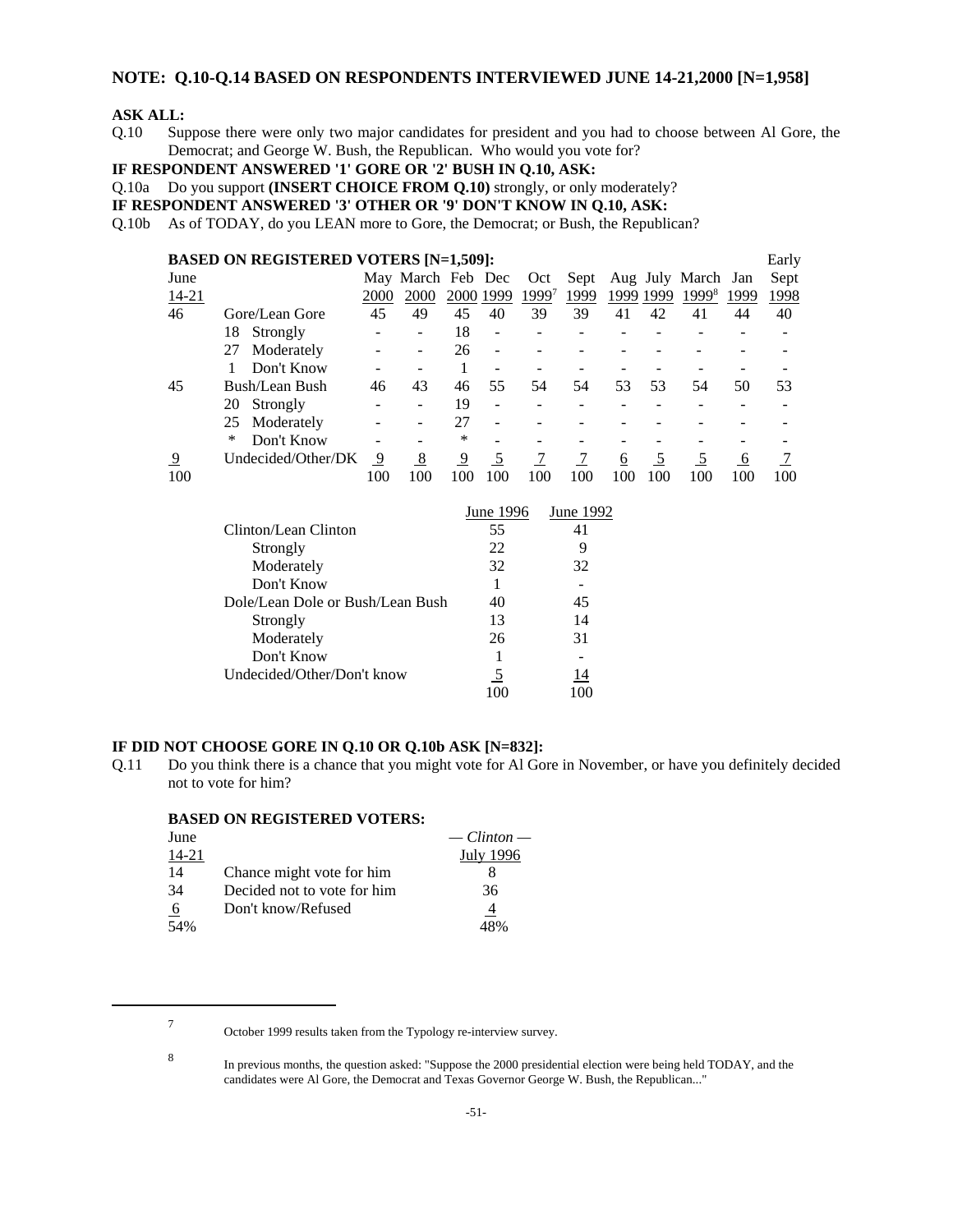### **IF DID NOT CHOOSE BUSH IN Q.10 OR Q.10b, ASK [N=803]:**

Q.12 Do you think there is a chance that you might vote for George W. Bush in November, or have you definitely decided not to vote for him?

### **BASED ON REGISTERED VOTERS:**

| June  |                             | $-$ Dole $-$ |
|-------|-----------------------------|--------------|
| 14-21 |                             | July 1996    |
| 15    | Chance might vote for him   | 15           |
| 33    | Decided not to vote for him | 40           |
| -7    | Don't know/Refused          | <u>3</u>     |
| 55%   |                             | 58%          |

Q.13 What do you like most about **(INSERT NAME CHOSEN FROM Q.10 OR Q.10b)** — his personality, his leadership ability, his experience, or his stand on issues?

| Personality                      | Leadership |    |    |           |                                              |
|----------------------------------|------------|----|----|-----------|----------------------------------------------|
|                                  | 13         | 29 | 42 | $9=100$   | $(N=677)$                                    |
| 10                               | 13         | 30 | 40 | $7 = 100$ |                                              |
| 10                               | 14         | 28 | 40 | $8=100$   |                                              |
| 8                                | 11         | 32 | 43 | $6=100$   |                                              |
| George W. Bush $(6/14-21)$<br>10 | 19         | 11 | 50 | $10=100$  | $(N=706)$                                    |
| 12                               | 22         | 8  | 51 | $7 = 100$ |                                              |
| 14                               | 24         | 10 | 42 | $10=100$  |                                              |
| 13                               | 25         |    | 42 | $9=100$   |                                              |
|                                  |            |    |    |           | <b>Experience</b> Stand on issues Don't know |

### **BASED ON REGISTERED VOTERS WHO CHOSE GORE OR BUSH IN Q.10/Q.10b:**

Q.14 What do you like LEAST about **(INSERT NAME NOT CHOSEN FROM Q.10 OR Q.10b)** — his personality, his leadership ability, his experience, or his stand on issues?

### **BASED ON REGISTERED VOTERS WHO CHOSE GORE OR BUSH IN Q.10/Q.10b:**

|                            | Personality | Leadership |    | Experience Stand on Issues Don't know |            |           |
|----------------------------|-------------|------------|----|---------------------------------------|------------|-----------|
| Al Gore $(6/14-21)$        |             | 19         | 6  | 43                                    | $15=100$   | $(N=706)$ |
| May, 2000                  | 22          | 22         | 6  | 41                                    | $9=100$    |           |
| <b>March</b> , 2000        | 22          | 20         |    | 43                                    | $10=100$   |           |
| October, $1999^9$          | 24          | 22         | 5  | 39                                    | $10=100$   |           |
| George W. Bush $(6/14-21)$ | 26          | 13         | 10 | 34                                    | $17 = 100$ | $(N=677)$ |
| May, 2000                  | 25          | 13         | 13 | 35                                    | $14 = 100$ |           |
| <b>March</b> , 2000        | 33          | 8          | 13 | 35                                    | $11 = 100$ |           |
| October, 1999 <sup>9</sup> | 19          | 11         | 13 | 41                                    | $16=100$   |           |

<sup>9</sup> October 1999 results taken from the Typology re-interview survey.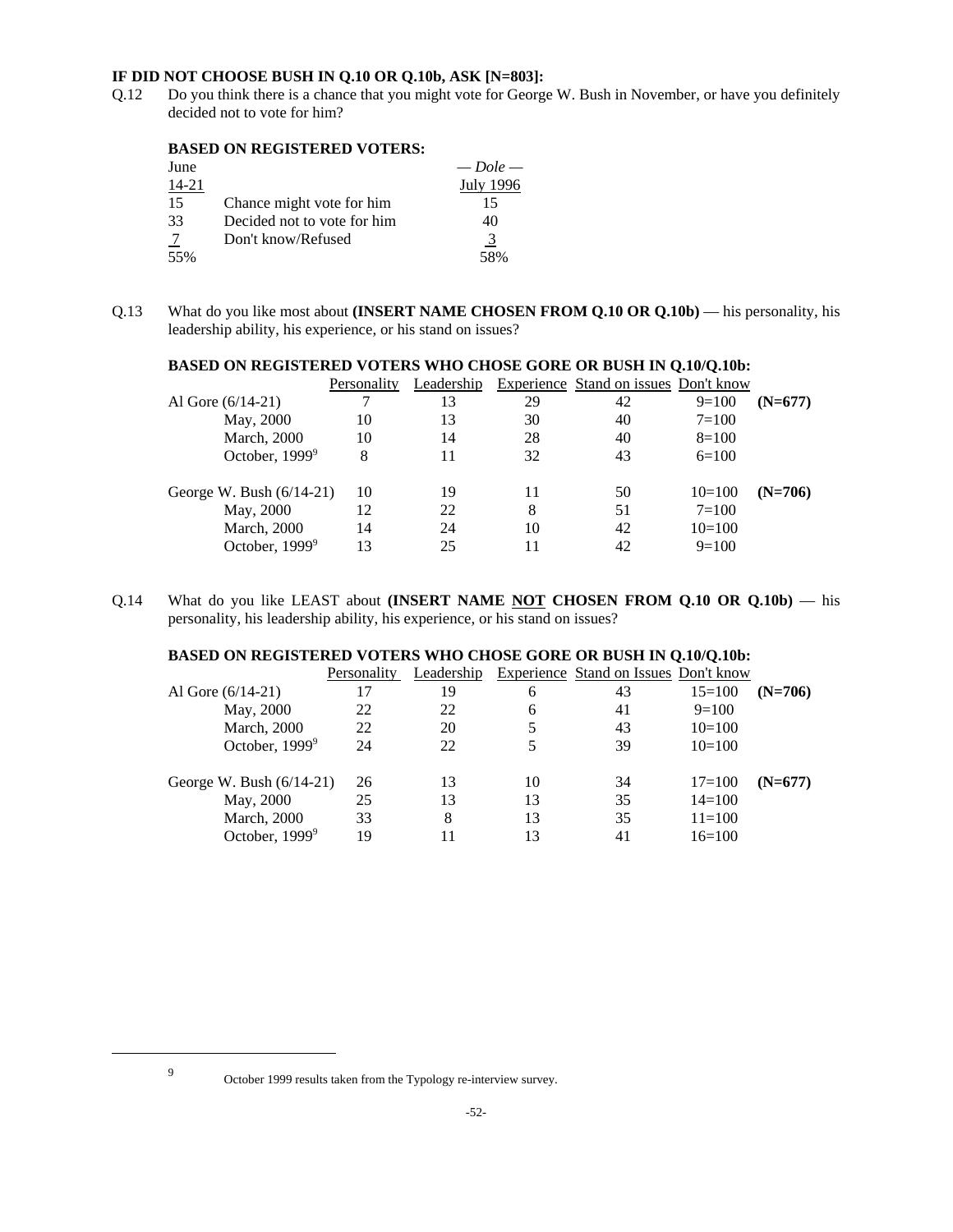## **ASK ALL:**

Q.15 So far, do you think news organizations are giving too much coverage to the 2000 presidential campaign, too little coverage to the campaign , or the right amount of coverage?

|     |                    | March Feb |             |      |      | Sept July March Oct Sept Feb Oct May Nov |      |      |      |      |      |      |
|-----|--------------------|-----------|-------------|------|------|------------------------------------------|------|------|------|------|------|------|
|     |                    | 2000      | <b>2000</b> | 1999 | 1999 | 1996                                     | 1995 | 1992 | 1992 | 1991 | 1988 | 1987 |
| 19  | Too much           | 25        |             | 28   | 18   | 29                                       | 18   | 22   | 19   |      | 24   |      |
| 16  | Too little         | 10        |             | 14   |      | 10                                       | 18   |      |      | 22   |      |      |
| 60  | Right amount       | 61        | 63          | 49   | 59   | 58                                       | 60   | 62   | 62   | 58   | 62   | 58   |
| 5   | Don't know/Refused | -4        |             | 9    | 10   | $\mathfrak{I}$                           | 4    |      | 4    |      |      |      |
| 100 |                    |           |             |      |      | 100                                      | 100  | 100  | 100  |      |      | 100  |

## Q.16 What one issue would you most like to hear presidential candidates talk about? **(OPEN-END. ACCEPT UP TO THREE MENTIONS.)**

# **QUESTION ASKED JUNE 14-21 [N=1,958]:**

|                |                                             | July           | Sep               | Oct                      | Oct         |
|----------------|---------------------------------------------|----------------|-------------------|--------------------------|-------------|
|                |                                             | 1999           | <u>1996</u>       | <u>1995</u>              | <u>1991</u> |
| 12             | <b>Education/Education reform</b>           | 9              | 11                | 6                        | 11          |
| 11             | Economy                                     | 4              | 13                | 14                       | 43          |
| 11             | Health care reform/Health care in general   | 18             | 14                | 20                       | 8           |
| 10             | Social Security                             | 14             | $\blacksquare$    | $\overline{\phantom{a}}$ |             |
| 7              | Taxes                                       | 9              | 16                | 8                        | 6           |
| 6              | Foreign Policy                              | 6              | 4                 | 5                        |             |
| 5              | Crime/Drugs                                 | 7              | 6                 | 9                        | 5           |
| 5              | Gun control                                 | 7              |                   |                          |             |
| 4              | Gas prices                                  |                |                   | -                        |             |
| 3              | Moral issues/Ethics                         | 6              | 5                 | 8                        |             |
| 3              | Abortion                                    | 1              | 4                 |                          |             |
| 2              | Child care/Family issues                    |                |                   |                          |             |
| 2              | Medicare                                    | 11             |                   |                          |             |
| 2              | Senior citizens/elderly                     | -              | $\qquad \qquad -$ | -                        |             |
| 2              | The job situation/Unemployment              | $\overline{2}$ | 8                 | 6                        | 15          |
| $\overline{c}$ | Poverty/Homelessness                        |                |                   |                          |             |
| $\overline{c}$ | Size of government                          | -              | -                 | -                        |             |
| 2              | Federal budget/Budget deficit/National debt | 8              | 10                | 14                       | 8           |
|                | Welfare reform                              | 2              | 12                | 8                        |             |
|                | Race relations                              | 1              | $\ast$            | $\overline{2}$           |             |
|                | Campaign finance reform                     | 1              | 3                 | 4                        |             |
| 13             | Other issues                                | 10             | 16                | 10                       | 27          |
| 16             | Don't know/Refused                          | 13             | 6                 | 6                        | 13          |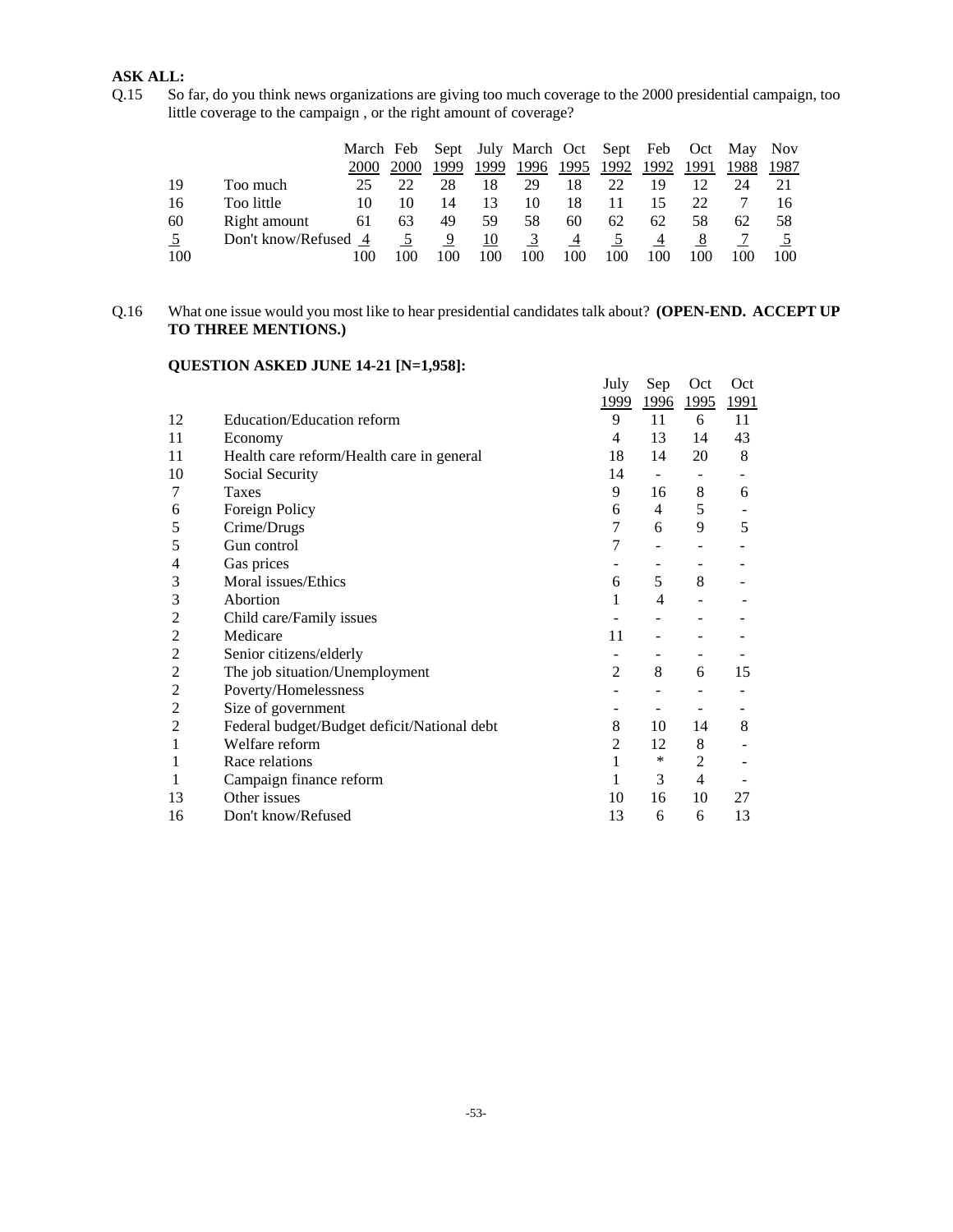Q.17 As it's shaping up so far, what's your opinion of the likely presidential candidates for this year? Would you say that you are very satisfied, fairly satisfied, not too satisfied, or not at all satisfied with the likely choices?

|                | — Based on Registered Voters — |                      |            |     |                    |      |  |      |      |      |      |
|----------------|--------------------------------|----------------------|------------|-----|--------------------|------|--|------|------|------|------|
|                |                                |                      |            |     | Late               | Late |  |      |      |      |      |
|                |                                |                      | March July |     | Oct                | Sept |  | June | Oct  | Aug  | June |
| <b>Total</b>   | <b>RVs</b>                     |                      | 2000       |     | $1999$ $1996^{10}$ | 1996 |  | 1996 | 1992 | 1992 | 1992 |
| 13             | 14                             | Very satisfied       | 13         | 13  |                    | 11   |  | 9    | 10   | 11   | 6    |
| 49             | 50                             | Fairly satisfied     | 47         | 40  | 48                 | 50   |  | 37   | 41   | 42   | 31   |
| 22             | 22                             | Not too satisfied    | 27         | 25  | 27                 | 26   |  | 31   | 33   | 31   | 35   |
| 12             | 11                             | Not at all satisfied | 11         | 12  | 11                 | 10   |  | 19   | 14   | 15   | 26   |
| $\overline{4}$ | 3                              | Don't know/Refused   | 2          | 10  | 3                  |      |  | 4    |      |      |      |
| 100            | 100                            |                      | 100        | 100 | 100                | 100  |  | 100  | 100  | 100  | 100  |
|                | $(N=1,673)$                    |                      |            |     |                    |      |  |      |      |      |      |

Q.18 What's your impression...do George W. Bush and Al Gore take different positions on the issues, or are they pretty similar in their positions on the issues?

|       |             |                    | $-$ July 1999 $-$ |     |
|-------|-------------|--------------------|-------------------|-----|
| Total | <b>RVs</b>  |                    | Total             | RVs |
| 49    | 51          | Different          | 43                | 47  |
| 33    | 33          | Similar            | 25                | 24  |
| 18    | 16          | Don't know/Refused | 32                | 29  |
| 100   | 100         |                    | 100               | 100 |
|       | $(N=1,673)$ |                    |                   |     |

### **ASK FORM 1 ONLY [N=1,089]:**

- Q.19 Some people think who we elect as president is not as important THESE DAYS compared to the 1970s and 1980s. Other people think who we elect as president THESE DAYS is just as important as then. Which comes closer to your view?
	- 21 Who we elect as president is not as important these days compared to the 1970s and 1980s
	- 74 Who we elect as president these days is just as important as then
	- 5 Don't know/Refused
	- 100

### **ASK FORM 2 ONLY [N=1,085]:**

Q.20 As far as making progress on the important issues facing the country is concerned, does it really matter who wins the 2000 presidential election, or will things be pretty much the same regardless of who is elected president?

|     |                                                                            | <b>Opinion Research Corporation</b> |
|-----|----------------------------------------------------------------------------|-------------------------------------|
|     |                                                                            | Aug $1976^{11}$                     |
| 45  | Really matters who wins the 2000 presidential election                     |                                     |
| 49  | Things will pretty much be the same regardless of who is elected president | 46                                  |
| b   | Don't know/Refused                                                         | Q                                   |
| 100 |                                                                            | 100                                 |

<sup>11</sup> Question was asked about the 1976 presidential election.

<sup>10</sup> In previous years the question was worded "What's your opinion of the presidential candidates this year? Would you say that you are very satisfied, fairly satisfied, not too satisfied, or not at all satisfied with the choices?"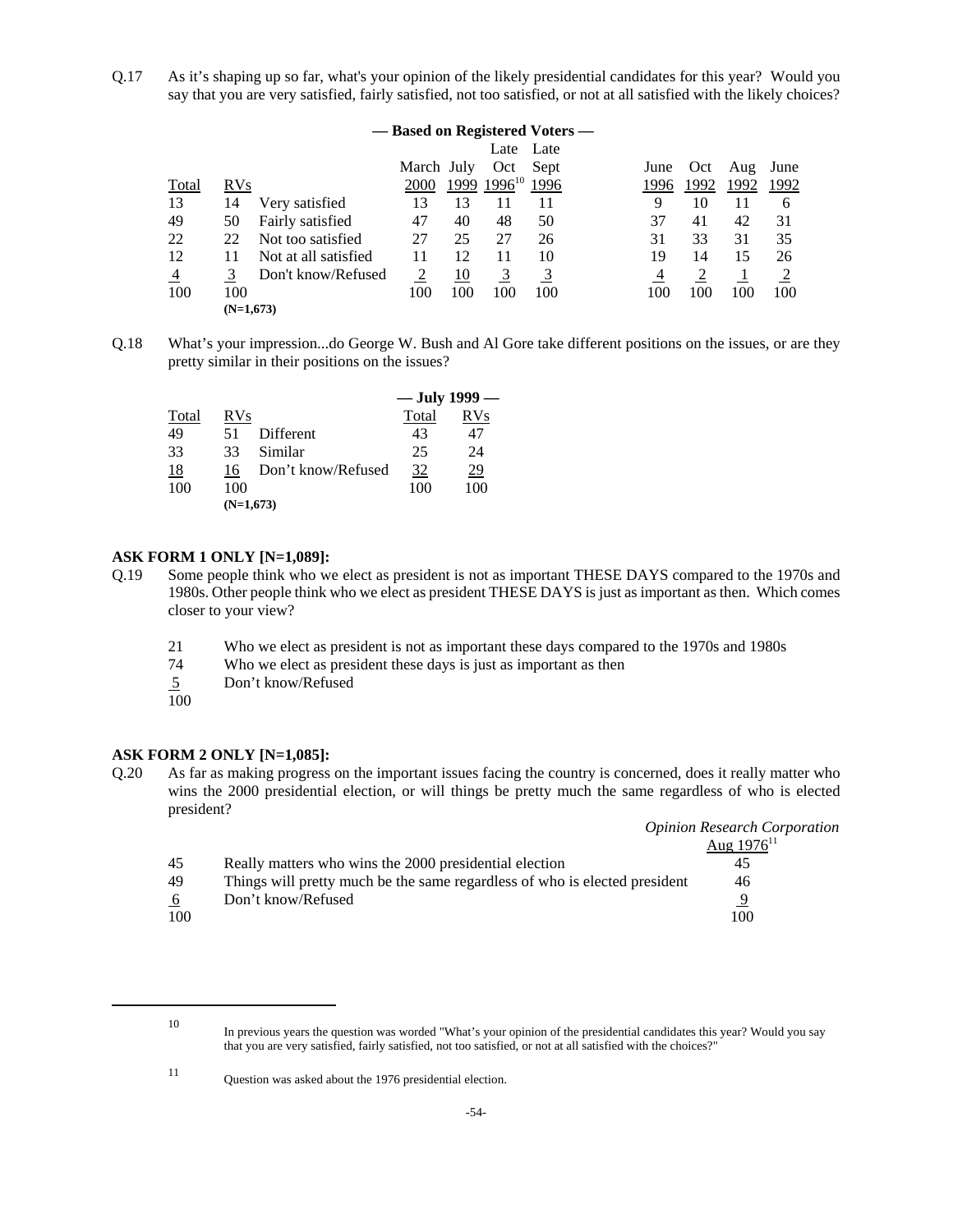### **ASK FORM 1 ONLY [N=1,089]:**

- Q.21 Some people feel it is difficult to choose between Al Gore and George W. Bush because EITHER ONE would make a good president. Do you agree, or disagree?
	- 32 Agree

61 Disagree

Don't know/Refused  $\frac{7}{100}$ 

### **ASK FORM 2 ONLY [N=1,085]:**

- Q.22 Some people feel it is difficult to choose between Al Gore and George W. Bush because NEITHER ONE would make a good president. Do you agree, or disagree?
	- 37 Agree<br>55 Disagr
	- **Disagree**
	- 8 Don't know/Refused
	- $\overline{100}$

On another subject...

Q.23 A year from now, do you expect that economic conditions in the country as a whole will be better than they are at present, or worse, or just about the same as now?

|     |                    | Early |      |      |      |          |      |      |
|-----|--------------------|-------|------|------|------|----------|------|------|
|     |                    | Sept  | May  | Feb  |      | Sept May | Jan  | Jan  |
|     |                    | 1998  | 1990 | 1989 | 1988 | 1988     | 1988 | 1984 |
| 15  | <b>Better</b>      | 18    | 18   | 25   | 24   | 24       | 22   | 35   |
| 24  | Worse              | 17    | 31   | 22   | 16   | 20       | 26   | 13   |
| 55  | Same               | 61    | 45   | 49   | 51   | 46       | 45   | 49   |
| 6   | Don't know/Refused | 4     | 6    |      | 9    | 10       |      |      |
| 100 |                    | 100   | 100  | 100  | 100  | 100      | 100  | 100  |

Q.24 How would you rate your own personal financial situation? Would you say you are in excellent shape, good shape, only fair shape, or poor shape? *— U.S. News & World Report —*

|     |                    |      |      |                    |      |      | $-$ U.S. News $\alpha$ World Report $-$ |              |      |      |      |
|-----|--------------------|------|------|--------------------|------|------|-----------------------------------------|--------------|------|------|------|
|     |                    | Aug  | May  | Sept               | Mar  | Dec  | Jan                                     | Oct          | Aug  | May  | Jan  |
|     |                    | 1999 | 1997 | 1996 <sup>12</sup> | 1994 | 1993 | 1993                                    | 1992         | 1992 | 1992 | 1992 |
| 9   | Excellent shape    | 6    |      | 8                  |      |      | 4                                       | <sub>b</sub> |      | 4    | 4    |
| 43  | Good shape         | 43   | 43   | 47                 | 41   | 34   | 33                                      | 34           | 30   | 35   | 32   |
| 35  | Only fair shape    | 41   | 38   | 34                 | 40   | 45   | 46                                      | 40           | 47   | 45   | 45   |
| 11  | OR poor shape      | 9    | 11   | 10                 | 13   | 15   | 16                                      | 19           |      | 15   | 18   |
|     | Don't know/Refused |      |      |                    |      |      |                                         |              |      |      |      |
| 100 |                    |      | 100  | 100                | 100  | 100  | 100                                     | 100          | 100  | 100  | 100  |

<sup>12</sup> Percentages based on registered voters.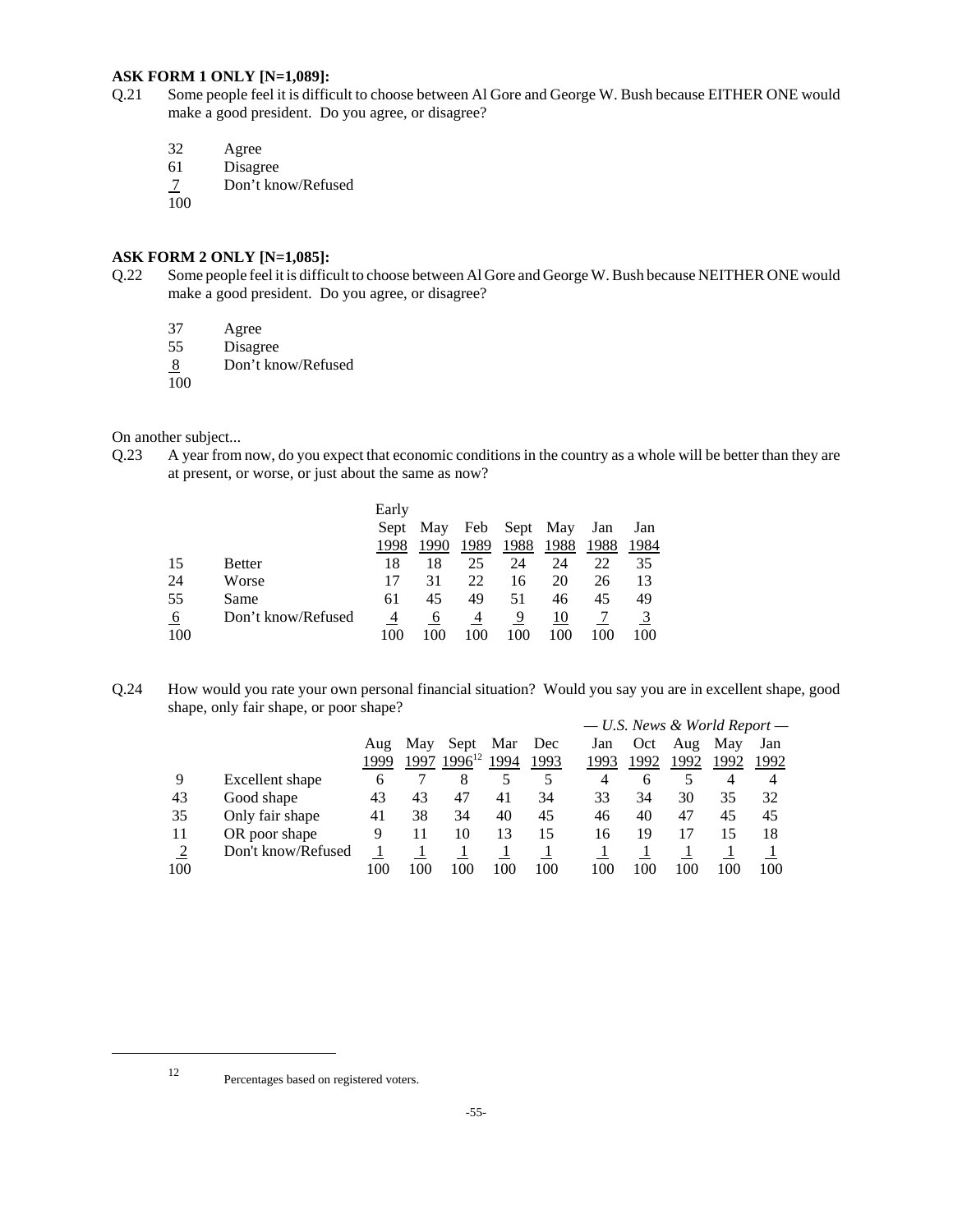Q.25 Some people seem to follow what's going on in government and public affairs most of the time, whether there's an election or not. Other's aren't that interested. Would you say you follow what's going on in government and public affairs most of the time, some of the time, only now and then, or hardly at all?

|                           | Most of  | Some of  | <b>Only Now</b> | Hardly         | Don't know/ |
|---------------------------|----------|----------|-----------------|----------------|-------------|
|                           | The Time | the Time | and Then        | at All         | Refused     |
| June, 2000                | 38       | 32       | 19              | 11             | $* = 100$   |
| Late September, 1999      | 39       | 32       | 20              | 9              | $* = 100$   |
| August, 1999              | 40       | 35       | 17              | 8              | $* = 100$   |
| November, 1998            | 46       | 27       | 14              | 13             | $* = 100$   |
| October, 1998 $(RVs)$     | 57       | 29       | 10              | $\overline{4}$ | $* = 100$   |
| Early October, 1998 (RVs) | 51       | 33       | 11              | 5              | $* = 100$   |
| Early September, 1998     | 45       | 34       | 15              | 6              | $* = 100$   |
| June, 1998                | 36       | 34       | 21              | 9              | $* = 100$   |
| November, 1997            | 41       | 36       | 16              | $\overline{7}$ | $* = 100$   |
| November, 1996 $(RVs)$    | 52       | 32       | 12              | 4              | $* = 100$   |
| October, 1996 $(RVs)$     | 43       | 37       | 13              | 6              | $1 = 100$   |
| June, 1996                | 41       | 34       | 17              | 8              | $* = 100$   |
| October, 1995             | 46       | 35       | 14              | 5              | $* = 100$   |
| April, 1995               | 43       | 35       | 16              | 6              | $* = 100$   |
| November, 1994            | 49       | 30       | 13              | $\overline{7}$ | $1 = 100$   |
| October, 1994             | 45       | 35       | 14              | 6              | $* = 100$   |
| July, 1994                | 46       | 33       | 15              | 6              | $* = 100$   |
| May, 1990                 | 39       | 34       | 18              | 9              | $* = 100$   |
| February, 1989            | 47       | 34       | 14              | 4              | $1 = 100$   |
| October, 1988             | 52       | 33       | 11              | 4              | $* = 100$   |
| September, 1988           | 58       | 32       | 8               | $\overline{2}$ | $* = 100$   |
| May, 1988                 | 37       | 37       | 17              | 6              | $3=100$     |
| January, 1988             | 37       | 35       | 18              | 8              | $2=100$     |
| November, 1987            | 49       | 32       | 14              | 4              | $1 = 100$   |
| May, 1987                 | 41       | 35       | 15              | 7              | $2=100$     |
| July, 1985                | 36       | 33       | 18              | 12             | $1 = 100$   |

Q.26 These days, many people are so busy they can't find time to register to vote, or move around so often they don't get a chance to re-register. Are you NOW registered to vote in your precinct or election district or haven't you been able to register so far?

### **IF RESPONDENT ANSWERED '1' YES IN Q.26, ASK:**

Q.27 Are you absolutely certain that you are registered to vote or is there a chance that your registration has lapsed because you moved or for some other reason?

|                       | Yes,       | Absolutely | Chance        | DK/        | No, Not    |           |
|-----------------------|------------|------------|---------------|------------|------------|-----------|
|                       | Registered | Certain    | <b>Lapsed</b> | <u>Ref</u> | Registered | DK/Ref.   |
| June, 2000            | 79         | 75         | 4             | $\ast$     | 21         | $* = 100$ |
| Late September, 1999  | 74         | 69         |               | ∗          | 24         | $2=100$   |
| Early September, 1998 | 77         | 74         | 3             | ∗          | 22         | $1 = 100$ |
| Late August, 1998     | 78         | 75         | 3             | *          | 22         | $* = 100$ |
| June, 1998            | 78         | 73         | 4             |            | 22         | $* = 100$ |
| November, 1997        | 80         | 75         | 4             |            | 20         | $* = 100$ |
| September, 1997       | 79         | 76         | 3             | *          | 20         | $1=100$   |
| November, 1996        | 76         | 69         | 2             | *          | 24         | $* = 100$ |
| June, 1996            | 79         | 75         | 4             | $\theta$   | 21         | $* = 100$ |
| October, 1995         | 76         | 73         | 3             | *          | 23         | $1 = 100$ |
| April, 1995           | 76         | 74         | 2             | 0          | 23         | $1=100$   |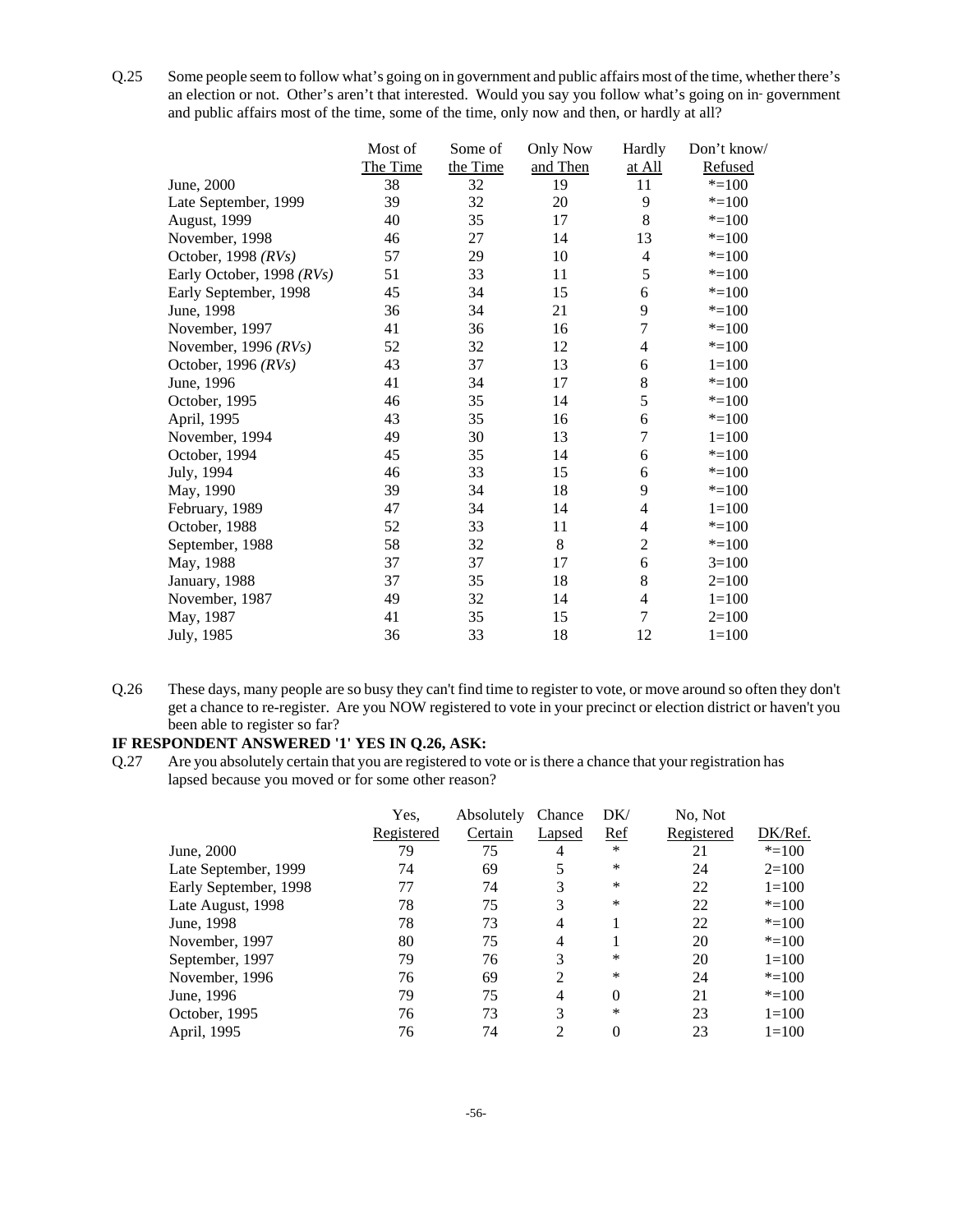### **Q.26/Q.27 CONTINUED ...**

| Yes.       | Absolutely | Chance         | DK/      | No, Not    | DK/       |
|------------|------------|----------------|----------|------------|-----------|
| Registered | Certain    | Lapsed         | Ref      | Registered | Ref.      |
| 74         | 70         |                |          | 24         | $2=100$   |
| 73         | 70         |                |          | 26         | $1=100$   |
| 77         | 74         | 3              | 0        | 22         | $1=100$   |
| 76         | 72         | 4              | ∗        | 23         | $1 = 100$ |
| 79         | 75         | $\overline{4}$ | $\Omega$ | 20         | $1=100$   |
| 82         |            |                |          | 17         | $1=100$   |
| 76         | 73         | 3              | 0        | 23         | $1=100$   |
| 80         |            |                |          | 20         | $0=100$   |
|            |            |                |          |            |           |

### **IF RESPONDENT ANSWERED '2' NO OR '9' NOT SURE IN Q.26 OR '2' CHANCE OR '9' NOT SURE IN Q.27 ASK:**

Q.28 Do you plan to register to vote, or is there a chance that you may not register?

**IF RESPONDENT ANSWERED '2' NO OR '9' NOT SURE IN Q.26 OR '2' CHANCE OR '9' NOT SURE IN Q.27 ASK:**

Q.29 Have you ever, at any time, been registered to vote, or haven't you ever had the chance to register?

|     |    |                       | June 1992 |
|-----|----|-----------------------|-----------|
| 25% |    | Not registered        | 27%       |
|     | 11 | Never have been       | 11        |
|     | 14 | Have been in the past | 16        |
|     | *  | Not sure if ever      | $\ast$    |
|     | 13 | Plan to register      | 17        |
|     | 11 | Chance may not        | 9         |
|     |    | Don't know/Refused    |           |
|     |    |                       |           |

Q.30 Do you, yourself, plan to vote in the election this November?

### **IF YES IN Q.30, ASK:**

Q.31 How certain are you that you will vote? Are you absolutely certain, fairly certain, or not certain?

### **BASED ON REGISTERED VOTERS [N=1,673]:**

|                                        |         | Yes, Plan Absolutely | Fairly  | <b>Not</b>     | No, Don't | Can't Say/ |
|----------------------------------------|---------|----------------------|---------|----------------|-----------|------------|
|                                        | To Vote | Certain              | Certain | Certain        | Plan To   | Don't know |
| June, 2000                             | 95      | 84                   | 10      |                | 2         | $3=100$    |
| Late October, $1998^{13}$ <sup>+</sup> | 91      |                      |         |                | 6         | $3=100$    |
| Early October, 1998 <sup>†</sup>       | 92      |                      |         |                | 4         | $4=100$    |
| Early September, 1998 <sup>†</sup>     | 95      |                      |         |                | 2         | $3=100$    |
| Late August, 1998 <sup>+</sup>         | 93      | 75                   | 17      |                | 3         | $4=100$    |
| June, 1998 <sup>†</sup>                | 95      | 74                   | 19      | $\mathfrak{D}$ | 3         | $2=100$    |
| November, 1996                         | 96      |                      |         |                | 2         | $2=100$    |
| October, 1996                          | 98      | 87                   | 10      |                |           | $1 = 100$  |
| September, 1996                        | 98      | 89                   | 8       |                |           | $1 = 100$  |
| September, 1996                        | 96      | 83                   | 11      | ∍              | 2         | $2=100$    |
|                                        |         |                      |         |                |           |            |

<sup> $\dagger$ </sup> Non-Presidential elections

<sup>13</sup> In late October 1998, November 1996 and November 1994 the question was worded: "Do you yourself plan to vote in the election this Tuesday, or not?"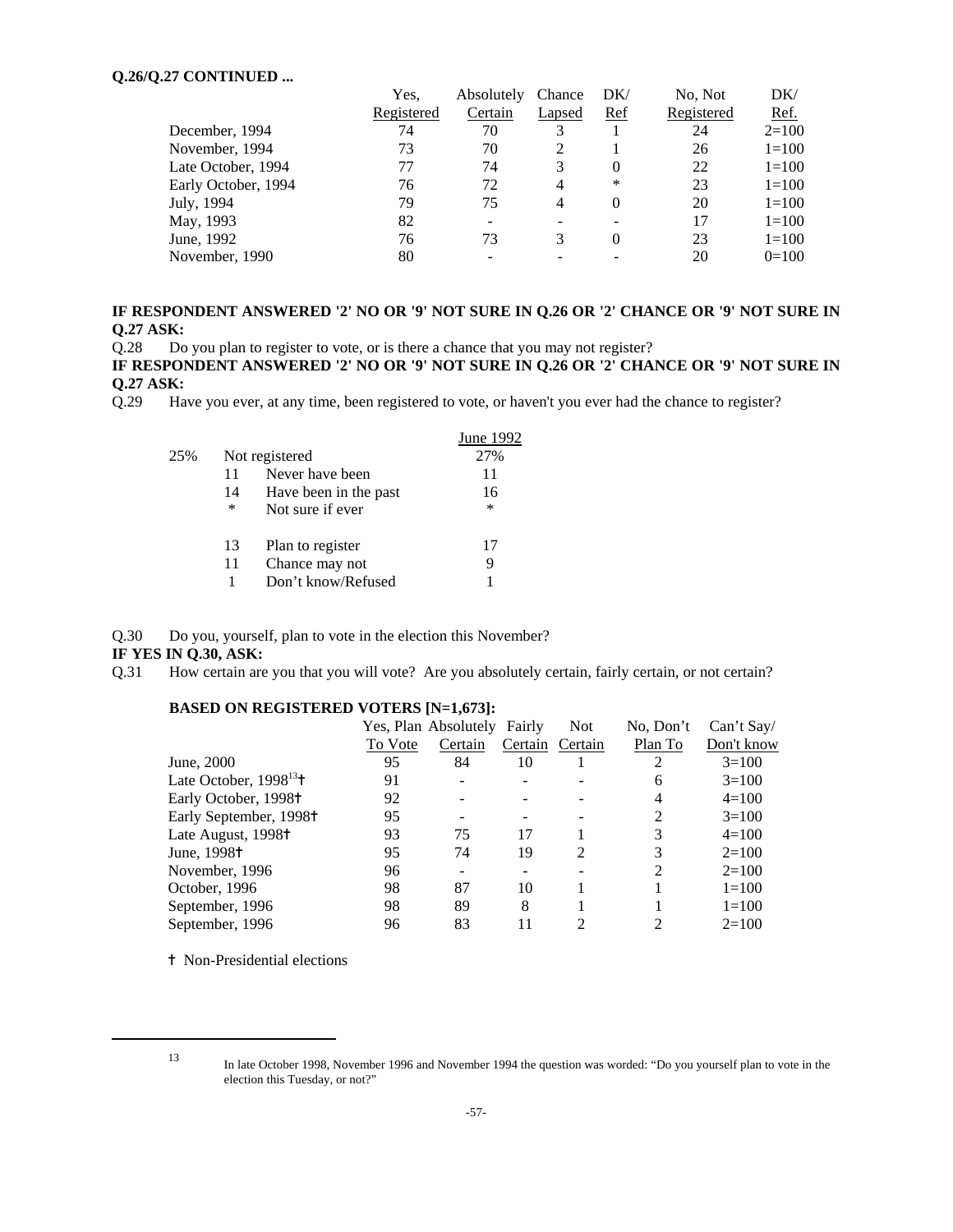### **Q.30/Q.31 CONTINUED ...**

| , <i>.</i>             |         |                             |         |                |           |            |
|------------------------|---------|-----------------------------|---------|----------------|-----------|------------|
|                        |         | Yes, Plan Absolutely Fairly |         | <b>Not</b>     | No, Don't | Can't Say  |
|                        | To Vote | Certain                     | Certain | Certain        | Plan To   | Don't know |
| July, 1996             | 95      | 82                          | 12      |                | 3         | $2=100$    |
| June, 1996             | 96      | 84                          | 11      |                |           | $2=100$    |
| November, 1994†        | 71      |                             |         |                | 26        | $3=100$    |
| October, 1994†         | 95      |                             |         |                | 3         | $2=100$    |
| October, 1992          | 98      | 91                          | 6       |                |           | $1 = 100$  |
| September, 1992        | 98      | 85                          | 11      | $\overline{2}$ |           | $1=100$    |
| August, 1992           | 97      | 89                          | 8       | *              |           | $2=100$    |
| June, 1992             | 97      | 88                          | 8       |                |           | $2=100$    |
| Gallup: November, 1988 | 97      | 87                          | 9       |                | 2         | $1 = 100$  |
| Gallup: October, 1988  | 98      |                             |         |                |           | $1 = 100$  |

<sup> $\dagger$ </sup> Non-Presidential elections

### **ASK FORM 1 ONLY [N=1,089]:**

Q.32 Regardless of who you support, which one of the presidential candidates — Al Gore or George W. Bush do you think would do the best job of **(INSERT ITEM; ROTATE ITEMS)**.

**(IF ANSWERS ANYONE OTHER THAN GORE OR BUSH, ASK:** If you had to choose between Gore and Bush... **)**

|    |                                                          |                                 | George |                |            |
|----|----------------------------------------------------------|---------------------------------|--------|----------------|------------|
|    |                                                          | Al Gore W. Bush Neither DK/Ref. |        |                |            |
| a. | Keeping the economy strong                               | 39                              | 38     | 6              | $17=100$   |
|    | <b>March</b> , 2000                                      | 44                              | 43     | $\overline{4}$ | $9=100$    |
| b. | Keeping Social Security and Medicare financially sound   | 41                              | 35     | 6              | $18=100$   |
|    | <b>March</b> , 2000                                      | 47                              | 36     | 5              | $12=100$   |
| c. | Improving the health care system                         | 43                              | 29     | $\tau$         | $21 = 100$ |
|    | <b>March</b> , 2000                                      | 49                              | 33     | 5              | $13=100$   |
| d. | Dealing with taxes                                       | 34                              | 38     | $\,8\,$        | $20=100$   |
|    | March, 2000                                              | 42                              | 40     | 6              | $12=100$   |
| e. | Improving education                                      | 43                              | 34     | 6              | $17=100$   |
|    | March, 2000                                              | 41                              | 44     | $\overline{4}$ | $11 = 100$ |
| f. | Representing your views on gun control                   | 35                              | 35     | $\sqrt{5}$     | $25=100$   |
|    | <b>March</b> , 2000                                      | 41                              | 37     | 5              | $17=100$   |
| g. | Protecting and strengthening families                    | 37                              | 38     | $\,8\,$        | $17=100$   |
|    | <b>March</b> , 2000                                      | 43                              | 37     | 6              | $14=100$   |
| h. | Making wise decisions about the country's defense policy | 33                              | 43     | 6              | $18=100$   |
| i. | Reducing partisan bickering and conflict in Washington   | 28                              | 30     | 18             | $24=100$   |
| j. | Representing your views on the death penalty             | 29                              | 37     | $\overline{4}$ | $30=100$   |
|    | ITEM ONLY ASKED JUNE 15-28 [N=918]:                      |                                 |        |                |            |
| k. | Controlling the price of gasoline                        | 26                              | 29     | 18             | $27 = 100$ |
|    | <b>March</b> , 2000                                      | 25                              | 41     | 14             | $20=100$   |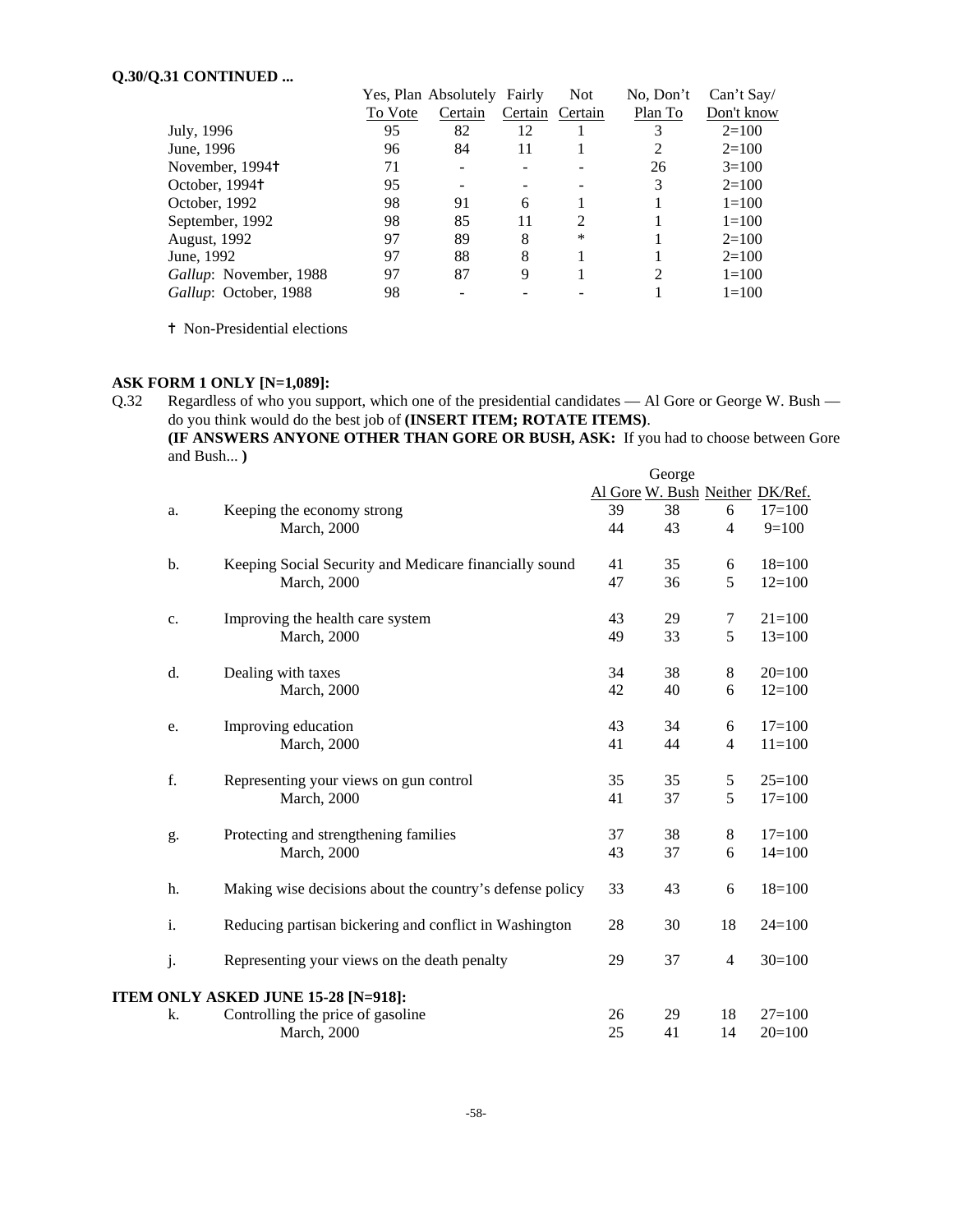### **ASK FORM 2 ONLY [N=1,085]:**

Q.33 Now a few more questions about the presidential campaign... As I read a list of phrases, tell me if you think each phrase better describes George W. Bush or Al Gore. **(INSERT ITEM; ROTATE ITEMS)**

|    |                                                 | Al   | George                  |    | Both   | DK/        |
|----|-------------------------------------------------|------|-------------------------|----|--------|------------|
|    |                                                 | Gore | W. Bush Neither Equally |    |        | Ref.       |
| a. | Would use good judgement in a crisis            | 36   | 41                      | 6  | 6      | $11 = 100$ |
| b. | Personally likeable                             | 36   | 40                      | 7  | 9      | $8=100$    |
| c. | A typical politician                            | 36   | 34                      | 1  | 21     | $8=100$    |
| d. | Can get things done                             | 30   | 43                      | 8  | $\tau$ | $12=100$   |
| e. | Honest and truthful                             | 30   | 33                      | 20 | 7      | $10=100$   |
| f. | Has new ideas                                   | 31   | 36                      | 13 | 8      | $12=100$   |
| g. | Personally qualified to be president            | 37   | 36                      | 10 | 10     | $7 = 100$  |
| h. | Shares my values                                | 35   | 38                      | 12 | 5      | $10=100$   |
| i. | Connects well with ordinary Americans           | 38   | 39                      | 7  | $\tau$ | $9=100$    |
| j. | Willing to take a stand, even if it's unpopular | 32   | 44                      | 10 | 5      | $9=100$    |

Q.34 Again thinking about the presidential campaign... How would you describe the presidential election campaign so far — is it interesting to you, or would you say it is dull?

# **IF RESPONDENT ANSWERED '2' DULL IN Q.34, ASK:**

Q.35 Why is the campaign not interesting to you? Is it because of — **(READ RESPONSES; ROTATE ORDER)**...

| 28             | Interesting                                       | 21             |
|----------------|---------------------------------------------------|----------------|
| 65             | Dull                                              | 73             |
|                | 17<br>The quality of the candidates               | 20             |
|                | The way the candidates are campaigning, OR<br>18  | 25             |
|                | The way the press is covering the election.<br>17 | 16             |
|                | Something else (VOL.)<br>9                        | 10             |
|                | Don't know/Refused                                | 2              |
| $\overline{4}$ | Neither (VOL.)                                    | 3              |
| $\overline{3}$ | Don't know/Refused                                | $\overline{3}$ |
| 100            |                                                   | 100            |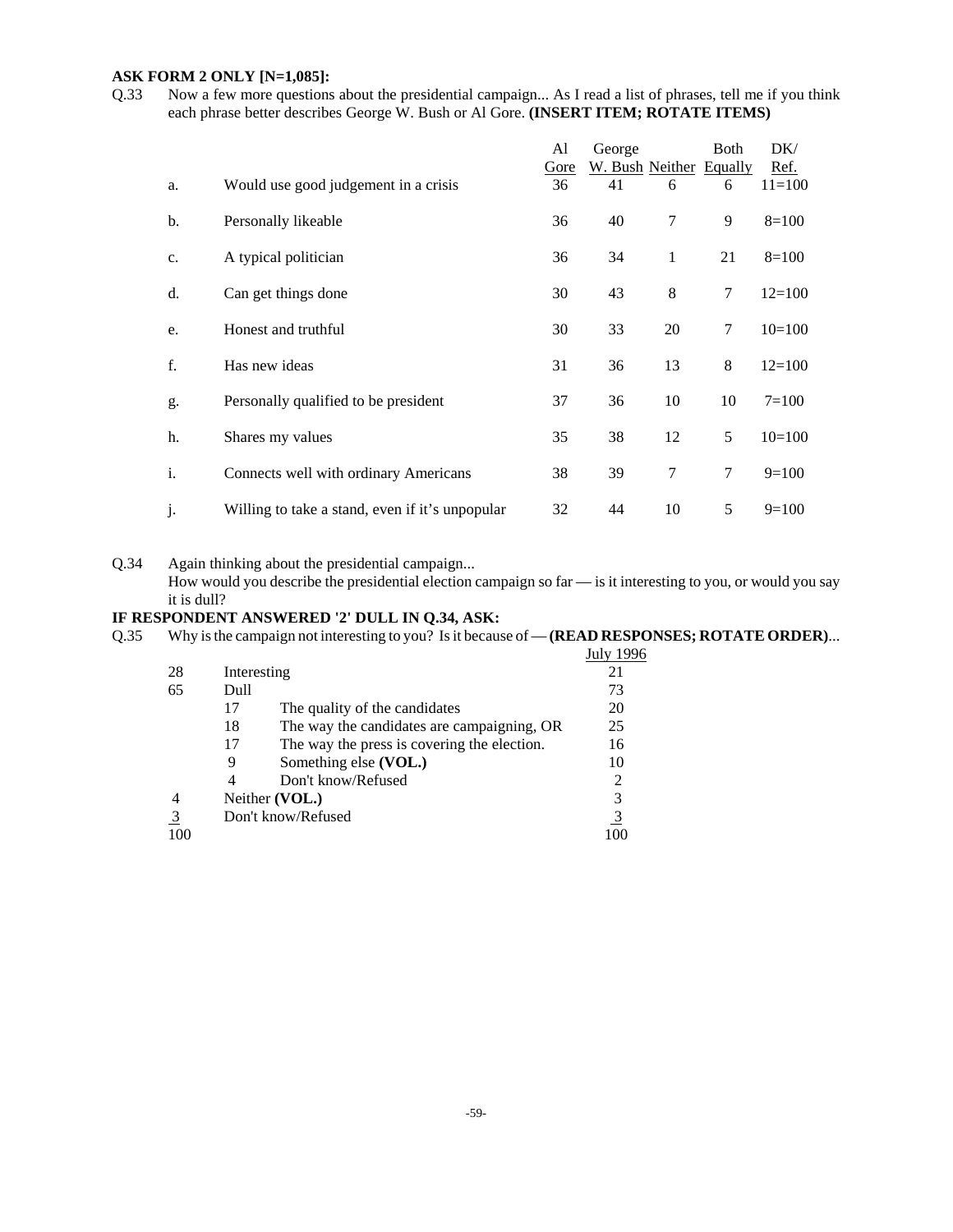### **ROTATE ORDER OF Q.36 AND Q.37**

Q.36 What grade would you give Al Gore as to how good a job he is doing in convincing you to vote for him? Would you grade his election campaign: A, B, C, D, or F?

|                | <b>BASED ON REGISTERED VOTERS [N=1,673]:</b> | $-$ Clinton $-$ |
|----------------|----------------------------------------------|-----------------|
|                |                                              | July 1996       |
| -9             | А                                            |                 |
| 26             | B                                            | 28              |
| 31             | C                                            | 30              |
| 13             | D                                            | 12              |
| 16             | F                                            | 18              |
| $\overline{5}$ | Don't know/Refused                           |                 |
| 100            |                                              | 100             |
|                |                                              |                 |

Q.37 What grade would you give George W. Bush as to how good a job he is doing in convincing you to vote for him? Would you grade his election campaign: A, B, C, D, or F?

|                | <b>BASED ON REGISTERED VOTERS [N=1,673]:</b> | $-$ Dole $-$     |
|----------------|----------------------------------------------|------------------|
|                |                                              | <b>July 1996</b> |
| 10             | А                                            |                  |
| 30             | в                                            | 19               |
| 29             | C                                            | 36               |
| 13             | D                                            | 19               |
| 13             | F                                            | 20               |
| $\overline{2}$ | Don't know/Refused                           |                  |
| 100            |                                              | 100              |

Q.38 All in all, how would you rate the job the press has done in covering the presidential campaign so far excellent, good, only fair, or poor?

|               |                    | March Feb |      |      | Sept July | Feb  |      |      | Sept May March Feb |      |
|---------------|--------------------|-----------|------|------|-----------|------|------|------|--------------------|------|
|               |                    | 2000      | 2000 | 1996 | 1996      | 1996 | 1992 | 1992 | 1992               | 1992 |
|               | Excellent          | 10        |      | 13   |           | 16   | 12   | 10   | 12                 |      |
| 41            | Good               | 46        | 50   | 44   | 35        | 45   | 45   | 44   | 51                 | 45   |
| 38            | Only fair          | 32        | 25   | 29   | 42        | 25   | 27   | 33   | 28                 | 32   |
| 10            | Poor               | 9         |      |      | 14        | 10   | 11   | 10   | 6                  |      |
| $\frac{4}{1}$ | Don't know/Refused |           |      |      |           | 4    |      |      |                    |      |
| 100           |                    | 100       |      |      | -00       | 100  | 100  | 100  | 100                | 100  |

Q.39 Regardless of who you support, who do you think WILL be elected President in November — Al Gore, or George W. Bush?

|     |                    | Oct 1999 <sup>14</sup> | July 1996 |               |         |
|-----|--------------------|------------------------|-----------|---------------|---------|
| 34  | Al Gore            | 23                     |           | $\Rightarrow$ | Clinton |
| 51  | George W. Bush     | 70                     | 19        | $\Rightarrow$ | Dole    |
| n/a | Other (VOL.)       |                        |           | $\Rightarrow$ | Perot   |
| 15  | Don't know/Refused | 6                      | 8         |               |         |
| 100 |                    | 100                    | 100       |               |         |

<sup>14</sup> In October 1999 the wording was: "Regardless of who you might support, who do you think is most likely to win the coming presidential election if the candidates are Al Gore and George W. Bush?"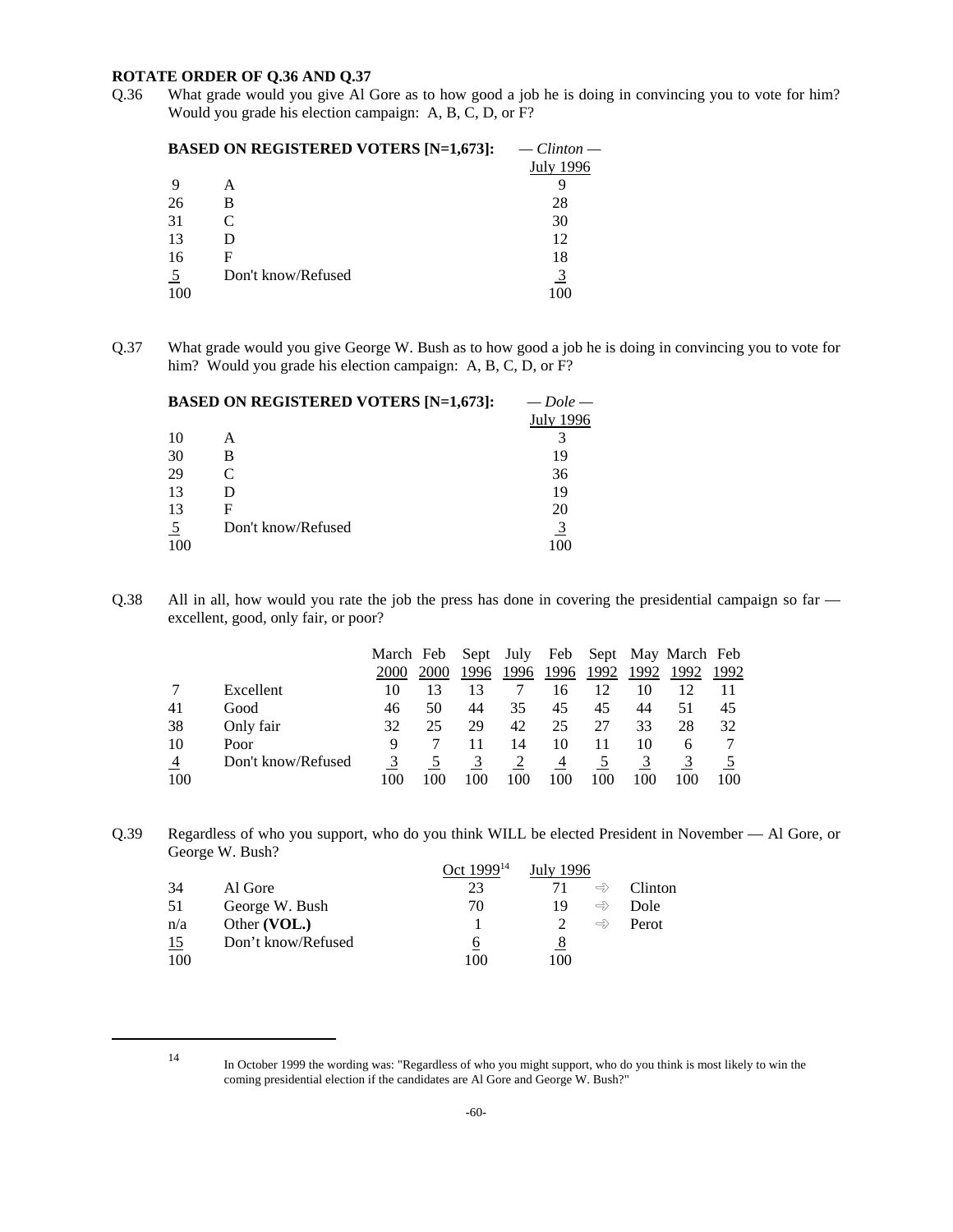Q.40 Do you plan to watch the televised debates between the presidential candidates, or not?

|               |                    | Oct 1992       |
|---------------|--------------------|----------------|
| 69            | Yes, plan to watch | 83             |
| 27            | Nο                 | 11             |
| $\frac{4}{1}$ | Don't know/Refused | $\overline{6}$ |
| 100           |                    | 100            |

### Q.41 Which would you prefer...**(READ; ROTATE ORDER)**

A campaign where the candidates talked about the issues and each other in TV ads and in 36 one or two debates OR A campaign where the candidates talked about the issues and each other in weekly 54 debates, but ran NO TV ads 10 Don't know/Refused

100

On another subject...

Q.42 How often would you say you vote — always, nearly always, part of the time, or seldom?

|                       |               |    | Nearly Part of         |    | (VOL.)           |                  | DK/       |
|-----------------------|---------------|----|------------------------|----|------------------|------------------|-----------|
|                       | <b>Always</b> |    | Always The time Seldom |    | Other            | <b>Never</b>     | Ref.      |
| June, 2000            | 46            | 24 | 11                     | 11 | 1                | 7                | $* = 100$ |
| Late September, 1999  | 28            | 41 | 15                     | 9  | 1                | 5                | $1=100$   |
| Early September, 1998 | 43            | 29 | 13                     | 11 | 3                | $\Omega$         | $1 = 100$ |
| Late August, 1998     | 38            | 30 | 16                     | 14 | ∗                | 6                | $* = 100$ |
| June, 1998            | 40            | 29 | 15                     | 12 | 4                | $\boldsymbol{0}$ | $* = 100$ |
| November, 1997        | 33            | 38 | 15                     | 9  | ∗                | 5                | $* = 100$ |
| September, 1997       | 51            | 23 | 11                     | 10 | ∗                | 5                | $* = 100$ |
| June, 1996            | 41            | 30 | 12                     | 12 | 1                | 4                | $* = 100$ |
| February, 1996        | 32            | 34 | 15                     | 11 | 1                | 6                | $1=100$   |
| October, 1995         | 41            | 32 | 12                     | 11 | *                | 3.               | $1 = 100$ |
| April, 1995           | 42            | 29 | 12                     | 11 | ∗                | 6                | $* = 100$ |
| November, 1994        | 43            | 24 | 11                     | 13 | 1                | 8                | $* = 100$ |
| October, 1994         | 43            | 28 | 13                     | 10 | 5                | 1                | $* = 100$ |
| July, 1994            | 40            | 30 | 14                     | 11 | ∗                | 5                | $* = 100$ |
| June, 1992            | 47            | 26 | 10                     | 11 | 1                | 5                | $* = 100$ |
| May, 1992             | 41            | 32 | 13                     | 11 | ∗                | 3                | $* = 100$ |
| November, 1991        | 38            | 37 | 13                     | 9  | $\boldsymbol{0}$ | 3                | $* = 100$ |
| May, 1990             | 33            | 35 | 12                     | 10 | $\mathbf{1}$     | 8                | $1 = 100$ |
| February, 1989        | 45            | 30 | 10                     | 8  | 1                | 6                | $* = 100$ |
| January, 1988         | 39            | 33 | 12                     | 8  | 1                | 6                | $1=100$   |
| May, 1987             | 34            | 37 | 11                     | 6  | $\mathfrak{2}$   | 9                | $1=100$   |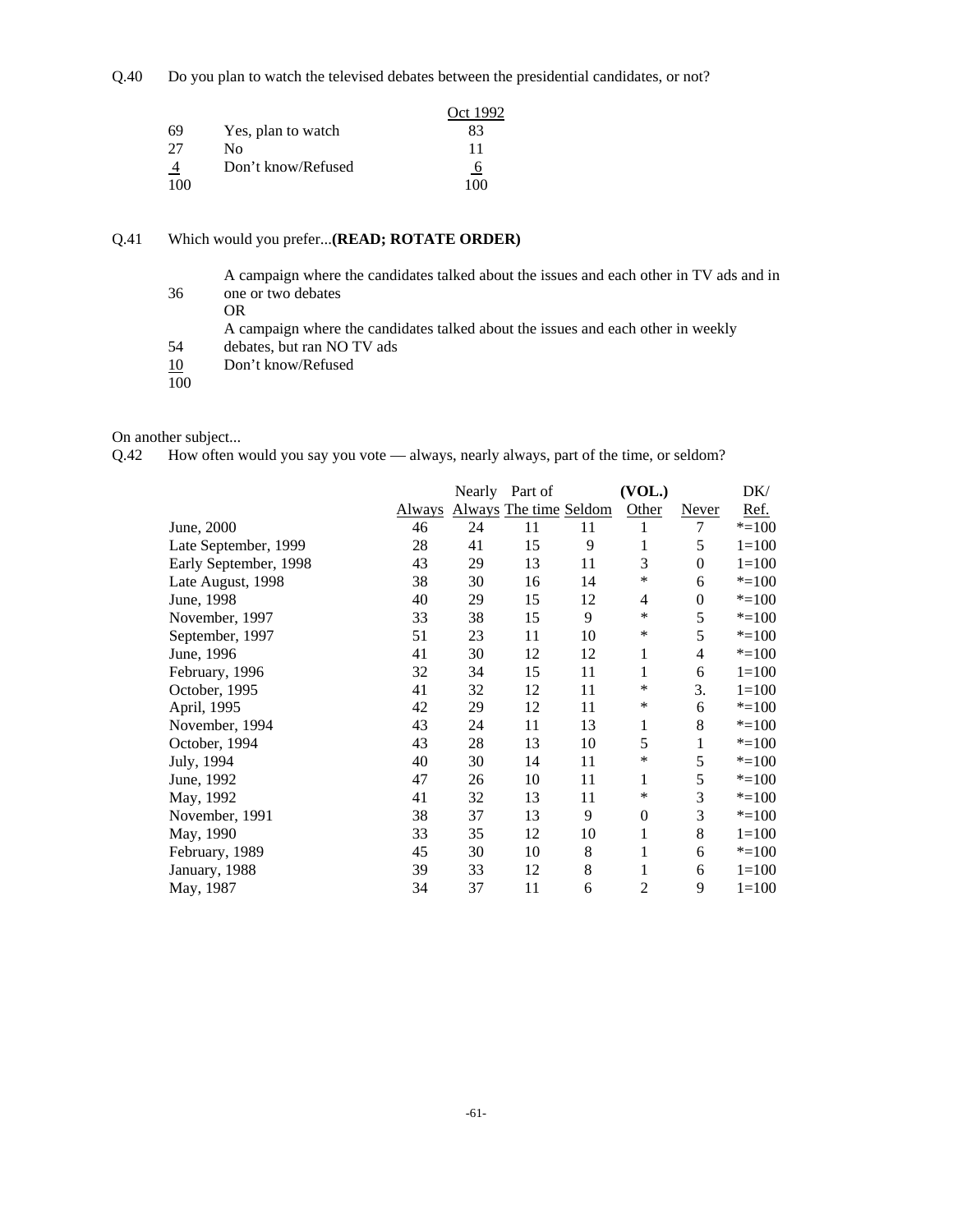### **IF RESPONDENT ANSWERED ANYTHING OTHER THAN "ALWAYS" IN Q.42, ASK [N=1,131]:**

Q.43 I am going to read some reasons why some people have told us they don't always vote. For each statement, please tell me whether you completely agree with it, mostly agree with it, mostly disagree with it or completely disagree with it. The first one is... **(READ ITEMS; ROTATE)**

|    |                                                       | Completely Mostly |       |          | Mostly Completely DK/ |           |
|----|-------------------------------------------------------|-------------------|-------|----------|-----------------------|-----------|
|    |                                                       | Agree             | Agree | Disagree | Disagree              | Ref.      |
| a. | I sometimes feel I don't know enough                  |                   |       |          |                       |           |
|    | about the candidates to vote                          | 23                | 41    | 21       | 12                    | $3=100$   |
|    | June, 1992                                            | 21                | 42    | 22       | 14                    | $1 = 100$ |
| c. | It's complicated to register to vote where I live     | 5                 | 8     | 26       | 57                    | $4=100$   |
|    | June, 1992                                            | 4                 | 8     | 29       | 56                    | $3=100$   |
| d. | It's difficult for me to get out to the polls to vote | 10                | 16    | 28       | 44                    | $2=100$   |
|    | June, 1992                                            | 8                 | 17    | 29       | 44                    | $2=100$   |
| e. | I sometimes don't like any of the candidates          | 32                | 40    | 15       | 10                    | $3=100$   |
|    | June, 1992                                            | 24                | 41    | 22       | 12                    | $1 = 100$ |
| f. | I don't want to involve myself with politics          | 16                | 20    | 28       | 34                    | $2=100$   |
|    | June, 1992                                            | 7                 | 17    | 28       | 46                    | $2=100$   |
| g. | I can make more of a difference by getting            |                   |       |          |                       |           |
|    | involved in my community than by voting               |                   |       |          |                       |           |
|    | in elections                                          | 19                | 28    | 26       | 23                    | $4 = 100$ |

Q.44 Some people feel that what this country needs is some really strong leadership that would try to solve problems directly without worrying how Congress and the Supreme Court might feel. Others think that such strong leadership might be dangerous. What do you think?

|     |                                      |      | June Newsweek |
|-----|--------------------------------------|------|---------------|
|     |                                      | 1992 | 1976          |
| 63  | Need Strong leadership               | 63   | 49            |
| 27  | Strong leadership might be dangerous | 27   | 44            |
| 10  | Don't know/Refused                   | 10   |               |
| 100 |                                      | 100  | 100           |

Q.45 Suppose there was a place on the ballot where you could refuse to vote for any of the candidates — a vote of no confidence in all of the candidates running for office? How likely is it that you would vote that way? **(READ LIST)**

|                |                                  |      | June Newsweek |
|----------------|----------------------------------|------|---------------|
|                |                                  | 1992 | 1976          |
| 19             | Very likely                      | 24   | 21            |
| 27             | Possibly likely                  | 30   | 32            |
| 51             | Not at all likely                | 43   | 41            |
| $\overline{3}$ | (DO NOT READ) Don't know/Refused | 3    | 6             |
| 100            |                                  |      | 100           |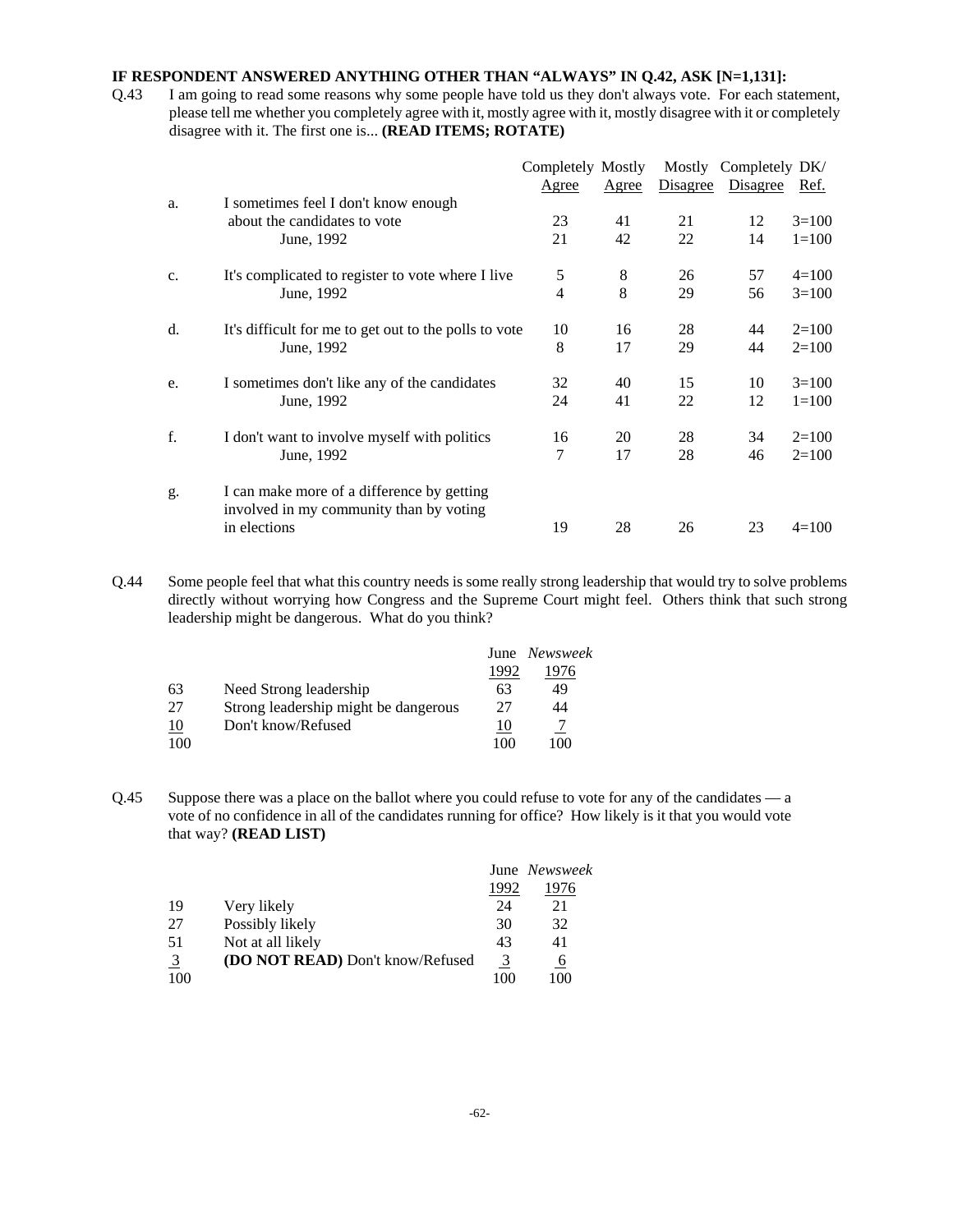Q.46 In your opinion, does it really make much difference who is elected President?

|     |            |    | June Newsweek |
|-----|------------|----|---------------|
|     |            |    | 976           |
| 69  | Yes        | 80 | 80            |
| 30  | No         | 18 | 18            |
|     | Don't know |    |               |
| 100 |            |    | M             |

### **ASK FORM 1 [N=1,089]:**

Q.47 Looking ahead to the next presidential election, would you like to see a president who offers policies and programs similar to those of the Clinton administration, OR would you like to see a president who offers different policies and programs?

|     |                                                         | Feb  | Aug  | June | Feb           |
|-----|---------------------------------------------------------|------|------|------|---------------|
|     |                                                         | 2000 | 1999 | 1999 | <u> 1999 </u> |
| 40  | Policies and programs similar to Clinton Administration | 41   | 43   | 43   | 54            |
| 52  | Different policies and programs                         | 51   | 50   | 50   | 41            |
| 8   | Don't know/Refused                                      |      |      |      |               |
| 100 |                                                         | 100  | 100  | 100  | 100           |

#### **ASK FORM 2 [N=1,085]:**

### Q.48 Which is more important for the next president to do — **(READ; ROTATE ORDER)** ? **(IF ANSWERS "BOTH," PROBE ONCE WITH:** Well, which would you say is MORE important? **IF STILL SAYS "BOTH," CODE AS "BOTH.")**

- 41 Continue policies that are now leading to improved conditions around the country<br>47 Make major changes in national policy to solve problems that are now not getting
- 47 Make major changes in national policy to solve problems that are now not getting better <br>
47 Both (VOLUNTEERED AFTER PROBE)
- 7 Both **(VOLUNTEERED AFTER PROBE)**
- 5 Don't know/Refused
- $\overline{100}$

### **ASK FORM 1 ONLY [N=1,089]:**

Q.49 I am going to read some things news organizations can do to cover a presidential election campaign. For each, tell me if it is something you would like to see MORE of, or like to see LESS of in coverage of the 2000 campaign. Thinking of...**(INSERT ITEM; ROTATE ITEMS)** — would you like to see more coverage of this or less coverage of this than in previous presidential elections?

|    |                                                     | More     | Less     | Same   | Don't know/ |
|----|-----------------------------------------------------|----------|----------|--------|-------------|
|    |                                                     | Coverage | Coverage | Amount | Refused     |
| a. | The candidates debating each other                  | 64       | 28       | 5      | $3=100$     |
|    | October, 1991                                       | 58       | 28       | 9      | $5=100$     |
| c. | The candidates discussing their personal            |          |          |        |             |
|    | backgrounds and experiences                         | 42       | 50       | 4      | $4=100$     |
|    | October, 1991                                       | 46       | 41       | 8      | $5=100$     |
| d. | The candidates discussing their positions on issues | 85       | 9        | 3      | $3=100$     |
|    | October, 1991                                       | 80       |          |        | $4=100$     |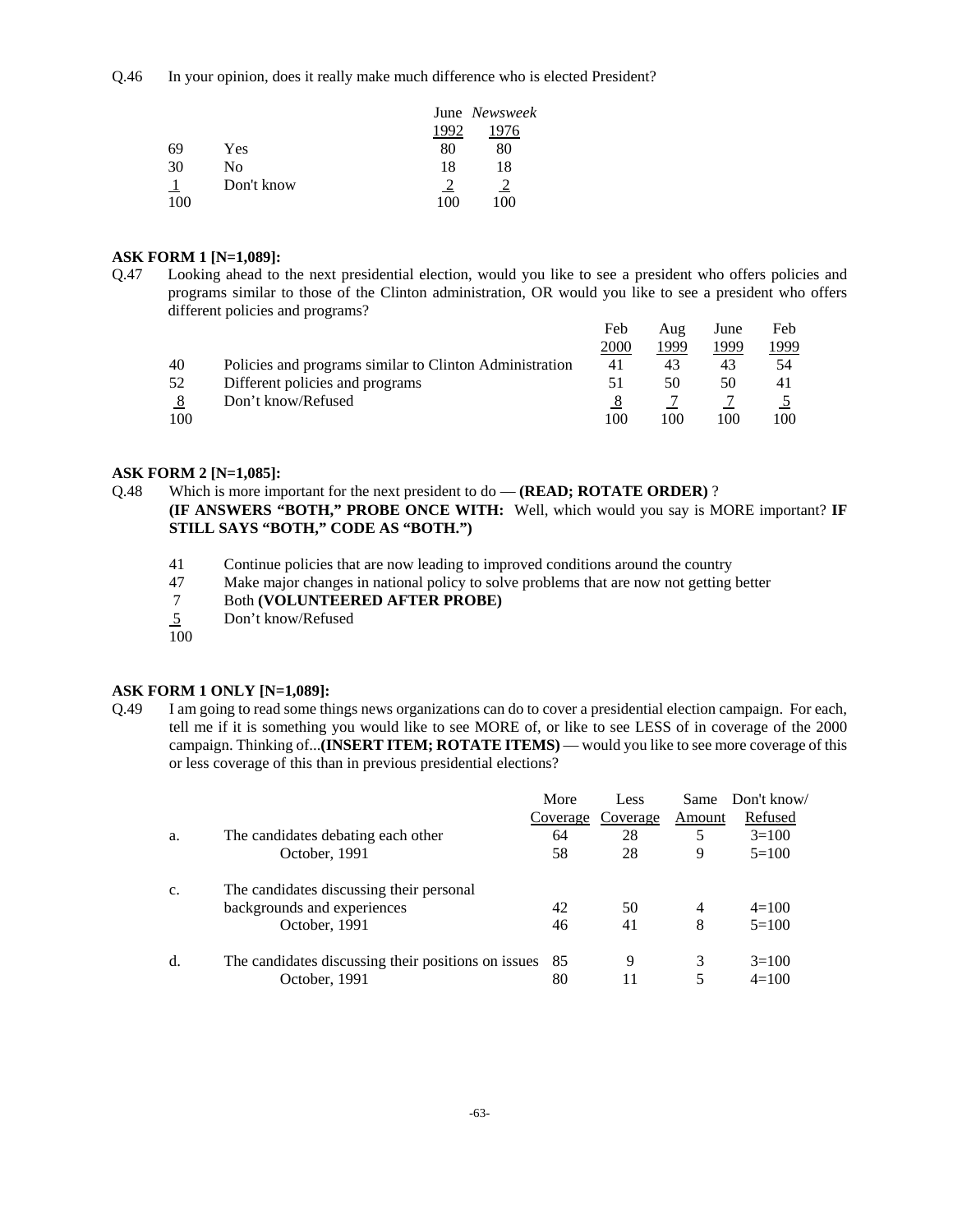| <b>Q.49 CONTINUED </b> |                                                |    | Less                    |        | Same Don't know    |
|------------------------|------------------------------------------------|----|-------------------------|--------|--------------------|
| f.                     | Which candidate is leading in the latest polls | 44 | Coverage Coverage<br>42 | Amount | Refused<br>$8=100$ |
| g.                     | The strategies the candidates are using        | 41 | 47                      |        | $7=100$            |
| h.                     | The sources of candidates' campaign money      | 49 | 44                      |        | $5=100$            |

# **ASK FORM 2 ONLY [N=1,085]:**<br>Q.50 Thinking about the preside

Thinking about the presidential candidates and what you will learn about them over the next year, please rate the importance of each of the following things. How important is it for YOU to learn about **(INSERT ITEM; ROTATE ITEMS)** — very important, somewhat important, not too important, or not at all important?

|    |                                                                                                                    | Very     | Somewhat Not too                               |                                  | Not at all $(VOL.)$ |                        |
|----|--------------------------------------------------------------------------------------------------------------------|----------|------------------------------------------------|----------------------------------|---------------------|------------------------|
|    |                                                                                                                    |          | Important Important Important Important DK/Ref |                                  |                     |                        |
| a. | How well a candidate connects<br>with average people<br>October, 1999                                              | 67<br>71 | 24<br>23                                       | 4<br>5                           | 3<br>1              | $2=100$<br>$* = 100$   |
| d. | A candidate's personal finances<br>October, 1999                                                                   | 14<br>13 | 23<br>25                                       | 26<br>31                         | 36<br>30            | $1 = 100$<br>$1=100$   |
| e. | A candidate's voting record or policy<br>positions in public offices he or she<br>previously held<br>October, 1999 | 60<br>58 | 27<br>31                                       | 6<br>7                           | 5<br>3              | $2=100$<br>$1 = 100$   |
| f. | A candidate's spouse                                                                                               | 21       | 27                                             | 23                               | 28                  | $1 = 100$              |
| g. | A candidate's reputation for honesty<br>October, 1999                                                              | 84<br>82 | 11<br>13                                       | $\overline{c}$<br>$\overline{3}$ | 2<br>1              | $1 = 100$<br>$1 = 100$ |
| h. | A candidate's major campaign contributors<br>October, 1999                                                         | 42<br>37 | 29<br>38                                       | 13<br>14                         | 13<br>10            | $3=100$<br>$1=100$     |
| i. | A candidate's experiences growing up<br>October, 1999                                                              | 25<br>20 | 33<br>37                                       | 22<br>29                         | 18<br>14            | $2=100$<br>$* = 100$   |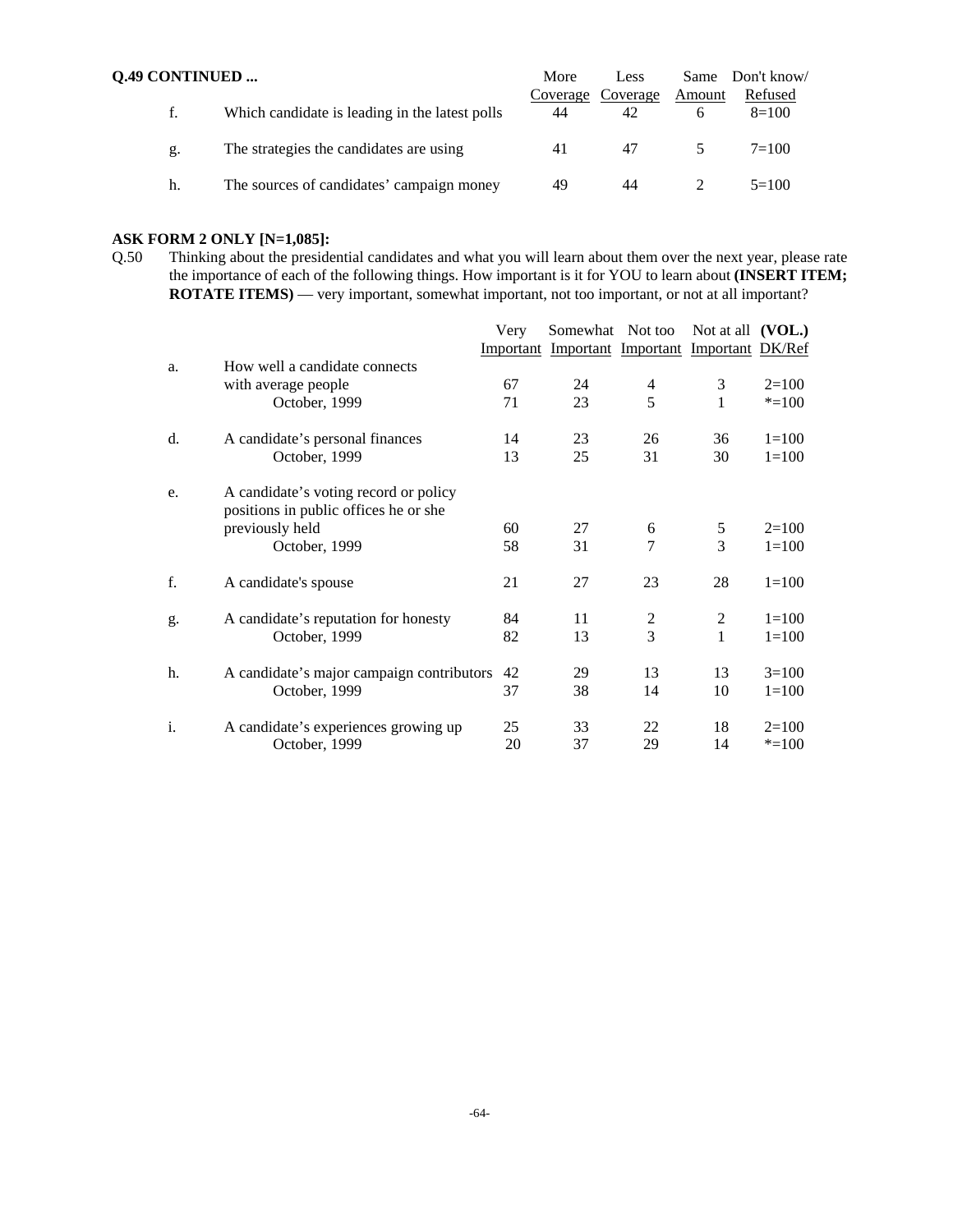- Q.51 Here are some things that have been in the news recently. Not everyone will have heard about them. Do you happen to know which candidate has proposed allowing workers to invest some of their Social Security contributions in stocks and bonds? **(IF YES, ASK:** Which candidate is that?**)**
	- 29 Bush *(correct answer)*
	- 9 Gore
	- 1 Other
	- 61 Don't know/Refused
	- 100
- Q.52 Do you happen to know which candidate's wife has spoken out about the need to help Americans with mental illnesses? **(IF YES, ASK:** Which candidate's wife is that?**)**
	- 6 Bush/Bush's wife/Laura Bush
	- 40 Gore/Gore's wife/Tipper Gore *(correct answer)*
	- 2 Other
	- 52 Don't know/Refused
	- 100
- Q.53 Do you happen to know which candidate has proposed a missile defense system and to reduce the number of U.S. nuclear warheads, even if Russia refuses to do the same? **(IF YES, ASK:** Which candidate is that?**)**
	- 18 Bush *(correct answer)*
	- 20 Gore
	- 2 Other
	- 60 Don't know/Refused
	- 100
- Q.54 Do you happen to know which candidate has proposed using surplus Medicare funds to protect the program's future? **(IF YES, ASK:** Which candidate is that?**)**
	- 14 Bush
	- 27 Gore *(correct answer)*
	- 1 Other
	- 58 Don't know/Refused
	- 100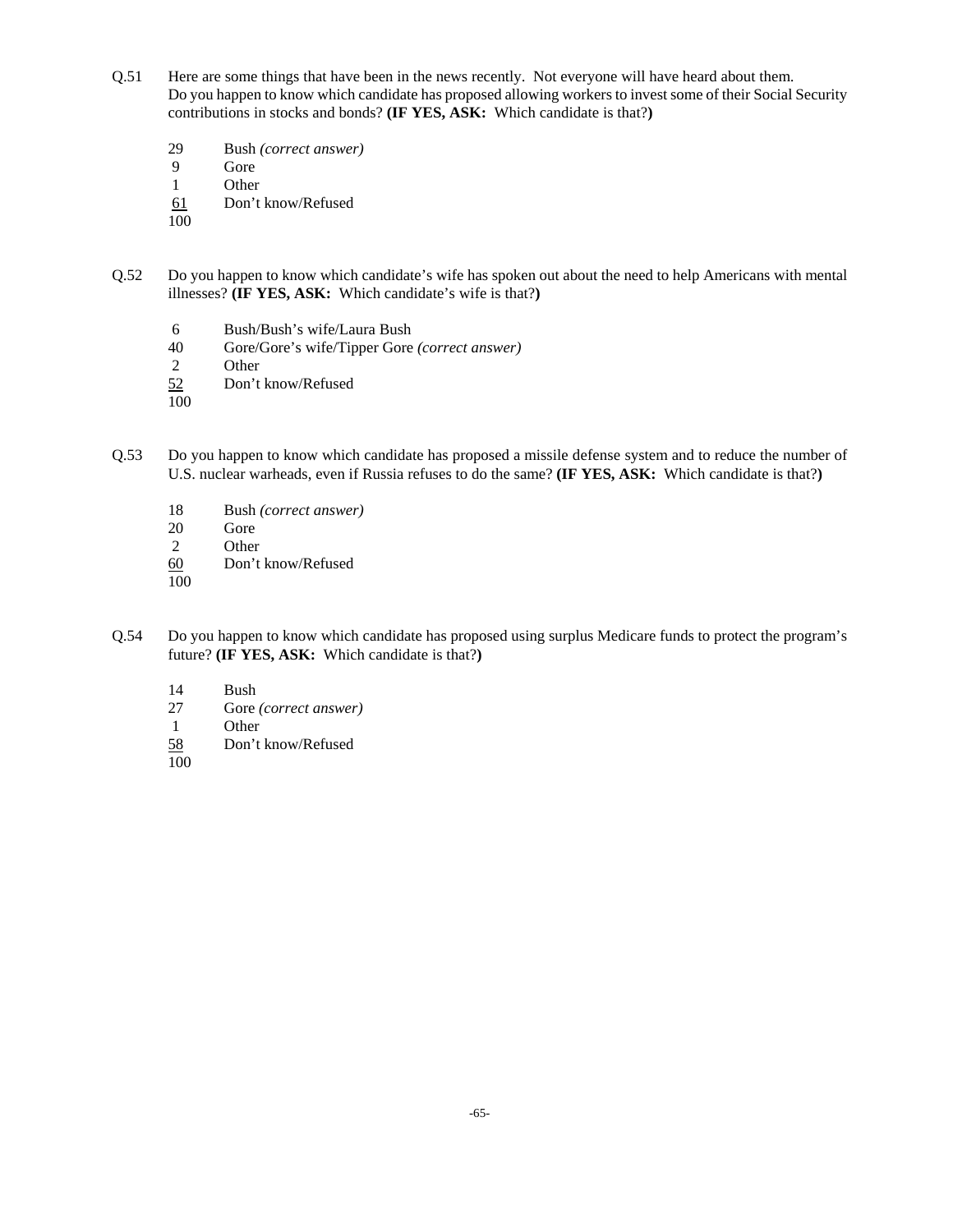Q.55 In the last year or so, have you done any volunteer work for any church, charity, or community group?

|     |                    | June 1997 |
|-----|--------------------|-----------|
| 52  | Yes.               | 58        |
| 47  | Nο                 |           |
|     | Don't know/Refused | ∗         |
| 100 |                    | 100       |

### **IF RESPONDENT SAID '1' YES IN Q.55, ASK [N=1,210]:**

Q.56 Was that a one-time thing, or do you do volunteer work on an occasional basis, or on a regular basis? **(IF RESPONDENT DOES NOT UNDERSTAND THE QUESTION, ASK:** The volunteer work you did in the last year or so for any church, charity, or community group.**)**

|                 |                    | June 1997 |
|-----------------|--------------------|-----------|
|                 | One-time thing     | 10        |
| 43              | Occasional basis   | 44        |
| 51              | Regular basis      | 46        |
| $\overline{\ }$ | Don't know/Refused | *         |
| 100             |                    |           |

### Q.57 In general, would you describe your political views as... **(READ)**

|     |                        |      | Early |      |      |      |       |      |
|-----|------------------------|------|-------|------|------|------|-------|------|
|     |                        | Oct  | Sept  | May  | June | June | April | July |
|     |                        | 1999 | 1998  | 1998 | 1997 | 1996 | 1996  | 1994 |
|     | Very conservative      |      | 8     |      |      |      |       | 7    |
| 29  | Conservative           | 26   | 30    | 30   | 30   | 32   | 31    | 32   |
| 39  | Moderate               | 41   | 38    | 37   | 40   | 38   | 39    | 39   |
| 15  | Liberal, OR            | 16   | 15    | 15   | 14   | 14   | 14    | 15   |
| 5   | Very liberal?          | 6    | 6     | 6    |      | 6    | 5     | 4    |
|     | DK/Refused(DON'T READ) | 4    |       |      | 4    |      | 4     |      |
| 100 |                        | 100  | 100   | 100  | 100  | 100  | 100   | 100  |

Q.58 Some people say they are basically content with the federal government, others say they are frustrated, and others say they are angry. Which of these best describes how you feel?

|     |                          | Feb  | Oct  |
|-----|--------------------------|------|------|
|     |                          | 2000 | 1997 |
| 28  | <b>Basically content</b> | 33   | 29   |
| 53  | Frustrated               | 54   | 56   |
| 13  | Angry                    | 10   | 12   |
| -6  | Don't know/Refused (VOL) | 3    | 3    |
| 100 |                          | 100  | 100  |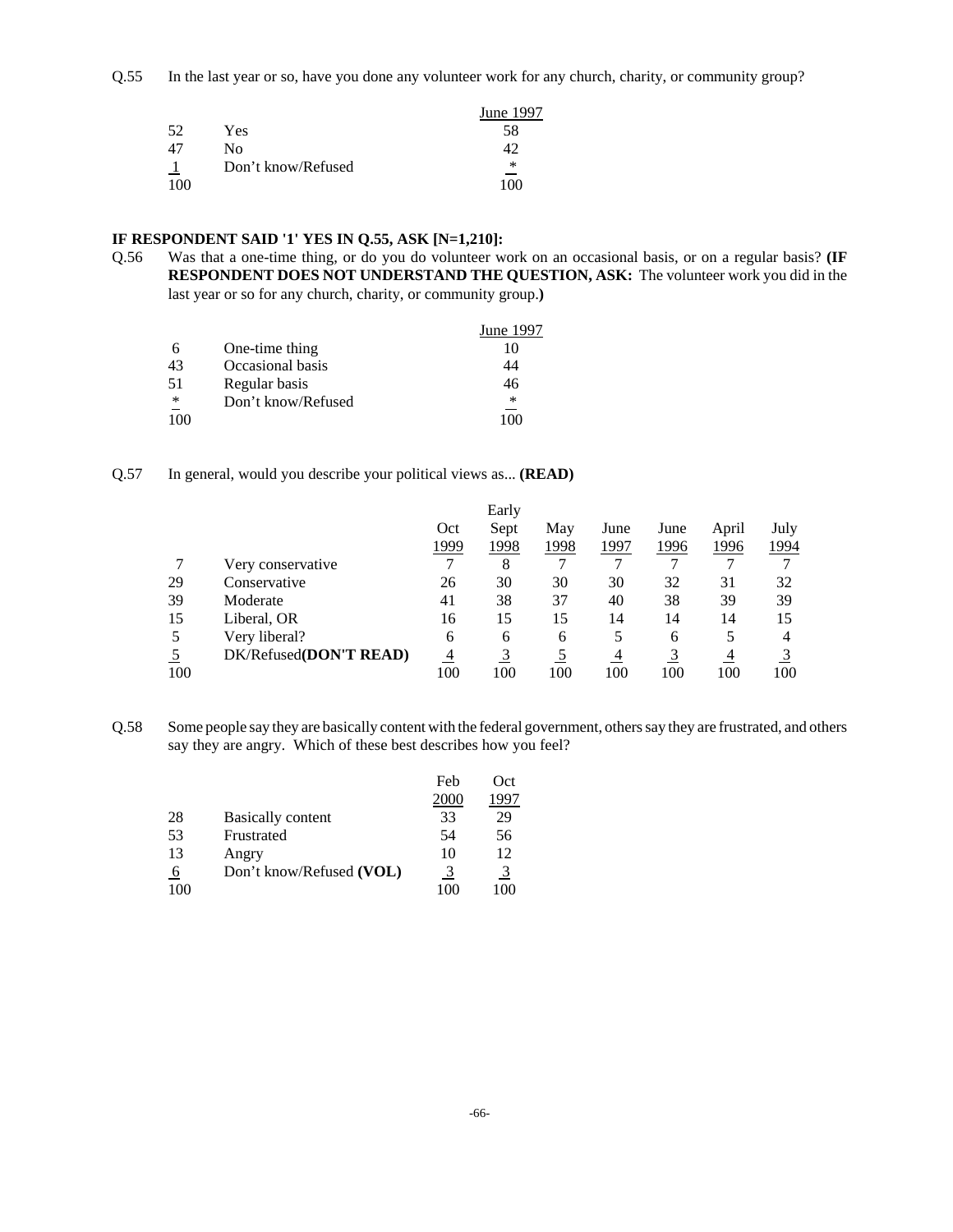Q.59 Now I am going to read you a series of statements that will help us understand how you feel about a number of things. For each statement, please tell me whether you completely agree with it, mostly agree with it, mostly disagree with it or completely disagree with it.

|    |                                                      | Completely Mostly |              |                          | Mostly Completely | Don't       |
|----|------------------------------------------------------|-------------------|--------------|--------------------------|-------------------|-------------|
|    |                                                      | <b>Agree</b>      | <b>Agree</b> | Disagree                 | Disagree          | <b>Know</b> |
| c. | I feel it's my duty as a citizen to always vote      | 63                | 26           | 6                        | $\overline{4}$    | $1 = 100$   |
|    | September, 1999                                      | 64                | 27           | $\sqrt{5}$               | 3                 | $1 = 100$   |
|    | November, 1997                                       | 63                | 26           | 7                        | $\overline{4}$    | $* = 100$   |
|    | July, 1994                                           | 66                | 27           | $\overline{\mathbf{4}}$  | 3                 | $* = 100$   |
|    | May, 1993                                            | 66                | 28           | $\overline{4}$           | $\mathbf{1}$      | $1 = 100$   |
|    | June, 1992                                           | 69                | 22           | 6                        | $\overline{c}$    | $1 = 100$   |
|    | Nov, 1991                                            | 72                | 21           | $\overline{\mathcal{L}}$ | $\overline{c}$    | $1 = 100$   |
|    | May, 1990                                            | 50                | 35           | 9                        | $\overline{4}$    | $2=100$     |
|    | February, 1989                                       | 64                | 26           | 6                        | $\sqrt{2}$        | $2=100$     |
|    | May, 1988                                            | 56                | 32           | 7                        | $\overline{c}$    | $3=100$     |
|    | May, 1987                                            | 46                | 39           | 9                        | 3                 | $3=100$     |
| e. | I'm generally bored by what goes on in Washington 19 |                   | 34           | 29                       | 15                | $3=100$     |
|    | September, 1999                                      | 19                | 39           | $28\,$                   | 12                | $2=100$     |
|    | November, 1997                                       | 14                | 37           | 34                       | 14                | $1 = 100$   |
|    | July, 1994                                           | 17                | 34           | 33                       | 15                | $1 = 100$   |
|    | June, 1992                                           | 20                | 35           | 31                       | 13                | $1 = 100$   |
|    | Nov, 1991                                            | 16                | 36           | 30                       | 16                | $2=100$     |
|    | May, 1990                                            | 12                | 36           | 38                       | 12                | $2 = 100$   |
|    | February, 1989                                       | 10                | 37           | 37                       | 13                | $3=100$     |
|    | May, 1988                                            | 11                | 37           | 38                       | 12                | $2=100$     |
|    | May, 1987                                            | $\,8\,$           | 34           | 41                       | 13                | $4 = 100$   |
| f. | I'm pretty interested in following local politics    | 24                | 42           | 21                       | 11                | $2=100$     |
|    | September, 1999                                      | 18                | 48           | 26                       | $\sqrt{6}$        | $2=100$     |
|    | November, 1997                                       | 20                | 48           | 25                       | $\sqrt{6}$        | $1 = 100$   |
|    | July, 1994                                           | 24                | 52           | 18                       | 5                 | $1 = 100$   |
|    | June, 1992                                           | 26                | 47           | 21                       | 5                 | $1 = 100$   |
|    | Nov, 1991                                            | 29                | 48           | 16                       | $\sqrt{5}$        | $2=100$     |
|    | May, 1990                                            | 17                | 53           | 23                       | $\sqrt{6}$        | $1 = 100$   |
|    | February, 1989                                       | 24                | 49           | 21                       | $\sqrt{5}$        | $1 = 100$   |
|    | May, 1988                                            | 21                | 51           | 22                       | $\sqrt{5}$        | $1 = 100$   |
|    | May, 1987                                            | 16                | 54           | 22                       | $\overline{4}$    | $4 = 100$   |
| g. | Most issues discussed in Washington                  |                   |              |                          |                   |             |
|    | don't affect me personally                           | 11                | 19           | 36                       | 31                | $3=100$     |
|    | September, 1999                                      | 8                 | 30           | 42                       | 18                | $2=100$     |
|    | November, 1997                                       | $\,8$             | 27           | 45                       | 19                | $1 = 100$   |
|    | July, 1994                                           | 5                 | 25           | 42                       | 27                | $1 = 100$   |
|    | June, 1992                                           | $\boldsymbol{7}$  | $26\,$       | 43                       | 22                | $2 = 100$   |
|    | Nov, 1991                                            | $8\,$             | 25           | 41                       | 23                | $3=100$     |
|    | May, 1990                                            | 7                 | 28           | 46                       | 16                | $3=100$     |
|    | February, 1989                                       | $\boldsymbol{7}$  | 26           | 44                       | $20\,$            | $3=100$     |
|    | May, 1988                                            | $\boldsymbol{7}$  | 29           | 45                       | 17                | $2 = 100$   |
|    | May, 1987                                            | 5                 | 26           | 50                       | 15                | $4 = 100$   |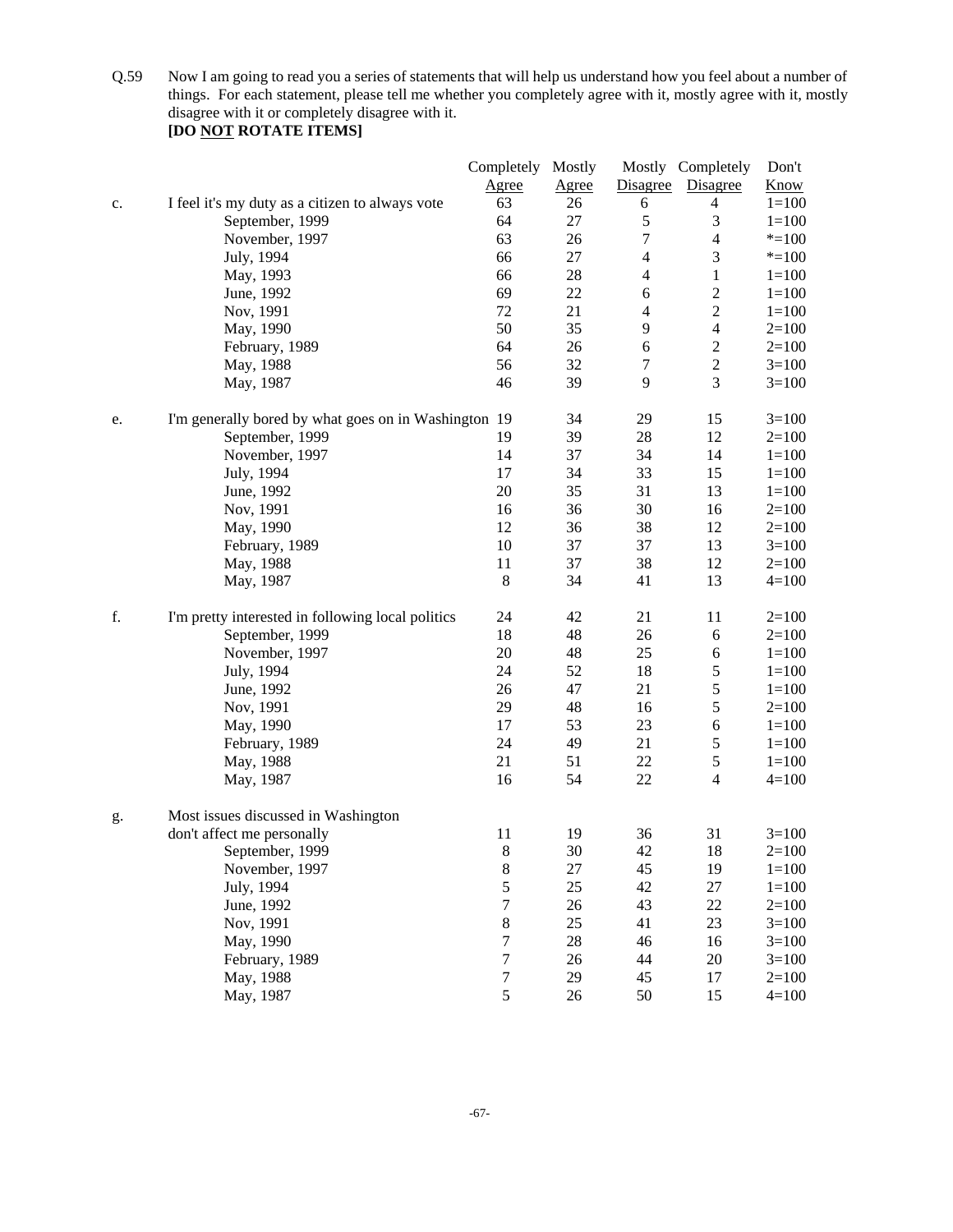### **Q.59 CONTINUED...**

|    |                                                 | Completely   | Mostly | Mostly   | Completely | Don't       |
|----|-------------------------------------------------|--------------|--------|----------|------------|-------------|
|    |                                                 | <b>Agree</b> | Agree  | Disagree | Disagree   | <b>Know</b> |
| h. | I feel guilty when I don't get a chance to vote | 38           | 23     | 15       | 18         | $6=100$     |
|    | September, 1999                                 | 36           | 32     | 20       | 9          | $3=100$     |
|    | November, 1997                                  | 36           | 32     | 17       | 12         | $3=100$     |
|    | July, 1994                                      | 38           | 32     | 18       | 9          | $3=100$     |
|    | June, 1992                                      | 39           | 30     | 16       | 9          | $6=100$     |
|    | Nov, 1991                                       | 46           | 28     | 14       | 8          | $4=100$     |
|    | May, 1990                                       | 30           | 37     | 22       | 8          | $3=100$     |
|    | February, 1989                                  | 38           | 34     | 17       | 7          | $4 = 100$   |
|    | May, 1988                                       | 32           | 37     | 18       | 8          | $5=100$     |
|    | May, 1987                                       | 25           | 41     | 22       | 6          | $6=100$     |
| i. | Sometimes I vote for a candidate without really |              |        |          |            |             |
|    | knowing enough about him or her                 | 18           | 29     | 22       | 27         | $4=100$     |
|    | September, 1999                                 | 12           | 42     | 26       | 17         | $3=100$     |
|    | November, 1997                                  | 14           | 38     | 26       | 20         | $2=100$     |
|    | July, 1994                                      | 14           | 38     | 27       | 20         | $1=100$     |
|    | June, 1992                                      | 14           | 38     | 25       | 20         | $3=100$     |
|    | Nov, 1991                                       | 18           | 36     | 22       | 22         | $2=100$     |
|    | May, 1990                                       | 12           | 41     | 27       | 15         | $5=100$     |
|    | February, 1989                                  | 15           | 41     | 24       | 17         | $3=100$     |
|    | May, 1988                                       | 12           | 44     | 24       | 15         | $15=100$    |
|    | May, 1987                                       | 9            | 44     | 28       | 13         | $6=100$     |
|    |                                                 |              |        |          |            |             |

Q.60 There are many ways for people to vote, and some prefer one way over another. If you had the choice of voting in a booth at a polling place on election day, OR over the Internet, OR through the mail during the weeks leading up to election day, which would you prefer?

|     |                      | March | Feb         |
|-----|----------------------|-------|-------------|
|     |                      | 2000  | $1996^{15}$ |
| 50  | Voting in booth      | 52    | 54          |
| 24  | Voting over Internet | 26    | n/a         |
| 23  | Voting by mail       | 20    | 43          |
|     | None (VOL)           |       |             |
| 2   | Don't know/Refused   |       |             |
| 100 |                      | 100   | 100         |

<sup>15</sup> In February 1996 the question was worded "There are different ways for people to vote, and some prefer one way over another. If you had the choice of voting in a booth at a polling place on election day OR voting through the mail during the weeks leading up to election day, which would you prefer?"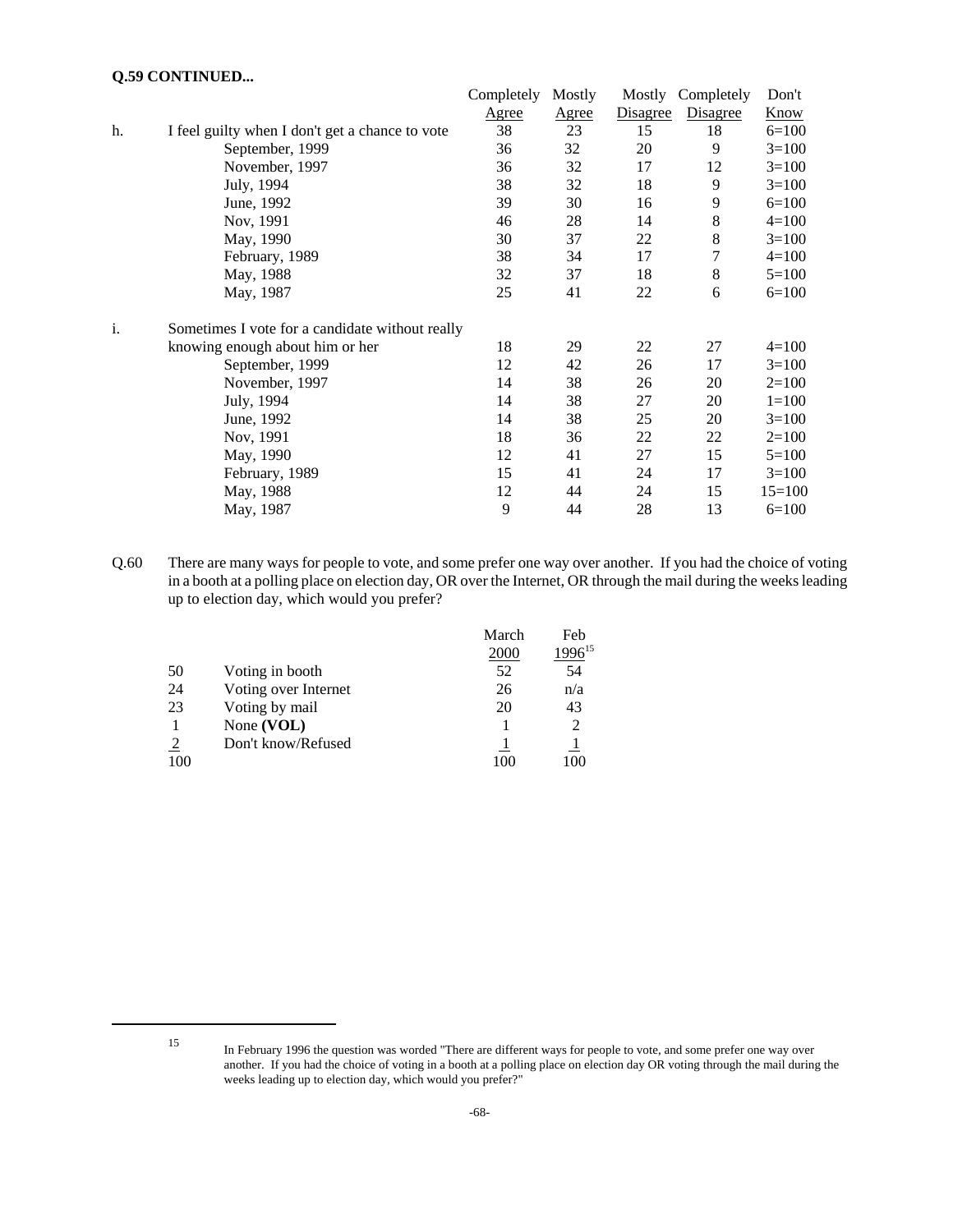Q.61 Some people say we should have a third major political party in this country in addition to the Democrats and Republicans. Do you agree or disagree?

|     |                    |      | Early |      |      |      |       |      | ABC/Washington Post <sup>16</sup> |      |  |
|-----|--------------------|------|-------|------|------|------|-------|------|-----------------------------------|------|--|
|     |                    | Aug  | Sept  | Aug  | July | Oct  | April | July | Jan                               | Sept |  |
|     |                    | 1999 | 1998  | 1997 | 1996 | 1995 | 1995  | 1994 | 1984                              | 1982 |  |
| 52  | Agree              | 54   | 46    | 47   | 58   | 59   |       | 53   | 41                                | 44   |  |
| 42  | Disagree           | 40   | 47    | 46   | 37   | 37   | 38    | 43   | 48                                | 44   |  |
| 6   | Don't know/Refused | O    |       |      |      |      |       |      | 11                                | 12   |  |
| 100 |                    | 100  | 100   | 100  | 100  | .00  |       | 100  | 100                               | 100  |  |

| Q.62 Do you use a computer at your workplace, at school, at home, or anywhere else on at least an occasional basis? |  |  |                             |  |  |  |
|---------------------------------------------------------------------------------------------------------------------|--|--|-----------------------------|--|--|--|
|                                                                                                                     |  |  | $\sim$ $\sim$ $\sim$ $\sim$ |  |  |  |

|                           | $Yes$ | $\underline{\mathrm{No}}$ | DK/Refused |
|---------------------------|-------|---------------------------|------------|
| June, 2000                | 68    | 31                        | $1 = 100$  |
| April, 2000               | 68    | 32                        | $* = 100$  |
| March, 2000 <sup>17</sup> | 72    | 28                        | $0=100$    |
| February, 2000            | 67    | 33                        | $* = 100$  |
| January, 2000             | 68    | 32                        | $* = 100$  |
| December, 1999            | 67    | 33                        | $* = 100$  |
| October, 1999             | 67    | 33                        | $* = 100$  |
| Late September, 1999      | 68    | 32                        | $* = 100$  |
| September, 1999           | 70    | 30                        | $* = 100$  |
| <b>August, 1999</b>       | 67    | 33                        | $* = 100$  |
| July, 1999                | 68    | 32                        | $* = 100$  |
| June, 1999                | 64    | 35                        | $1 = 100$  |
| May, 1999                 | 66    | 33                        | $1 = 100$  |
| April, 1999               | 71    | 29                        | $* = 100$  |
| March, 1999               | 68    | 32                        | $* = 100$  |
| February, 1999            | 68    | 32                        | $* = 100$  |
| January, 1999             | 69    | 31                        | $* = 100$  |
| Early December, 1998      | 64    | 36                        | $* = 100$  |
| Early September, 1998     | 64    | 36                        | $* = 100$  |
| Late August, 1998         | 66    | 34                        | $0=100$    |
| Early August, 1998        | 66    | 34                        | $* = 100$  |
| April, 1998               | 61    | 39                        | $* = 100$  |
| January, 1998             | 65    | 35                        | $* = 100$  |
| November, 1997            | 66    | 34                        | $* = 100$  |
| June, 1997                | 60    | 40                        | $0=100$    |
| Early September, 1996     | 56    | 44                        | $* = 100$  |
| July, 1996                | 56    | 44                        | $* = 100$  |
| April, 1996               | 58    | 42                        | $* = 100$  |
| March, 1996               | 61    | 39                        | $* = 100$  |
| February, 1996            | 60    | 40                        | $0=100$    |
| January, 1996             | 59    | 41                        | $0=100$    |
|                           |       |                           |            |

<sup>16</sup> In January 1984, the *ABC/Washington Post* trend was worded: "Can you please tell me if you tend to agree or disagree with the following statement, of if, perhaps, you have no opinion about the statement: We should have a third major political party in this country in addition to the Democrats and Republicans." In September 1982, the *ABC/Washington Post* trend was worded: "I'm going to read a few statements. For each, can you

please tell me if you tend to agree or disagree with it, or if, perhaps, you have no opinion about the statements... We should have a third party in this country in addition to the Democrats and Republicans."

<sup>17</sup> In March 2000, "or anywhere else" was added to the question wording.